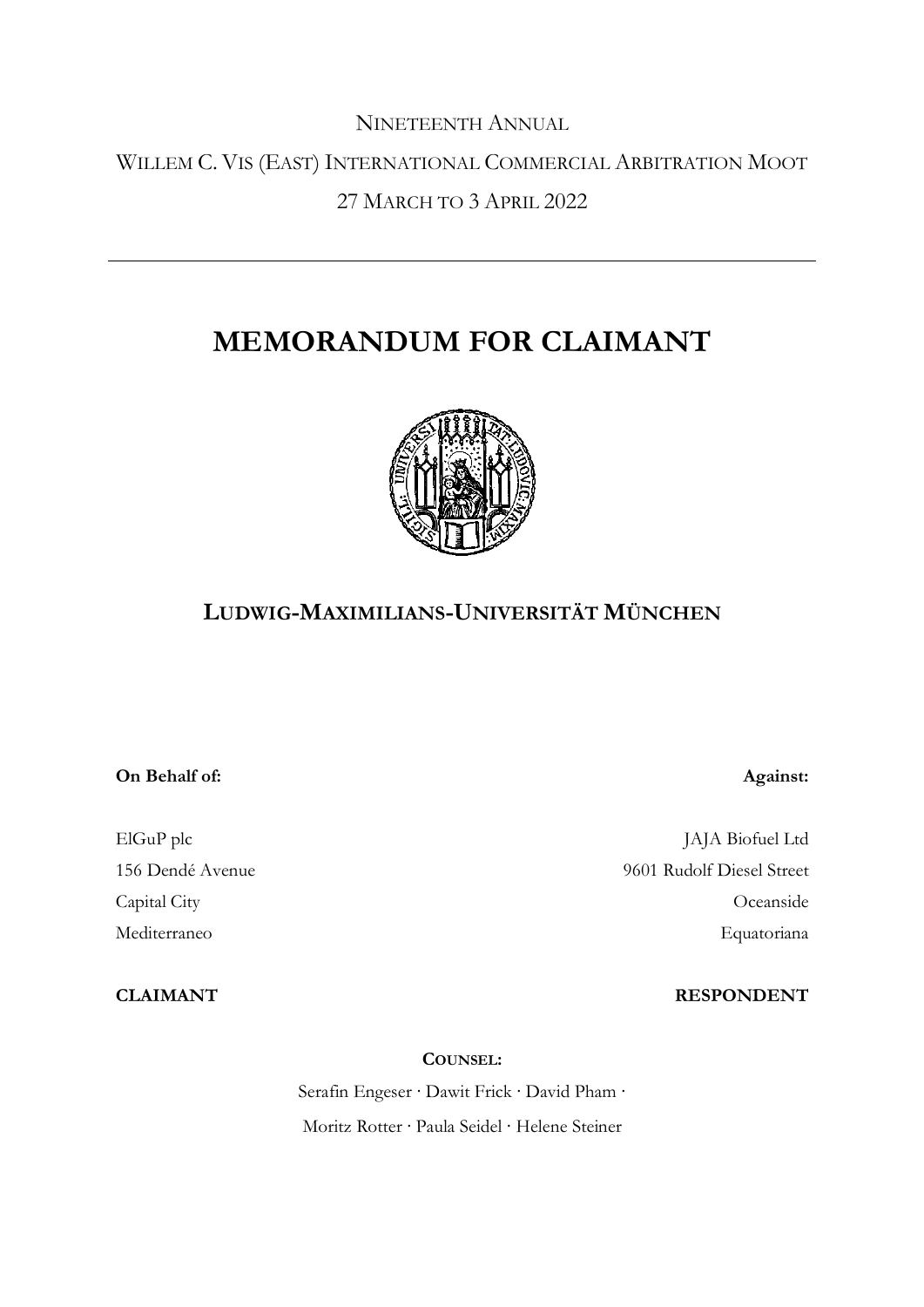

## **TABLE OF CONTENTS**

|                                                                     |    | A. THE PARTIES CONCLUDED THE CONTRACT ON 9 APRIL 2020 4                            |
|---------------------------------------------------------------------|----|------------------------------------------------------------------------------------|
|                                                                     | 1. | On 1 April 2020, RESPONDENT made CLAIMANT an offer via email  5                    |
|                                                                     |    | RESPONDENT's offer fulfils the legal requirements set out in<br>(a)                |
|                                                                     |    |                                                                                    |
|                                                                     |    |                                                                                    |
|                                                                     | 2. | CLAIMANT accepted this offer on 9 April 2020 pursuant to Art. 18(1) CISG 7         |
| In any case, CLAIMANT accepted RESPONDENT's offer pursuant to<br>3. |    |                                                                                    |
|                                                                     |    |                                                                                    |
|                                                                     |    | The incorporation of CLAIMANT's GCoS did not constitute a material<br>(a)          |
|                                                                     |    |                                                                                    |
|                                                                     |    | (b) RESPONDENT did not object to the inclusion of CLAIMANT's GCoS  9               |
|                                                                     |    | B. ALTERNATIVELY, THE CONTRACT WAS CONCLUDED ON 16 APRIL 2020 10                   |
|                                                                     | 1. | On 9 April 2020, CLAIMANT submitted a counteroffer to RESPONDENT 10                |
|                                                                     | 2. | On 16 April 2020, RESPONDENT accepted CLAIMANT's counteroffer  11                  |
|                                                                     |    | Mr Chandra and Ms Bupati established a practise to conclude contracts by<br>(a)    |
|                                                                     |    | Mr Chandra making an offer and Ms Bupati not objecting to it 11                    |
|                                                                     |    | (b)                                                                                |
|                                                                     |    | The circumstances underlying the Contract's conclusion are<br>(i)                  |
|                                                                     |    |                                                                                    |
|                                                                     |    | It was the Parties' intention to apply the previously established<br>(11)          |
|                                                                     |    |                                                                                    |
|                                                                     |    | On 16 April 2020, the Parties entered into the Contract on the basis of the<br>(c) |
|                                                                     |    |                                                                                    |
|                                                                     |    | The Parties concluded the Contract seven days after the offer was<br>(i)           |
|                                                                     |    |                                                                                    |
|                                                                     |    | The practice could not be disregarded by RESPONDENT 14<br>(i)                      |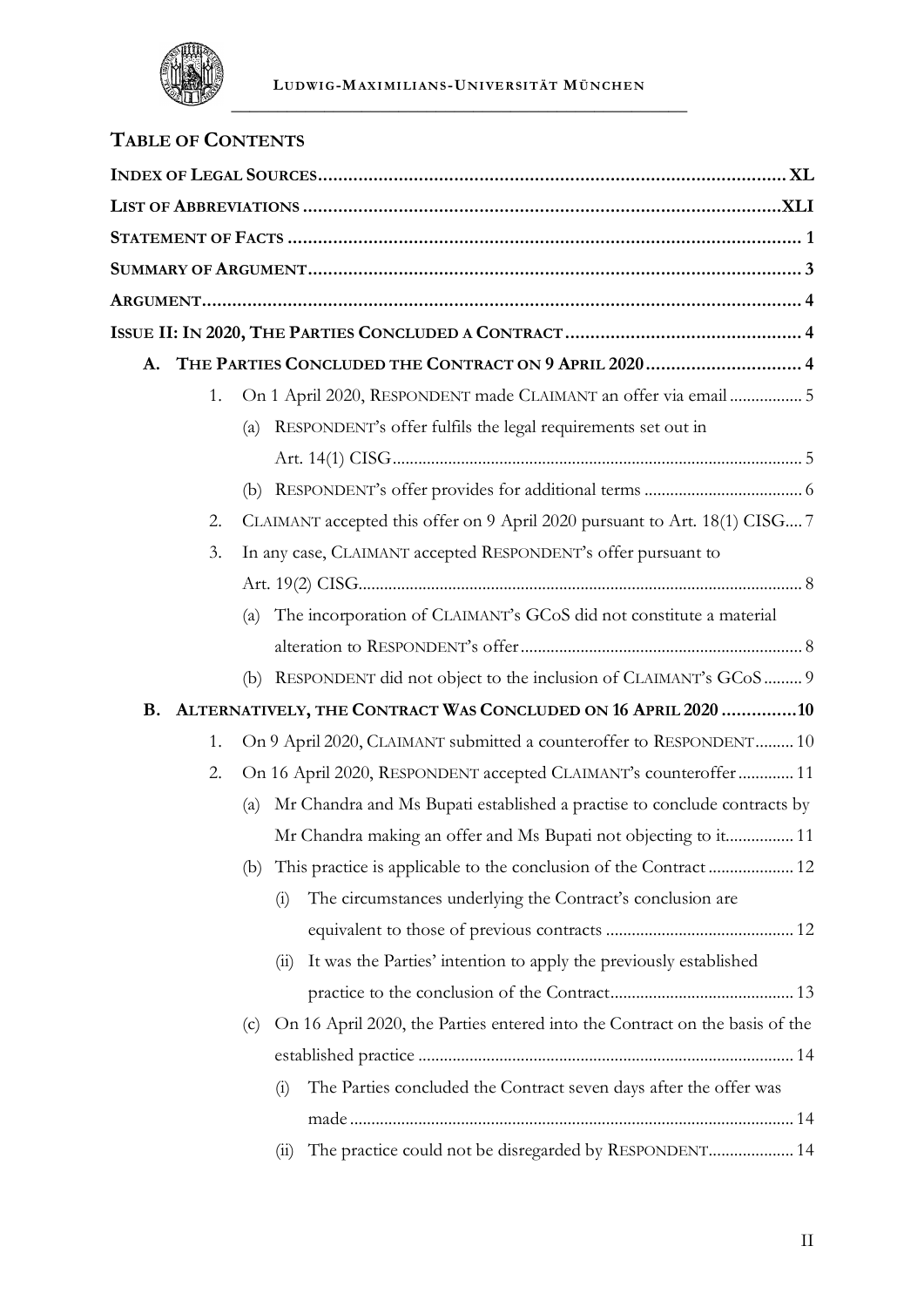

|    |     |     | ISSUE III: CLAIMANT'S GCOS WERE VALIDLY INCLUDED IN THE CONTRACT 16             |  |
|----|-----|-----|---------------------------------------------------------------------------------|--|
|    |     |     | A. RESPONDENT'S OFFER INCLUDED THE GCOS WHICH CLAIMANT ACCEPTED ON              |  |
|    |     |     |                                                                                 |  |
|    |     |     | B. IN ANY CASE, THE GCOS WERE VALIDLY INCORPORATED BY CLAIMANT ON 9 APRIL       |  |
|    |     |     |                                                                                 |  |
| 1. |     |     | Through the explicit reference in the Contract RESPONDENT was given a           |  |
|    |     |     |                                                                                 |  |
| 2. |     |     | CLAIMANT was not obliged to transmit its GCoS to RESPONDENT again 18            |  |
|    | (a) |     | RESPONDENT had positive knowledge of CLAIMANT's GCoS  18                        |  |
|    |     | (i) | Ms Bupati's knowledge of CLAIMANT's GCoS is to be attributed to                 |  |
|    |     |     |                                                                                 |  |
|    |     | (i) | Southern Commodities' knowledge of CLAIMANT's GCoS is to be                     |  |
|    |     |     |                                                                                 |  |
|    |     |     | (b) Even if RESPONDENT had no positive knowledge of CLAIMANT's GCoS,            |  |
|    |     |     | CLAIMANT had no obligation to – once more – transmit its GCoS to                |  |
|    |     |     |                                                                                 |  |
|    |     | (i) | The making-available-test is not to be applied considering the                  |  |
|    |     |     |                                                                                 |  |
|    |     |     | (aa) RESPONDENT is not endangered by any surprising clauses                     |  |
|    |     |     |                                                                                 |  |
|    |     |     | (bb) RESPONDENT inquiring about CLAIMANT's GCoS would                           |  |
|    |     |     |                                                                                 |  |
|    |     |     | (cc) RESPONDENT should not be favoured by special protection23                  |  |
|    |     | (i) | In any case, CLAIMANT met the making-available-test 25                          |  |
|    |     |     | ISSUE I: THE PARTIES HAVE VALIDLY AGREED ON THE JURISDICTION OF THE ARBITRAL    |  |
|    |     |     |                                                                                 |  |
| A. |     |     | THE ARBITRATION CLAUSE WAS VALIDLY INCLUDED IN THE CONTRACT 26                  |  |
| 1. |     |     | The Parties validly incorporated the Arbitration Clause into the Contract under |  |
|    |     |     |                                                                                 |  |
|    | (a) |     | The law governing the Arbitration Clause must be determined pursuant to         |  |
|    |     |     |                                                                                 |  |
|    |     | (i) | The different approaches established by numerous jurisdictions                  |  |
|    |     |     |                                                                                 |  |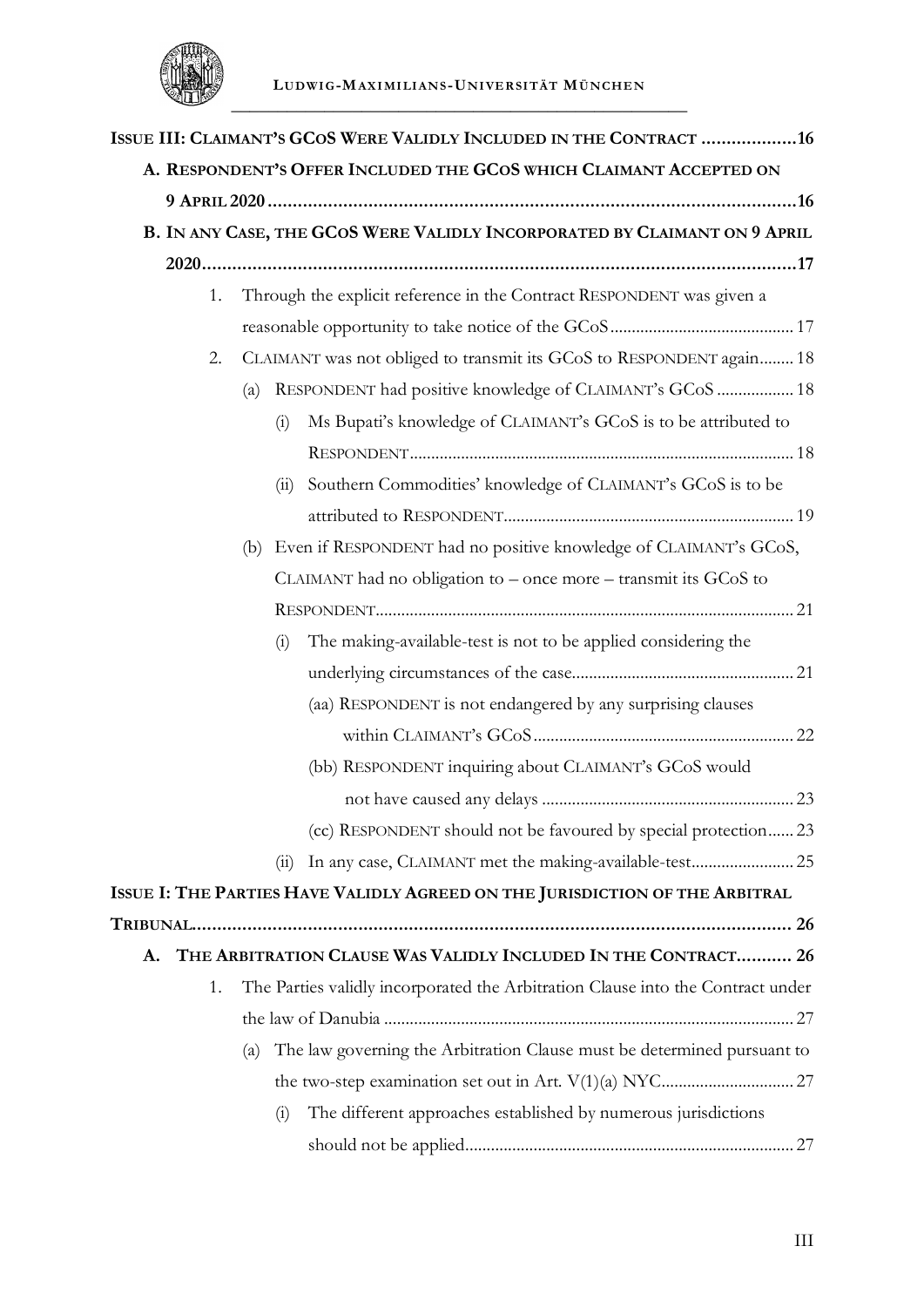

|    | The law applicable to the Arbitration Clause should be determined by<br>(11)       |  |
|----|------------------------------------------------------------------------------------|--|
|    |                                                                                    |  |
|    |                                                                                    |  |
|    | The Parties indicated that they subjected the Arbitration Clause to the<br>(i)     |  |
|    |                                                                                    |  |
|    | In any case, the fallback rule of Art. $V(1)(a)$ NYC provides for the<br>(11)      |  |
|    |                                                                                    |  |
|    | The Arbitration Clause was validly incorporated under the substantive law<br>(c)   |  |
|    |                                                                                    |  |
| 2. | Even if the law governing the arbitration agreement was the law of                 |  |
|    | Mediterraneo, the Arbitration Clause was validly incorporated into the             |  |
|    |                                                                                    |  |
|    | (a)                                                                                |  |
|    | The Arbitration Clause is validly incorporated under the substantive law of<br>(b) |  |
|    |                                                                                    |  |
|    | Even if the CISG does apply to the Arbitration Clause, it would have been<br>(c)   |  |
|    |                                                                                    |  |
| В. |                                                                                    |  |
|    |                                                                                    |  |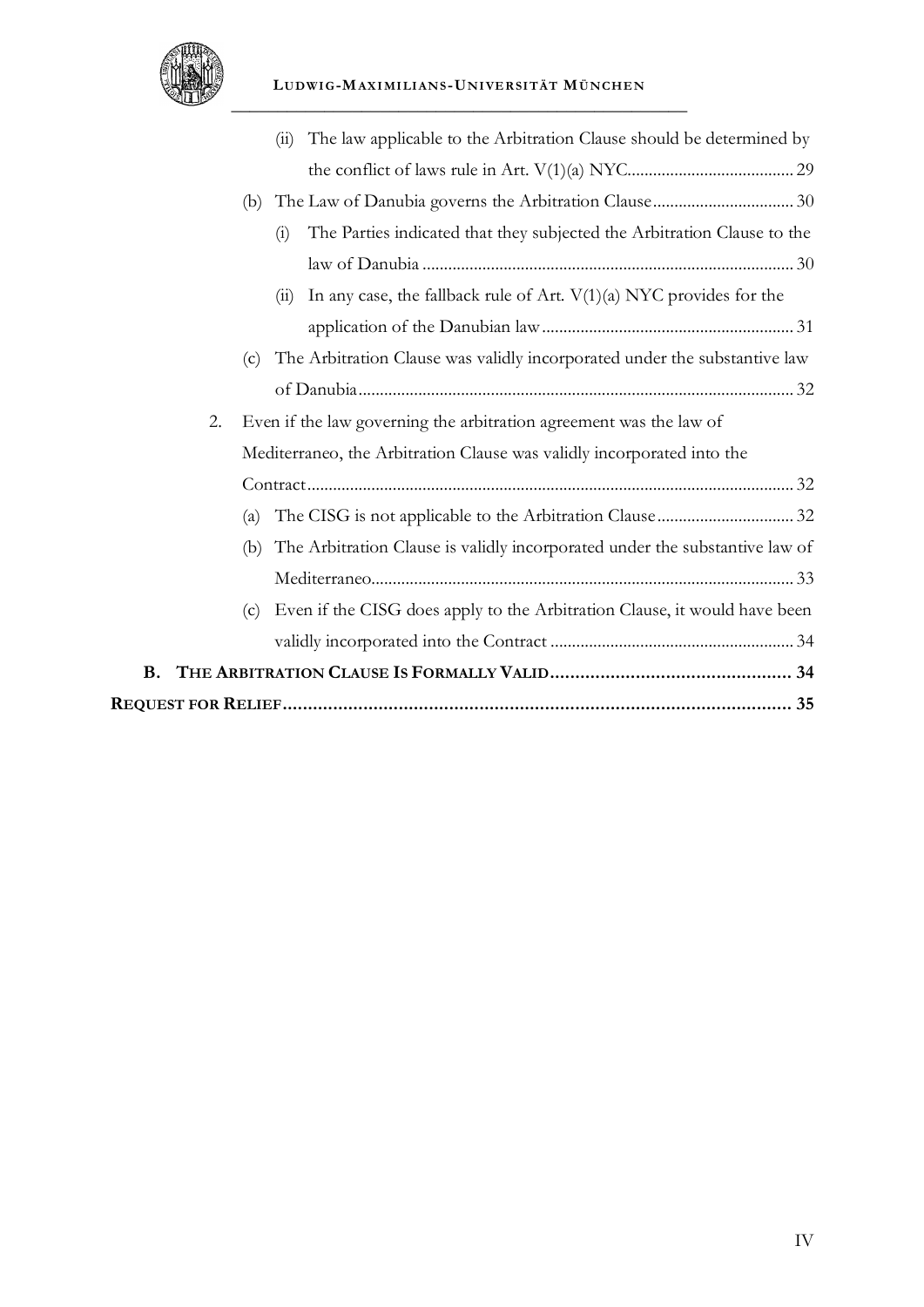

## **INDEX OF AUTHORITIES**

|                   | CISG Advisory Council Opinion No. 13, Inclusion of       |
|-------------------|----------------------------------------------------------|
|                   | standard terms under the CISG                            |
|                   | Adopted in Villanova, 2013                               |
|                   | Cited as: CISG-AC Opinion No. 13                         |
|                   | In $\int 84$                                             |
|                   | Yearbook of the United Nations Commission<br>on          |
|                   | International Trade (1978/Vol. IX)                       |
|                   | United Nations Publication, New York 1981                |
|                   | Cited as: UN Doc. A/CN.9/SER.A/1978                      |
|                   | In: § 84                                                 |
| ABEGGLEN, Sandro  | Wissenszurechnung bei der juristischen Person und im     |
|                   | Konzern, bei Banken und Versicherungen                   |
|                   | Stämpfli Verlag, Bern 2004                               |
|                   | Cited as: ABEGGLEN                                       |
|                   | In JS 105, 106                                           |
| AKRAM, Walid Taha | Arbitration as<br>an Alternative Method of Settling      |
|                   | <b>International Business Disputes</b>                   |
|                   | Near East University Graduate School of Social Sciences, |
|                   | Nicosia 2016                                             |
|                   | Cited as: AKRAM                                          |
|                   | In $\int$ 153                                            |
| AMPATZI, Styliani | Das AGB-Recht in der nationalen und internationalen      |
|                   | Schiedsgerichtsbarkeit im unternehmerischen              |
|                   | Geschäftsverkehr: eine Untersuchung im deutschen und     |
|                   | griechischen Recht                                       |
|                   | Nomos, 1 <sup>st</sup> ed., Baden-Baden 2019             |
|                   | Cited as: AMPATZI                                        |
|                   | In § 194                                                 |
|                   |                                                          |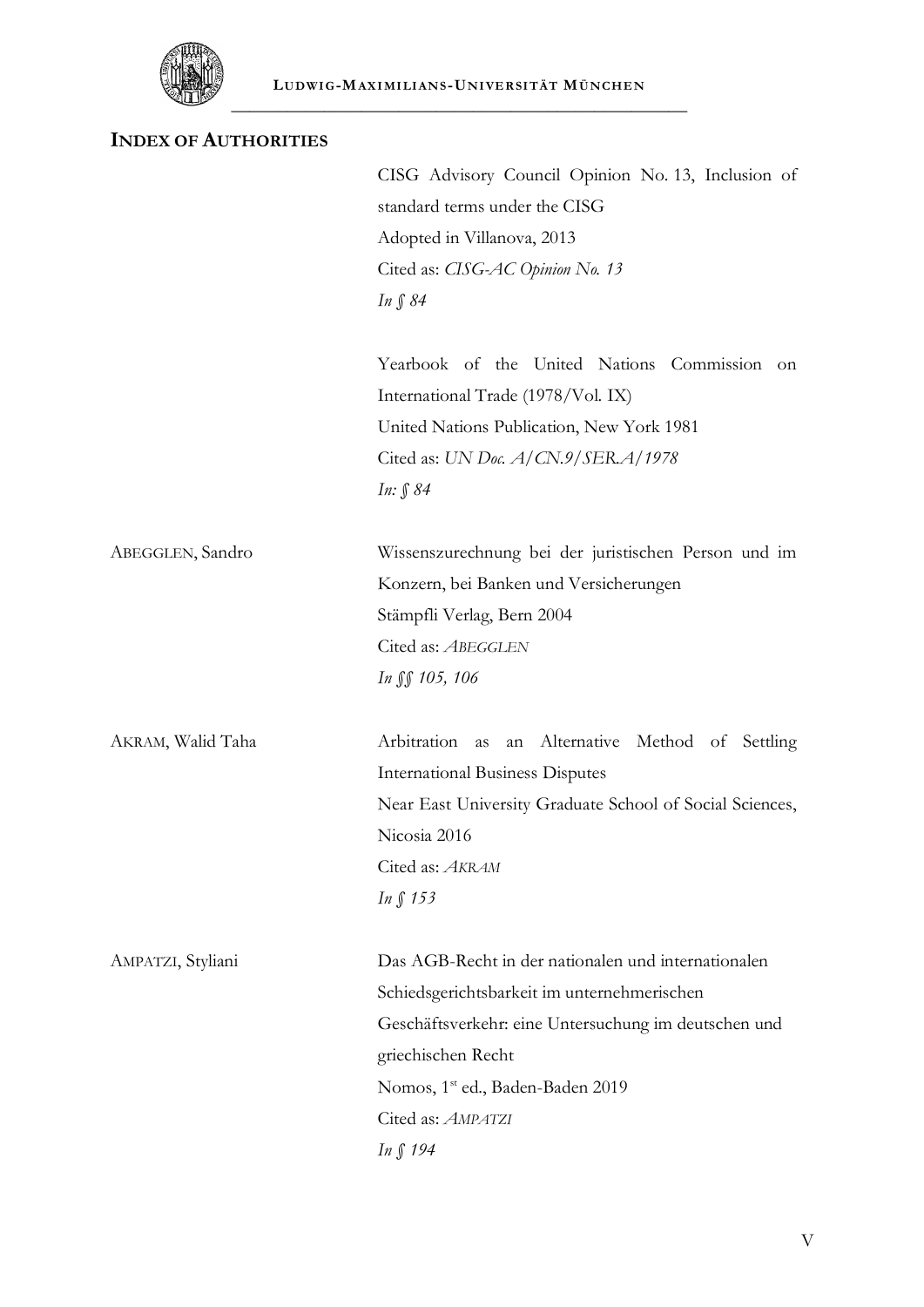

| ARROYO, Manuel                               | Arbitration in Switzerland: The Practitioner's Guide<br>Kluwer Law International, 2 <sup>nd</sup> ed., Alphen upon Rhine<br>2018<br>Cited as: AUTHOR in: Arroyo<br>In SS 149, 153                                                                                                                                                                                  |
|----------------------------------------------|--------------------------------------------------------------------------------------------------------------------------------------------------------------------------------------------------------------------------------------------------------------------------------------------------------------------------------------------------------------------|
| BENEDETTELLI, Massimo                        | International Arbitration in Italy<br>Kluwer Law International, Alphen upon Rhine 2020<br>Cited as: BENEDETTELLI<br>In § 157                                                                                                                                                                                                                                       |
| BERGER, Klaus Peter                          | Re-examining the Arbitration Agreement: Applicable Law<br>- Consensus or Confusion?<br>In: BERG, International arbitration 2006: back to basics?,<br>pp. 301-335<br>ICCA & Kluwer Law International, Alphen upon Rhine<br>1999<br>Cited as: BERGER in: Berg<br>In SS 141, 193, 194                                                                                 |
| BERGER, Klaus Peter                          | Die Einbeziehung von AGB in internationale<br>Kaufverträge<br>In: BERGER ET AL., Zivil- und Wirtschaftsrecht im<br>Europäischen und Globalen Kontext / Private and<br>Commercial Law in a European and Global Context:<br>Festschrift für Norbert Horn zum 70. Geburtstag,<br>pp. 3-20<br>de Gruyter, Berlin 2006<br>Cited as: BERGER in: FS Horn<br><i>In</i> ∫92 |
| <b>BIANCA</b> , Cesare<br>BONELL, Michael J. | Commentary on the International Sales Law – The 1980<br>Vienna Sales Convention                                                                                                                                                                                                                                                                                    |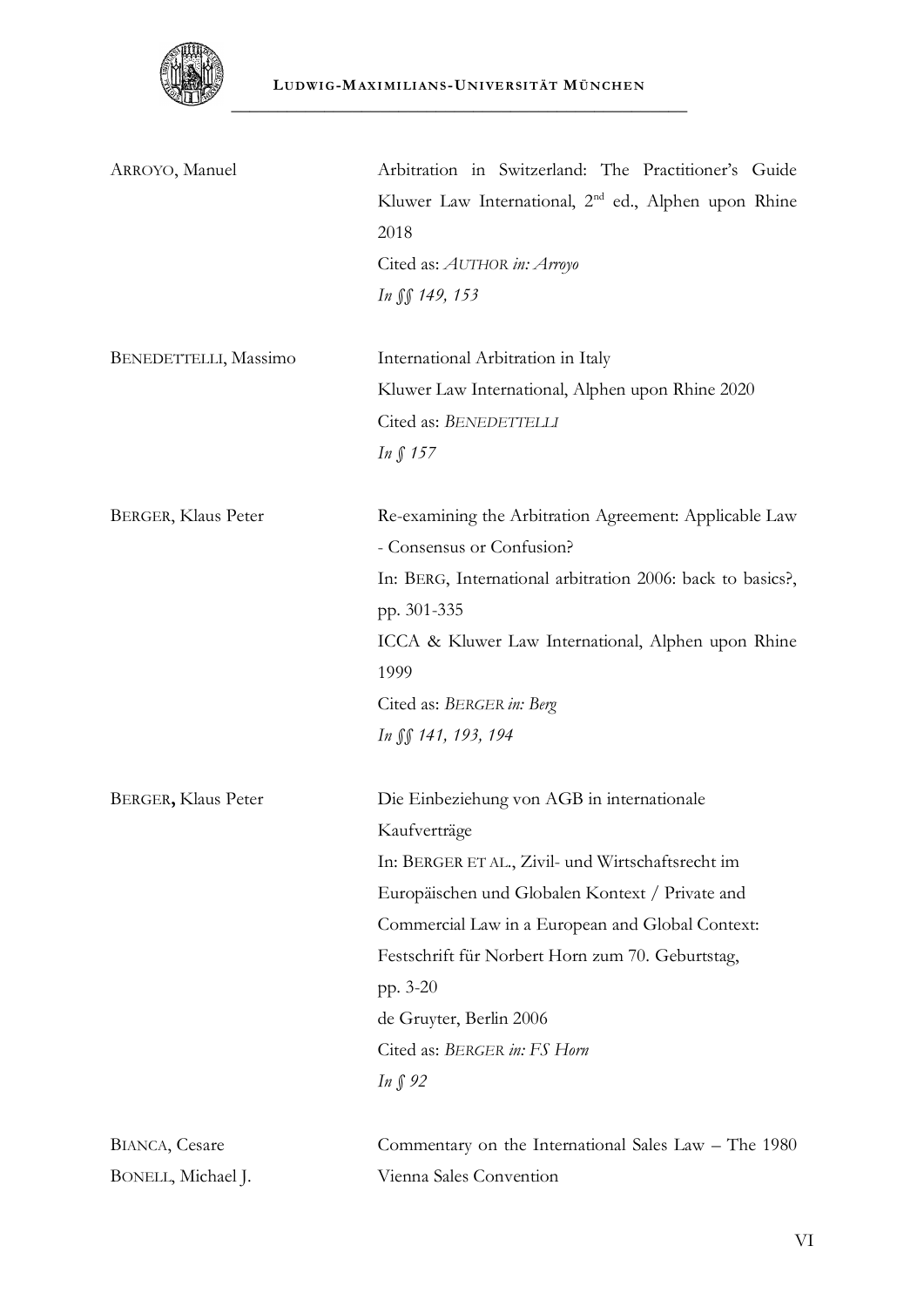

Giuffrè, Milan 1987 Cited as: *AUTHOR in: Bianca/Bonell In § 59*

| <b>BLACKABY</b> , Nigel    | Redfern and Hunter on International Arbitration        |
|----------------------------|--------------------------------------------------------|
| PARTASIDES QC, Constantine | Oxford University Press, 6th ed., Oxford 2015          |
| REDFERN, Alan              | Cited as: BLACKABY ET AL.                              |
| HUNTER, Martin             | $In \int 137$                                          |
|                            |                                                        |
| BORK, Reinhard             | Zurechnung im Konzern                                  |
|                            | Zeitschrift für Unternehmens- und Gesellschaftsrecht   |
|                            | (ZGR), Vol. 23, Iss. 2, 1994, pp. 237-265              |
|                            | Cited as: BORK                                         |
|                            | In $\int$ 106                                          |
| BORN, Gary                 | International Commercial Arbitration                   |
|                            | Kluwer Law International, 3rd ed., Alphen upon Rhine   |
|                            | 2020                                                   |
|                            | Cited as: BORN                                         |
|                            | In SS 137, 146, 149, 156                               |
| BROEDERMANN, Eckart J.     | UNIDROIT Principles of International Commercial        |
|                            | Contracts: An Article-by-Article Commentary            |
|                            | Nomos, Baden-Baden 2018                                |
|                            | Cited as: BROEDERMANN                                  |
|                            | In $\int$ 117, 187                                     |
| BRUNNER, Christoph,        | Commentary on the UN Sales Law (CISG)                  |
| GOTTLIEB, Benjamin         | Kluwer Law International B. V., Alphen upon Rhine 2019 |
|                            | Cited as: AUTHOR in: Brunner/Gottlieb                  |
|                            | In $\int$ 76                                           |
|                            |                                                        |
| CANZLER, Clemens           | Das rechtliche Schicksal von Einkaufsbedingungen im    |
|                            | Geltungsbereich des CISG                               |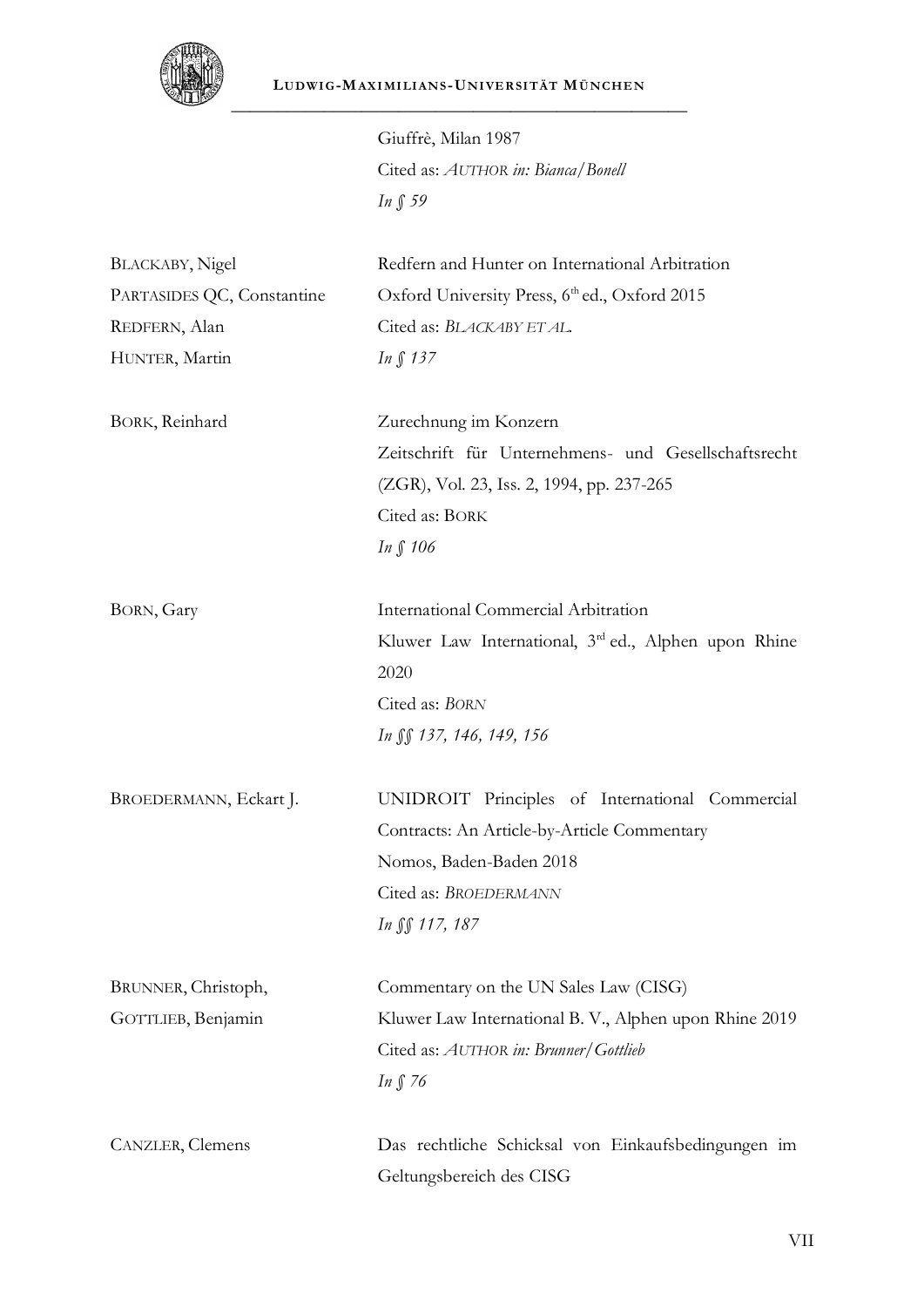

Herbert Utz Verlag GmbH, Munich 1999 Cited as: *CANZLER In §§ 84, 117*

| CHOPRA, Samir<br>WHITE, Laurence | Attribution of Knowledge to Artificial Agents and their<br>Principals<br>International Joint Conferences Artificial Intelligence |
|----------------------------------|----------------------------------------------------------------------------------------------------------------------------------|
|                                  | Organization (IJCAI), 2005, pp. 1175-1180                                                                                        |
|                                  | Cited as: CHOPRA/WHITE                                                                                                           |
|                                  | In $\int$ 105                                                                                                                    |
| CIRLIG, Ramona Elisabetha        | Party Autonomy in Determining the Law Applicable in                                                                              |
|                                  | International Commercial Arbitration and its Limits                                                                              |
|                                  | Derived from the New York Convention                                                                                             |
|                                  | Spain Arbitration Review (Spain Arbitr. Rev), Iss. 34,                                                                           |
|                                  | 2019, pp. 47-61                                                                                                                  |
|                                  | Cited as: CIRLIG                                                                                                                 |
|                                  | In $\int$ 164                                                                                                                    |
| DRESCHER, Ingo                   | Münchener Kommentar zum Handelsgesetzbuch, Vol. 5                                                                                |
| FLEISCHER, Holger                | C. H. Beck, 5 <sup>th</sup> ed., Munich 2021                                                                                     |
| SCHMIDT, Karsten                 | Cited as: AUTHOR in: Drescher/Fleischer/Schmidt                                                                                  |
|                                  | In SS 33, 37, 76                                                                                                                 |
| EMANUELE, Fernando               | Selected Issues in International Arbitration: The Italian                                                                        |
| MOLFA, Milo                      | Perspective                                                                                                                      |
|                                  | Thomson Reuters, Alphen upon Rhine 2014                                                                                          |
|                                  | Cited as: EMANUELE/MOLFA                                                                                                         |
|                                  | $In \int 141, 157$                                                                                                               |
| FILLERS, Aleksandrs              | Application of the CISG to Arbitration Agreements                                                                                |
|                                  | European Business Law Review (EBLR), Vol. 30, 2019,                                                                              |
|                                  | pp. 663-693                                                                                                                      |
|                                  | Cited as: FILLERS                                                                                                                |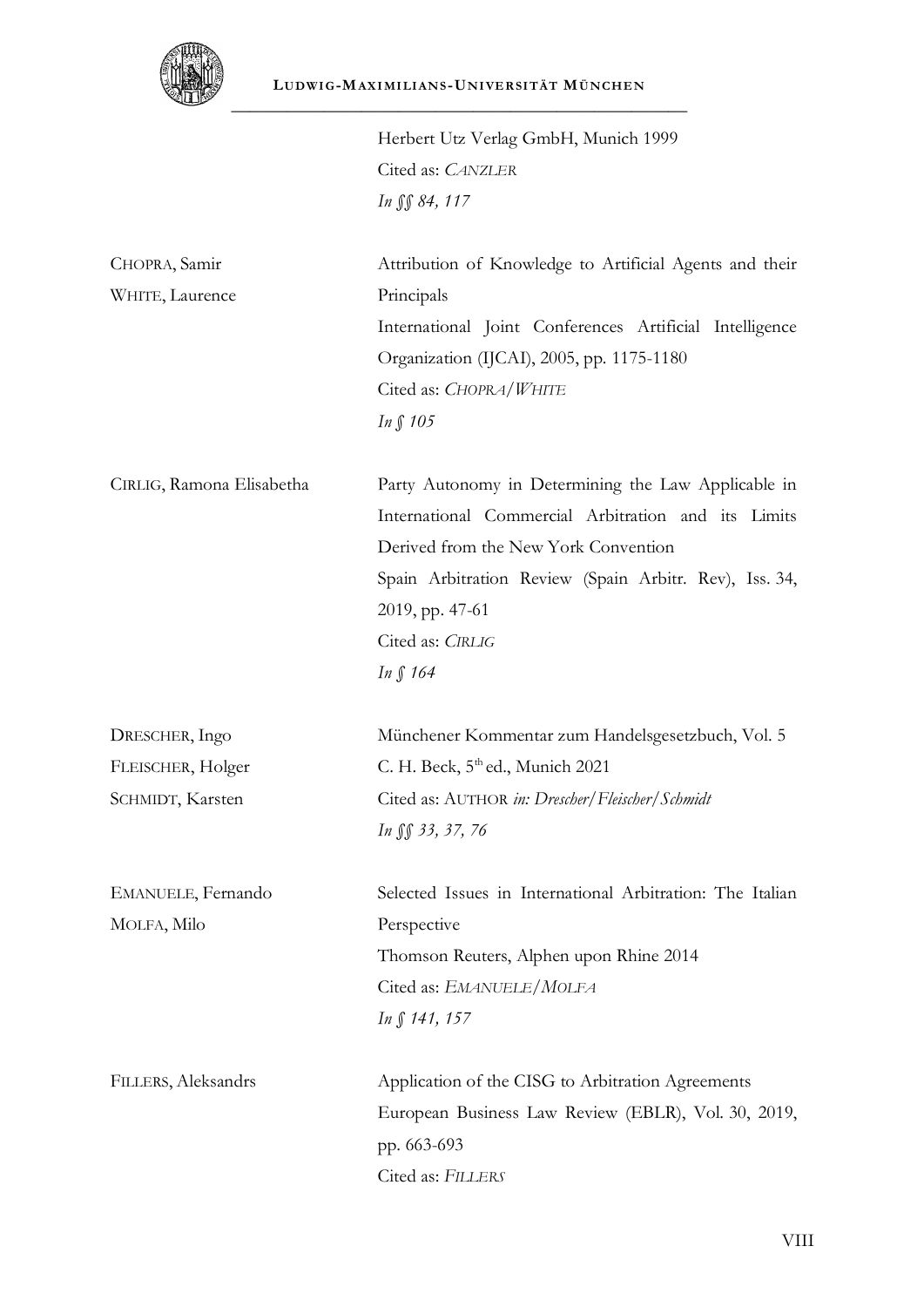

**LUDWI G-MAXI MI LI ANS -UNI VE RSI TÄT MÜNCHE N** \_\_\_\_\_\_\_\_\_\_\_\_\_\_\_\_\_\_\_\_\_\_\_\_\_\_\_\_\_\_\_\_\_\_\_\_\_\_\_\_\_\_\_\_\_\_\_\_\_

*In §§ 137, 138, 193*

| FOGT, Morten M.    | The Interaction and Distinction Between the Sales and<br>Arbitration Regimes - The CISG and Agreements or<br><b>Binding Practice to Arbitrate</b><br>American Review of International Arbitration (Am. Rev.<br>Int. Arb.), Vol. 26, Iss. 3, 2015, pp. 365-406<br>Cited as: FOGT<br>In $\int$ 76 |
|--------------------|-------------------------------------------------------------------------------------------------------------------------------------------------------------------------------------------------------------------------------------------------------------------------------------------------|
| FRANZ, Einiko B.   | Schiedsvereinbarungen in Rückversicherungsverträgen -                                                                                                                                                                                                                                           |
| KEUNE, Christina   | Fragen des Schiedsverfahrensrechts und des materiellen<br>Rückversicherungsrechts                                                                                                                                                                                                               |
|                    | Zeitschrift für Versicherungsrecht (VersR), 2013, pp. 12-<br>23                                                                                                                                                                                                                                 |
|                    | Cited as: FRANZ/KEUNE                                                                                                                                                                                                                                                                           |
|                    | In $\int$ 137                                                                                                                                                                                                                                                                                   |
| GARRO, Alejandro   | The U.N. Sales Convention in the Americas: Recent<br>Developments                                                                                                                                                                                                                               |
|                    | The Journal of Law and Commerce (J.L. & Com.),                                                                                                                                                                                                                                                  |
|                    | Vol. 17, Iss. 2, 1998, pp. 219-244                                                                                                                                                                                                                                                              |
|                    | Cited as: GARRO                                                                                                                                                                                                                                                                                 |
|                    | In SS 183, 184                                                                                                                                                                                                                                                                                  |
| GEIMER, Reinhold   | Internationales Zivilprozessrecht                                                                                                                                                                                                                                                               |
|                    | Dr. Otto Schmidt, 8 <sup>th</sup> ed., Cologne 2019                                                                                                                                                                                                                                             |
|                    | Cited as: GEIMER                                                                                                                                                                                                                                                                                |
|                    | $In \int 156$                                                                                                                                                                                                                                                                                   |
| GIRSBERGER, Daniel | International<br>Arbitration:<br>Comparative<br>and<br>Swiss                                                                                                                                                                                                                                    |
| VOSER, Nathalie    | Perspectives                                                                                                                                                                                                                                                                                    |
|                    | Schulthess Juristische Medien AG, 4 <sup>th</sup> ed., Zurich 2021                                                                                                                                                                                                                              |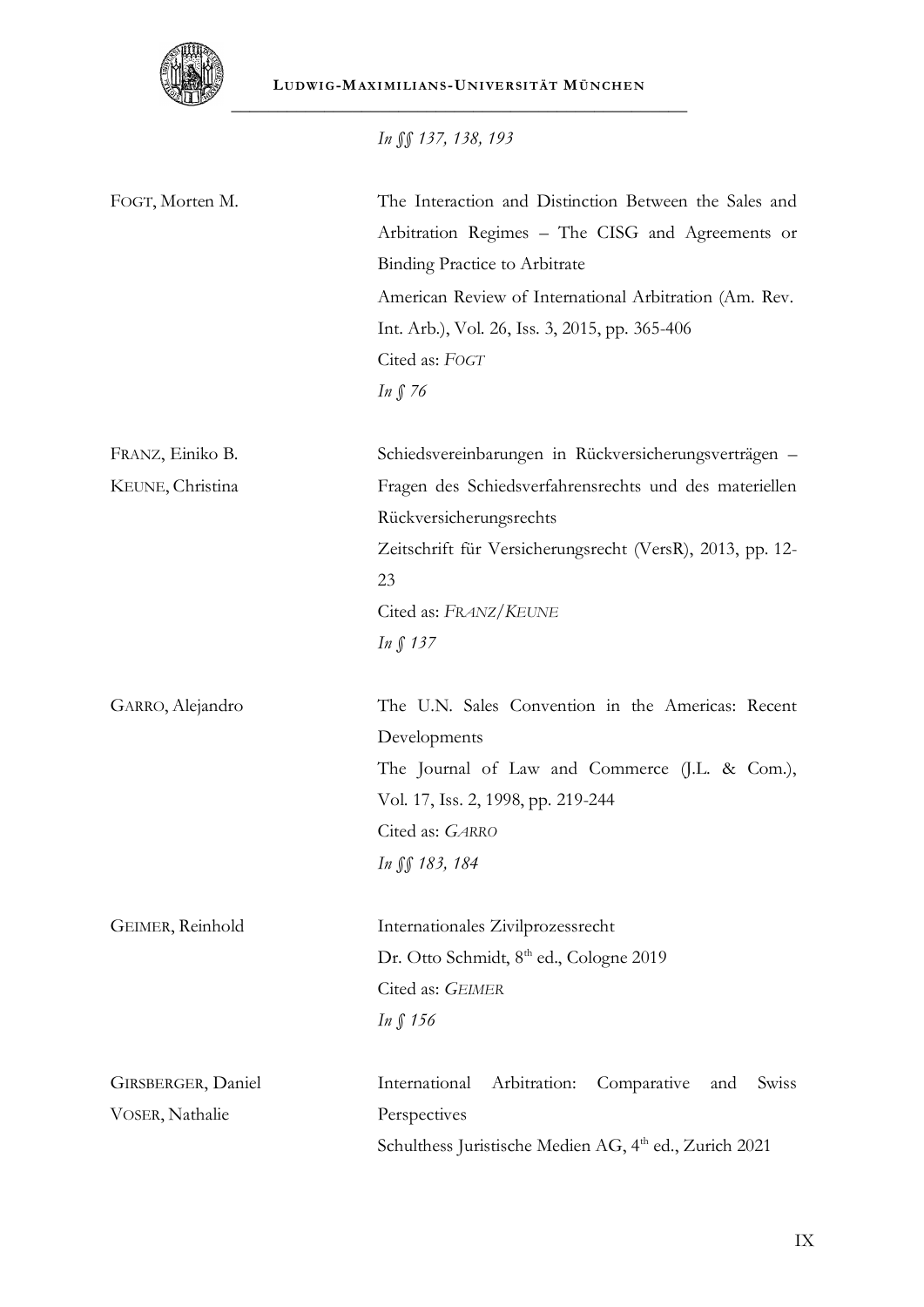

Cited as: *GIRSBERGER/VOSER In § 149*

GRAFFI, Leonard Remarks on Trade Usage and Business Practices in International Sales Law Anali Pravnog fakulteta u Beogradu (An. Pravnog Fak. Beogradu), Vol. 59, Iss. 3, 2011, pp. 102-123 Cited as: *GRAFFI In §§ 55, 59*

GSELL, Beate KRUEGER, Wolfgang LORENZ, Stephan REYMANN, Christoph

HAU, Wolfgang POSECK, Roman

HAUSMANN, Rainer ODERSKY, Felix

Beck'scher Online Kommentar C. H. Beck,  $60<sup>th</sup>$ ed., Munich 2021 Cited as: *AUTHOR in: Hau/Poseck*

Beck-online.Grosskommentar

Cited as: *AUTHOR in Gsell et al*.

C.H. Beck, Munich 2021

*In § 37*

*In § 37*

Internationales Privatrecht in der Notar- und Gestaltungspraxis C.H. Beck, 4<sup>th</sup> ed., Munich 2021 Cited as: *AUTHOR, in: Hausmann/Odersky In § 156*

HELLER, Jan The Vienna Convention and Standard Form Contracts In: ŠARČEVIĆ, International sale of goods: Dubrovnik lectures; [Postgraduate Course on the Internat. Sale of Goods, held 11-23 March 1985 at the Inter-Univ. Centre (IUC) of Postgraduate Studies at Dubrovnik, Yugoslavia], pp. 335-363 Oceana Publ., New York 1986 Cited as: *HELLER in:* Šarčević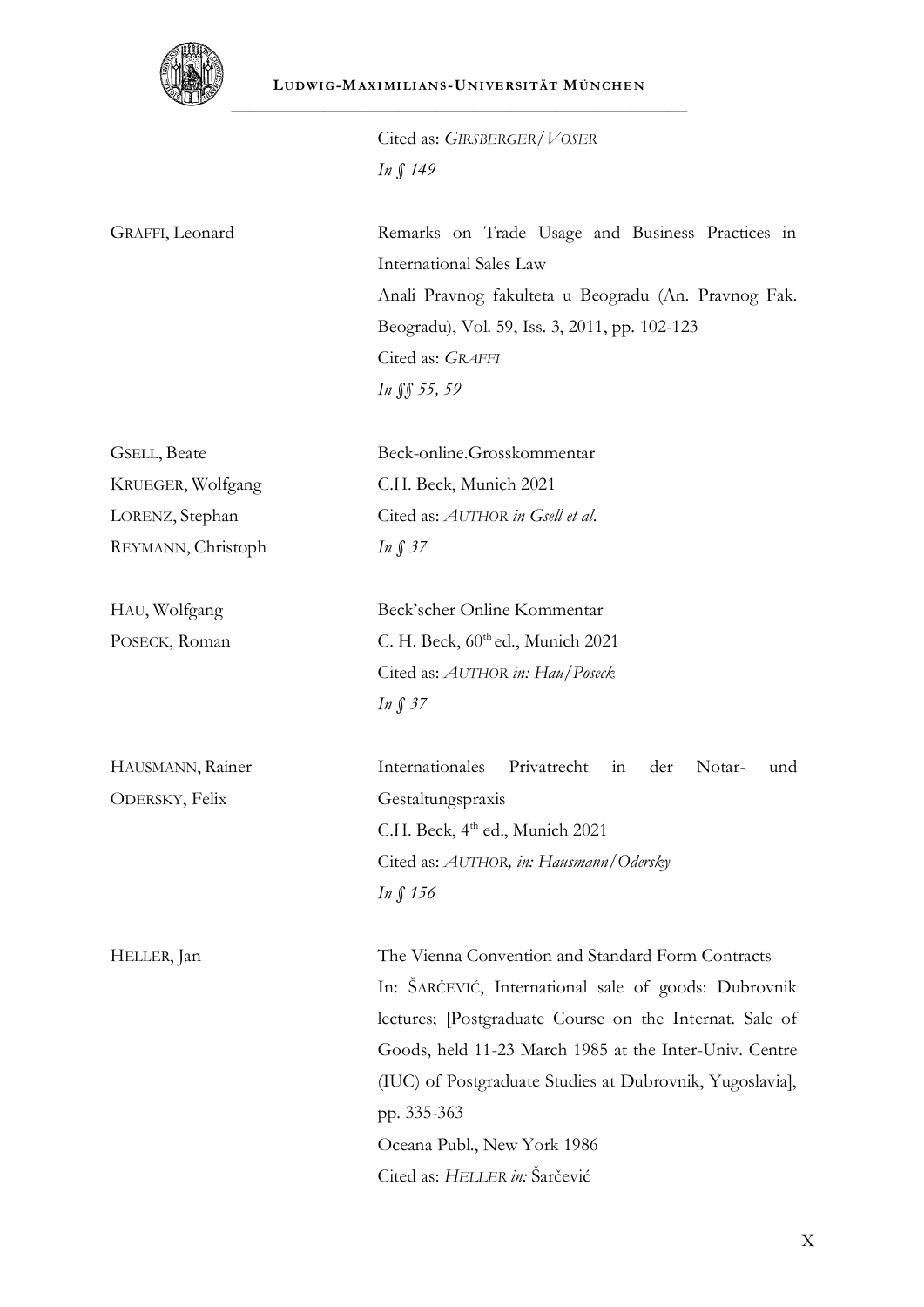

**LUDWI G-MAXI MI LI ANS -UNI VE RSI TÄT MÜNCHE N** \_\_\_\_\_\_\_\_\_\_\_\_\_\_\_\_\_\_\_\_\_\_\_\_\_\_\_\_\_\_\_\_\_\_\_\_\_\_\_\_\_\_\_\_\_\_\_\_\_

|                                      | In $\int$ 37                                                                                                                                                                                                                                                                                                                                                   |
|--------------------------------------|----------------------------------------------------------------------------------------------------------------------------------------------------------------------------------------------------------------------------------------------------------------------------------------------------------------------------------------------------------------|
| HENIN, Paula F.<br>DIGÓN, Rocio Ines | Chapter 24: Enforcing New York Convention Awards in<br>the United States<br>In: SHORE/CHENG, International Arbitration in the<br>United States, pp. 553-598<br>Kluwer Law International, Alphen upon Rhine 2017<br>Cited as: HENIN/DIGÓN in: Shore/Cheng<br>In $\int$ 157                                                                                      |
| HENNEMANN, Marc Samuel               | AGB-Kontrolle im UN-Kaufrecht aus deutscher und<br>französischer Sicht<br>Köhler Druck, Tübingen 2001<br>Cited as: HENNEMANN<br>In SS 117, 133                                                                                                                                                                                                                 |
| HONSELL, Heinrich                    | Kommentar zum UN-Kaufrecht. Übereinkommen der<br>Vereinten<br>Nationen<br>über<br>Verträge<br>über<br>den<br>Internationalen Warenkauf (CISG)<br>Springer Verlag, 2 <sup>nd</sup> ed, Berlin/Heidelberg 2010<br>Cited as: AUTHOR in: Honsell<br>In SS 42, 52, 76, 100, 111, 184                                                                                |
| HOPE, James<br>JOHANSSON, Lisa       | What is the Governing Law of the Arbitration<br>Agreement? A Comparison Between the English and<br>Swedish Approaches<br>CALISSENDORF/SCHOELDSTROEM,<br>Stockholm<br>In:<br>Arbitration Yearbook Series, Vol. 3, pp. 139-166<br>Kluwer Law International, Alphen upon Rhine 2021<br>Cited as: HOPE/JOHANSSON in: Calissendorf/Schoeldenstroem<br>$In \int 153$ |
| HUBER, Peter<br>KROELL, Stefan       | Deutsche Rechtsprechung zum UN-Kaufrecht in den<br>Jahren 2001/2002                                                                                                                                                                                                                                                                                            |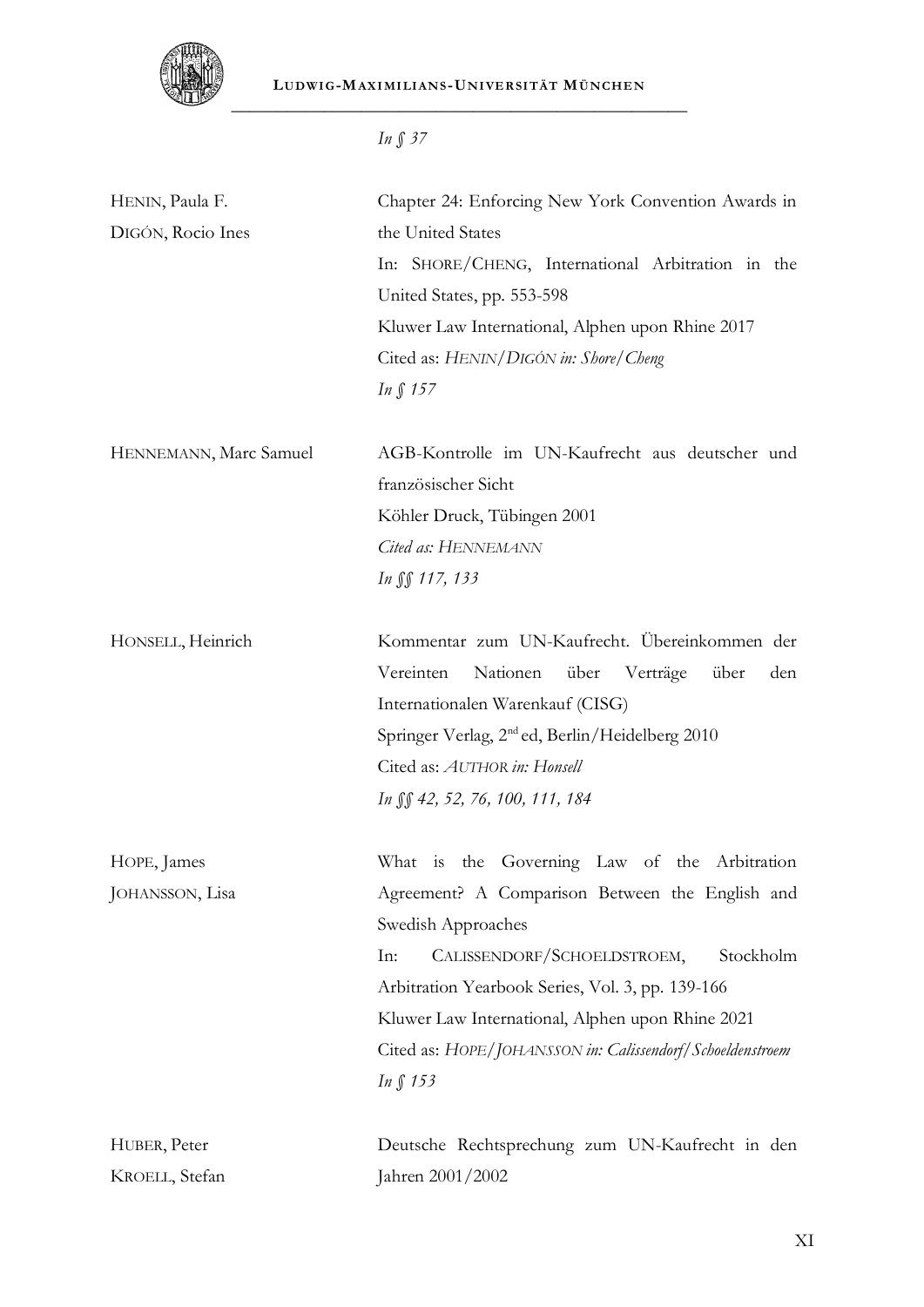

| ستطلعه                                                                      |                                                                                                                                                                                              |
|-----------------------------------------------------------------------------|----------------------------------------------------------------------------------------------------------------------------------------------------------------------------------------------|
|                                                                             | Praxis des Internationalen Privat- und Verfahrensrechts<br>(IPRax), 2013, pp. 309-317<br>Cited as: HUBER/KROELL<br>In $\int$ 97                                                              |
| HUBER, Peter                                                                | Standard Terms under the CISG<br>The Vindobona Journal of International Commercial Law<br>and Arbitration (VJ), Vol. 13, Iss. 1, 2009, pp. 123-134<br>Cited as: HUBER<br><i>In</i> ∬ 92, 133 |
| HUBER, Peter<br>MULLIS, Alastair                                            | The CISG: a new textbook for students and practitioners<br>Sellier European Law Publishers, Munich 2007<br>Cited as: HUBER/MULLIS<br>In $\int$ 29                                            |
| INTERNATIONAL INSTITUTE FOR<br>THE UNIFICATION OF PRIVATE<br>LAW (UNIDROIT) | Official Commentary on the UNIDROIT Principles,<br>Rome 2016<br>Cited as: UNIDROIT Official Comment<br>In SS 117, 187                                                                        |
| KATAN, Branda                                                               | Toerekening van kennis van groepsvennootschappen<br>Ondernemingsrecht Vol. 2019/60, Iss. 6, 2019, pp. 295-<br>307<br>Cited as: KATAN<br>In JS 105, 106                                       |
| KOEHLER, Martin                                                             | (CISG)<br>UN-Kaufrecht<br>Das<br>und<br>sein<br>Anwendungsausschluss<br>Peter Lang Internationaler Verlag der Wissenschaften,<br>Frankfurt 2007<br>Cited as: KOEHLER<br>In § 84              |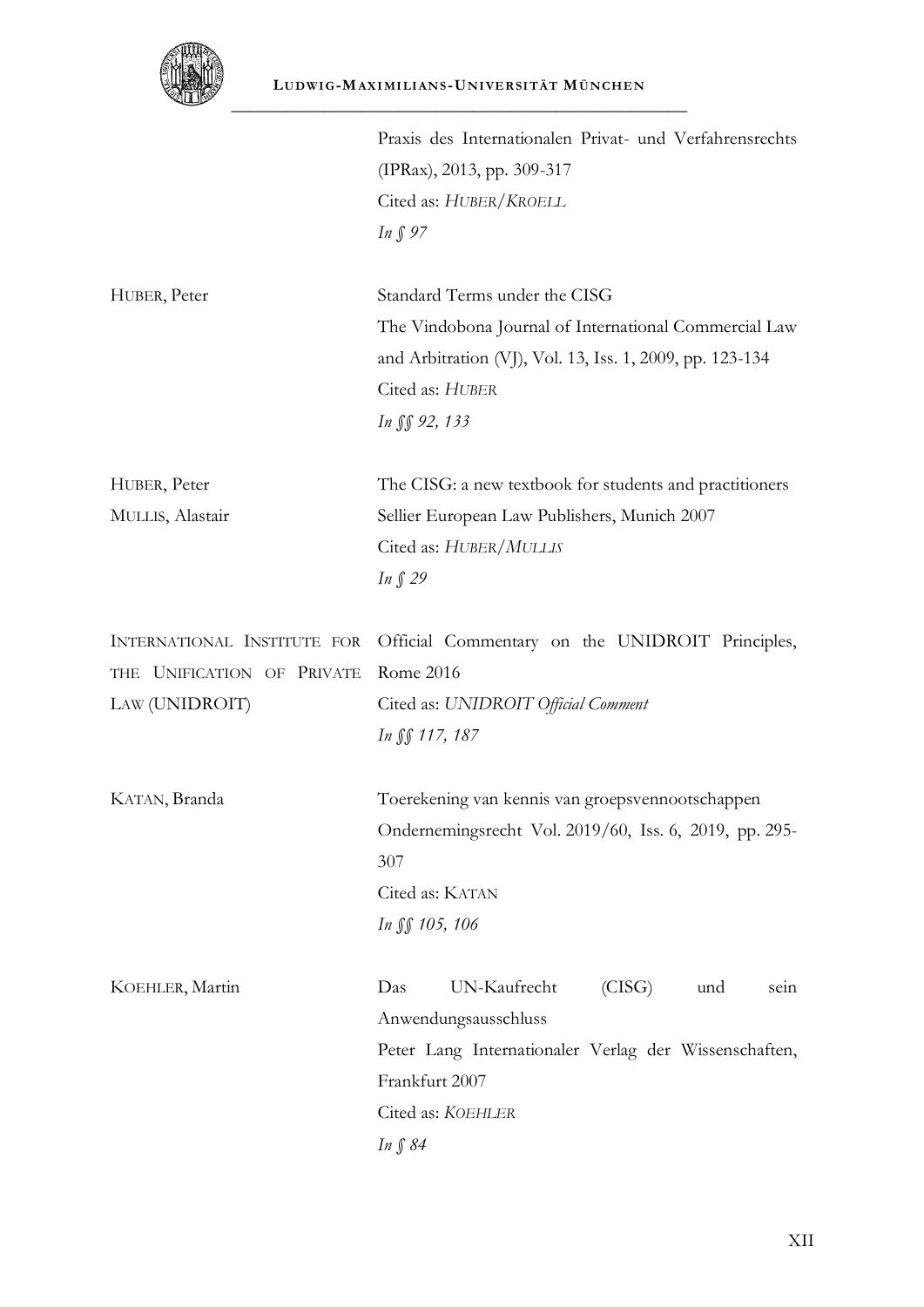

| KOENIG, Ute                | Zur Bestimmung des Schiedsvertragsstatuts bei fehlender  |
|----------------------------|----------------------------------------------------------|
|                            | Gesetzesgrundlage nach Inkrafttreten der ROM I-          |
|                            | Verordnung                                               |
|                            | Zeitschrift für Schiedsverfahren (SchiedsVZ), Vol. 10,   |
|                            | Iss. 3, pp. 129-133                                      |
|                            | Cited as: KOENIG                                         |
|                            | In $\int$ 156                                            |
| KOEPP, Johannes            | A Massive Fire and a Mass of Confusion: Enka v. Chubb    |
| TURNER, Davide             | and the Need for a Fresh Approach to the Choice of Law   |
|                            | Governing the Arbitration Agreement                      |
|                            | Journal of International Arbitration (JIntArb), Vol. 38, |
|                            | Iss. 3, 2021, pp. 377-394                                |
|                            | Cited as: KOEPP/TURNER                                   |
|                            | In $\int$ 153                                            |
| KROELL, Stefan             | Selected Problems Concerning the CISG's Scope of         |
|                            | Application                                              |
|                            | Journal of Law and Commerce (J.L. & Com.), Vol. 35,      |
|                            | 2005-2006, pp. 39-57                                     |
|                            | Cited as: KROELL                                         |
|                            | In SS 84, 183                                            |
| KROELL, Stefan             | Arbitration and the CISG                                 |
|                            | In: SCHWENZER/ATAMER/BUTLER, Current issues in the       |
|                            | CISG and arbitration, pp. 59-87                          |
|                            | Eleven International Publishing, Hague 2014              |
|                            | Cited as: KROELL in: Schwenzer/Atamer/Butler             |
|                            | $In \int 183$                                            |
| KROELL, Stefan             | UN Convention on Contracts for the International Sale    |
| MISTELIS, Loukas A.        | of Goods (CISG): A Commentary                            |
| PERALES VISCASILLAS, Pilar | C. H. Beck, 2 <sup>nd</sup> ed., Munich 2018             |
|                            | Cited as: AUTHOR in: Kroell et al.                       |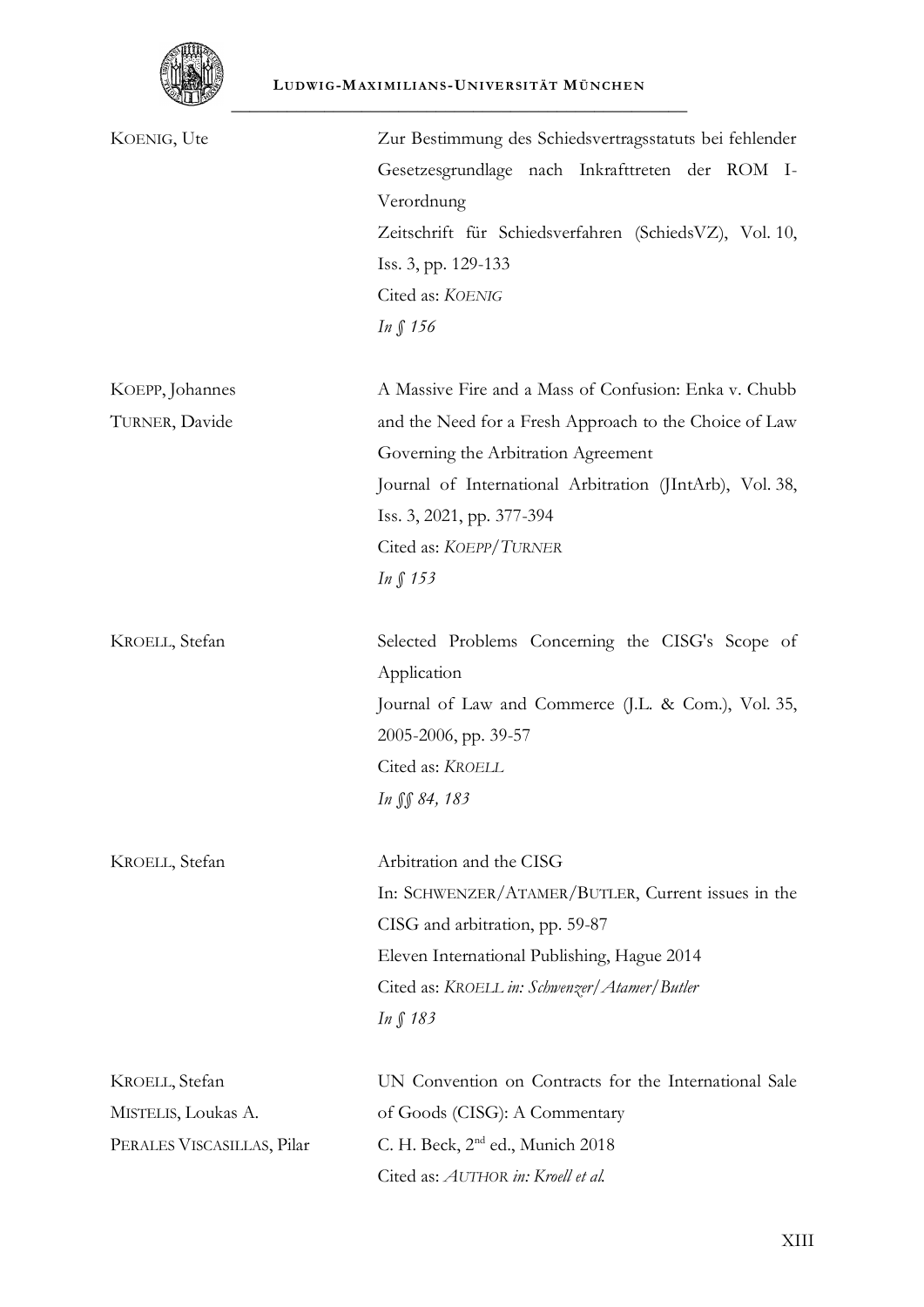

*In §§ 10, 33, 76, 83, 100, 122*

| KRONKE, Herbert        | Recognition and Enforcement of Foreign Arbitral        |
|------------------------|--------------------------------------------------------|
| NACIMIENTO, Patricia   | Awards: A Global Commentary on the New York            |
| DIRK, Otto             | Convention                                             |
| PORT, Nicola Christine | Kluwer Law International, Alphen upon Rhine 2017       |
|                        | Cited as: AUTHOR in: Kronke et al.                     |
|                        | In § 138                                               |
| KRUISINGA, Sonja       | Incorporation of standard terms according to the CISG  |
|                        | and the CESL: Will these Competing Instruments         |
|                        | Legal Certainty in Cross-Border<br>Enhance<br>Sales    |
|                        | Transactions?                                          |
|                        | European Business Law Review, Vol. 24, Iss. 3, 2013,   |
|                        | pp. 341-362                                            |
|                        | Cited as: KRUISINGA                                    |
|                        | In $\int$ 92                                           |
| KRUISINGA, Sonja A.    | Contracts for the International Sale of Goods - Recent |
|                        | Developments at the International and European Level   |
|                        | The Dovenschmidt Quarterly, Iss. 2, 2014, pp. 58-64    |
|                        | Cited as: KRUISINGA, CISG                              |
|                        | In $\int 84$                                           |
| KRUISINGA, Sonja A.    | Incorporation of Standard Terms under the CISG and     |
|                        | Electronic Communication                               |
|                        | In: SCHWENZER/SPAGNOLO, Towards uniformity: the        |
|                        | 2nd Annual MAA Schlechtriem CISG Conference,           |
|                        | 13 March 2010, Hong Kong, pp. 69-82                    |
|                        | Eleven International Publishing, Den Haag 2011         |
|                        | Cited as: KRUISINGA, in: Schwenzer/Spagnolo            |
|                        | <i>In</i> ∫ 84                                         |
| LANDO, Ole             | Out on a Limb – Four English Peculiarities in Contract |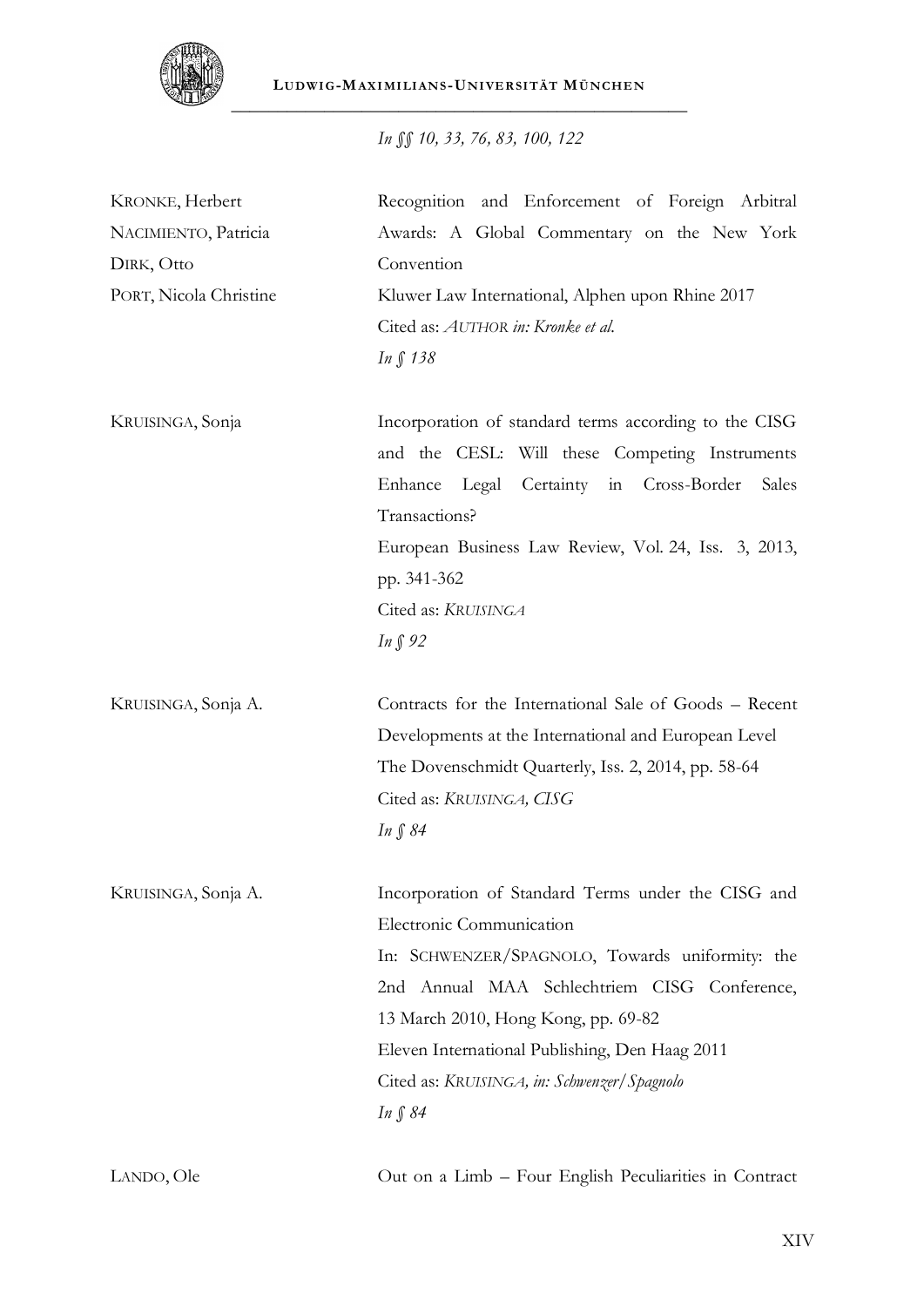

|                      | Law<br>In: BUECHLER/MUELLER Private law - national -<br>global - comparative - Festschrift für Ingeborg<br>Schwenzer zum 60. Geburtstag<br>Vol. 1, pp. 1001-1012<br>Stämpfli Verlag, Bern, 2001<br>Cited as: LANDO in: FS Schwenzer<br>In § 122                                                                              |
|----------------------|------------------------------------------------------------------------------------------------------------------------------------------------------------------------------------------------------------------------------------------------------------------------------------------------------------------------------|
| LEW, Julian D. M.    | Comparative International Commercial Arbitration                                                                                                                                                                                                                                                                             |
| MISTELIS, Loukas A.  | Kluwer Law International, The Hague, London/New                                                                                                                                                                                                                                                                              |
| KROELL, Stefan       | York, 2003                                                                                                                                                                                                                                                                                                                   |
|                      | Cited as: LEW/MISTELIS/KROELL                                                                                                                                                                                                                                                                                                |
|                      | In § 184                                                                                                                                                                                                                                                                                                                     |
| LEW, Julian D. M.    | The Law Applicable to the Form and Substance of the<br>Arbitration Clause<br>In: BERG, Improving the Efficiency of Arbitration<br>Agreements and Awards: 40 Years of Application of the<br>New York Convention, pp. 114-145<br>ICCA & Kluwer Law International, Boston 2007<br>Cited as: LEW in: Berg<br>In SS 137, 138, 149 |
| LIEBSCHER, Christoph | Drafting Arbitration Clauses for EC Merger Control<br>Journal of International Arbitration (JIntArb), Vol. 21,<br>Iss. 1, 2004, pp. 67-81<br>Cited as: LIEBSCHER<br><i>In</i> ∫ 149                                                                                                                                          |
| LOHMANN, Arnd        | Parteiautonomie und UN-Kaufrecht<br>Mohr Siebeck, Tübingen 2005                                                                                                                                                                                                                                                              |
|                      | Cited as: LOHMANN                                                                                                                                                                                                                                                                                                            |
|                      | In SS 84, 117                                                                                                                                                                                                                                                                                                                |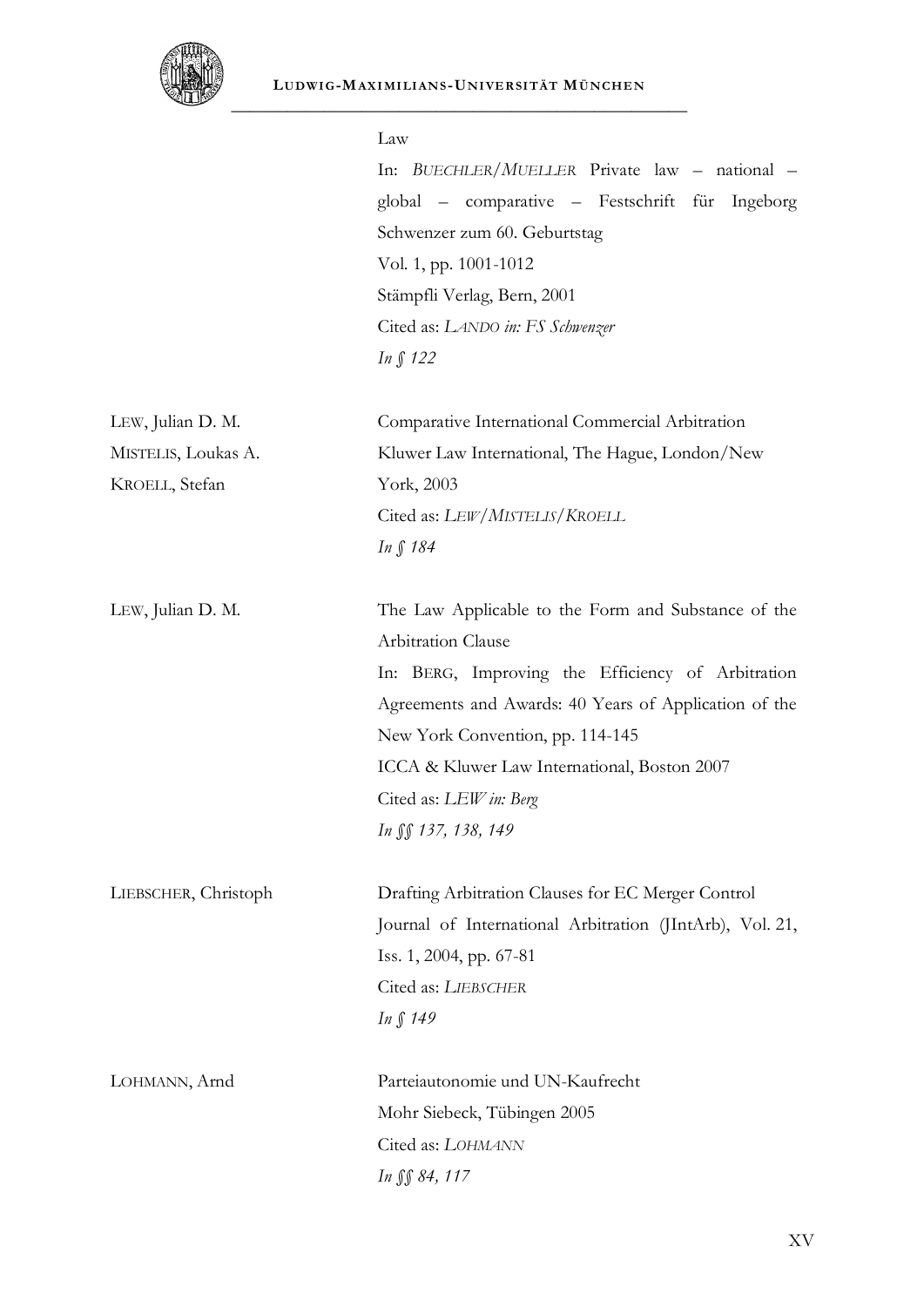

| LOOS, Marco           | Commercial Sales: The Common European Sales Law         |
|-----------------------|---------------------------------------------------------|
| SCHELHAAS, Harriët    | Compared to the Vienna Sales Convention                 |
|                       | European Review of Private Law (ERPL), Vol. 21, Iss. 1, |
|                       | 2013, pp. 105-130                                       |
|                       | Cited as: LOOS/SCHELHAAS                                |
|                       | $In \int 84$                                            |
|                       |                                                         |
| MAGNUS, Ulrich        | Incorporation of Standard Contract Terms under the      |
|                       | <b>CISG</b>                                             |
|                       | ANDERSEN/SCHROETER,<br>Sharing<br>In:<br>International  |
|                       | Commercial Law across National Boundaries: Festschrift  |
|                       | for Albert H. Kritzer on the Occasion of his Eightieth  |
|                       | Birthday, pp. 303-325                                   |
|                       | Wildy, Simmonds & Hill Publishing, London 2008          |
|                       | Cited as: MAGNUS in: FS Kritzer                         |
|                       | In $\int$ 97                                            |
|                       |                                                         |
| MANKOWSKI, Peter      | Commercial Law, Article-by-Article Commentary           |
|                       | Nomos, 1 <sup>st</sup> ed., Baden-Baden 2018            |
|                       |                                                         |
|                       | Cited as: AUTHOR in: Mankowski                          |
|                       | In $\int$ 48                                            |
|                       |                                                         |
| MARTINEK, Michael     | Juris Praxiskommentar BGB, Band 6- Internationales      |
| HERBERGER, Maximilian | Privatrecht und UN-Kaufrecht                            |
| RUEBMANN, Helmut      | Juris, 9 <sup>th</sup> ed., Saarbrücken 2020            |
| WETH, Stephan         | Cited as: AUTHOR in: Martinek et al.                    |
| WUERDINGER, Markus    | In SS 36, 76                                            |
| MATHER, Henry         | Firm offers under the UCC and CISG                      |
|                       | Dickinson Law Review (Dickinson Law Rev.), Vol.105,     |
|                       | Iss. 1, 2000, pp. 31-56                                 |
|                       | Cited as: MATHER                                        |
|                       | In $\int$ 76                                            |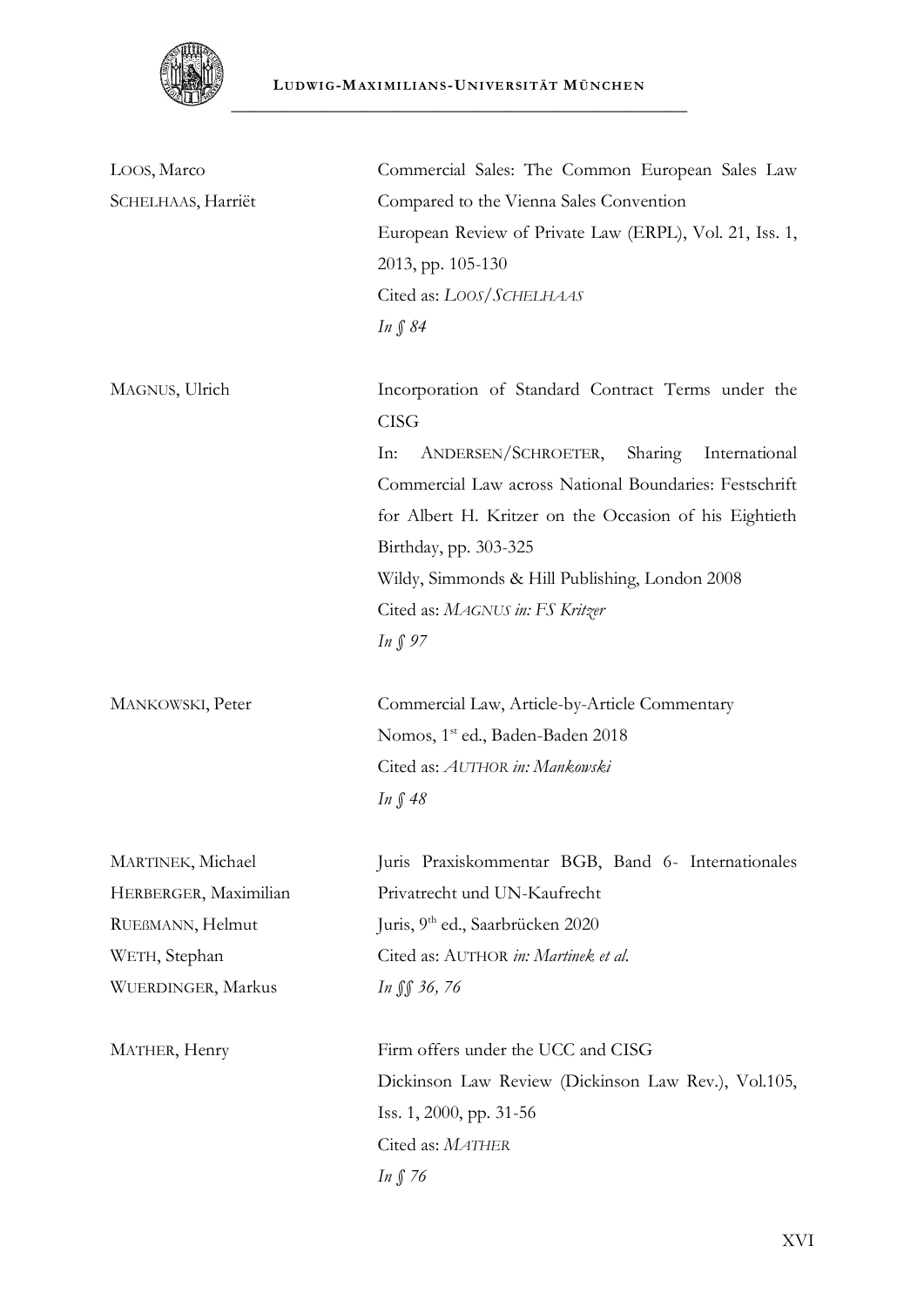

| MISTELIS, Loukas A.                                   | CISG and Arbitration<br>In: JANSSEN/MEYER, CISG Methodology, pp. 375-395<br>Sellier European Law Publishers GmbH, Munich 2009<br>Cited as: MISTELIS in: Janssen/Meyer<br>In SS 137, 138, 183, 193                                                                                           |
|-------------------------------------------------------|---------------------------------------------------------------------------------------------------------------------------------------------------------------------------------------------------------------------------------------------------------------------------------------------|
| MITTMANN, Alexander                                   | Einbeziehung<br>Allgemeinen<br>Zur<br>von<br>Geschäftsbedingungen<br>in<br><b>CISG</b><br>einen<br>dem<br>unterliegenden Vertrag Anmerkung zum Urteil des LG<br>Neubrandenburg vom 3.8.2005<br>Internationales Handelsrecht (IHR), 2006, pp. 103-106<br>Cited as: MITTMANN<br>In $\int$ 127 |
| MOSES, Margaret L.                                    | The Principles and Practice of International Commercial<br>Arbitration<br>Cambridge University Press, 3rd ed., Cambridge 2017<br>Cited as: MOSES<br>In SS 184, 193                                                                                                                          |
| <b>MOURRE, Alexis</b><br>RADICATI DI BROZOLO, Luca G. | Towards Finality of Arbitral Awards: Two Steps Forward<br>and One Step Back<br>Journal of International Arbitration (JIntArb), Vol. 23,<br>Iss. 2, 2006, pp. 171-188<br>Cited as: MOURRE/RADICATI DI BROZOLO<br>In $\int$ 153                                                               |
| NAZZINI, Renato                                       | The Law Applicable to the Arbitration Agreement:<br>Towards Transnational Principles<br>International and Comparative Law Quarterly (ICQL),<br>Vol. 65, 2016, pp. 681-703                                                                                                                   |

Cited as: *NAZZINI In § 146*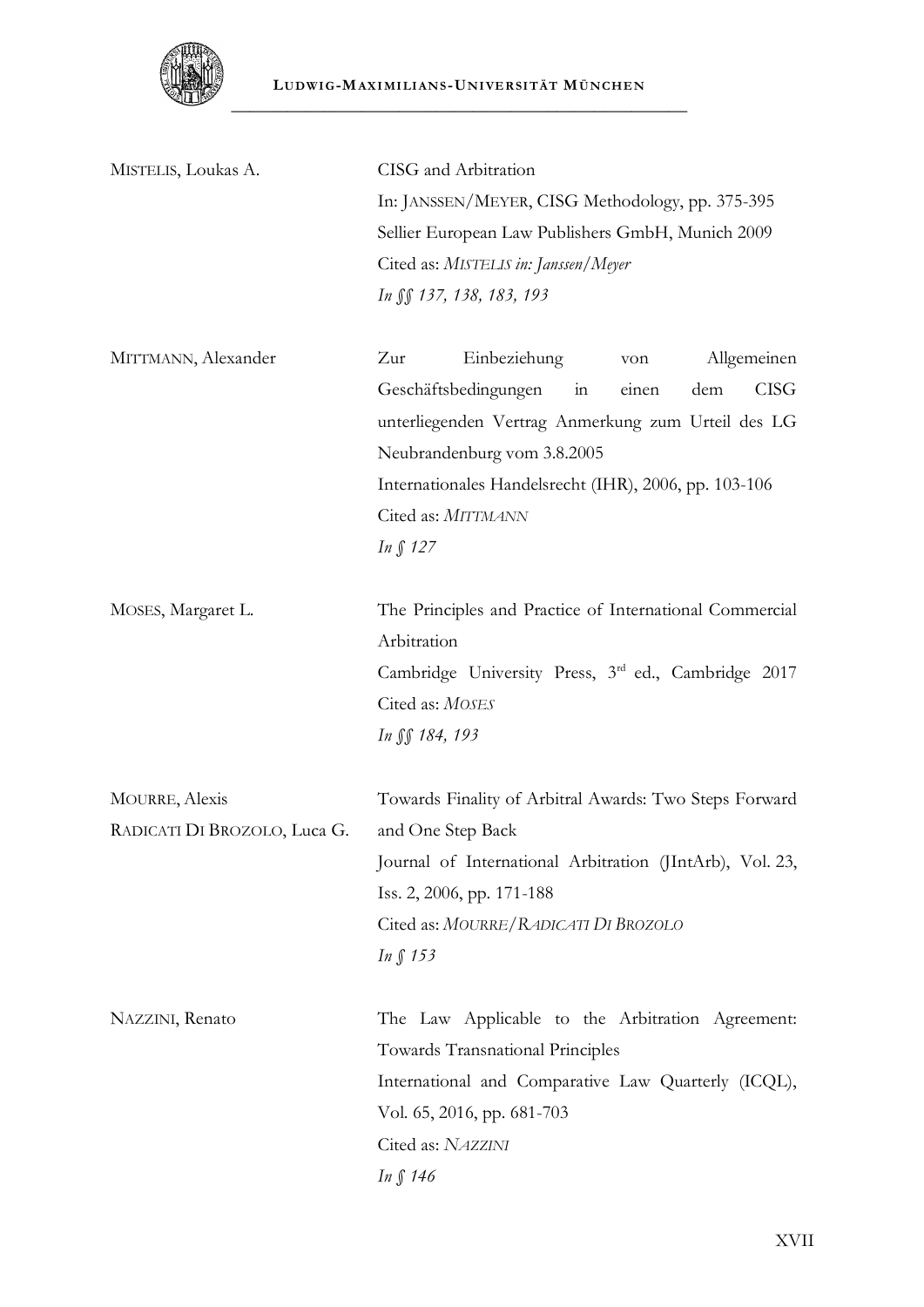

| PEARSON, Sabrina   | The Hidden Pro-Validation<br>Sulamérica v. Enesa:               |
|--------------------|-----------------------------------------------------------------|
|                    | Approach Adopted by the English Courts with Respect             |
|                    | to the Proper Law of the Arbitration Agreement                  |
|                    | Arbitration<br>International<br>(ArbInt), Vol. 29,<br>Iss. $1,$ |
|                    | pp. 115-126                                                     |
|                    | Cited as: PEARSON                                               |
|                    | <i>In</i> ∫ 149                                                 |
| PHUA, Myron N. R.  | Resolving the Difficulties of Determining What Law              |
|                    | Governs the Validity of an Arbitration Agreement- A             |
|                    | Critique Contra Omnes                                           |
|                    | The American Review of International Arbitration                |
|                    | (ARIA), Vol. 28, Iss. 3, 2017, pp. 335-367                      |
|                    | Cited as: PHUA                                                  |
|                    | In $\int$ 151                                                   |
| PILTZ, Burghard    | Standard Terms in UN-Contracts of Sale                          |
|                    | The Vindobona Journal of International Commercial Law           |
|                    | and Arbitration (VJ), Vol. 8, Iss. 2, pp. 233-244               |
|                    | Cited as: PILTZ, standard terms                                 |
|                    | In SS 84, 92                                                    |
| PILTZ, Burghard    | Internationales<br>Kaufrecht. Das<br>UN-Kaufrecht<br>111        |
|                    | praxisorientier Darstellung                                     |
|                    | C. H. Beck, 2 <sup>nd</sup> ed., Munich 2008                    |
|                    | Cited as: PILTZ, CISG                                           |
|                    | In SS 36, 37, 133, 184                                          |
| POETTER, Sebastian | Keine wirksame Einbeziehung von AGB in einen dem                |
| HUEBNER, Oliver    | UN-Kaufrecht<br>unterliegenden Vertrag bei<br>bloßem            |
|                    | Hinweis auf den AGB-Text                                        |
|                    | Entscheidungen zum Wirtschaftsrecht (EWiR), 2002,               |
|                    | pp. 339-440                                                     |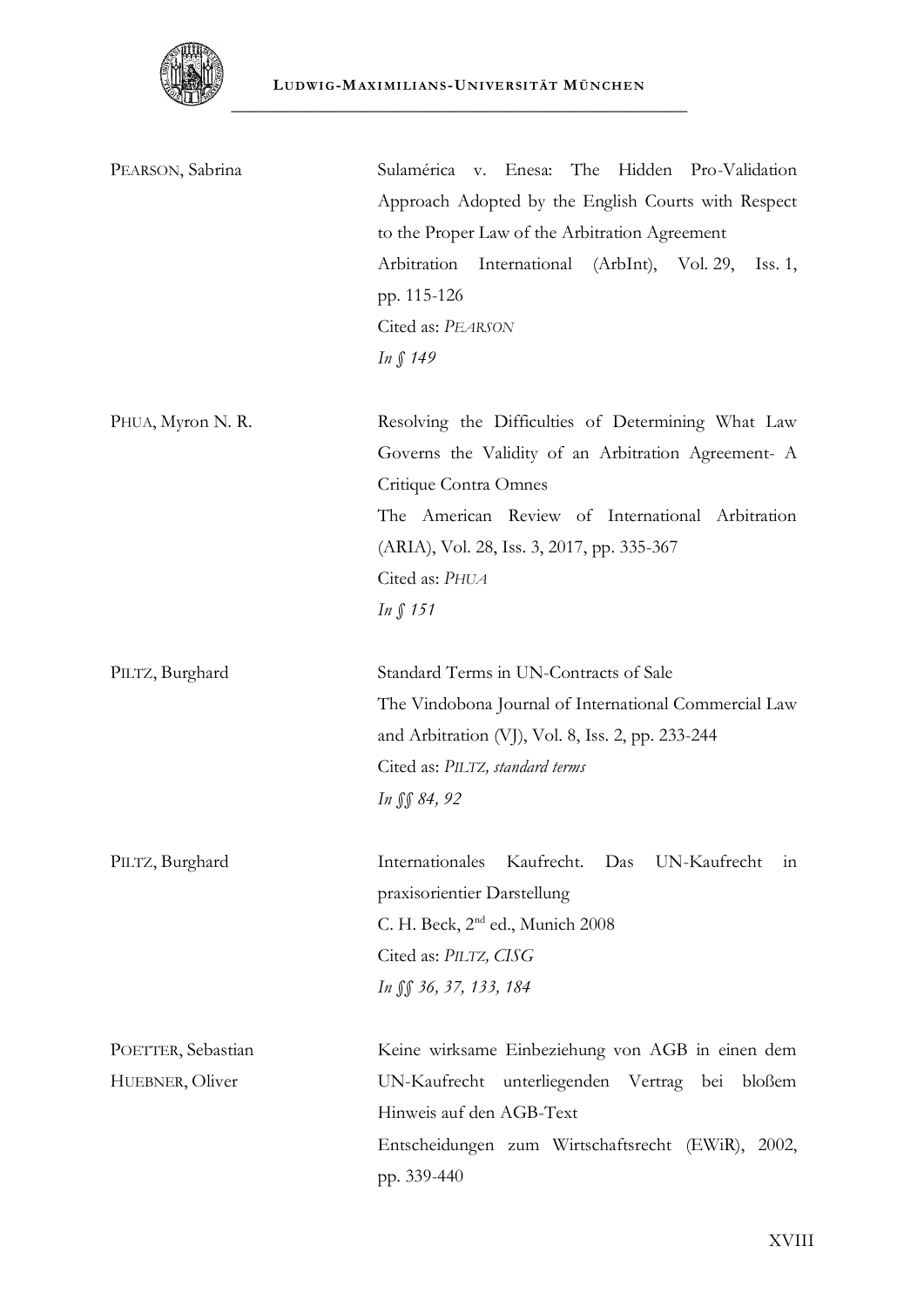

Cited as: *POETTER/HUEBNER In § 124*

RACK, Manfred CB-Test: Informationspflicht als Organisationspflicht Compliance-Berater, Vol. 2, 2013, pp. 58-62 Cited as: *RACK In § 105*

| SAECKER, Franz Jürgen | Münchener Kommentar zum Bürgerlichen Gesetzbuch, |
|-----------------------|--------------------------------------------------|
| RIXECKER, Roland      | Vol. 4                                           |
| OETKER, Hartmut       | C. H. Beck, $8th$ ed., Munich 2019               |
| LIMPERG, Bettina      | Cited as: AUTHOR in: Saecker et al.              |
|                       | In $\int$ 33, 42, 76, 100, 106, 127, 184         |
|                       |                                                  |

SCHERER, Maxi JENSEN, Ole

SCHERER, Maxi JENSEN, Ole

The Law Governing the Arbitration Agreement: A Comparative Analysis of the United Kingdom Court's Decision in Enka v Chubb Praxis des Internationalen Privat- und Verfahrensrechts (IPRax), Vol. 2, 2021, pp. 177-187 Cited as: *SCHERER/JENSEN, comparative analysis In §§ 146, 153*

Towards a Harmonized Theory of the Law Governing the Arbitration Agreement Indian Journal of Arbitration Law (IJAL), Vol. 10, Iss. 1, 2021, pp. 1-16 Cited as: *SCHERER/JENSEN, harmonized theory In § 150*

| SCHLECHTRIEM, Peter  | Kommentar zum UN-Kaufrecht (CISG).                    |
|----------------------|-------------------------------------------------------|
| SCHWENZER, Ingeborg  | Übereinkommen der Vereinten Nationen über Verträge    |
| SCHROETER, Ulrich G. | über den internationalen Warenkauf                    |
|                      | C. H. Beck, $7th$ ed., Munich 2019                    |
|                      | Cited as: AUTHOR in: Schlechtriem/Schwenzer/Schroeter |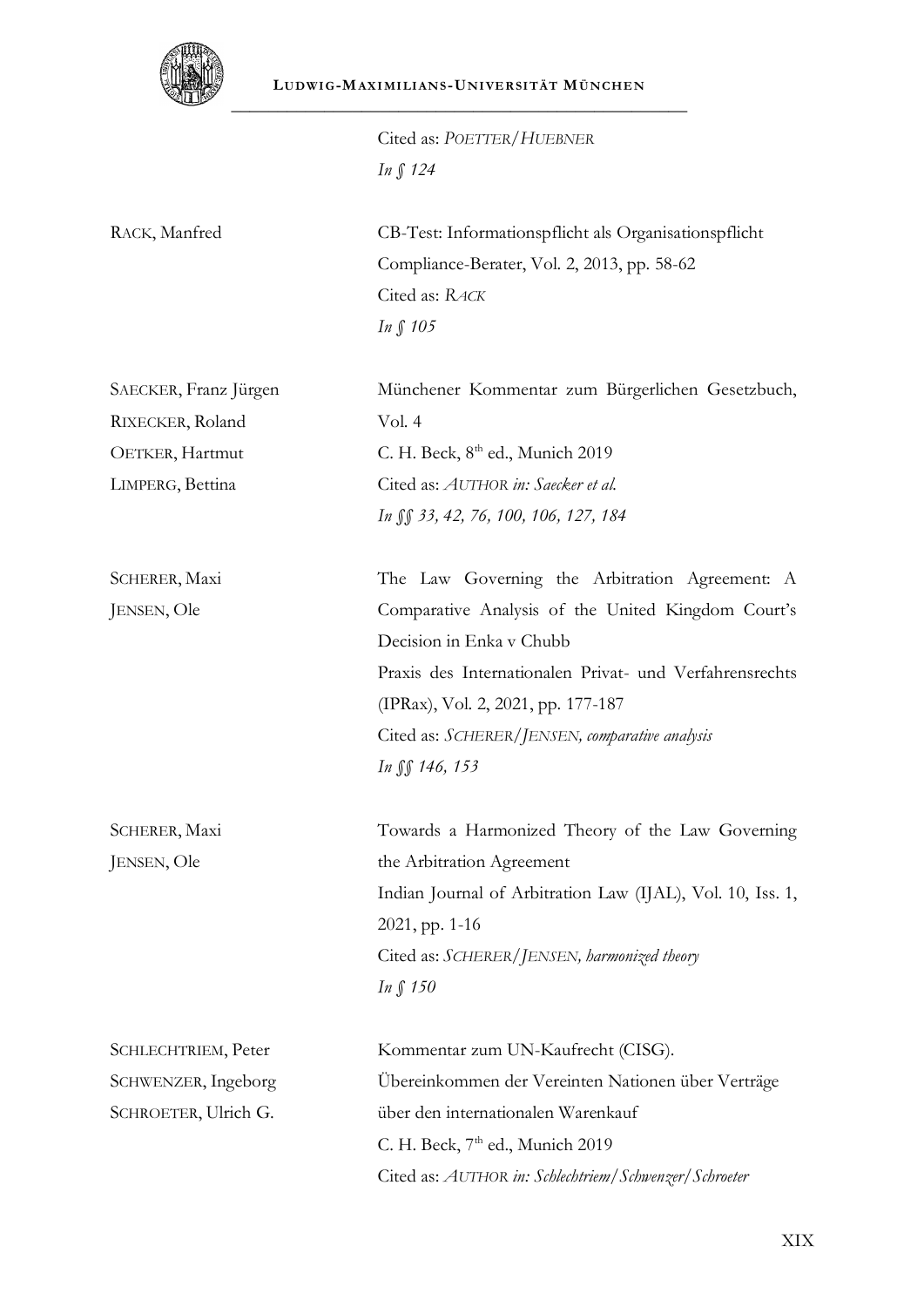

**LUDWI G-MAXI MI LI ANS -UNI VE RSI TÄT MÜNCHE N** \_\_\_\_\_\_\_\_\_\_\_\_\_\_\_\_\_\_\_\_\_\_\_\_\_\_\_\_\_\_\_\_\_\_\_\_\_\_\_\_\_\_\_\_\_\_\_\_\_

*In §§ 10, 29, 37, 117*

| SCHLECHTRIEM, Peter    | Uniform Sales Law. The UN Convention on Contracts     |
|------------------------|-------------------------------------------------------|
|                        | for the International Sale of Goods                   |
|                        | Manz, Wien 1986                                       |
|                        | Cited as: SCHLECHTRIEM                                |
|                        | In $\int$ 36                                          |
| SCHLECHTRIEM, Peter    | UN Law on International Sales. The UN Convention on   |
| BUTLER, Petra          | the International Sale of Goods                       |
|                        | Springer Verlag, Berlin/Heidelberg 2009               |
|                        | Cited as: SCHLECHTRIEM/BUTLER                         |
|                        | In $\int$ 55                                          |
| SCHLECHTRIEM, Peter    | Internationales UN-Kaufrecht: ein Studien- und        |
| SCHROETER, Ulrich G.   | Erläuterungsbuch zum Übereinkommen der Vereinten      |
|                        | Nationen über den internationalen Warenkauf (CISG)    |
|                        | Mohr Siebeck, 6 <sup>th</sup> ed., Thübingen 2016     |
|                        | Cited as: SCHLECHTRIEM/SCHROETER                      |
|                        | In $\int$ 55                                          |
| SCHLECHTRIEM, Peter    | UN Convention on Contracts for the International Sale |
| SCHWENZER, Ingeborn    | of Goods (CISG)                                       |
|                        | C. H. Beck, $4th$ ed., Munich 2016                    |
|                        | Cited as: AUTHOR in: Schlechtriem/Schwenzer           |
|                        | In §§ 36, 42, 48, 52, 76, 105, 127, 133               |
| SCHMIDT-KESSEL, Martin | Allgemeine Geschäftsbedingungen und UN-Kaufrecht      |
| MEYER, Linus           | Internationales Handelsrecht (IHR), Ausgabe, pp. 177- |
|                        | 180                                                   |
|                        | Cited as: SCHMIDT-KESSEL/MEYER                        |
|                        | In $\int$ 92                                          |
| SCHUELER, Wolfgang     | Die Wissenszurechnung im Konzern                      |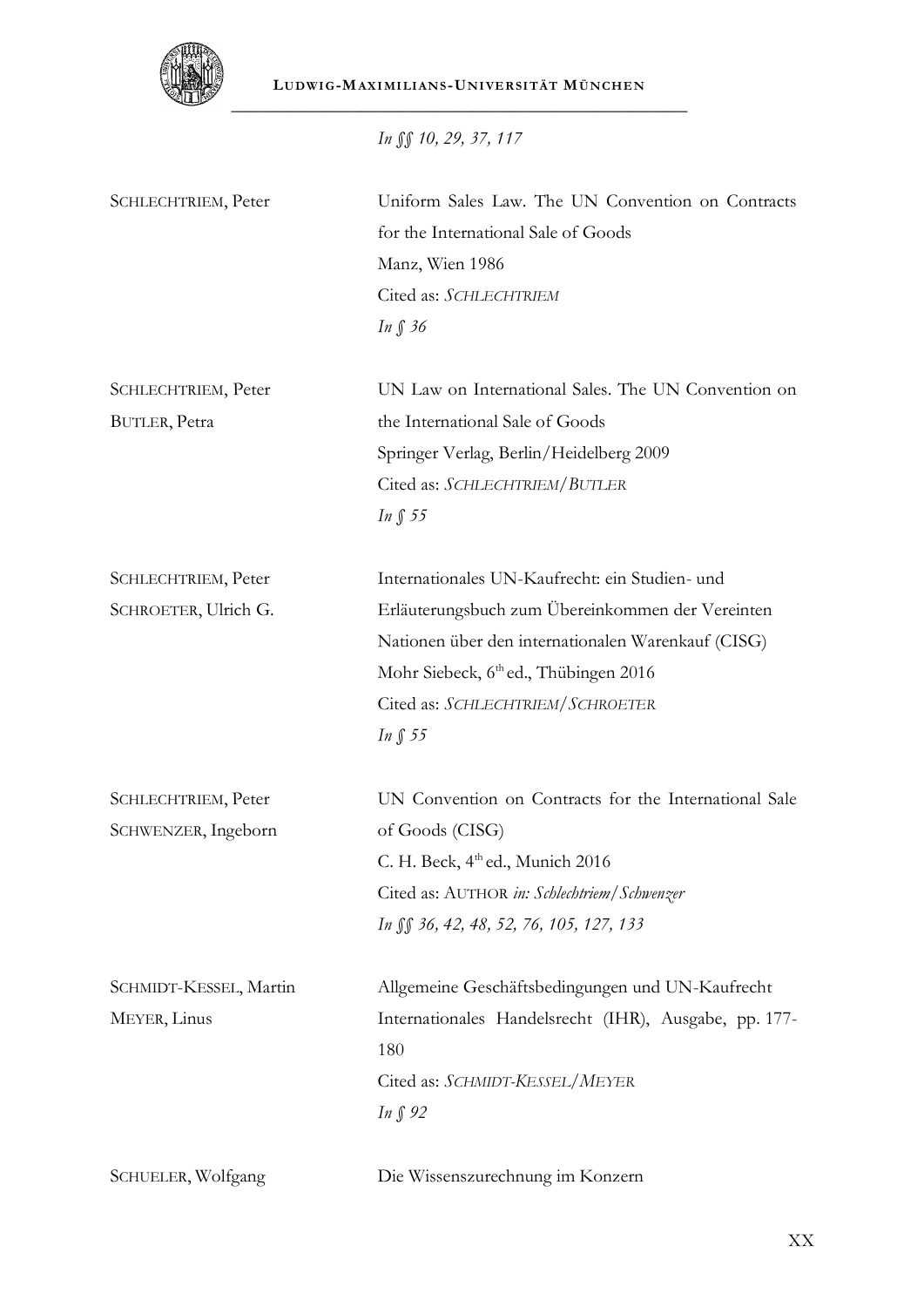

Duncker & Humboldt, Berlin 2000 Cited as: *SCHUELER In § 105*

SCHWARZ, Franz T. KONRAD, Christian W. The Vienna Rules: A Commentary on International Arbitration in Austria Kluwer Law International, Alphen upon Rhine 2009 Cited as: *SCHWARZ/KONRAD In § 149, 150*

SCHWENZER, Ingeborg MOHS, Florian

Old Habits Die Hard: Traditional Contract Formation in a Modern World Internationales Handelsrecht (IHR), Vol. 6, 2006, pp. 239-255 Cited as: *SCHWENZER/MOHS In §§ 111, 117*

STAUDINGER, Julius von J. von Staudingers Kommentar zum Bürgerlichen Gesetzbuch: Staudinger BGB – Buch 2: Recht der Schuldverhältnisse: Wiener UN-Kaufrecht (CISG) Sellier/de Gruyter, revised ed., Berlin 2018 Cited as: *AUTHOR in*: *Staudinger In §§ 33, 37, 84, 184*

TARAWALDI, Naomi GERADY, Patrick The Law Governing the Arbitration Agreement - A Fresh Look at an Old Debate after the UK Supreme Court's Enka Judgement and Recent Clarification by the German Federal Court of Justice Zeitschrift für Schiedsverfahren (SchiedsVZ), Vol. 19, Iss. 4, 2021, pp. 208-215 Cited as: *TARAWALDI/GERADY In § 156*

TAUPITZ, Jochen Zur Wissenszurechnung bei arbeitsteilig aufgebauten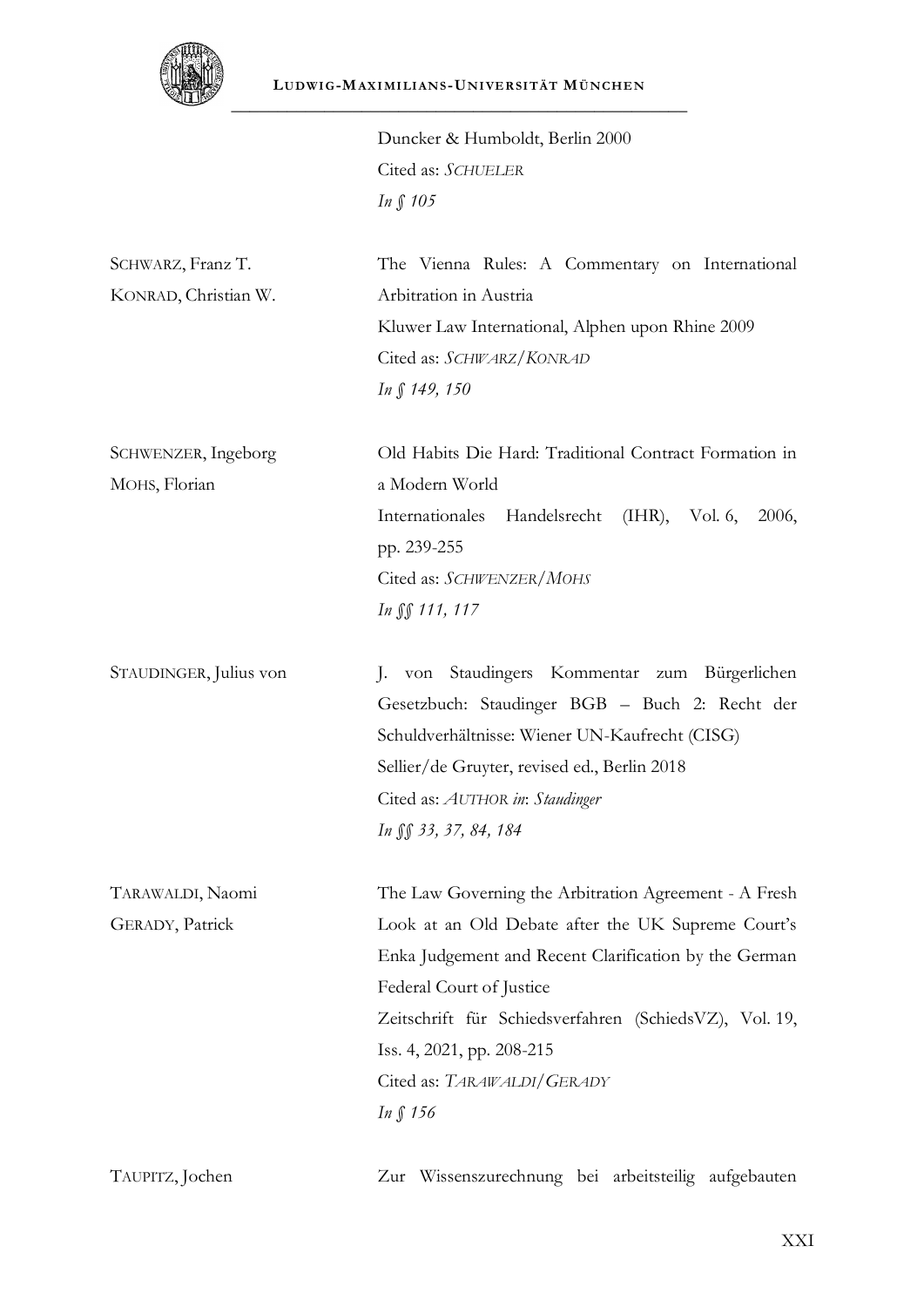

#### **LUDWI G-MAXI MI LI ANS -UNI VE RSI TÄT MÜNCHE N**

| ستطلقا               |                                                                       |
|----------------------|-----------------------------------------------------------------------|
|                      | Organisationen                                                        |
|                      | JuristenZeitung (JZ), Vol. 51, Iss. 14, pp. 731-736                   |
|                      | Cited as: TAUPITZ                                                     |
|                      | In $\int$ 105                                                         |
| TORSELLO, Marco      | of Uniform Commercial<br>Common<br>Features<br>Law                    |
|                      | Conventions: A Comparative Study Beyond the 1980<br>Uniform Sales Law |
|                      | Sellier European Law Publishers, Munich 2004                          |
|                      | Cited as: TORSELLO                                                    |
|                      | In $\int$ 55                                                          |
| VAN DEN BERG, Albert | The New York Convention of 1958                                       |
|                      | T.M.C. Asser Institute, The Hague 1981                                |
|                      | Cited as: VAN DEN BERG                                                |
|                      | In $\int$ 157, 164                                                    |
| WAINCYMER, Jeffrey   | The CISG and International Commercial Arbitration:                    |
|                      | complimentary relationship<br>Promoting<br>$\rm{a}$<br>between        |
|                      | substance and procedure                                               |
|                      | ANDERSEN/SCHROETER,<br>Sharing<br>International<br>In:                |
|                      | Commercial Law across National Boundaries: Festschrift                |
|                      | for Albert H. Kritzer on the Occasion of his Eightieth                |
|                      | Birthday, pp. 582-599                                                 |
|                      | Wildy, Simmonds & Hill Publishing, London 2008                        |
|                      | Cited as: WAINCYMER in: FS Kritzer                                    |
|                      | In SS 164, 183, 184                                                   |
| WAINCYMER, Jeffrey   | Procedure and Evidence in International Arbitration                   |
|                      | Kluwer Law International, Alphen upon Rhine 2012                      |
|                      | Cited as: WAINCYMER                                                   |
|                      | <i>In</i> ∫ 149                                                       |
| WATTER, Rolf         | Über das Wissen und den Willen einer Bank                             |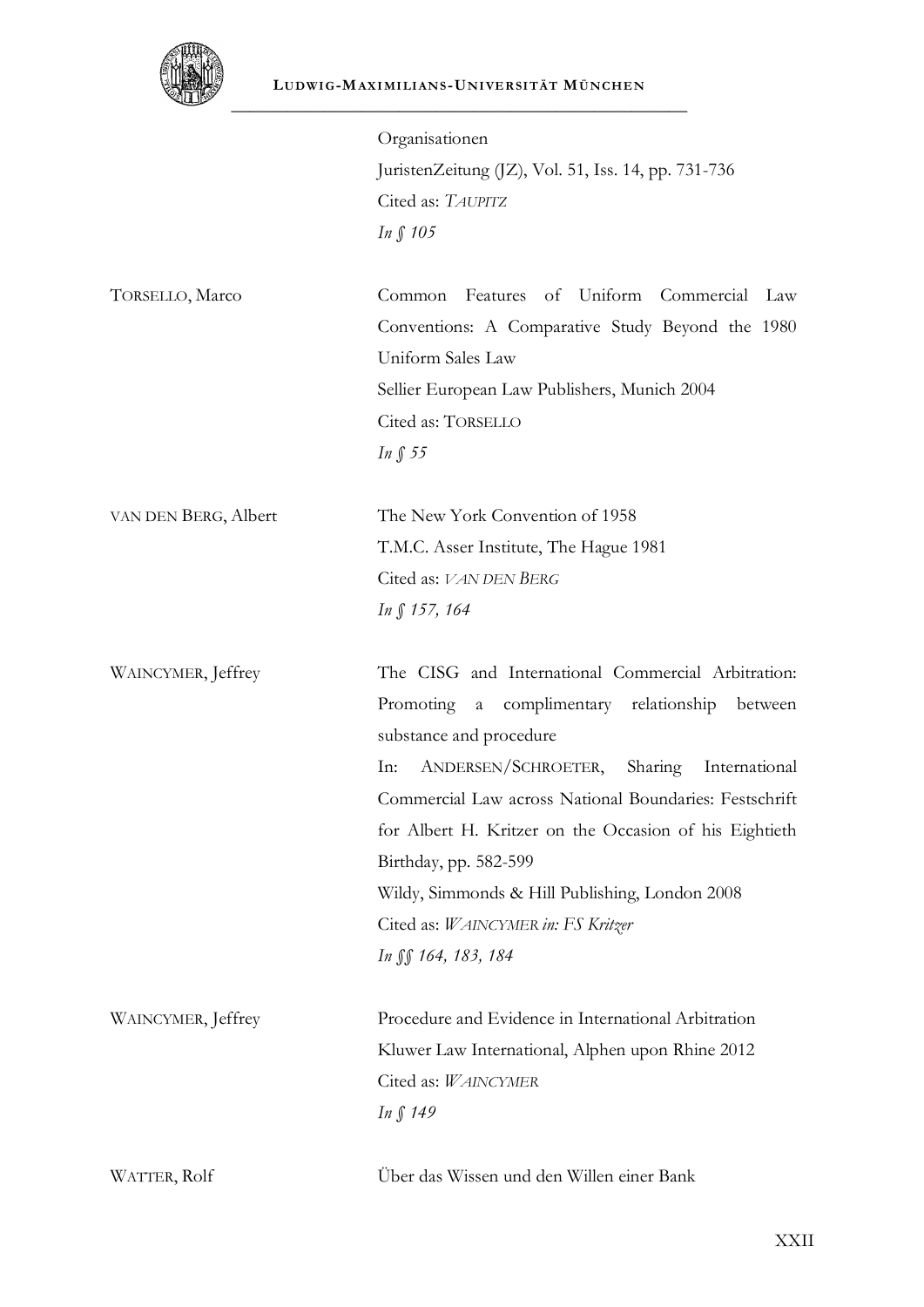

|                         | In: GEHRIG/SCHWADER, Banken und Bankrecht im<br>Wandel: Festschrift für Beat Kleiner, pp. 125-144<br>Schulthess Juritstische Medien, Zürich 1993<br>Cited as: WATTER in: FS Kleiner<br>In § 105                                                           |
|-------------------------|-----------------------------------------------------------------------------------------------------------------------------------------------------------------------------------------------------------------------------------------------------------|
| WINSHIP, Peter          | Formation of International Sales Contracts under the<br>1980 Vienna Convention<br>International Lawyer (ABA), Vol. 17, Iss. 1, pp. 1-18<br>Cited as: WINSHIP<br>In $\int$ 76                                                                              |
| WITZ, Wolfgang          | Einheitliches<br>Kaufrecht.<br>Internationales<br>Praktiker-                                                                                                                                                                                              |
| SALGER, Hanns-Christian | Vertragsgestaltung<br><b>CISG</b><br>Kommentar<br>und<br>zum                                                                                                                                                                                              |
| LORENZ, Manuel          | Deutscher Fachverlag, 2 <sup>nd</sup> ed., Frankfurt am Main 2016<br>Cited as: AUTHOR in: Witz/Salger/Lorenz<br>In: §§ 15, 55, 76, 127                                                                                                                    |
| WOLFF, Reinmar          | New York Convention. Convention on the Recognition<br>and Enforcement of Foreign Arbitral Awards of 10 June<br>1958<br>Article-by-Article Commentary<br>Beck Hart Nomos, 2 <sup>nd</sup> ed., Munich 2019<br>Cited as: AUTHOR in: Wolff<br>In SS 157, 164 |
| ZARTH, Christoph        | Besondere Anforderungen bei der Verwendung von AGB<br>im internationalen Handel<br>Zeitung für Gesellschafts- und Wirtschaftsrecht (GWR),<br>2010, pp. 347-348<br>Cited as: ZARTH<br>In $\int$ 97                                                         |
| ZENS, Christopher       | Gibt es eine konzerndimensionale Wissenszurechnung?                                                                                                                                                                                                       |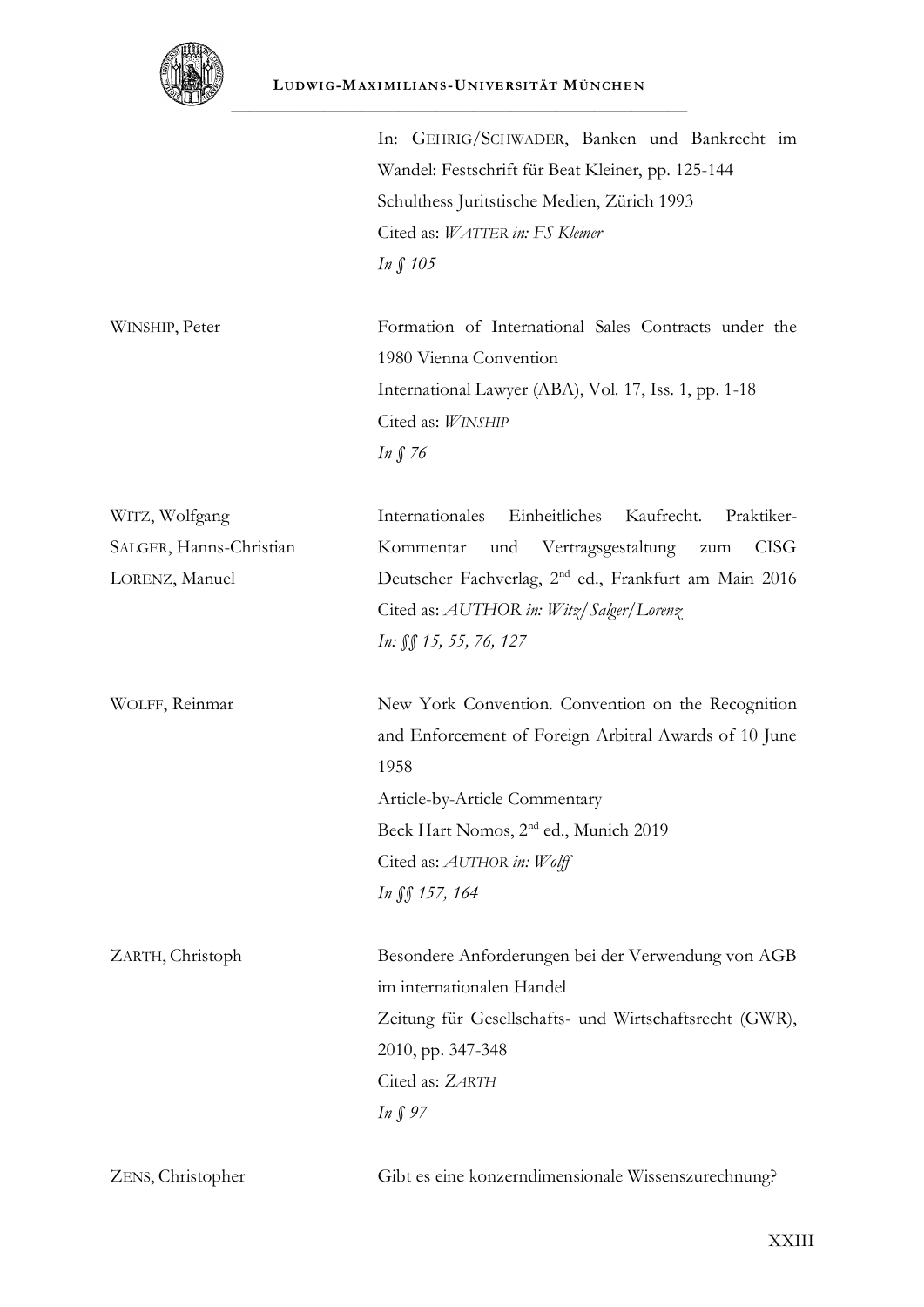

Berliner Rechtszeitschrift (BRZ), Vol. 1, 2021, pp. 12-26 Cited as: ZENS *In § 106*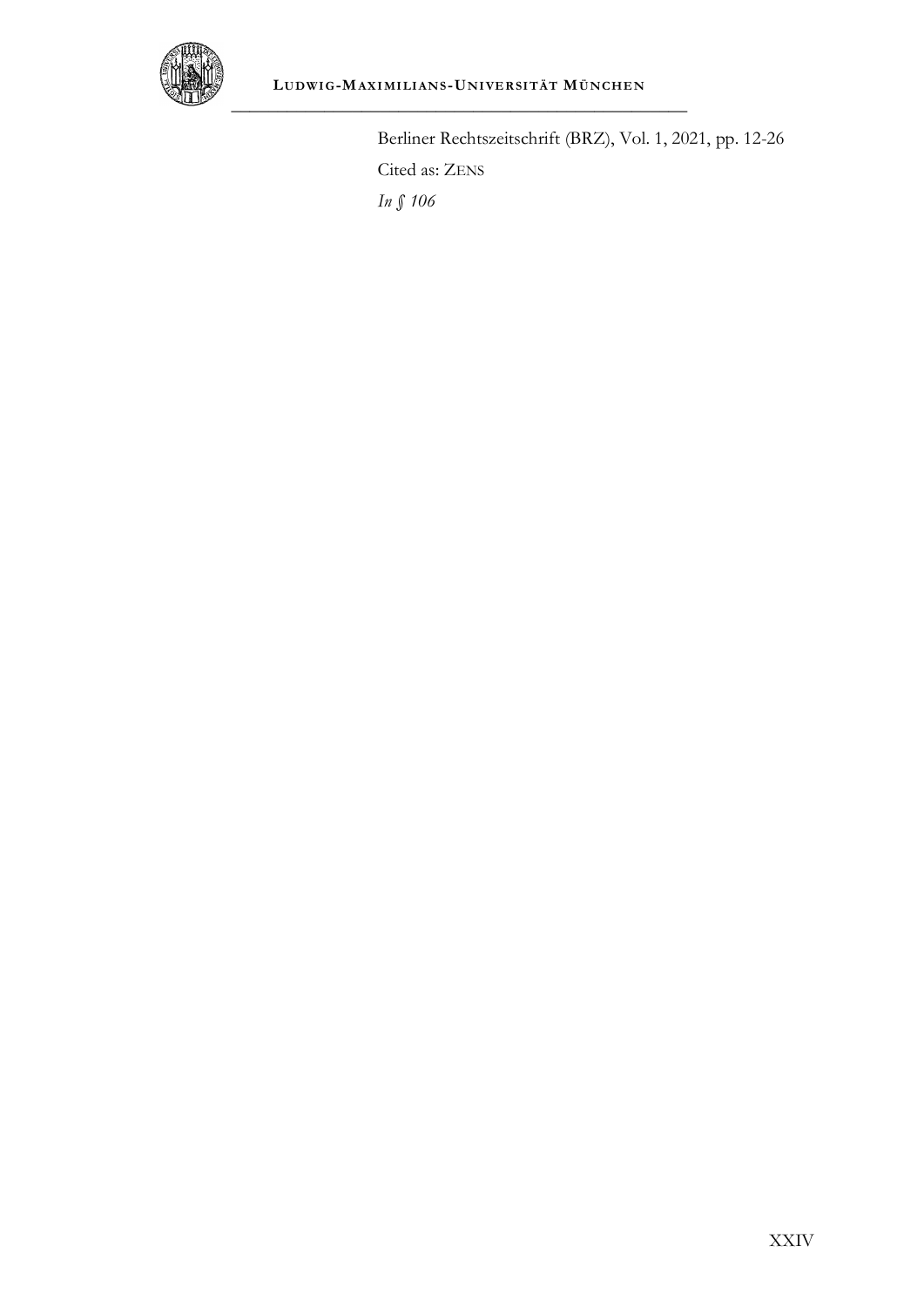

### **INDEX OF CASES**

#### **Argentina**

Inta S.A. v MCS Officina Meccanica S.p.A. Cámara Nacional en lo Comercial, Sala E 45626, 14 October 1993 CISG-online No. 87 Cited as: *Inta v MCS Officina Meccanica (Argentina) In § 183*

#### **Australia**

Commercial Union Assurance Co of Australia Ltd v Beard and others Court of Appeal (New South Wales) A CA 40764/98, 25 November 1999 Available at: https://nswlr.com.au/view/47-NSWLR-735 Last visited: 9 December 2021 Cited as: *Commercial Union v Beard and Ors (Australia) In § 105*

#### **Austria**

Oberster Gerichtshof 8 Ob 104/16a, 29 June 2017 CISG-online No. 2845 Cited as: *OGH*, *29 June 2017 (Austria) In § 114*

Oberster Gerichtshof 4 Ob 205/05h, 29 November 2005 CISG-online No. 1227 Cited as: *OGH, 29 November 2005 (Austria) In § 97*

Oberster Gerichtshof 7Ob175/05v, 31 August 2005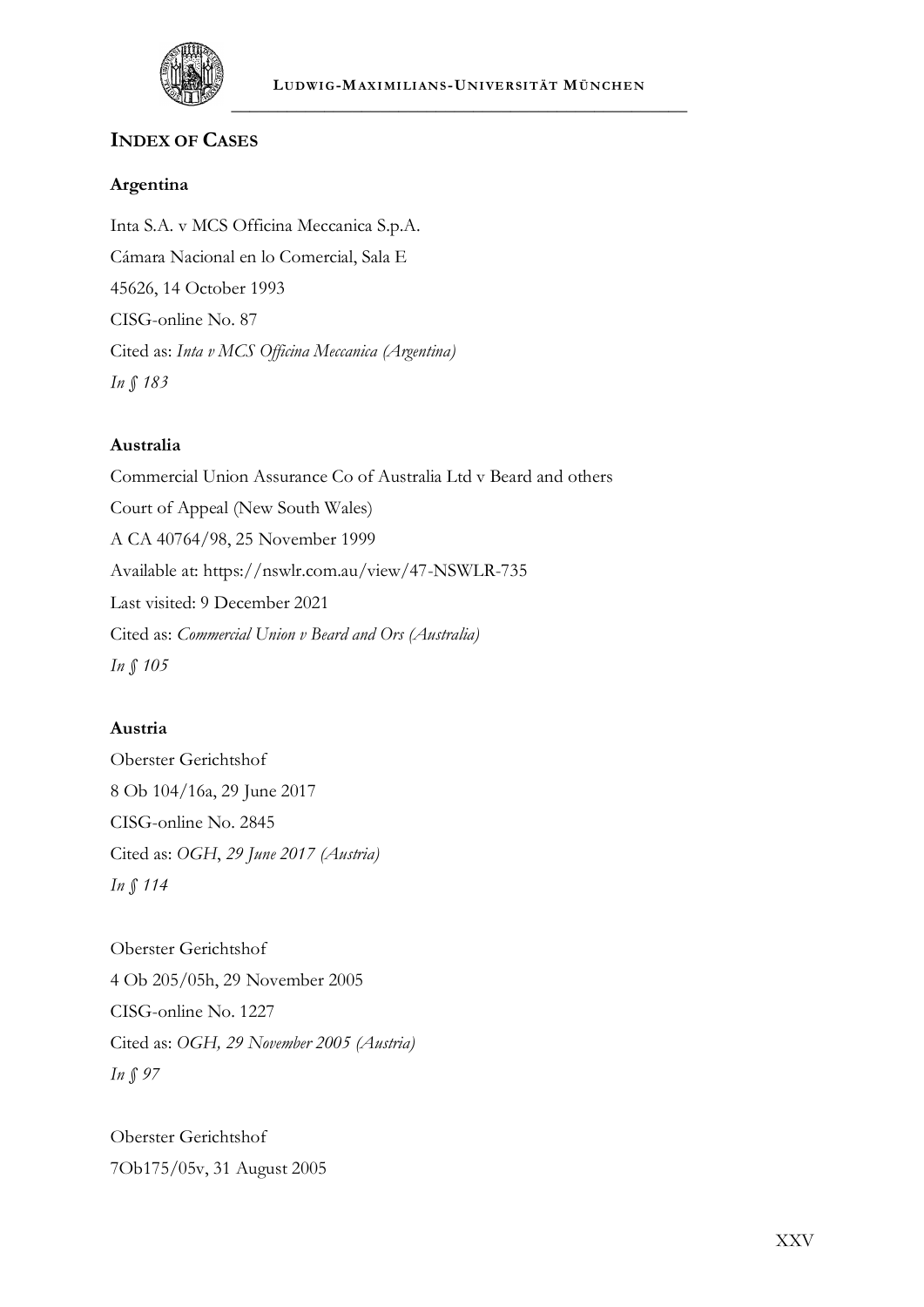

CISG-online No. 1047 Cited as: *OGH, 31 August 2005 (Austria) In §§ 55, 59, 100, 111*

Oberster Gerichtshof 7Ob275/03x, 17 December 2003 CISG-online No. 828 Cited as: *OGH, 17 December 2003 (Austria) In §§ 84, 92*

Oberster Gerichtshof 7 Ob 301/01t, 14 January 2002 CISG-online No. 643 Cited as: *OGH, 14 January 2002 (Austria); In § 92*

Oberster Gerichtshof 2 Ob 58/97m, 20 March 1997 CISG-online No. 269 Cited as: *OGH,* 20 March 1997 *(Austria) In § 37*

Oberster Gerichtshof 10 Ob 518/95, 6 February 1996 CISG-online No. 224 Cited as: *OGH, 6 February 1996 (Austria) In § 55*

Oberster Gerichtshof 1 Ob98/61, 8 March 1961 Available at: https://www.ris.bka.gv.at/Dokument.wxe?Abfrage=Justiz&Dokumentnummer= JJT\_19610308\_OGH0002\_0010OB00098\_6100000\_000 Last visited: 9 December 2021 Cited as: *OGH, 8 March 1961 (Austria)*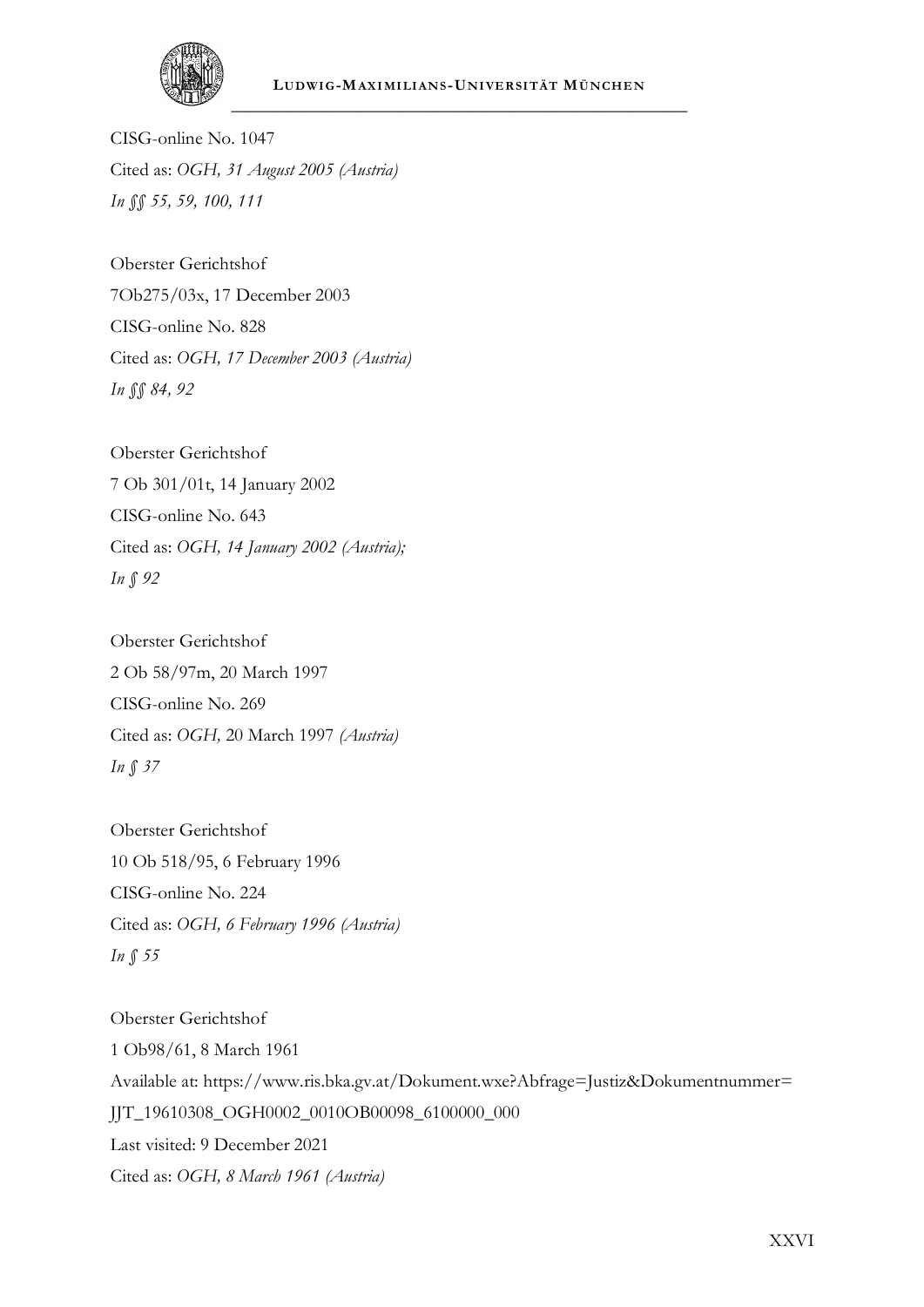

*In § 151*

#### **Belgium**

Rechtbank van Koophandel Tongeren A.R. A/04/01960, 25 January 2005 CISG-online No. 1106 Cited as: *RB van Koophandel Tongeren, 25 January 2005 (Belgium) In § 55*

Tribunal Commercial de Nivelles R.G. 1707/93, 19 September 1995 CISG-online No. 366 Cited as: *TC de Nivelles, 19 September 1995 (Belgium) In § 111*

#### **Brazil**

Tribunal de Justiça do Estado do Rio Grande do Sul 70072090608, 30 March 2017 CISG-online No. 2819 Cited as: *TdJ do Estado do Rio Grande do Sul, 30 March 2017 (Brazil) In § 122*

Tribunal de Justiça do Estado do Rio Grande do Sul 70072362940, 14 February 2017 CISG-online No. 2818 Cited as: *TdJ do Estado do Rio Grande do Sul, 14 February 2017 (Brazil) In § 155*

#### **Canada**

Dell Computer Corp. v Union des consommateurs Supreme Court of Canada 2 S.C.R. 801, 2007 SCC 34, 13 July 2007 Available at: https://newyorkconvention1958.org/index.php?lvl=notice\_display&id=553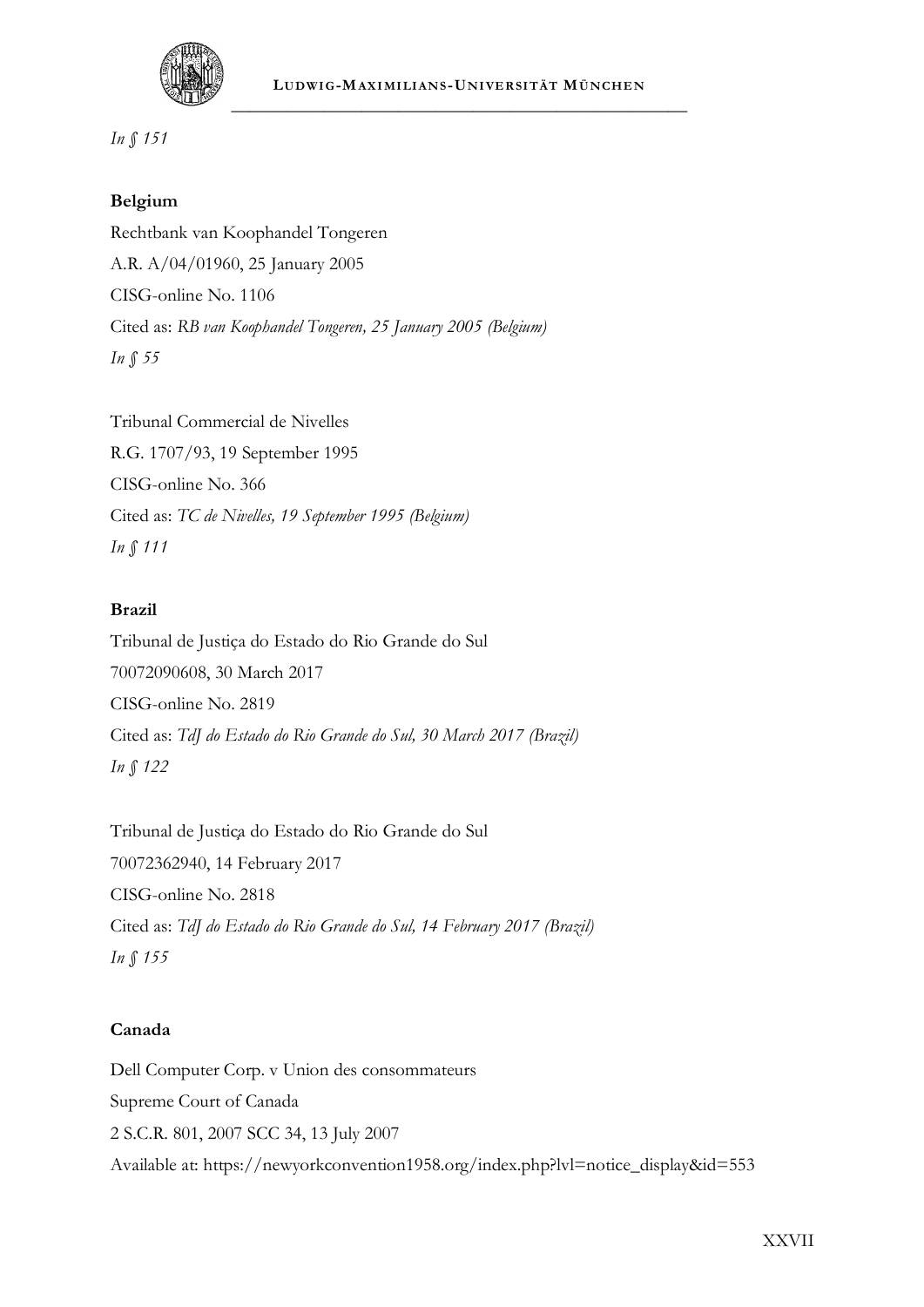

Last visited: 14 November 2021 Cited as: *Dell v Union des consommateurs (Canada) In § 137*

Cherry Stix Ltd. v Canada Borders Services Agency AP-2004-009, 6 October 2005 CISG-online No. 1140 Cited as: *Cherry Stix Ltd. v Canada Borders (Canada) In § 10*

#### **China**

Supreme Court of the People's Republic of China (2019) Supreme Law Min Shen 4108, 29 September 2019 CISG-online No. 4836 Cited as: Supreme Court of the People's Republic of China*, 29 September 2019 (China) In § 59*

#### **France**

Cour de Cassation 12-27188, 27 May 2014 CISG-online No. 2514 Cited as: *CdC, 27 May 2014 (France) In § 37*

Cour d'appel de Grenoble 21 October 1999 CISG-online No. 574 Cited as: *CdA de Grenoble, 21 October 1999 (France) In § 52*

Cour de Cassation 91-16.828, 20 December 1993 Available at: https://www.legifrance.gouv.fr/juri/id/JURITEXT000007030314/ Last visited: 9 December 2021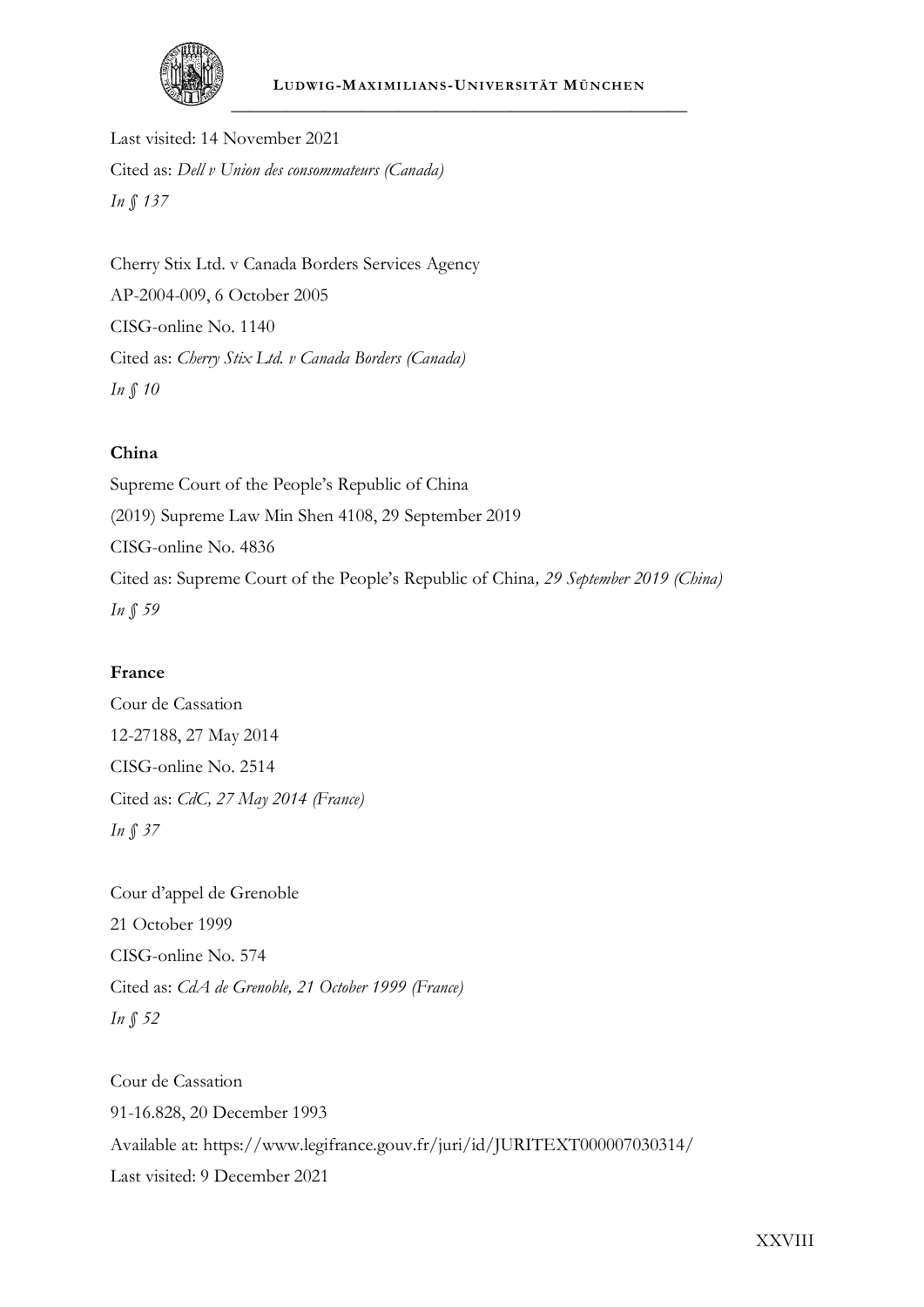

Cited as: *CdC, 20 December 1993 (France) In § 149*

Cour de Cassation 91-15.194, 9 November 1993 Yearbook Commercial Arbitration 1995, Volume XX, pp. 660-662 Cited as: *CdC, 9 November 1993 (France) In § 138*

#### **Germany**

Bundesgerichtshof I ZR 245/19, 26 November 2020 Available at: https://juris.bundesgerichtshof.de/cgi-bin/rechtsprechung/document.py? Gericht=bgh&Art=en&Datum=Aktuell&Sort=3&nr=112973&pos=19&anz=619 Last visited: 9 December 2021 Cited as: *BGH, 26 November 2020 (Germany) In §§ 156, 157*

Oberlandesgericht Hamm 7 U 26/15, 19 May 2015 CISG-online No. 2615 Cited as: *OLG Hamm*, *19 May 2015* (*Germany*) *In § 97*

Oberlandesgericht Naumburg 12 U 153/12, 12 December 2013 Available at: https://www.landesrecht.sachsen-anhalt.de/bsst/document/KORE215692013 Last visited: 9 December 2021 Cited as: *OLG Naumburg, 13 February 2013 (Germany) In §§ 114, 122*

Oberlandesgericht Düsseldorf 9 U 71/03, 1 December 2003 Available at: https://openjur.de/u/103305.html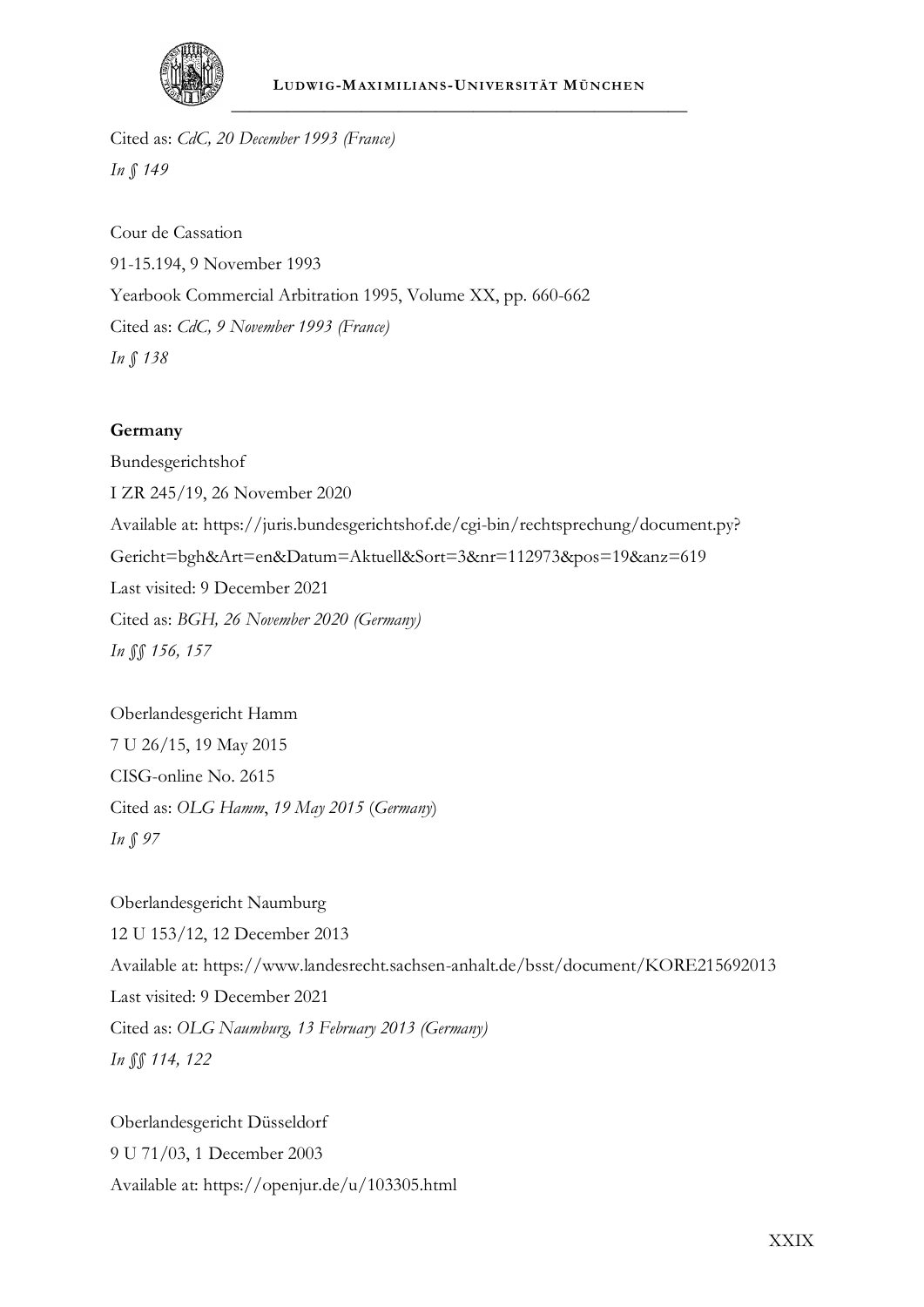

Last visited: 9 December 2021 Cited as: *OLG Düsseldorf, 1 December 2003 In § 106*

Oberlandesgericht Koblenz 8 U 1909/01, 4 October 2002 CISG-online No. 716 Cited as: *OLG Koblenz, 4 October 2002 (Germany) In § 36*

Bundesgerichtshof VIII ZR 60/01, 31 October 2001 CISG-online No. 617 Cited as: *BGH, 31 October 2001 (Germany) In §§ 84, 92, 111, 114, 122, 127, 133*

Bundesgerichtshof V ZR 349/99, 13 October 2000 Available at: http://juris.bundesgerichtshof.de/cgi-bin/rechtsprechung/document.py?Gericht =bgh&Art=en&nr=22729&pos=0&anz=1 Last visited: 9 December 2021 Cited as: *BGH, 13 October 2000 In §§ 105, 106*

Amtsgericht Duisburg 49 C 502/00, 13 April 2000 CISG-online No. 369 Cited as: *AG Duisburg, 13 April 2000 (Germany) In § 55*

Bundesgerichtshof XR-ZR 105/96, 15 April 1997 Available at: https://research.wolterskluwer-online.de/document/98f4cf2b-0220-41f2-afe1- 5385857eb246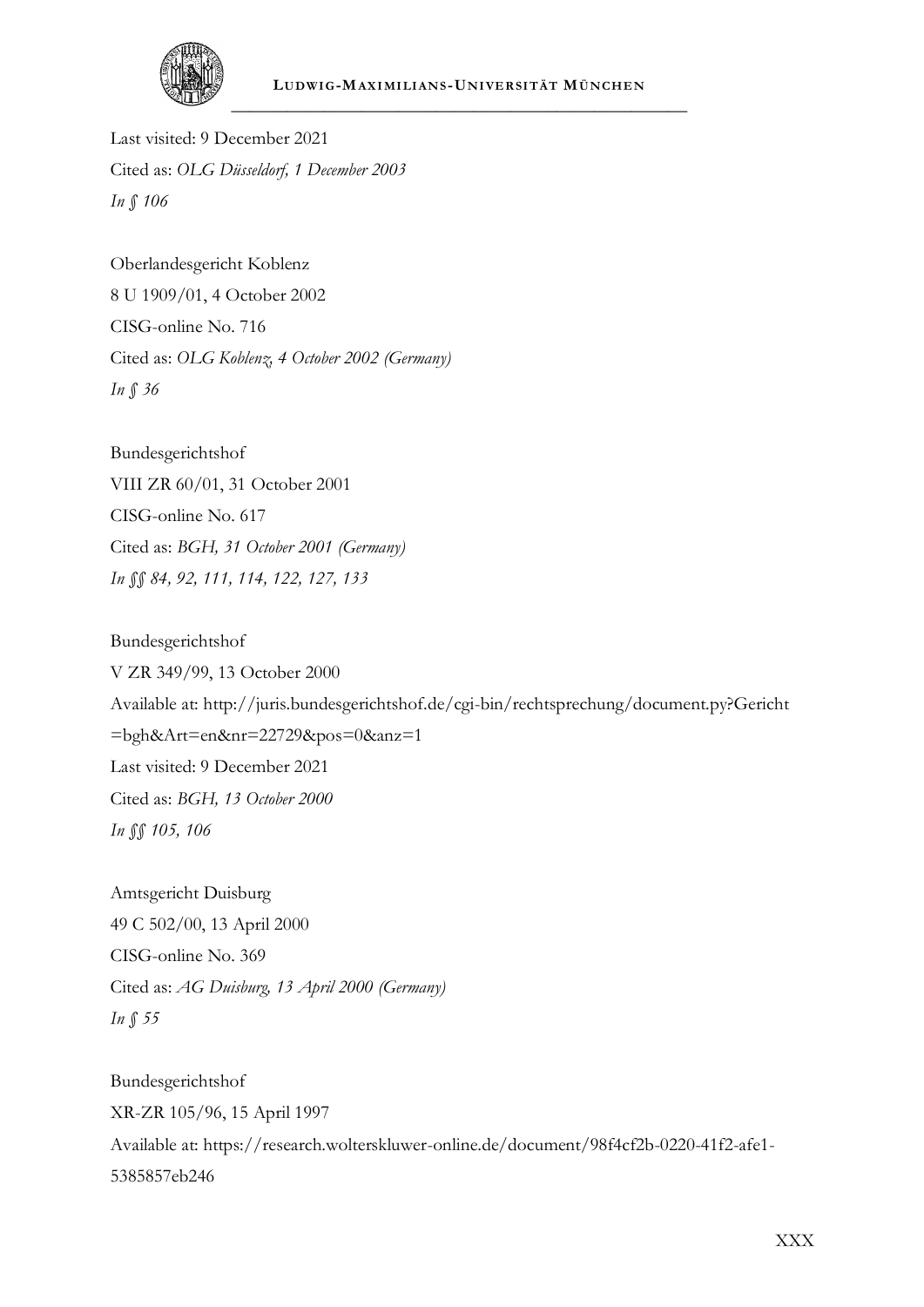

Last visited: 9 December 2021 Cited as: *BGH, 15 April 1997 In § 105*

Bundesgerichtshof V ZR 239/94, 2 February 1996 Available at: https://research.wolterskluwer-online.de/document/dffceb30-3ab3-44e7-adc8 af995fce9079 Last visited: 9 December 2021 Cited as: *BGH, 2 February 1996 In § 105*

Bundesgerichtshof 10 U 80/93, 4 March 1994 CISG-online No. 110 Cited as: *BGH, 4 March 1994 (Germany) In § 48*

Bundesgerichtshof IV- ZR 153/92, 14 July 1993 Available at: https://research.wolterskluwer-online.de/document/06e1ba77-570c-4c5c-8f02 ad60be89a0e4 Last visited: 9 December 2021 Cited as: *BGH, 14 July 1993 In § 106*

Landgericht Mönchengladbach 7 O 80/91, 22 May 1992 CISG-online No. 56 Cited as: *LG Mönchengladbach, 22 May 1992 (Germany) In § 52*

**Italy**

Tribunale di Roverto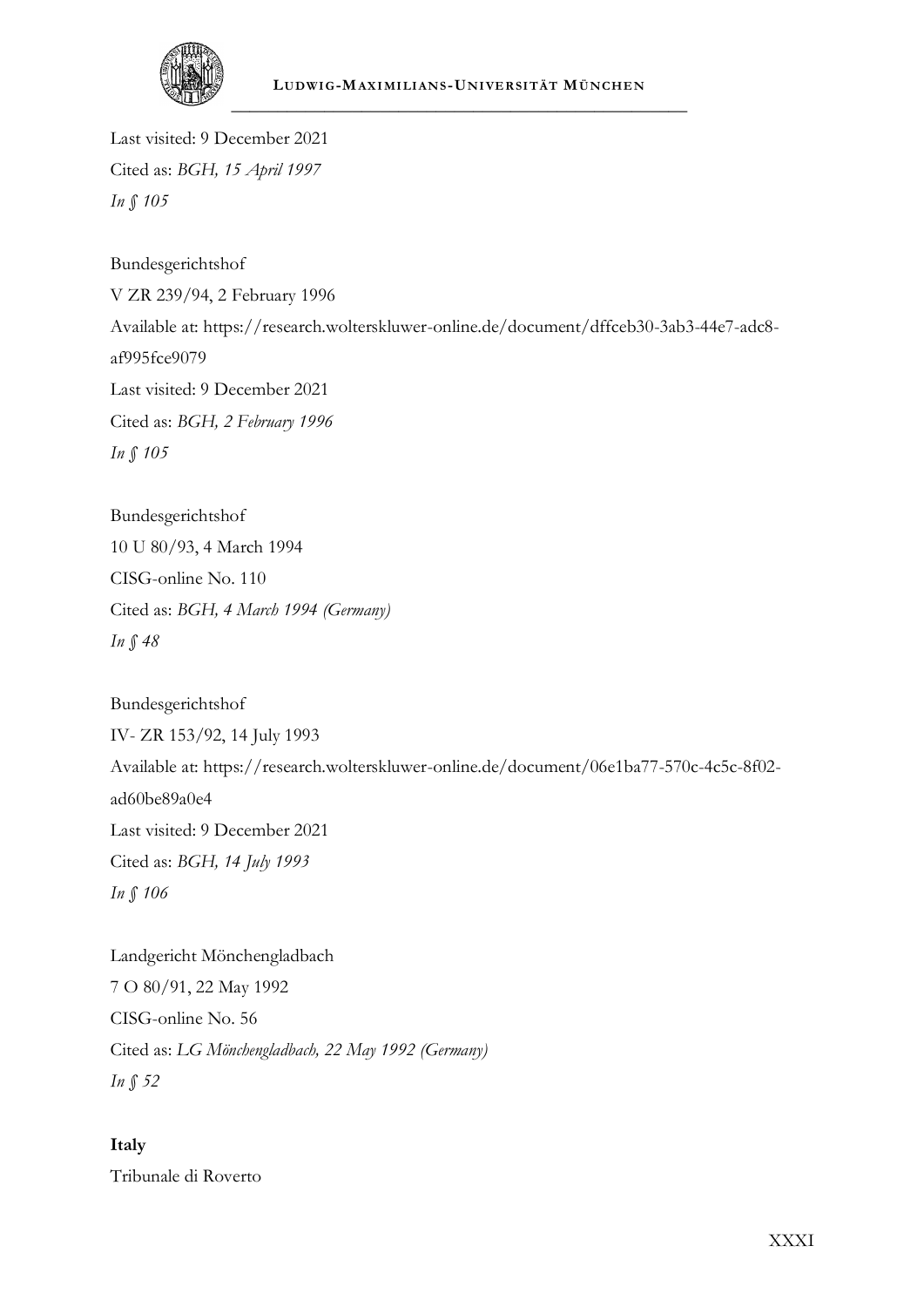

1537/05, 24 August 2006 CISG-online No. 1374 Cited as: *Tribunale di Roverto*, *24 August 2006* (*Italy*) *In § 52*

#### **Netherlands**

Rechtbank Overijssel C/08/158118 / HA ZA 14-330, 23 March 2016 CISG-online No. 2736 Cited as: *RB Overijssel, 23 March 2016 (Netherlands) In § 97*

Rechtbank Rotterdam C/10/476130 / HA ZA 15-520, 2 December 2015 CISG-online No. 2683 Cited as: *RB Rotterdam, 2 December 2015 (Netherlands) In § 84*

Gerechtshof den Haag 200.127.516-01, 22 April 2014 CISG-online No. 2515 Cited as: *GH Den Haag, 22 April 2014 (Netherlands) In §§ 114, 122*

Hoge Raad 10/02734, 3 February 2012 Available at: https://uitspraken.rechtspraak.nl/inziendocument?id=ECLI:NL:PHR:2012:BU4909 Last visited: 9 December 2021 Cited as: *HR, 3 February 2012 (Netherlands) In § 106*

Gerechthof 's-Hertogenbosch C0200320 / HE, 25 February 2003 CISG-online No. 1834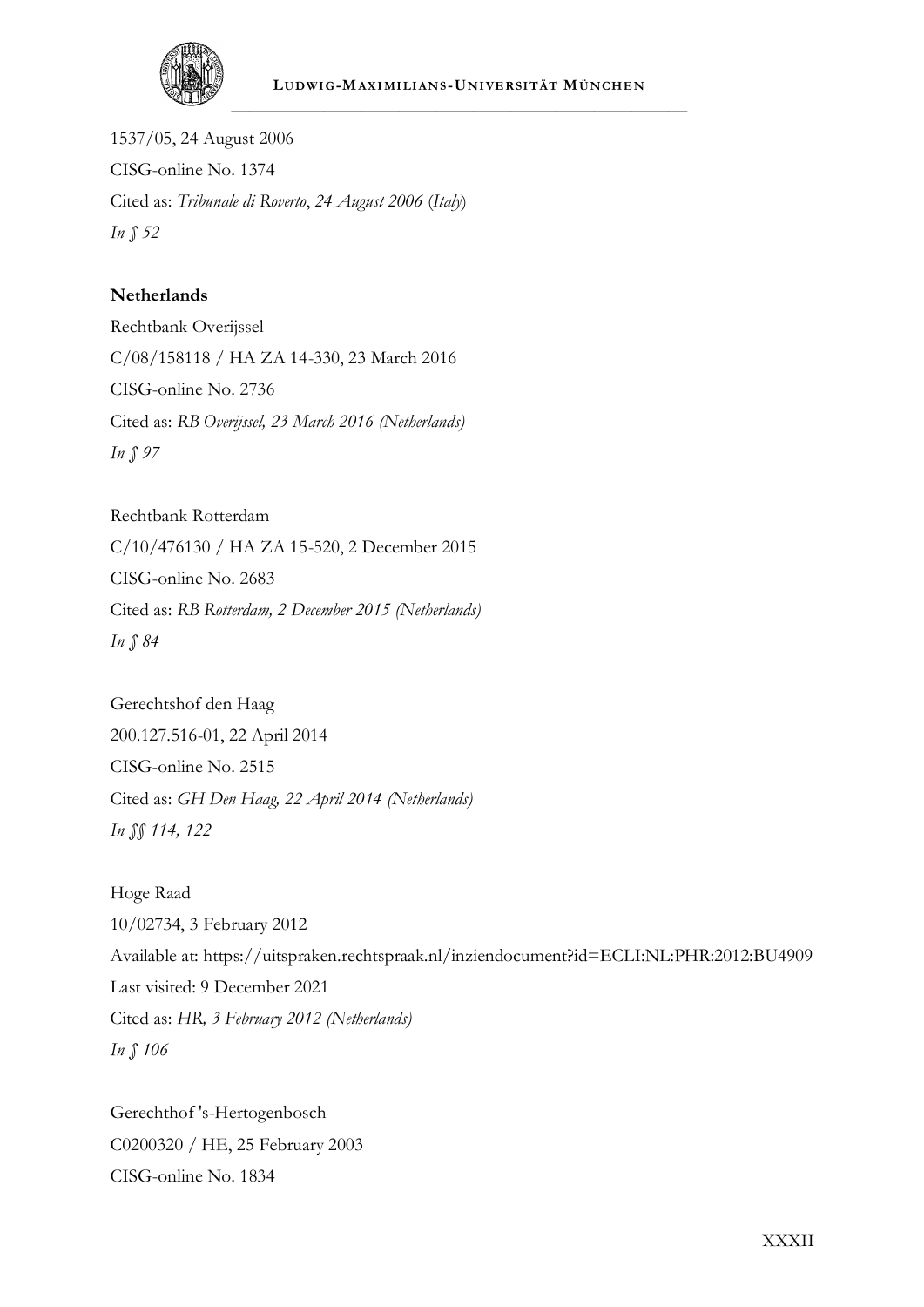

Cited as: *GH 's-Hertogenbosch, 25 February 2003 (Netherlands) In § 37*

#### **Singapore**

FirstLink Investments Corp Ltd v GT Payment Pte Ltd and others SGHCR 12, 19 June 2014 Available at: https://www.singaporelawwatch.sg/Portals/0/Docs/Judgments/[2014]% 20SGHCR%2012.pdf Cited as: *FirstLink v GTPayment (Singapore) In § 150*

#### **Spain**

Audiencia Provincial de Palencia 120/2014, 9 September 2014 CISG-online No. 2577 Cited as: *AP de Palencia*, *9 September 2014* (*Spain*) *In § 52*

Audiencia Provincial de Navarra 178/2005, 27 December 2007 Cerámica Tudelana CISG-online No. 1798 Cited as: *AP de Navarra*, *27 December 2007* (*Spain*) *In § 92*

#### **Switzerland**

Bundesgericht 4A\_543/2018, 28 May 2019 CISG-online No. 4463 Cited as: *BGer, 28 May 2019 (Switzerland) In § 10*

Bundesgericht 4C.474/2004 /lma, 5 April 2005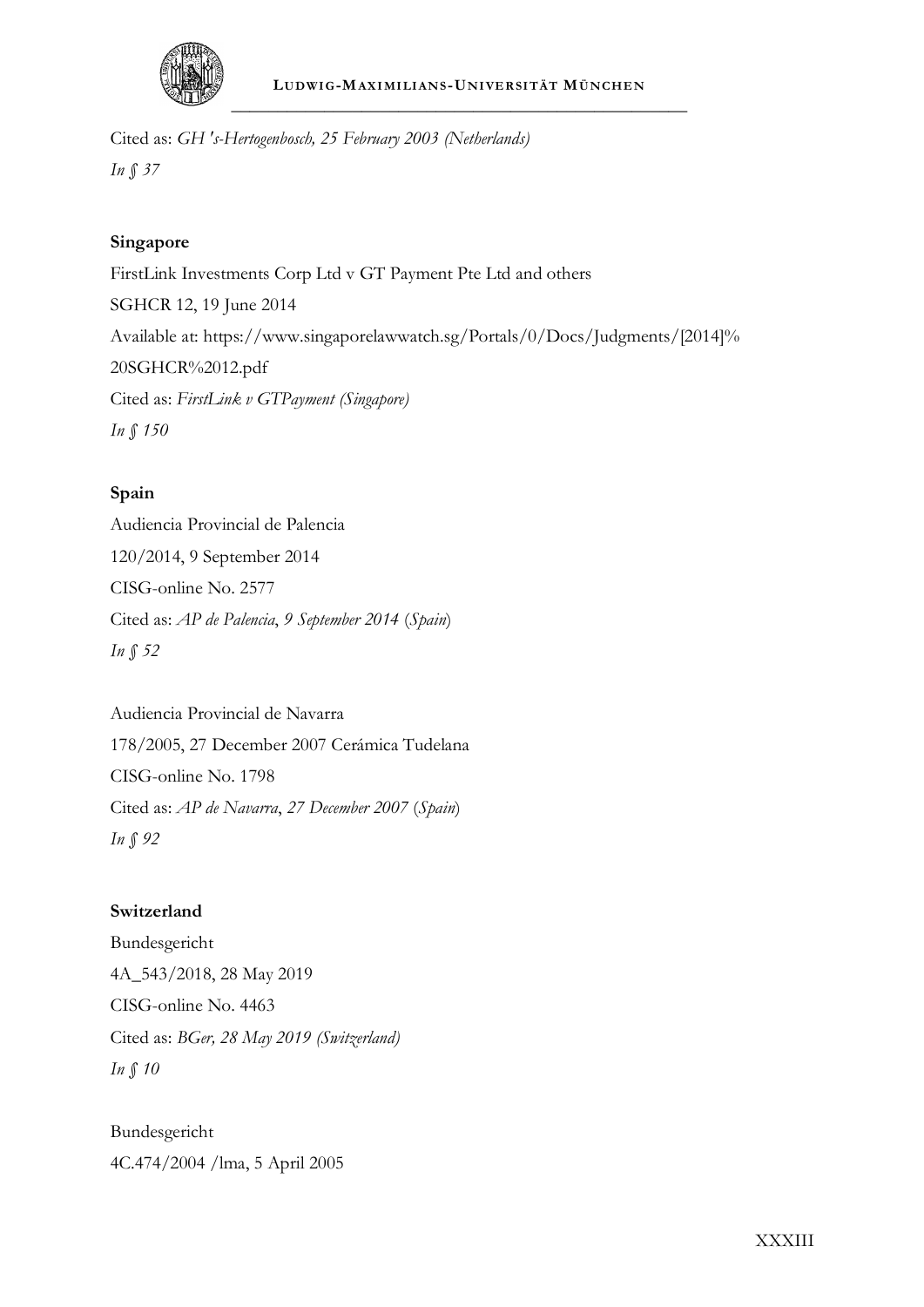

CISG-Online No. 1012 Cited as: *BGer, 5 April 2005 (Switzerland) In §§ 37, 52*

Bundesgericht 4C.100/2000, 11 July 2000 CISG-online No. 662 Cited as: *BGer, 11 July 2000 (Switzerland) In § 183*

Zivilgericht Basel-Stadt P4 1996/00448, 3 Dezember 1997 CISG-online No. 346 Cited as: *ZGer Basel-Stadt, 3 December 1997 (Switzerland) In § 55*

Handelsgericht Aargau C 502/00, 26 September 1997 CISG-online No. 329 Cited as: *HGer Aargau, 26 September 1997 (Switzerland) In § 55*

Handelsgericht St. Gallen HG 45/1994, 5 December 1995, CISG-online No. 245 Cited as: *HGer St. Gallen, 5 December 1995 (Switzerland) In § 15*

Cour de Justice C-106/16, 16 December 1988 Yearbook Commercial Arbitration 1991, Volume XVI, pp. 612-614 Cited as: *CdJ, 16 December 1988 (Switzerland) In § 138*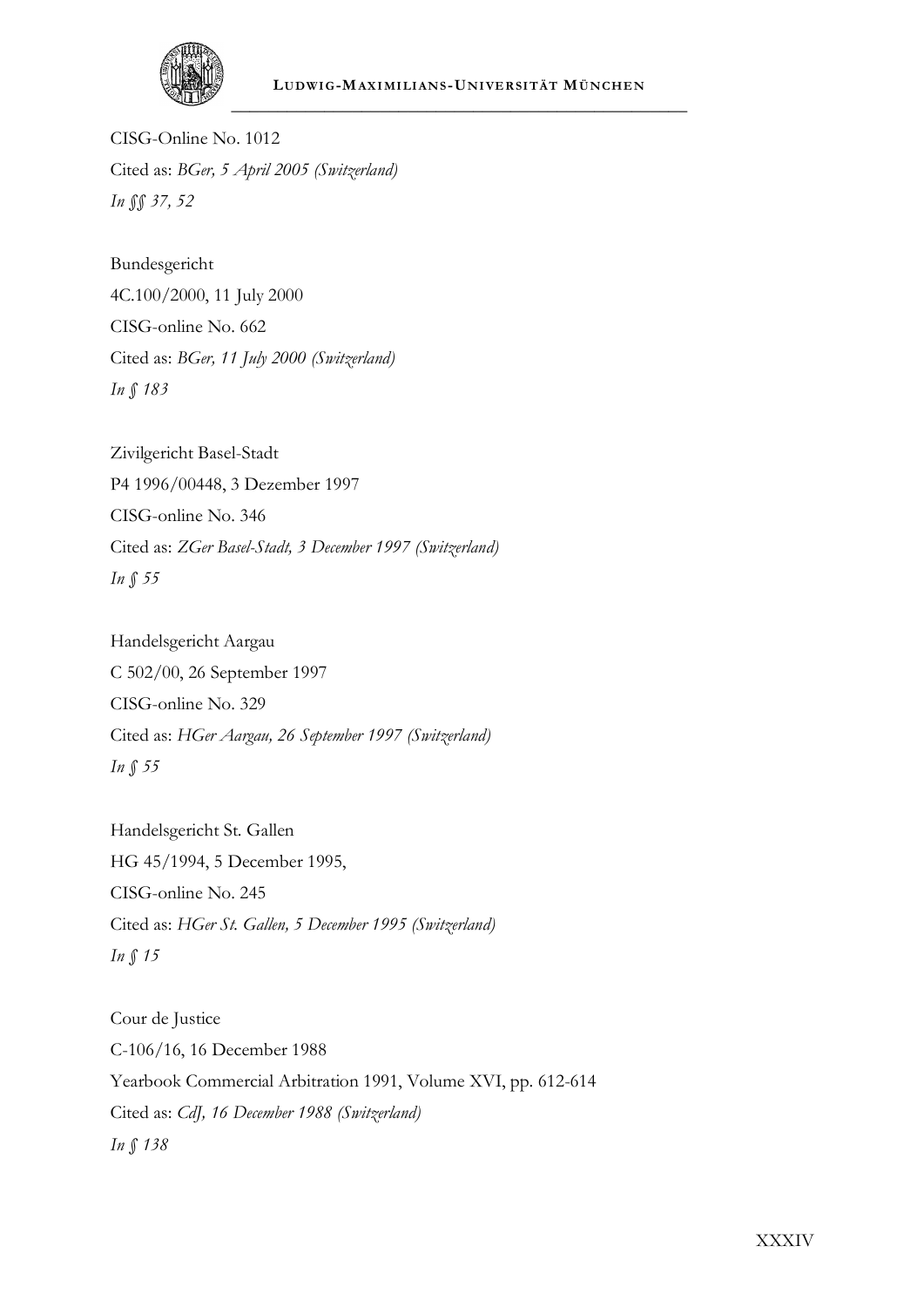

#### **LUDWI G-MAXI MI LI ANS -UNI VE RSI TÄT MÜNCHE N** \_\_\_\_\_\_\_\_\_\_\_\_\_\_\_\_\_\_\_\_\_\_\_\_\_\_\_\_\_\_\_\_\_\_\_\_\_\_\_\_\_\_\_\_\_\_\_\_\_

#### **United Kingdom (UK)**

Kabab-Ji SAL v Kout Food Group, Supreme Court [2021] UKSC 48, 17 October 2021 Available at: https://www.bailii.org/uk/cases/UKSC/2021/48.html Last visited: 9 December 2021 Cited as: *Kabab-Ji v KFG (UK) In § 164*

Enka Insaat Ve Sanayi AS v OOO Insurance Company Chubb, Supreme Court [2020] UKSC 38, 9 October 2020 Available at: https://www.supremecourt.uk/cases/docs/uksc-2020-0091-judgment.pdf Cited as: *Enka v Chubb (UK) In §§ 152, 157, 160*

Sulamérica CiA Nacional De Seguros S.A. and others v Enesa Engenharia S.A. and others [2012] EWCA Civ 638, 16 May 2012 Available at: https://www.bailii.org/ew/cases/EWCA/Civ/2012/638.html Last visited: 9 December 2021 Cited as: *Sulamérica v Enesa (UK) In § 150*

Dallah Real Estate and Tourism Holding Company v The Ministry of Religious Affairs, Government of Pakistan [2010] UKSC 46, 3 November 2010 Available at: https://www.supremecourt.uk/cases/docs/uksc-2009-0165-judgment.pdf Cited as: *Dallah v Pakistan (UK) In § 149*

#### **United States of America (USA)**

Nucap Industries, Inc. v Robert Bosch LLC U.S. District Court for the Northern District of Illinois 15 CV 2207, 23 August 2017 CISG-online No. 2930 Cited as: *Nucap Industries. v Robert Bosch (USA)*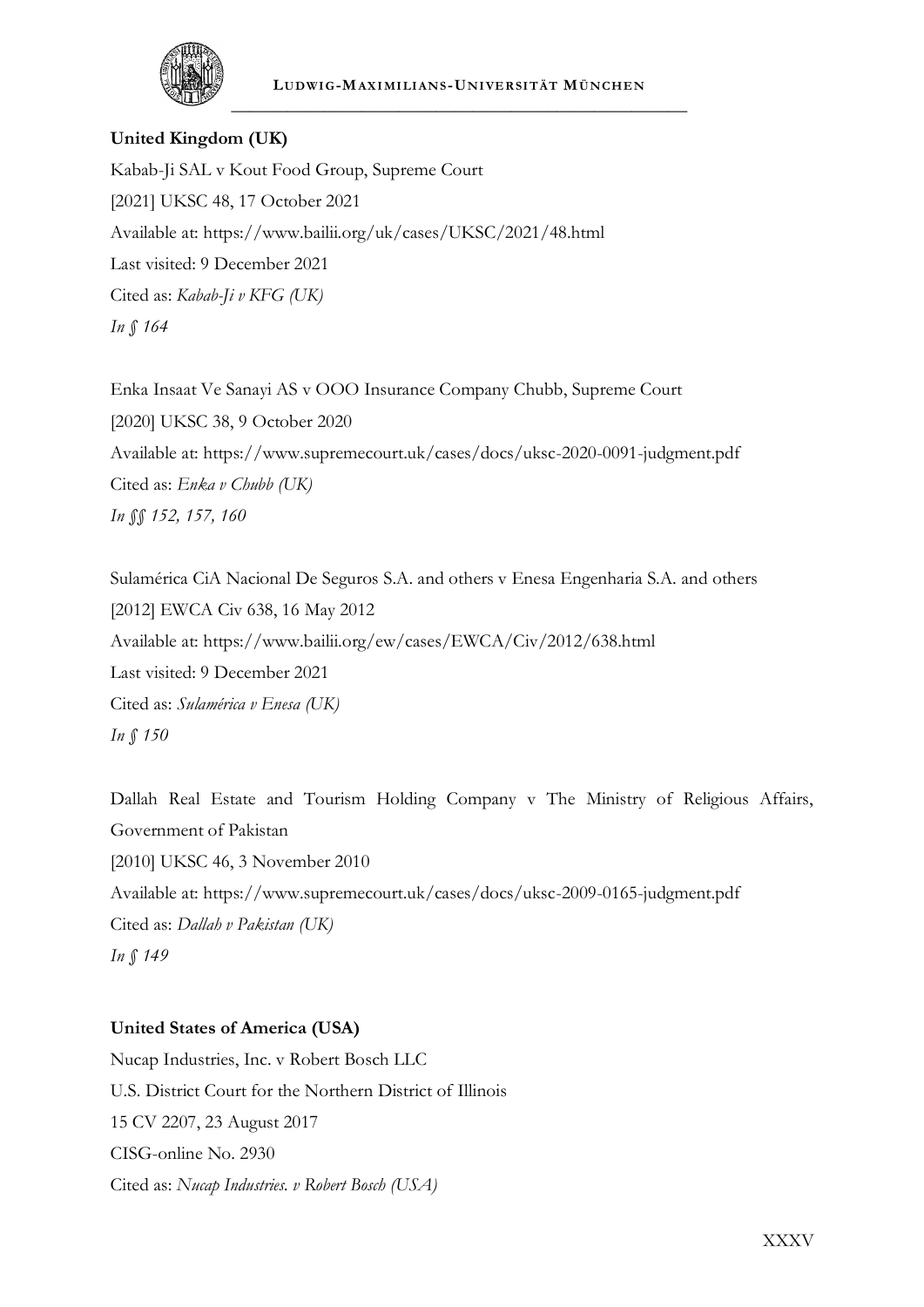

#### *In § 84*

Allied Dynamics Corp. v Kennametal, Inc. U.S. District Court for the Eastern District of New York 12-CV-5904 (JFB)(AKT), 5 August 2014 CISG-online No. 2950 Cited as: *Allied Dynamics Corp. v Kennametal, Inc. (USA) In § 10*

Roser Technologies, Inc. v Carl Schreiber GmbH U.S. District Court for the Western District of Pennsylvania 11cv302 ERIE, 10 September 2013 CLOUT Case No. 1744 Cited as: *Roser v Carl Schreiber (USA) In § 114*

It's Intoxicating, Inc. v Maritim Hotelgesellschaft mbH and Daniela Zimmer U.S. District Court for the Middle District of Pennsylvania 11-CV-2379, 13 July 2013 CISG-Online No. 2492 Cited as: *It's Intoxicating, Inc. v Maritim (USA) In § 52*

Zapata Hermanos Sucesores, S.A. v Hearthside Baking Comp. U.S. Court of Appeals (7<sup>th</sup> Circuit) 313 F.3d 385, 19 November 2002 CISG-online No. 684 Cited as: *Zapata v Hearthside (USA) In § 127*

Geneva Pharmaceuticals Technology Corp. v Barr Laboratories, Inc. U.S. District Court for the Southern District of New York 99CIV3607(RWS), 10 May 2002 CISG-online No. 653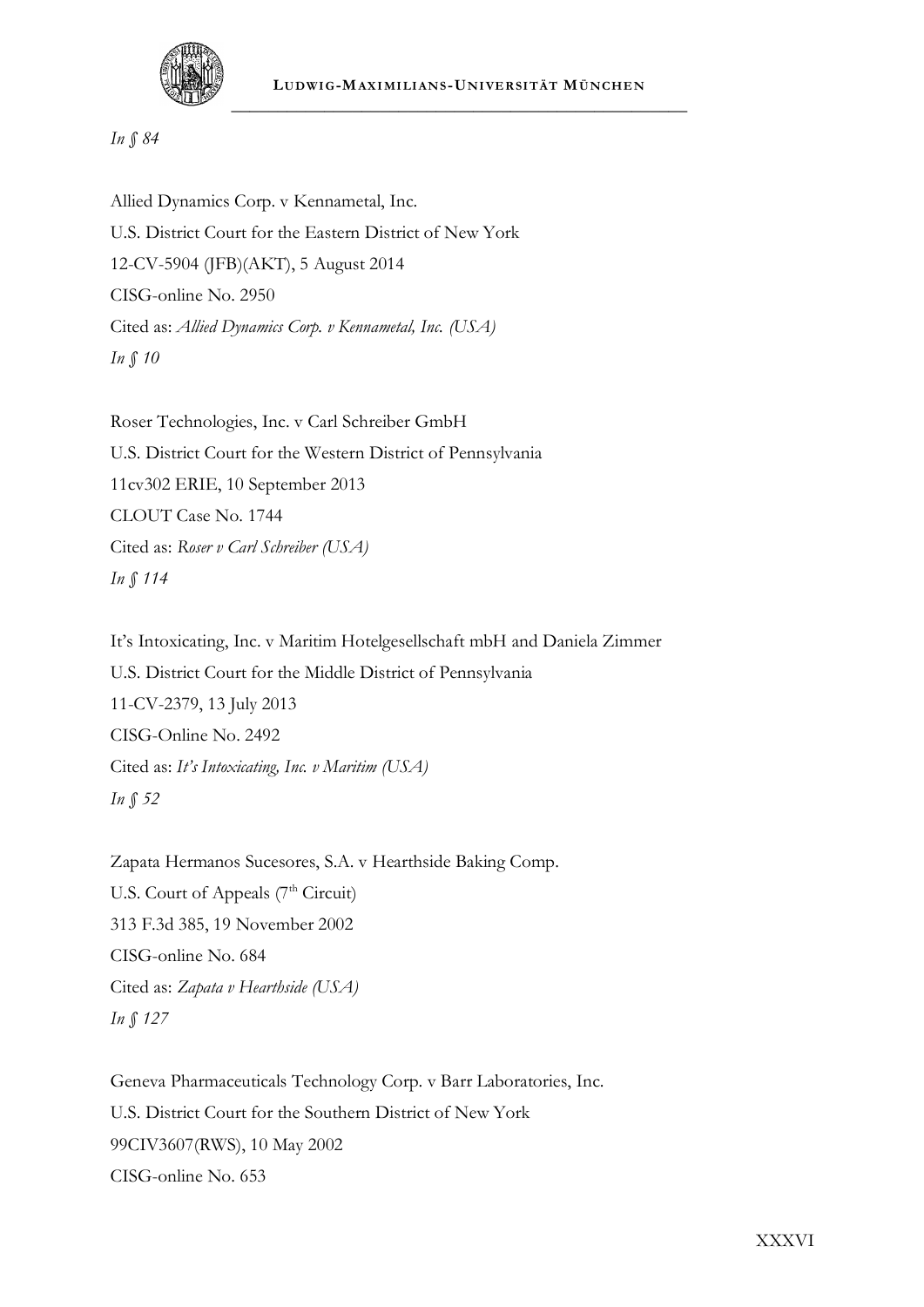

Cited as: *Geneva v Barr Laboratories (USA) In § 76* Bothell v Hitachi Zosen Corp U.S. District Court for the Western District of Washington 97 F. Supp. 2d 1048, 19 May 2000 Available at: https://law.justia.com/cases/federal/district-courts/FSupp2/97/1048/2339780/ Last visited: 9 December 2021 Cited as: *Bothell v Hitachi Zosen (USA) In § 137, 138*

Filanto S.p.A. v Chilewich International Corp. U.S. District Court for the Southern District of New York 91 CIV 3253 (CLB), 13 April 1992 CISG-online No. 45 Cited as: *Filanto. v Chilewich (USA) In § 52, 55*

# **Uruguay**

Tribunal de Apelaciones en lo Civil de Segundo Turno 431-622/2018/33/2020, 26 February 2020 CISG-online No. 5416 Cited as: *TdA en lo Civil de Segundo Turno, 26 February 2020 (Uruguay) In § 55*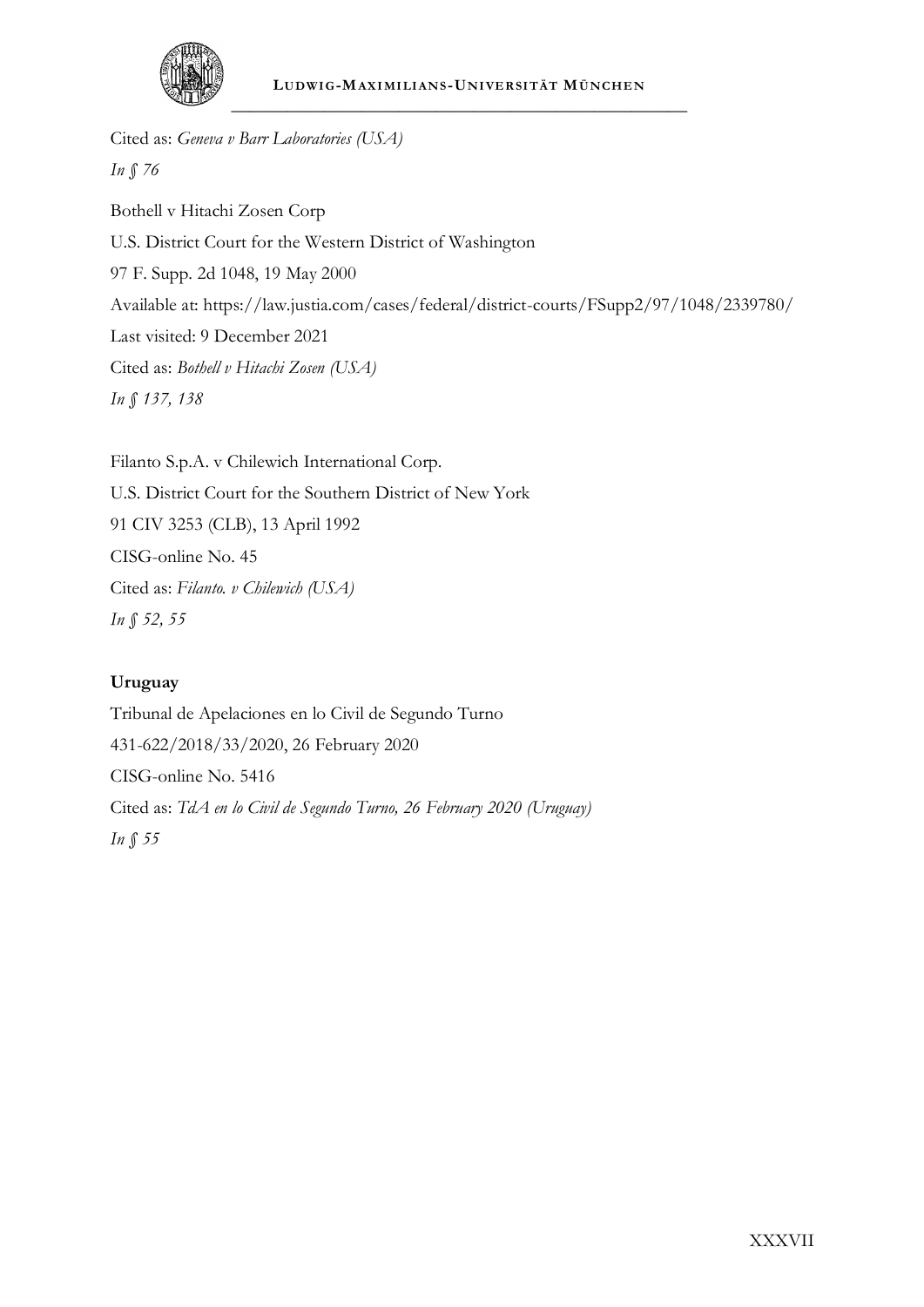

# **INDEX OF ARBITRAL AWARDS**

**China International Economic & Trade Arbitration Commission (CIETAC)**

CIETAC Case No. SHG20190146 11 March 2021 CISG-online No. 5683 Cited as: *CIETAC Case No. SHG20190146 In § 59*

CIETAC CIETAC Case No. CISG/2002/02 10 June 2002 CISG-online No. 1528 Cited as: *CIETAC Case No. CISG/2002/02 In §§ 33, 42*

Case No. CISG/1995/04 10 March 1995 CISG-online No. 1065 Cited as: *CIETAC Case No. CISG/1995/04 In § 100*

# **International Chamber of Commerce (ICC)**

ICC Case No. 9187 June 1999 CISG-online No. 705 Cited as: *ICC Case No. 9187 In § 100*

ICC Case No. 5505 1987 In: VAN DEN BERG, Yearbook Commercial Arbitration, Vol. 13, 1988, pp. 110-121 Cited as: *ICC Case No. 5505 In § 150*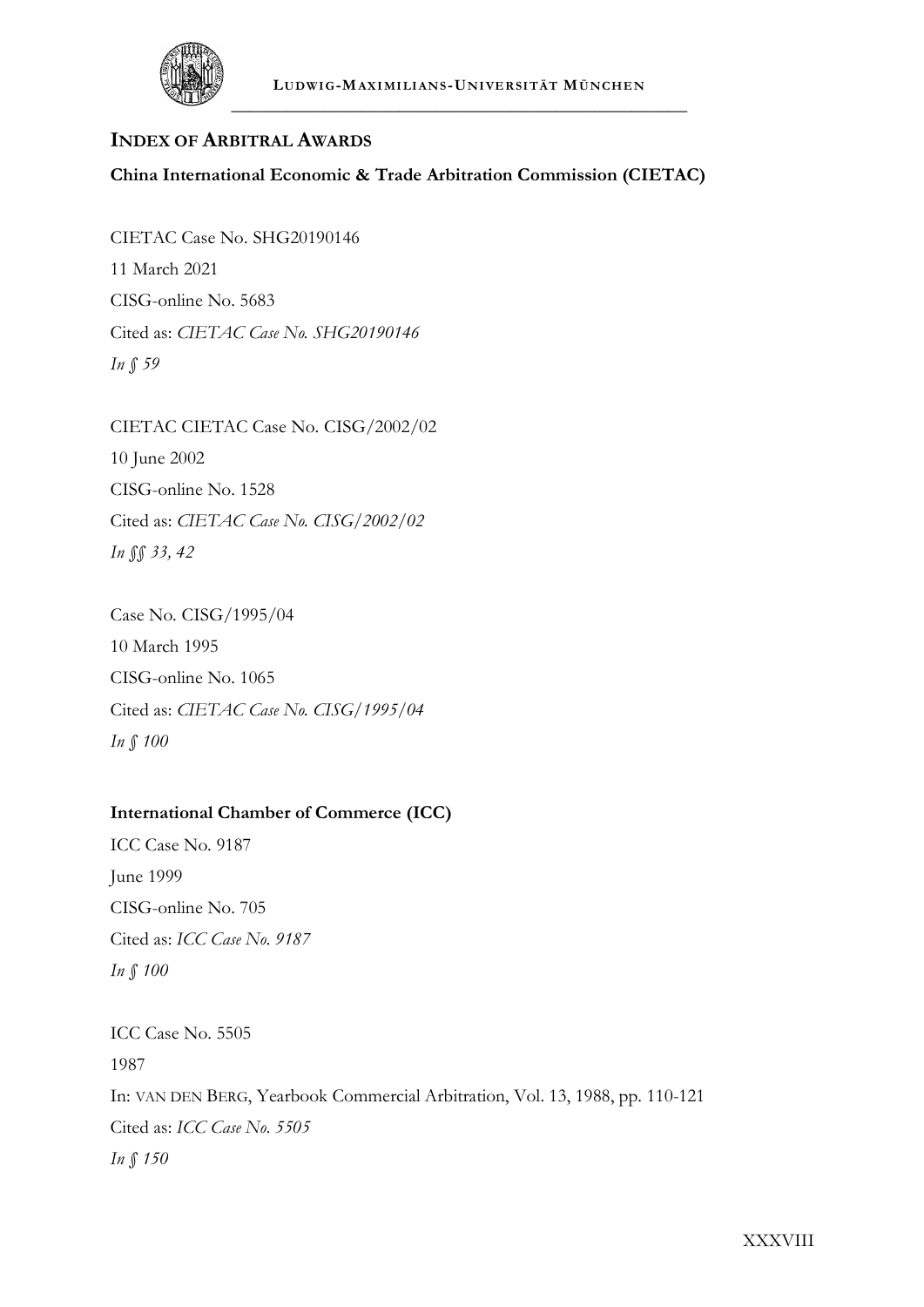

# **Nederlands Arbitrage Instiuut (NAI)**

NAI Case No. not published In: VAN DEN BERG, Yearbook Commercial Arbitration 2007, Vol. 32, pp. 93-106 Cited as: *NAI Case No. n/p Dutch-Italian sales contracts case In § 52, 111*

# **Permanent Court of Arbitration (PCA)**

PCA Case No. 2010-7, Interim Award 22 December 2010 Available at: https://www.italaw.com/sites/default/files/case-documents/italaw8639.pdf Cited as: *PCA Case No. 2010-7 In § 149*

# **Vienna International Arbitral Centre (VIAC)**

Internationales Schiedsgericht der Bundeskammer der gewerblichen Wirtschaft in Österreich SCH-4318, 15 June 1994 CISG-online No. 120 Cited as: *VIAC Case No. SCH-4318 In § 76*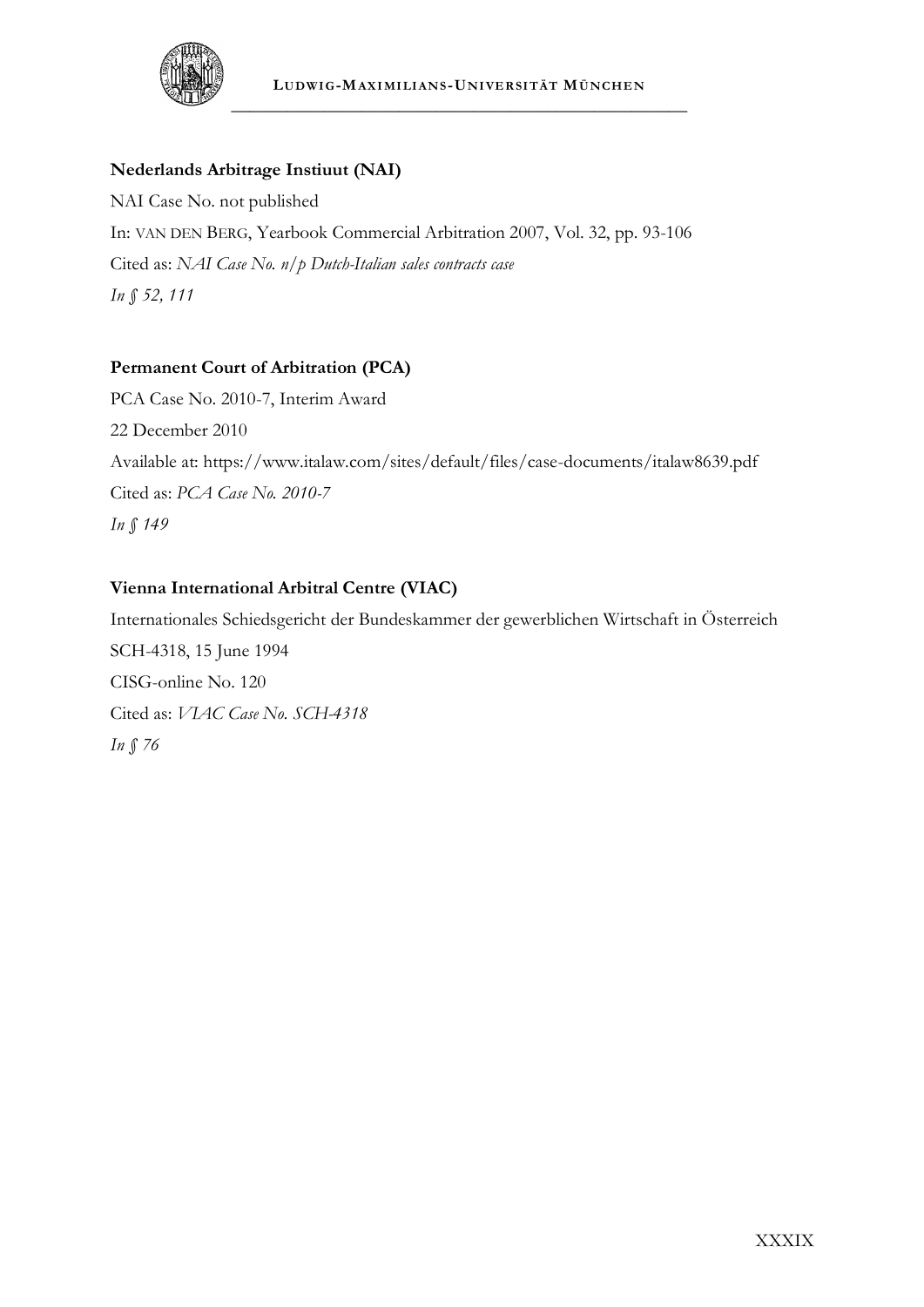

# **INDEX OF LEGAL SOURCES**

- Asian International Arbitration Center Arbitration Rules, 9 March 2018 (AIAC-Rules)
- Convention on the Recognition and Enforcement of Foreign Arbitral Awards, 10 June 1958 (NYC)
- UNCITRAL Model Law on International Commercial Arbitration 1985 with amendments as adopted in 2006, 7 July 2006 (UNCITRAL Model Law)
- UNCITRAL Rules on Transparency in Treaty-based Investor-State Arbitration, 1 April 2014 (UNCITRAL Transparency Rules)
- UNIDROIT Principles of International Commercial Contracts, 18 May 2016 (UNIDROIT Principles)
- United Nations Convention on Contracts for the International Sale of Goods, 11 April 1980 (CISG)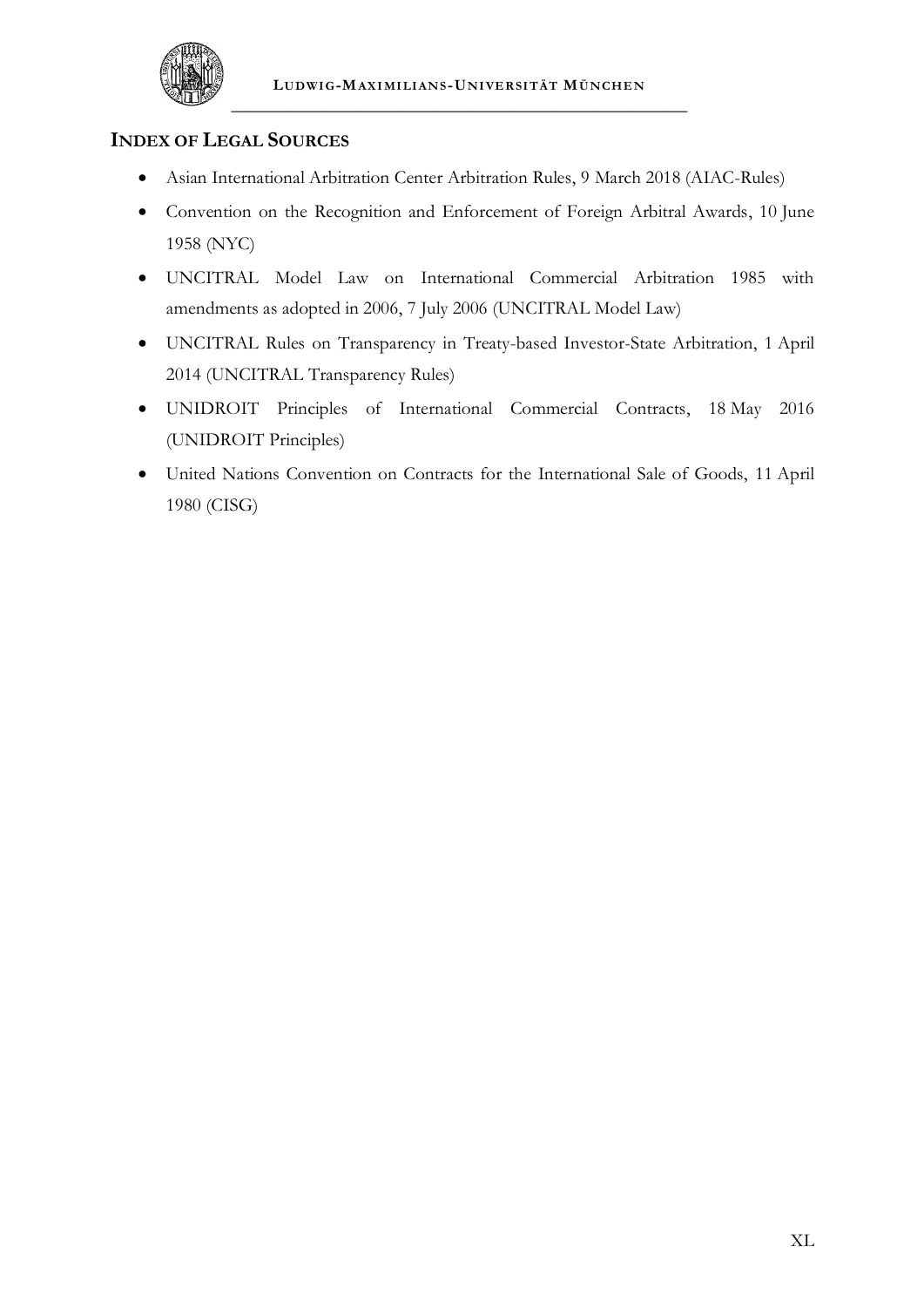

# **LIST OF ABBREVIATIONS**

| $\mathcal{S}(\mathcal{S})$ | paragraph(s)                                           |
|----------------------------|--------------------------------------------------------|
| $\frac{0}{0}$              | per cent                                               |
| AC                         | Advisory Council                                       |
| AG                         | Amtsgericht                                            |
| <b>AIAC</b>                | Asian International Arbitration Centre                 |
| AP                         | Audiencia Provincial                                   |
| Art(s).                    | Article(s)                                             |
| BGer                       | Bundesgericht                                          |
| <b>BGH</b>                 | Bundesgerichtshof                                      |
| CdA                        | Cour d'appel                                           |
| CdC                        | Cour de Cassation                                      |
| CdJ                        | Cour de Justice                                        |
| cf.                        | confer                                                 |
| <b>CIETAC</b>              | China International Economic & Trade Arbitration       |
|                            | Commission                                             |
| cif                        | Cost, Insurance, Freight                               |
| <b>CISG</b>                | United Nations Convention on the International Sale of |
|                            | Goods                                                  |
| Cl.                        | Claimant                                               |
| COO                        | Chief Operating Officer                                |
| DAL                        | Danubian Arbitration Law                               |
| Doc.                       | Document                                               |
| ed.                        | edition                                                |
| et al.                     | et alia/et aliae/et alii                               |
| et. $seq(q)$ .             | et sequentia/sequentes                                 |
| Exh.                       | Exhibit                                                |
| <b>FOSFA</b>               | Federation of Oils, Seeds and Fats Associations        |
| <b>FS</b>                  | Festschrift                                            |
| GCoS                       | General Conditions of Sales                            |
| <b>GH</b>                  | Gerechtshof                                            |
| HGer                       | Handelsgericht                                         |
| i.e.                       | id est                                                 |
|                            |                                                        |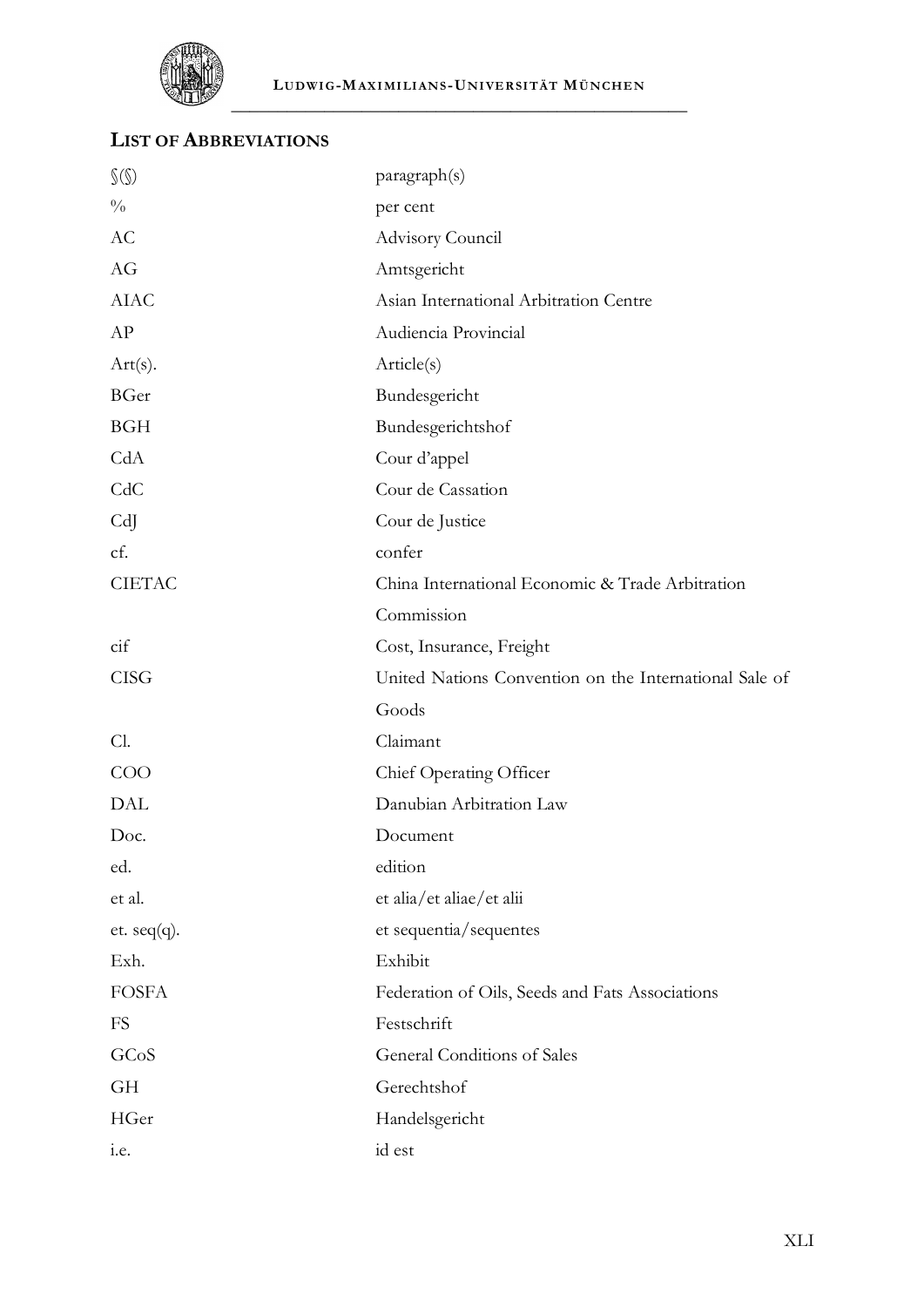

#### **LUDWI G-MAXI MI LI ANS -UNI VE RSI TÄT MÜNCHE N**

| ibid.           | ibidem                                                     |
|-----------------|------------------------------------------------------------|
| ICC             | International Chamber of Commerce                          |
| <b>ICSID</b>    | International Center for Settlement of Investment          |
|                 | Dispute                                                    |
| Iss.            | Issue                                                      |
| LG              | Landgericht                                                |
| LoA             | Letter of Acceptance                                       |
| Mr              | Mister                                                     |
| Ms              | Miss                                                       |
| <b>NAI</b>      | Nederlands Arbitrage Instiuut                              |
| No.             | Number                                                     |
| <b>NoA</b>      | Notice of Arbitration                                      |
| <b>NYC</b>      | New York Convention                                        |
| OGH             | Oberster Gerichtshof                                       |
| <b>OLG</b>      | Oberlandesgericht                                          |
| $p(p)$ .        | page(s)                                                    |
| <b>PCA</b>      | Permanent Court of Arbitration                             |
| PO              | Procedural Order                                           |
| <b>PORAM</b>    | Palm Oil Refiners Association of Malaysia                  |
| RB              | Rechtbank                                                  |
| Resp.           | Respondent                                                 |
| <b>RNoA</b>     | Response to the Notice of Arbitration                      |
| <b>RSPO</b>     | Roundtable on Sustainable Palm Oil                         |
| t               | tons                                                       |
| TC              | Tribunal Commercial                                        |
| TdA             | Tribunal de Apelaciones                                    |
| TdJ             | Tribunal de Justica                                        |
| UK              | United Kingdom                                             |
| <b>UN</b>       | <b>United Nations</b>                                      |
| <b>UNCITRAL</b> | United Nations Commission on International Trade Law       |
| <b>UNIDROIT</b> | International Institute for the Unification of Private Law |
| <b>UPICC</b>    | UNIDROIT Principles of International Commercial            |
|                 | Contracts                                                  |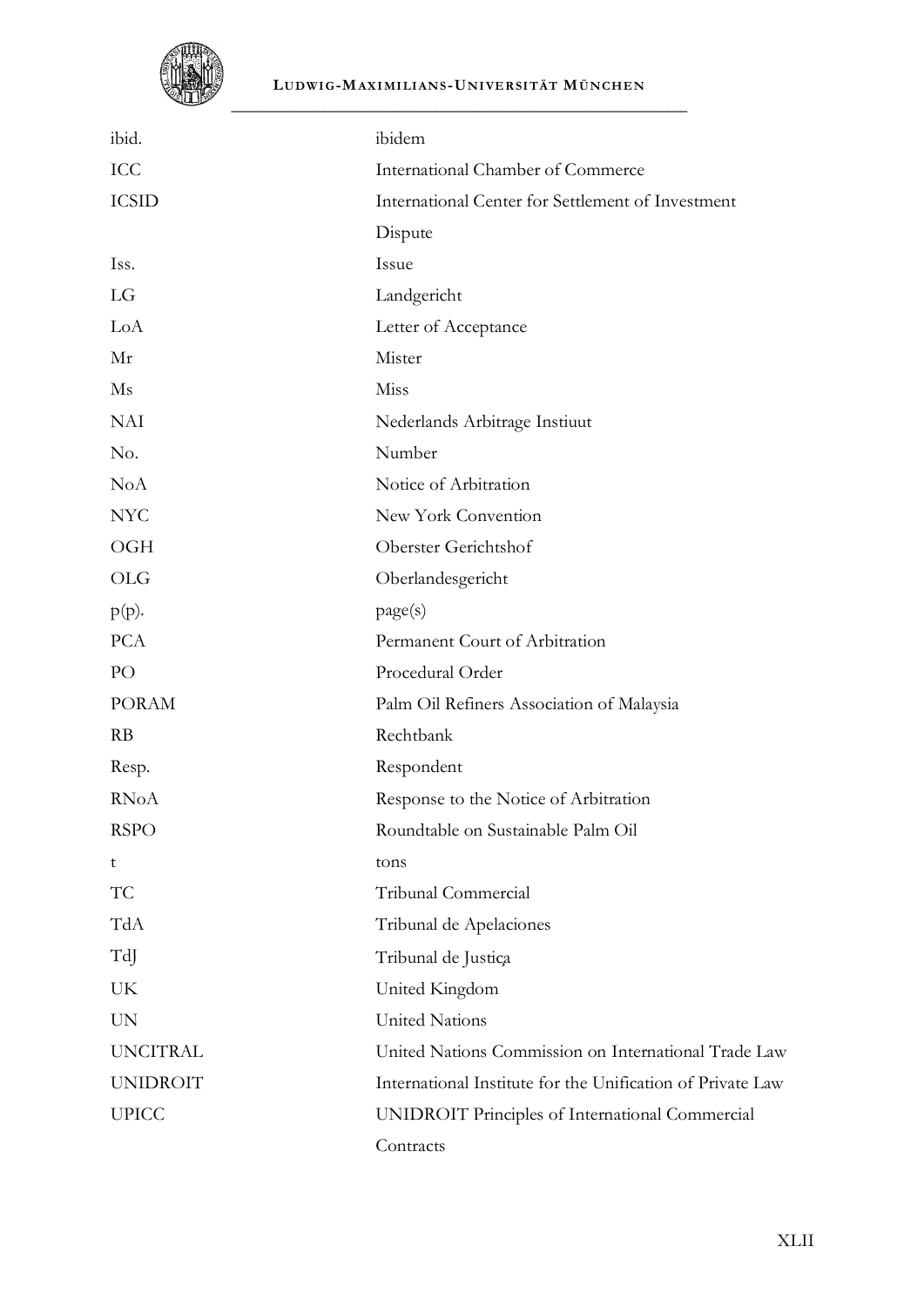

## **LUDWI G-MAXI MI LI ANS -UNI VE RSI TÄT MÜNCHE N**

| <b>USA</b>   | United States of America             |
|--------------|--------------------------------------|
| <b>USD</b>   | US-Dollar                            |
| $\mathbf{V}$ | versus                               |
| <b>VIAC</b>  | Vienna International Arbitral Centre |
| Vol.         | Volume                               |
| ZGer         | Zivilgericht                         |
| HR           | Hoge Raad                            |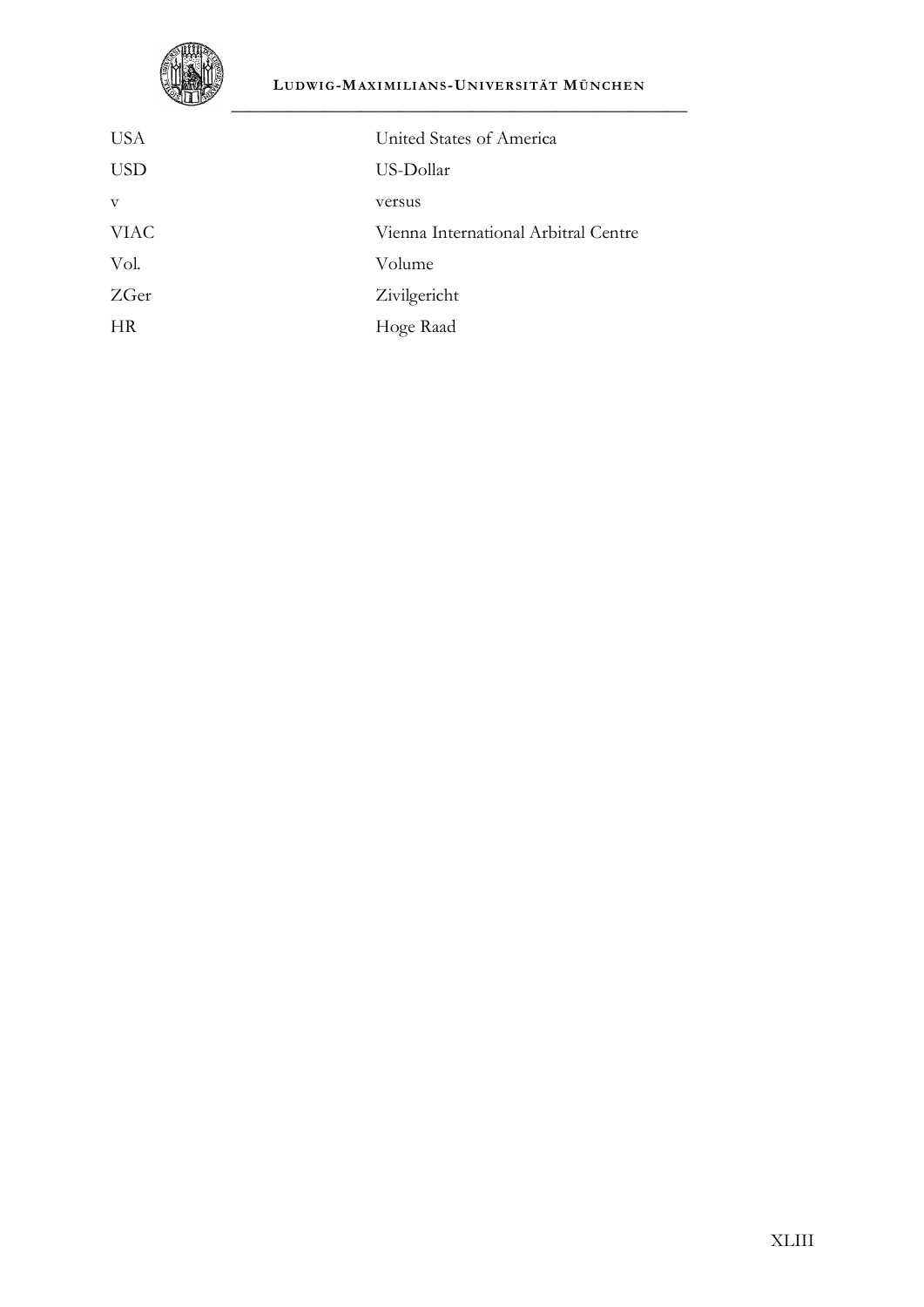

# **STATEMENT OF FACTS**

ElGuP plc. (hereinafter "**CLAIMANT**") and JAJA Biofuel Ltd (hereinafter "**RESPONDENT**") are the parties to these arbitral proceedings (hereinafter "**the Parties**").

**CLAIMANT**, with headquarters located in Mediterraneo, sells RSPO-certified palm oil and palm kernel oil.

**RESPONDENT,** situated in Equatoriana, is a producer of biofuel. It was acquired by Southern Commodities; a Ruritanian multinational conglomerate specialized in commodities and their derivatives.

| 2010-2018 | Ms Bupati and Mr Chandra concluded forty contracts by Resp. Exh.           |                  |
|-----------|----------------------------------------------------------------------------|------------------|
|           | following the same pattern. Over the course of this long- R 3, $\int$ 2 et |                  |
|           | lasting business relationship, Ms Bupati was in charge of the seq.;        | Cl.              |
|           | purchase of palm oil for Southern Commodities while $Exh$ . $C1$ ,         |                  |
|           | Mr Chandra worked for CLAIMANT as Head of Sales.                           | $\int$ 2 et seq. |

**October 2011** CLAIMANT sent its General Conditions of Sale (hereinafter RNoA, "**GCoS**") to Southern Commodities. *§ 11*

**2014** Southern Commodities and CLAIMANT were opposing parties *RNoA,*  in arbitral proceedings. In the course of these proceedings, *§ 11* Ms Bupati reviewed CLAIMANT's GCoS, including the therein contained Arbitration Clause.

**2016** Mr Chandra expressly informed Ms Bupati that CLAIMANT *PO 2, § 7* had replaced its arbitration clause with the AIAC model clause.

**2018** Southern Commodities shifted its entire palm oil unit to its *Resp. Exh.*  100% subsidiary RESPONDENT. *R 1*

**2019** Southern Commodities promoted Ms Bupati, an experienced *Resp. Exh.*  business woman with a vast network in the palm oil industry, *R 3, § 4*as RESPONDENT's Head of Purchase.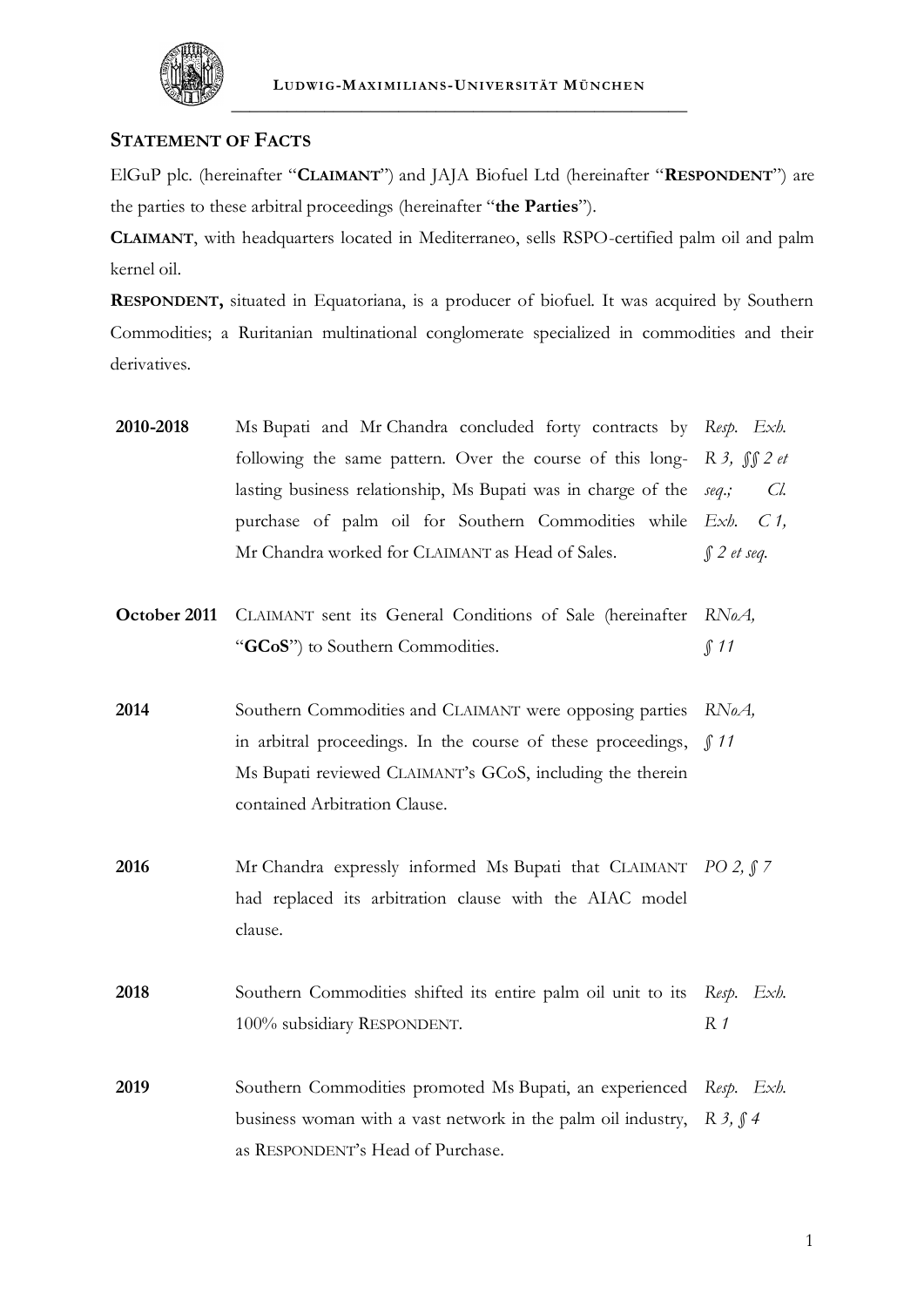

- **28 March 2020** Ms Bupati and Mr Chandra re-established their long-lasting *RNoA,*  business relationship at the 2020 Palm Oil Summit by negotiating their forty-first contract. Mr Chandra declared the *seqq.; Cl.*  previously used template and GCoS to be applicable. *Exh. C 2* Ms Bupati promised to approach CLAIMANT with a firm offer. *§§ 8 et*
- **1 April 2020** Ms Bupati sent CLAIMANT a purchase offer in line with the terms negotiated at the Summit to CLAIMANT. *Cl. Exh. C 2*
- **9 April 2020** Ms Fauconnier, Ms Bupati's assistant, received the signed *Cl*. contract and the accompanying letter from CLAIMANT. C 3; Cl. CLAIMANT pointed out the applicability of its GCoS once *Exh. C 4* again. *Cl. Exh.*
- **3 May 2020** RESPONDENT asked for clarification regarding acceptable *Resp. Exh.*  banks for the letter of credit. *R 2*
- **30 May 2020** Following a call between Mr Rain and Ms Fauconnier, *PO 2, § 23* RESPONDENT contacted acceptable banks to get quotations as to the terms for the letter of credit.
- **June 2020** RESPONDENT faced increasing protests against its biofuel *Cl*. production from palm oil after the release of the movie *C 6* "Saving Lucy" in Equatoriana. *Cl. Exh.*
- **30 October 2020** RESPONDENT declared to suspend the "negotiations" or, Cl. alternatively, to terminate the contract. *Cl. Exh. C 7*
- **15 July 2021** CLAIMANT initiates arbitral proceedings against RESPONDENT *Letter by*  since previous attempts to solve the issue by mediation failed. *Langweiler*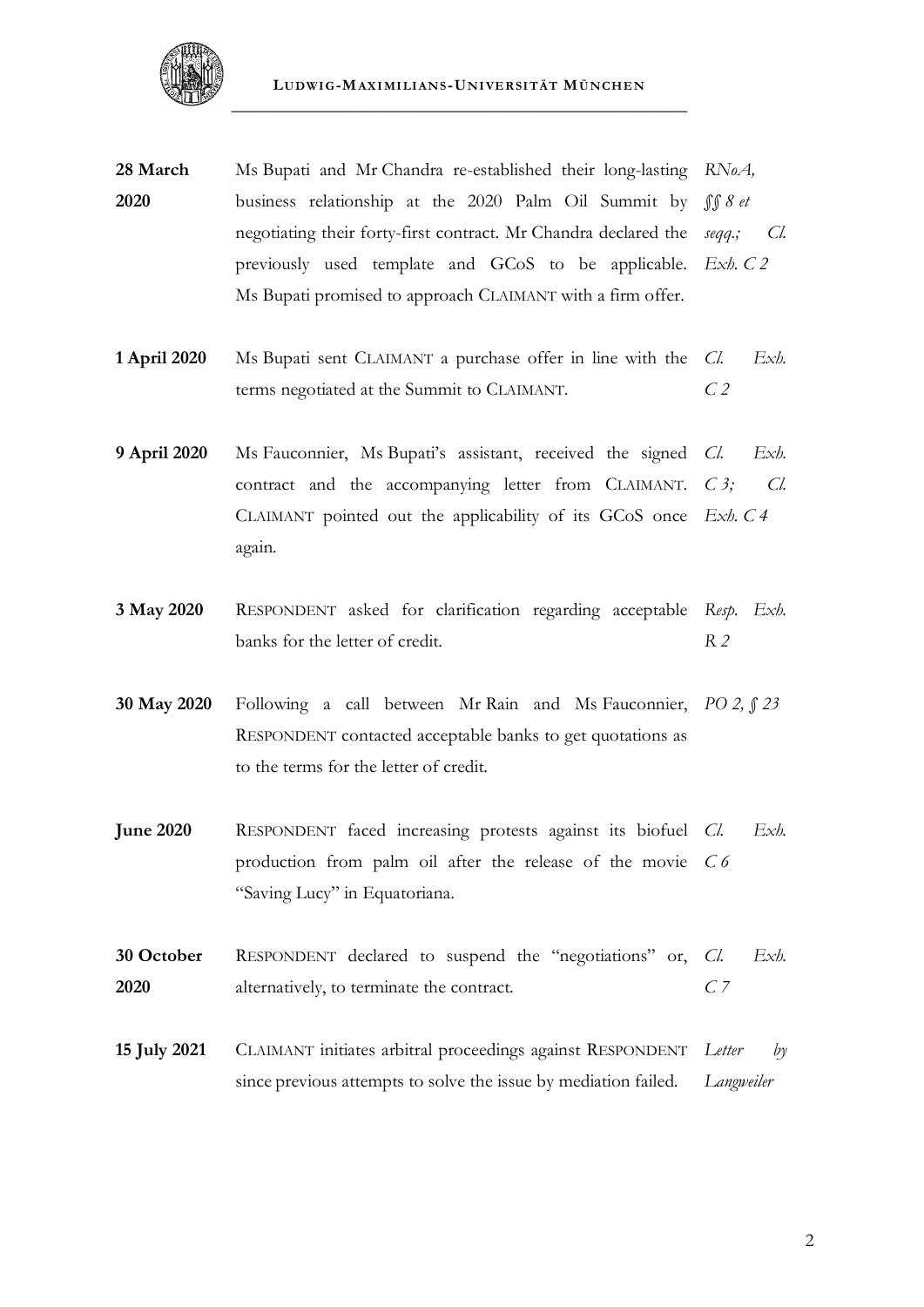

# **SUMMARY OF ARGUMENT**

Climate change has become a pressing issue for consumers and companies alike. To align its public image to the market's demands, Southern Commodities acquired all shares of RESPONDENT, which provides a bridge technology in the fight against global warming. For its biofuel production, RESPONDENT requires RSPO-certified palm oil that only a few suppliers, prominently CLAIMANT, produce. Since CLAIMANT had concluded forty contracts with Southern Commodities before, it seemed like a natural progression to now continue this long-term business relationship with RESPONDENT, Southern Commodities' 100% subsidiary.

However, after the acquisition of RESPONDENT by Southern Commodities, its reputation suffered significantly. The ties of Southern Commodities to corrupt politicians and especially the climate change denying government of Ruritania caused a public uproar. Not only were their premises blocked by their previous supporters who demanded their production to be stopped immediately, but even their share price crashed. In an attempt to pour oil on troubled water, RESPONDENT declared at a press conference that it would discontinue the expansion of their palm-oil based biofuel production. As part of this policy change, RESPONDENT announced that it had broken the link to CLAIMANT.

Such a declaration outright disregarded that the Parties were still bound to their contract. During the email correspondence or in any case, due to the established practices, a contract was concluded. Therefore, CLAIMANT could rightfully rely on RESPONDENT fulfilling its contractual obligations, especially as it had already begun performing them (**Issue II**).

The contract concluded between the Parties provided for the application of CLAIMANT's GCoS. These GCoS provide a solid foundation by regulating the contracts' performance as well as the submission to arbitration. Having disputes settled in arbitral proceedings was of utmost importance for CLAIMANT. RESPONDENT was aware of this as the GCoS had been expressly agreed on and were applied to all previous contracts (**Issue III**).

RESPONDENT disregards the Parties' explicit agreement on dispute resolution under the AIAC Rules. By denying the existence of an arbitration agreement, RESPONDENT attempts to take advantage of litigating in the familiar courts of its home-turf Equatoriana (**Issue I**).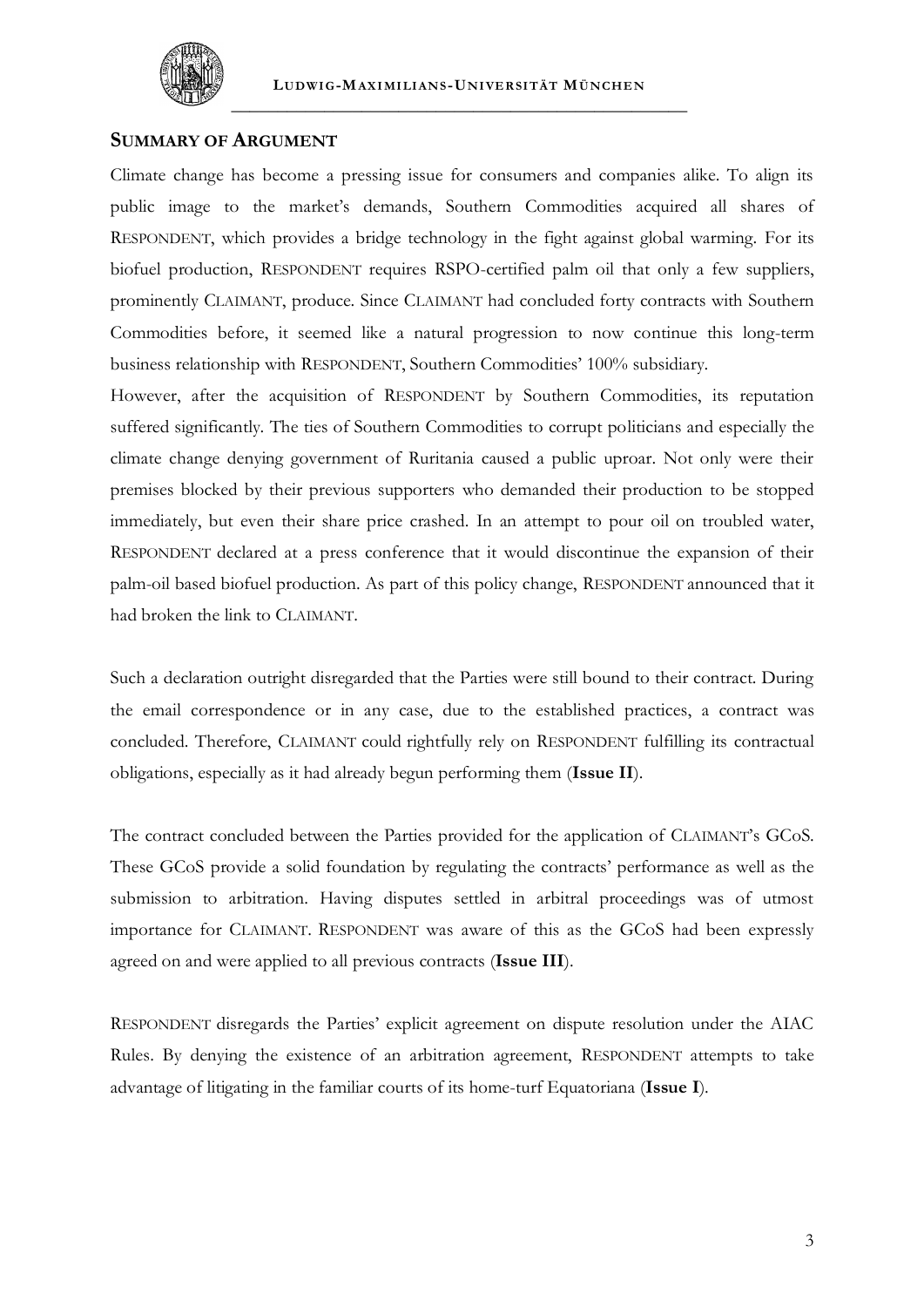

## **ARGUMENT**

- 1 CLAIMANT is aware that questions regarding the jurisdiction of the Arbitral Tribunal are traditionally addressed prior to any submission on the merits. However, in the present case, the jurisdiction of the Arbitral Tribunal heavily depends on the valid inclusion of the AIAC Arbitration Clause, contained in Clause 9 of CLAIMANT's GCoS (hereinafter "**Arbitration Clause**"). The incorporation of this Arbitration Clause as part of the GCoS in turn requires that the Parties concluded a contract of which the GCoS and the Arbitration Clause contained therein could become part of.
- 2 Thus, to address the issues raised by the Arbitral Tribunal as coherent as possible, CLAIMANT will make use of the opportunity granted by the Tribunal to present the issues in an alternative order: First, CLAIMANT will demonstrate that the Parties concluded a contract in 2020 (hereinafter "**Contract**") (**Issue II**). Second, it will show that CLAIMANT's GCoS were validly included into this Contract (**Issue III**). Third, it will establish that the Parties have validly agreed on the jurisdiction of the Arbitral Tribunal by virtue of the Arbitration Clause contained in the GCoS (**Issue I**).

## **ISSUE II: IN 2020, THE PARTIES CONCLUDED A CONTRACT**

- 3 The Parties concluded the Contract regarding the sale of 100,000 tons of RSPO-certified palm oil in 2020.
- 4 Since 2010, Mr Chandra (CLAIMANT's COO) and Ms Bupati (RESPONDENT's Head of Purchasing) entered into forty contracts concerning the sale of palm oil (*Resp. Exh. R 3, § 2; Cl. Exh. C 1, § 2*). Following negotiations at the 2020 Palm Oil Summit, their successful and longlasting business relationship was re-established (*Cl. Exh. C 2*).
- 5 During these negotiations, all commercial terms of the Contract were settled, resulting in the purchase offer sent by Ms Bupati on 1 April 2020, which CLAIMANT accepted on 9 April 2020 (**A.**). In any case, the Parties concluded the Contract on 16 April 2020 (**B.**).

# **A. THE PARTIES CONCLUDED THE CONTRACT ON 9 APRIL 2020**

6 On 9 April 2020, CLAIMANT and RESPONDENT entered into the Contract.

- <span id="page-46-0"></span>7 As agreed upon by the Parties, the Contract is subject to the law of Mediterraneo (*PO 2, §* 33), which is a Contracting State of the CISG. Thus, the provisions of the CISG apply (*PO 1, § III.3*).
- 8 Under the CISG, the conclusion of a contract requires an offer and a corresponding acceptance in accordance with Arts. 14 *et seqq.* CISG*.* RESPONDENT's email on 1 April 2020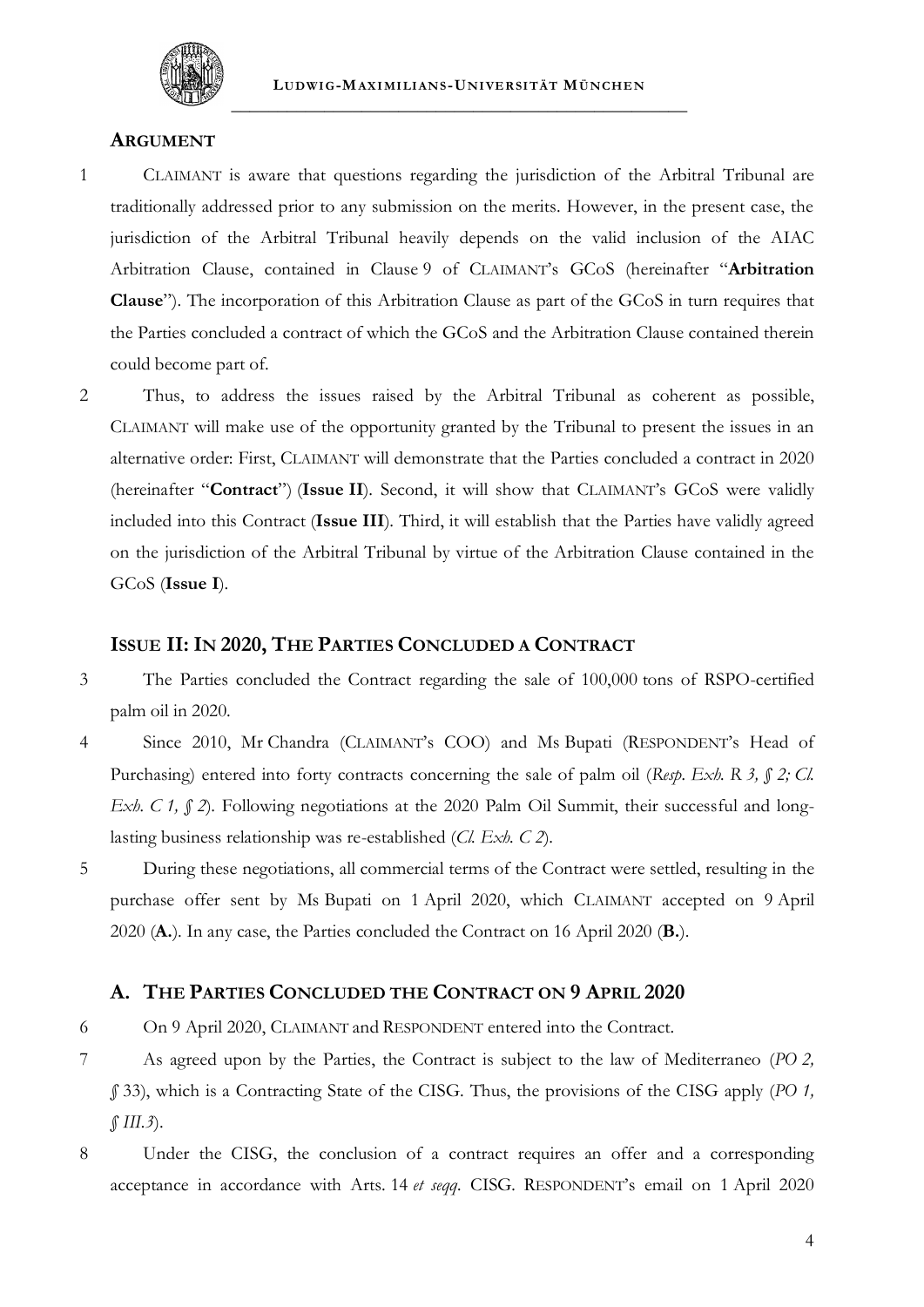

constitutes an offer including the GCoS (**1.**) and was accepted by CLAIMANT on 9 April 2020 pursuant to Art. 18(1) CISG (**2.**). Even if the Tribunal were to find that RESPONDENT did not include the GCoS, CLAIMANT accepted RESPONDENT's offer according to Art. 19(2) CISG (**3.**).

#### **1. On 1 April 2020, RESPONDENT made CLAIMANT an offer via email**

- 9 RESPONDENT's email dated 1 April 2020 constitutes an offer for the conclusion of a contract. 10 The requirements for a valid offer are set out in Art. 14(1) CISG (*SCHROETER in: Schlechtriem/Schwenzer/Schroeter, Art. 14 § 19; Allied Dynamics Corp. v Kennametal, Inc. (USA); BGer, 28 May 2019 (Switzerland)*). Moreover, additional terms included in an offer become binding to the contracting parties upon acceptance (*SCHROETER in: Schlechtriem/Schwenzer/Schroeter, Art. 14 § 20; cf. FERRARI in: Kroell et al., Art. 14 §§ 17, 19; Cherry Stix v Canada Borders (Canada)*).
- 11 In the case at hand, it is not only disputed, whether RESPONDENT's offer fulfilled the minimum contents of Art. 14(1) CISG, but also which additional terms became part of it (*RNoA, § 16*). In order to determine if CLAIMANT's acceptance corresponds with that offer, its terms must be assessed extensively.
- 12 The email of RESPONDENT constitutes an offer under Art. 14(1) CISG (**a**). Additionally, it provides for certain additional terms, regulating the contractual details (**b**).

#### **(a) RESPONDENT's offer fulfils the legal requirements set out in Art. 14(1) CISG**

13 As RESPONDENT's email dated 1 April 2020 meets the legal requirements set out in Art. 14(1) CISG, it constitutes a binding offer.

- <span id="page-47-0"></span>14 According to Art. 14(1) CISG an offer is binding for the offeree if it is sufficiently definite: It must indicate the goods, the quantity and the price. Additionally, the offeror must have the intention to be bound in case of acceptance. Whether an offer fulfils these requirements is subject to the interpretation standard set out in Art. 8 CISG. According to Art. 8(1) CISG statements and conduct must be interpreted according to the offeror's intent if the offeree knew or could not have been unaware of such. If no such intent can be determined, the understanding of a reasonable business person is decisive, Art. 8(2) CISG. For this interpretation, all relevant circumstances, especially negotiations, practices established between the parties, usages and any subsequent conduct must be considered, Art. 8(3) CISG.
- 15 In particular, terms such as "offer" and "order" generally indicate the parties' intent to be bound (*cf. HGer St. Gallen, 5 December 1995 (Switzerland); LORENZ in: Witz/Salger/Lorenz, Art. 14 § 22*).
- 16 In its email from 1 April 2020 with the subject "purchase offer", RESPONDENT declared: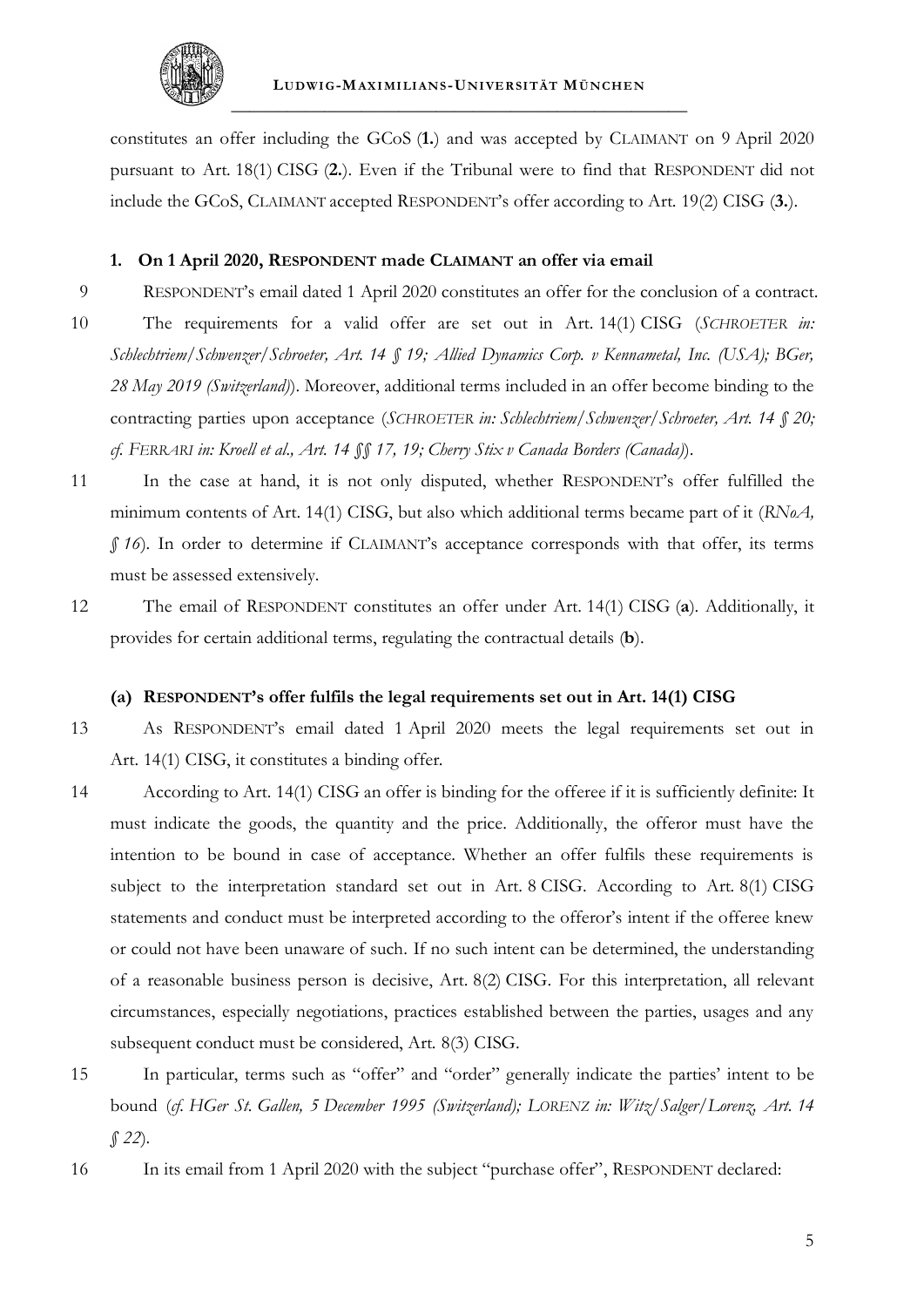

"We would like to place the following **order** with you as agreed at the Summit: 20,000 tons of RSPO-certified segregated palm oil per annum for the years 2021-2025, cif Oceanside – delivery in up to 6 instalments; at USD 900/t for first year; thereafter market price  $-5\%$ ." (*Cl. Exh. C 2 – emphasis added*)

- 17 Ms Bupati placed this order labelled "purchase offer" following the negotiations at the Palm Oil Summit (*Cl. Exh. C 2.*). There, the Parties had already agreed on all commercial terms of the Contract (*PO 2, § 13*). During these negotiations, Ms Bupati stated that she wanted to get approval from RESPONDENT's management before making a "firm offer" (*RNoA, § 8*).
- 18 Thus, when Ms Bupati sent an email to CLAIMANT only four days after the negotiations at the Summit, CLAIMANT as well as any reasonable business person, could only understand this email as a binding offer.
- 19 Even RESPONDENT itself considers this email to constitute a binding offer, as it states that "Ms Bupati sent an email to Mr Chandra making an **offer**" (*RNoA, § 9 – emphasis added*).
- 20 In conclusion, Ms Bupati's email on 1 April 2020 is sufficiently definite and indicates RESPONDENT's clear intention to be bound. Thus, it constitutes a valid offer.

#### **(b) RESPONDENT's offer provides for additional terms**

- 21 RESPONDENT's offer contains further terms specifying the contractual details regarding the performance of the Contract, *i.e.* CLAIMANT's GCoS and its customised contract template.
- 22 Additional contractual details are to be interpreted in accordance with Art. 8 CISG (*see supra § [14](#page-47-0)*).
- 23 During the contract negotiations at the Summit, Mr Chandra insisted on the application of CLAIMANT's GCoS (*RNoA, § 10; PO 2, § 13*). This was acknowledged by RESPONDENT and in line with every contract negotiated in the past (*Cl. Exh. C 2; PO 2, § 7*). In its offer on 1 April 2020, RESPONDENT explicitly referred to the prior discussion at the Palm Oil Summit by stating that it: "would like to place the following order […] **as agreed at the Summit**" (*Cl. Exh. C 2* – *emphasis added*). Therefore, the offer by RESPONDENT contained CLAIMANT's GCoS.
- <span id="page-48-0"></span>24 Accordingly, RESPONDENT's offer was based on CLAIMANT's customised version of the FOSFA/PORAM No. 81 Model Contract (hereinafter "**the Contract Template**" (*RNoA, § 10; Cl. Exh. C 2; Cl. Exh. C 1, § 4; Cl. Exh. C 3*). This Contract Template has been used by Mr Chandra and Ms Bupati since 2010 and explicitly stipulates the application of CLAIMANT's GCoS (*PO 2, § 7*). While the original FOSFA/PORAM No. 81 Model Contract encompasses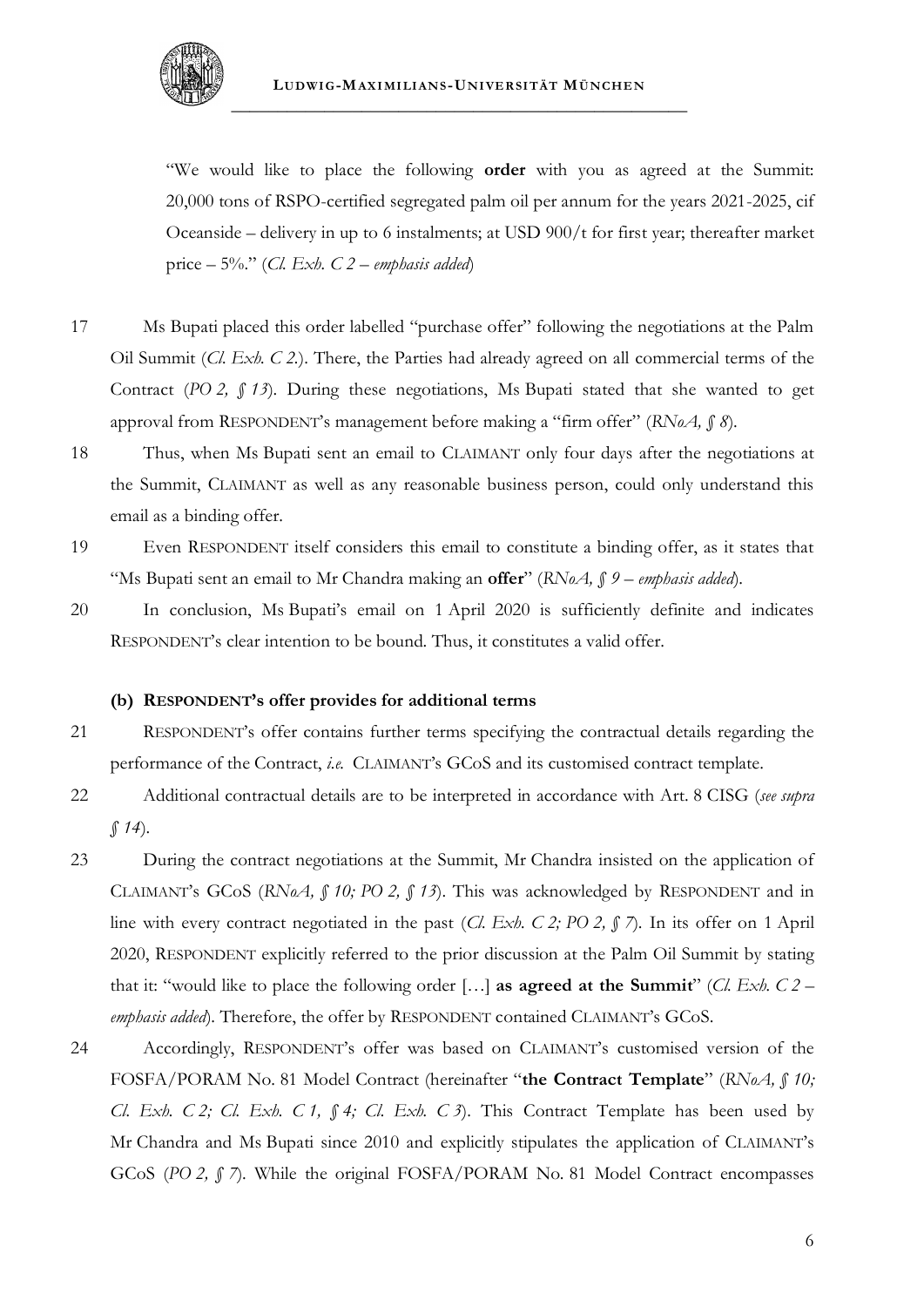

thirty-two clauses (*FOSFA 81*), CLAIMANT's customised version only consists of eight clauses. Provisions for major contractual issues like arrival quality-adjustments, termination and dispute resolution are not regulated in the Contract Template (*Cl. Exh. C 3*). Rather, the Parties have explicitly provided for these issues in CLAIMANT's GCoS (*Cl. Exh. C 3, Clauses 3, 4, 7; PO 2, § 31; Resp. Exh. R 4*). Thus, without CLAIMANT's GCoS, the Contract Template is severely incomplete. As a result and contrary to what RESPONDENT submits (*RNoA, § 14*), any reasonable business person in the position of CLAIMANT could only understand RESPONDENT's offer to include CLAIMANT's GCoS.

- 25 In particular, the Arbitration Clause was part of RESPONDENT's offer. This clause was amended in 2016 (*PO 2*,  $\int$  *7*). Ms Bupati had been duly informed about this change by Mr Chandra (*RNoA, § 12; Cl. Exh. C 1, § 4; PO 2, § 18*). Accordingly, the new clause became part of the recent eight contracts (*PO 2, § 7*). Therefore, its inclusion in RESPONDENT's offer is in line with RESPONDENT anticipating the contractual documents to be comparable to the ones used in previous contracts (*Cl. Exh. C 2*) as well as its request for a non-industry related arbitration institution (*Cl. Exh. C 2; PO 2, § 22*). In consequence, RESPONDENT's offer contained the Arbitration Clause.
- 26 Further, RESPONDENT asked to "provide for some sort of transparency, for example applying the UNCITRAL Transparency Rules" (*Cl. Exh. C 2*). CLAIMANT could only understand this as a mere suggestion, not affecting RESPONDENT's clear indication to be bound by the offer. RESPONDENT's understanding of "some sort of transparency" was only specified by the mention of the UNCITRAL Transparency Rules. However, no potential dispute between the Parties falls within the scope of the UNCITRAL Transparency Rules (*Art. 1.1 UNCITRAL Transparency Rules; Cl. Exh. C 5,* § *5*). Therefore, they cannot supply any "sort of transparency" to a possibly arising arbitration. This was even acknowledged by RESPONDENT (*Cl. Exh. C 5, § 5*). Such subsequent conduct is in line with CLAIMANT's understanding of RESPONDENT's suggestion.
- 

27 To conclude, the Contract Template and the GCoS providing for arbitration under the AIAC were part of the offer by RESPONDENT.

### <span id="page-49-0"></span>**2. CLAIMANT accepted this offer on 9 April 2020 pursuant to Art. 18(1) CISG**

28 CLAIMANT assented to all terms offered by RESPONDENT.

29 An acceptance must indicate assent to and be in line with the offer made pursuant to Art. 18(1) CISG (*HUBER/MULLIS, p. 88*; *SCHROETER in: Schlechtriem/Schwenzer/Schroeter, Art. 18 § 1; DORNIS in: Honsell, Art. 18 § 4*). In concordance with the interpretation of an offer, an acceptance must be interpreted by the standards set out in Art. 8 CISG (*see supra § [14](#page-47-0)*).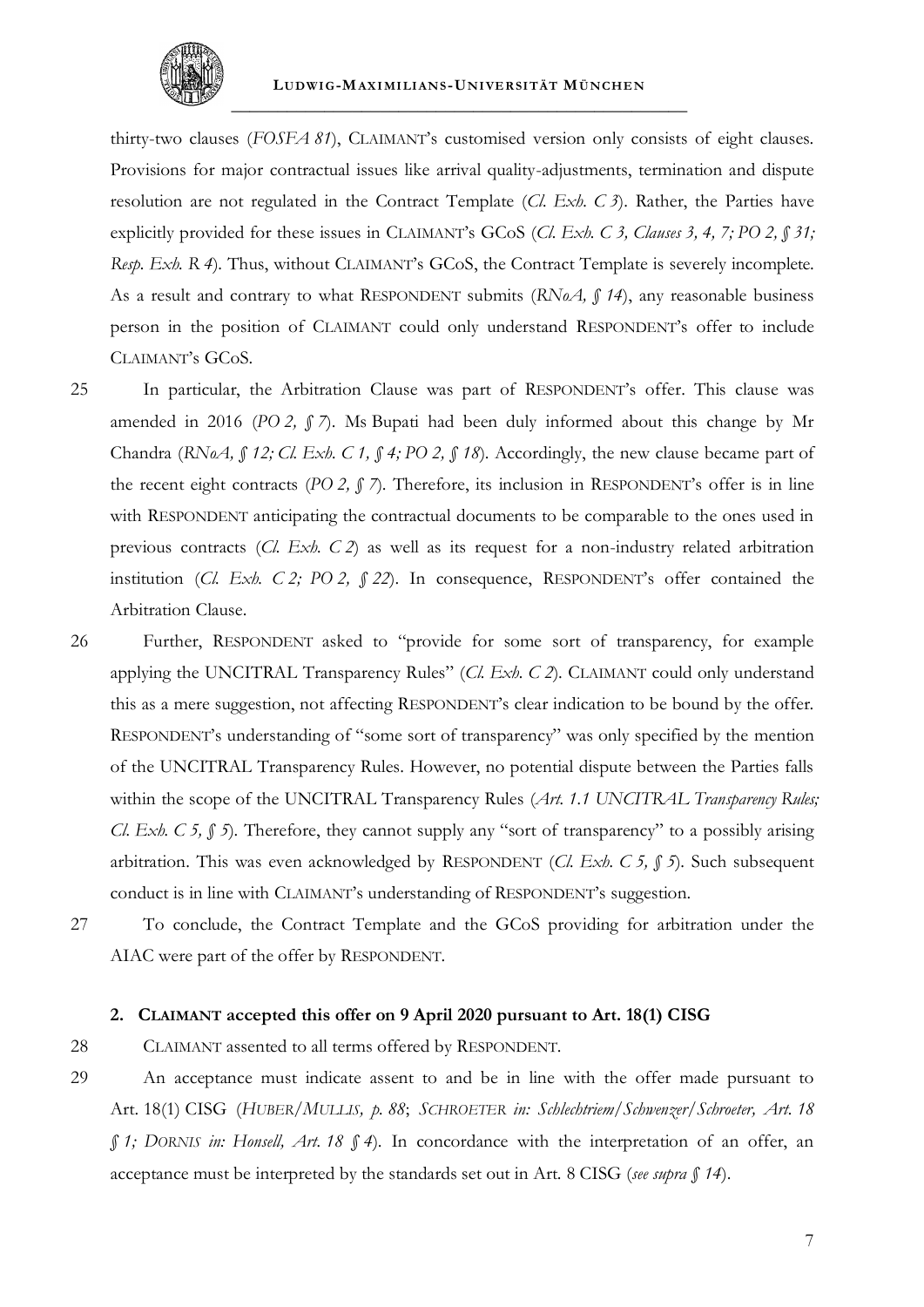

30 CLAIMANT declared that it accepted the terms of RESPONDENT's offer in its email on 9 April 2020 (*Cl. Exh. C 4*). Accordingly, it inserted the commercial terms into the Contract Template (*Cl. Exh. C 3; Cl. Exh. C 4*). Both the Contract Template and the accompanying email provide for the applicability of the GCoS, including the AIAC Arbitration Clause (*Cl. Exh. C 3; Cl. Exh. C 4*).

**3. In any case, CLAIMANT accepted RESPONDENT's offer pursuant to Art. 19(2) CISG**

31 As a result, CLAIMANT accepted all terms of RESPONDENT's offer.

- 32 Even if the Tribunal were to find that RESPONDENT's offer did not include the GCoS, but that CLAIMANT first introduced them, the offer was accepted in accordance with Art. 19(2) CISG. 33 According to this provision, a reply to an offer containing non-material alterations constitutes an acceptance (*FERRARI in: Drescher/Fleischer/Schmidt, Art. 19 § 2; DORNIS in: Honsell, Art. 19 § 1; MAGNUS in: Staudinger, Art. 19 § 7*). Only if an addition amounts to a material alteration or if the counterparty objects to it no contract is concluded (*CIETAC Case No. CISG/2002/02; FERRARI in: Kroell et al., Art. 19 §§ 20 et seq.; GRUBER in: Saecker et al., Art. 19 § 14*).
- 34 CLAIMANT accepted RESPONDENT's offer on 9 April 2020 (*see supra §§ [28](#page-49-0) et seqq.*). By introducing its GCoS, CLAIMANT did neither materially alter the terms of the offer (**a**) nor was the addition objected to by RESPONDENT (**b**).

# **(a) The incorporation of CLAIMANT's GCoS did not constitute a material alteration to RESPONDENT's offer**

- 35 The inclusion of CLAIMANT's GCoS does not amount to a material alteration of the offer made by RESPONDENT.
- 36 Whether an addition is deemed to materially alter the offer depends on the circumstances of the individual case (*DORNIS in: Honsell, Art. 19 § 15*; *HLAWON in: Martinek et al., Art. 19 § 9; SCHROETER in: Schlechtriem/Schwenzer, Art. 19 § 17*). Attention must be paid especially to any previous negotiations between the parties (*PILTZ, CISG, § 3-99; SCHLECHTRIEM, p. 55; cf. OLG Koblenz, 4 October 2002 (Germany)*).
- 37 Generally, Art. 19(3) CISG declares certain alterations, such as the settlement of disputes, to be materially altering. However, this only constitutes a presumption that can be rebutted depending on the circumstances of the individual case (*CdC, 27 May 2014 (France); BGer, 5 April 2005 (Switzerland); OGH, 20 March 1997 (Austria); GH 's-Hertogenbosch, 25 February 2003 (Netherlands)*; *PILTZ, CISG, § 3-99; DORNIS in: Honsell, Art. 19 § 1; MAGNUS in: Staudinger, Art. 19 § 16)*. The same applies to the inclusion of standard terms (*ICC Award No. 8611;*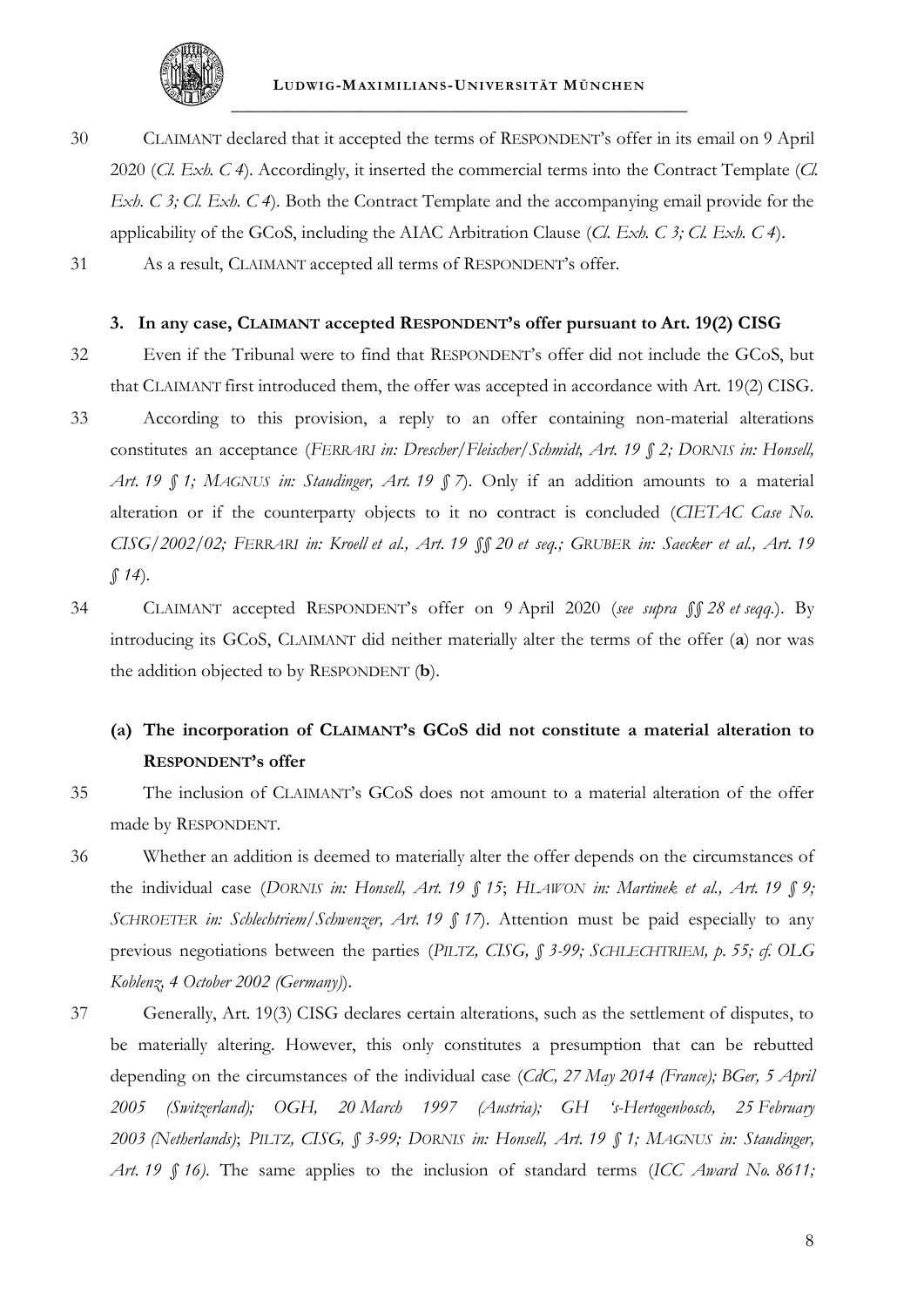

*BUCHWITZ in: Gsell et al., Art. 19 § 34; cf. HELLER in: Šarćević, pp. 341 et seq.; FERRARI in: Drescher/Fleischer/Schmidt, Art. 19 § 15; SAENGER in: Hau/Poseck, Art. 19 § 5; SCHROETER in: Schlechtriem/Schwenzer/Schroeter, Art. 19 § 67*).

- <span id="page-51-0"></span>38 The Arbitration Clause included in CLAIMANT's GCoS falls under the scope of Art. 19(3) CISG. However, with respect to the underlying circumstances, the incorporation of the Arbitration Clause does not alter the offer materially. It was neither surprising nor uncommon for the Parties that the Contract provided for arbitration as the dispute resolution mechanism. Instead, this is in line with the contractual history of the Parties as all previous contracts contained an arbitration clause (*cf.* PO 2,  $\int$  *7*). The eight most recent contracts – just as the present Contract – even provided for arbitration under the AIAC, a non-palm oil specific arbitration institution (*PO 2, § 7*). Not only was RESPONDENT aware of the existence of such a clause (*see supra §§ [24](#page-48-0) et seq.*), but the submission to the AIAC further mirrors the preferences of RESPONDENT itself (*Cl. Exh. C 2*).
- 39 All remaining clauses included in CLAIMANT's GCoS do not amount to a material alteration but instead are in line with the established practices and previous negotiations. For a decade, the GCoS governed all contracts (*PO 2, § 7*). Their applicability was never contested and the contracts were performed in accordance with the regulations set out in the GCoS (*ibid.*). Being aware of the GCoS' importance, CLAIMANT explicitly informed RESPONDENT of their applicability even before the Contract was concluded (*RNoA, § 10; PO 2, § 13*). As it was unsurprising for RESPONDENT that CLAIMANT – as in all previous contracts – intended to apply its GCoS, the Parties did not even see the need to further discuss these terms (*PO 2, § 13*).
- 40 In conclusion, the GCoS and the Arbitration Clause contained therein do not amount to a material alteration of the offer.

#### **(b) RESPONDENT did not object to the inclusion of CLAIMANT's GCoS**

- 41 Further, RESPONDENT did not object to the inclusion of CLAIMANT's GCoS.
- 42 Pursuant to Art. 19(2) CISG, the offeror is required to object to a non-material alteration to its offer with undue delay. An objection has to be raised within three to five working days (*GRUBER in: Saecker et al., Art. 19 § 16*; *SCHROETER in: Schlechtriem/Schwenzer, Art. 19 § 28; cf. CIETAC Case No. CISG/2002/02*). The objection period begins on the day after the offeror could have reasonably become aware of the terms altering the offer (*cf. DORNIS in: Honsell, Art. 19 § 28; SCHROETER in: Schlechtriem/Schwenzer, Art. 19 § 28; CIETAC Case No. CISG/2002/02*).
- 43 CLAIMANT sent the email referencing its GCoS on 9 April 2020 (*Cl. Exh. C 4*). Accordingly, RESPONDENT could have become aware of the GCoS' inclusion on the same day, marking the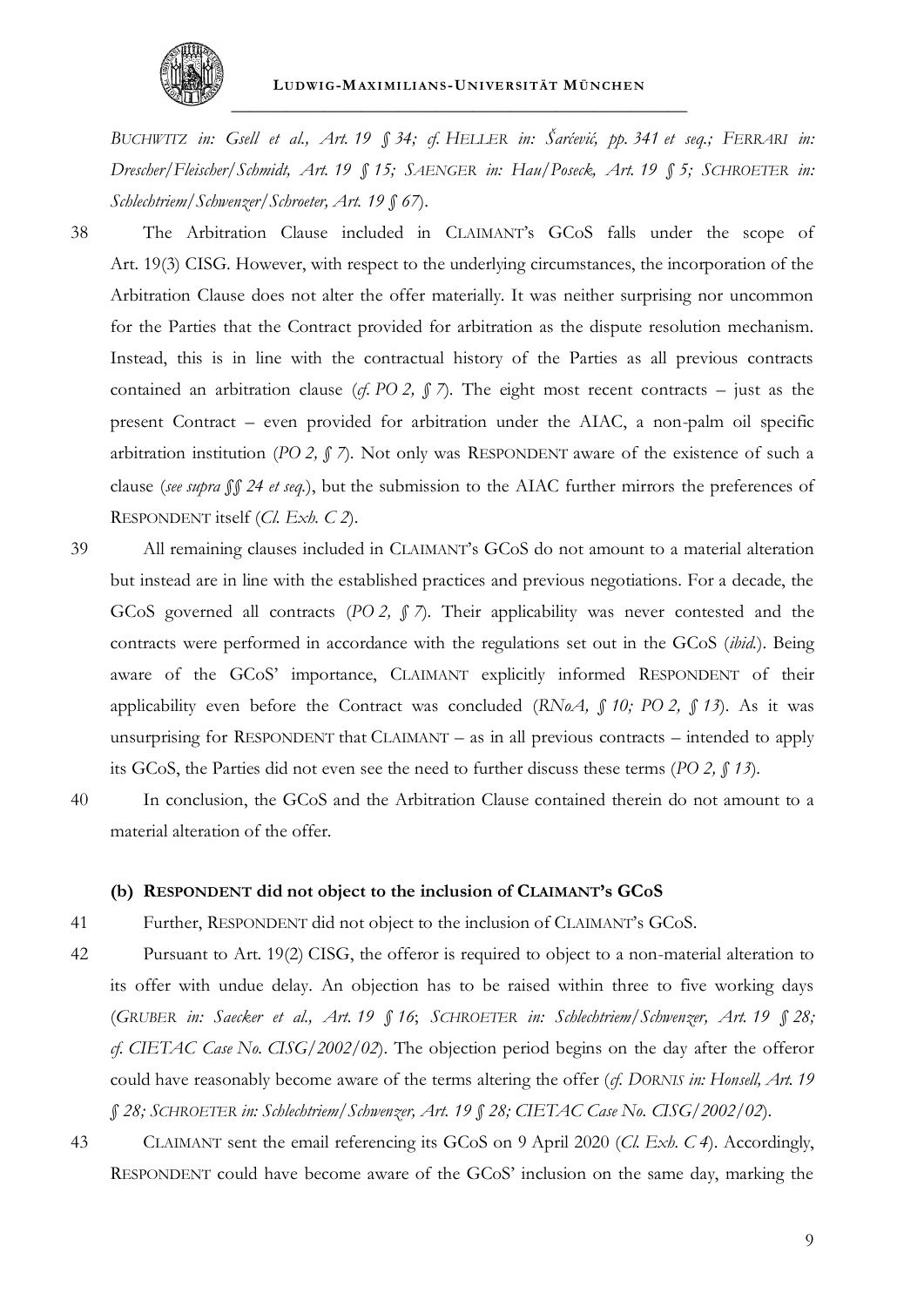

10 April 2020 as the start of the objection period. After this date, RESPONDENT only contacted CLAIMANT again on 3 May 2020 (*PO 2, § 21*). Even if RESPONDENT had opposed the incorporation of the GCoS on said day – which it did not – the maximum period of five days was greatly exceeded. Ms Bupati being on holiday at that time does not lead to a different result (*PO 2, § 21*). Businesses cannot circumvent a statutory time period by befalling themselves to vacation without appointing a competent representative. In accordance, Ms Bupati empowered her assistant Ms Fauconnier to take care of any potentially arising issues (*PO 2, § 12; Cl. Exh. C 2*). Further, if necessary, Ms Bupati could be contacted during her holidays (*PO 2, § 21*). While Ms Fauconnier could have objected to the inclusion of CLAIMANT's GCoS, she never did so.

44 In conclusion, RESPONDENT had the opportunity to object to the GCoS' incorporation from 9 April 2020 onwards. However, it failed to do so. Therefore, even if the Tribunal were to find that the GCoS were first introduced by CLAIMANT, its email from 9 April 2020 constitutes an acceptance pursuant to Art. 19(2) CISG. In any case, the Parties concluded the Contract for the delivery of 20,000 tons of RSPO-certified palm oil over the course of five years on 9 April 2020.

## **B. ALTERNATIVELY, THE CONTRACT WAS CONCLUDED ON 16 APRIL 2020**

45 Even if the Tribunal were to find that CLAIMANT did not accept RESPONDENT's offer according to Art. 19(2) CISG, the Parties concluded the Contract on 16 April 2020.

46 CLAIMANT's email on 9 April 2020 constitutes a counteroffer pursuant to Art. 19(1) CISG (**1.**). This offer was accepted by RESPONDENT on 16 April 2020 (**2.**).

#### <span id="page-52-0"></span>**1. On 9 April 2020, CLAIMANT submitted a counteroffer to RESPONDENT**

- 47 CLAIMANT submitted a counteroffer to RESPONDENT on 9 April 2020 pursuant to Art. 19(1) CISG.
- 48 According to this provision, a reply to an offer that purports to be an acceptance but contains additions, limitations or other modifications is a rejection of the offer and constitutes a counteroffer if it fulfils the requirements set out in Art. 14(1) CISG (*SCHROETER in: Schlechtriem/Schwenzer, Art. 19 § 20; BGH, 4 March 1994 (Germany); SPAGNOLO in: Mankowski, Art. 19 § 20*).
- 49 Should the GCoS' inclusion amount to a material alteration of RESPONDENT's offer, CLAIMANT's email on 9 April 2020 constitutes a counteroffer. This counteroffer contains the commercial terms of the Contract, the Contract Template and the GCoS (*Cl. Exh. C 3; Cl. Exh C 4*). The offer was sufficiently definite and indicated CLAIMANT's intention to be bound.
- 50 Thus, CLAIMANT submitted a counteroffer to RESPONDENT on 9 April 2020.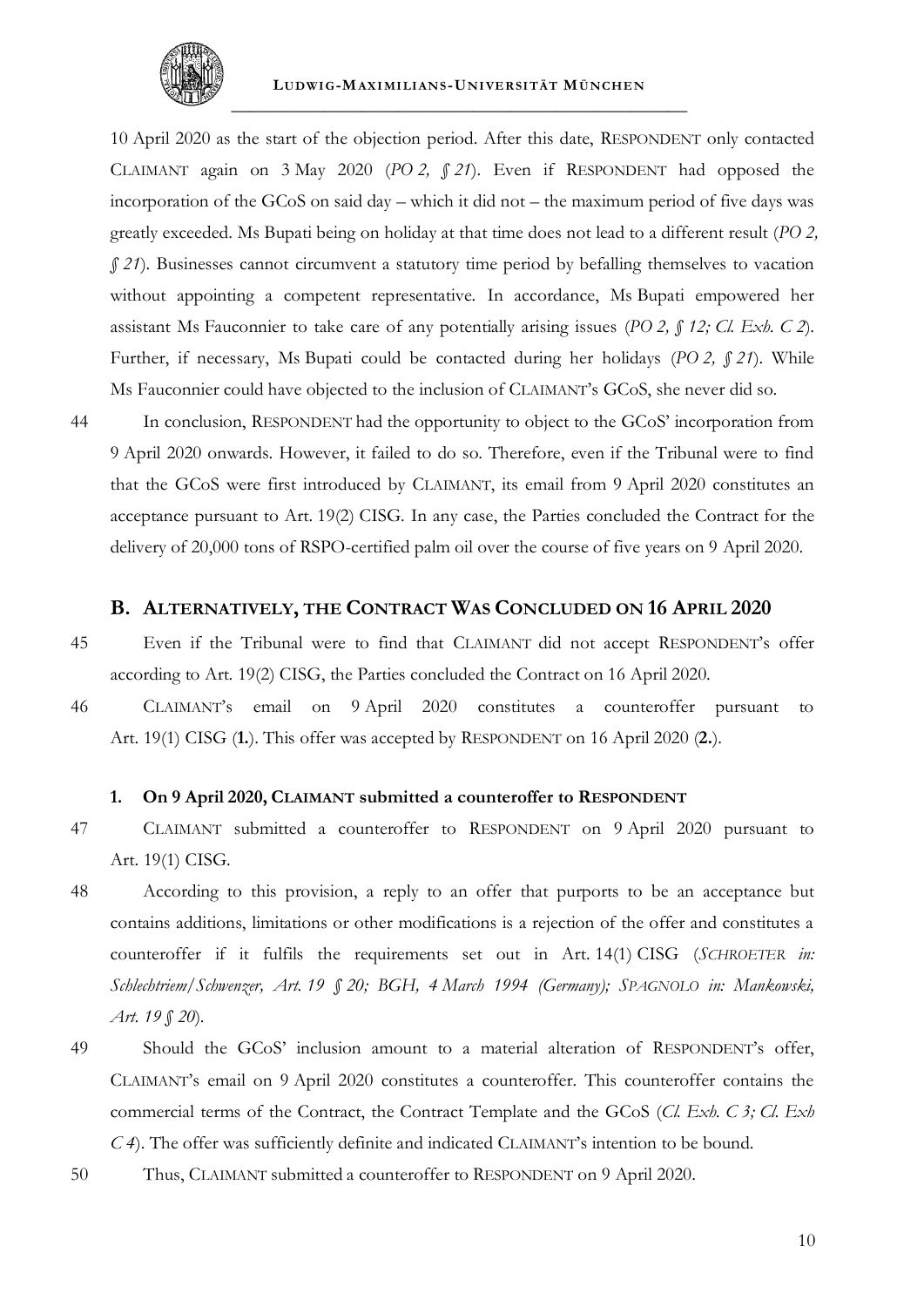

#### **2. On 16 April 2020, RESPONDENT accepted CLAIMANT's counteroffer**

- 51 CLAIMANT's counteroffer was accepted by RESPONDENT not objecting to it in accordance with the practise established between the Parties.
- 52 Inactivity in itself is not sufficient to declare assent (*Tribunale di Roverto*, *24 August 2006* (*Italy*)*; DORNIS in: Honsell, Art. 18 § 8; SCHROETER in: Schlechtriem/Schwenzer, Art. 18 § 18*). However, in exceptional cases, silence may constitute an acceptance (*It's Intoxicating, Inc. v Maritim (USA); BGer, 5 April 2005 (Switzerland); NAI Case No. n/p Dutch-Italian sales contracts case; AP de Palencia*, *9 September 2014* (*Spain*)). This holds especially true if the parties establish a practice of accepting offers through inactivity (*Filanto v Chilewich International (USA); LG Moenchengladbach, 22 May 1992 (Germany); CdA de Grenoble, 21 October 1999 (France)*).
- 53 Mr Chandra and Ms Bupati established such a practice (**a**) which applies to the conclusion of the Contract (**b**). In accordance with this practice, the Contract was concluded on 16 April 2020 (**c**).
	- **(a) Mr Chandra and Ms Bupati established a practise to conclude contracts by Mr Chandra making an offer and Ms Bupati not objecting to it**
- 

<span id="page-53-1"></span>54 Mr Chandra and Ms Bupati established a practice of concluding contracts by Mr Chandra making an offer and Ms Bupati not objecting to that offer within a week.

- 55 A practice is a unique business relationship between two parties (*TORSELLO, p. 143*; *WITZ in: Witz/Salger/Lorenz, Art. 9 § 8*; *OGH, 31 August 2005 (Austria)*). It mirrors the consistent behaviour established between the parties (*OGH, 31 August 2005 (Austria); GRAFFI*, *p. 107*; *SCHLECHTRIEM/BUTLER*, *p. 59; cf. TdA en lo Civil de Segundo Turno, 26 February 2020 (Uruguay); TdJ do Estado do Rio Grande do Sul, 14 February 2017 (Brazil); RB van Koophandel Tongeren, 25 January 2005 (Belgium)*). Whether a practice is binding must be determined in consideration of the frequency and duration the behaviour occurred in (*SCHLECHTRIEM/BUTLER*, *p. 59*; *SCHLECHTRIEM/SCHROETER*, *p. 223*; *WITZ in: Witz/Salger/Lorenz, Art. 9 § 17*). Acting in a particular way three to four times is generally considered sufficient to form a business practice (*OGH, 6 February 1996 (Austria)*; *HGer Aargau, 26 September 1997 (Switzerland); AG Duisburg, 13 April 2000 (Germany)*; *ZGer Basel-Stadt, 3 December 1997 (Switzerland)*).
- <span id="page-53-0"></span>56 Between 2010 and 2018, Mr Chandra and Ms Bupati concluded forty contracts for the sale of palm oil (*Cl. Exh. C 1, §§ 2 et seqq.; Resp. Exh. R 3, §§ 2 et seqq.*). Both the negotiations and the conclusion of these contracts always followed the same pattern (*ibid.*): First, Ms Bupati contacts Mr Chandra and enquires about the current conditions for the sale of palm oil (*ibid.)*. Second, she places an order that sometimes diverges from Mr Chandra's initial quotation (*ibid.*). Third, if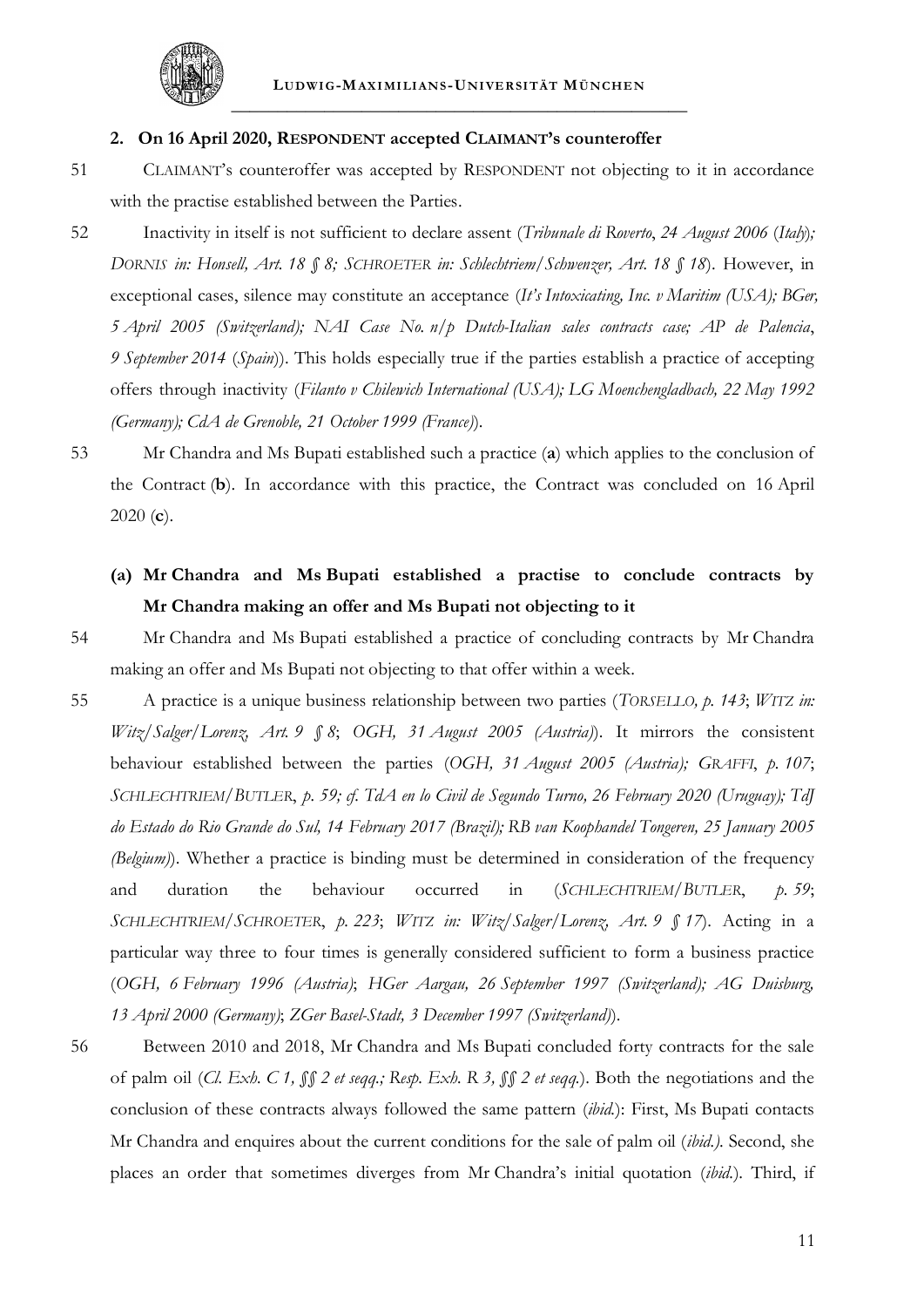

Mr Chandra agrees with the offered terms, he prepares the contractual documents and sends them to Ms Bupati (*ibid.*). However, in case the new terms are not acceptable, Mr Chandra sends Ms Bupati contractual documents including the originally proposed conditions (*cf. Cl. Exh. C 1, § 3*). Ms Bupati always expressly objected to the offer within a week if she considered the proposed terms to be unacceptable (*Cl. Exh. C 1, § 14; PO 2, § 9; cf. Resp. Exh. R 3, § 3*). In the event Ms Bupati accepted the contract, she either sent back a signed version of CLAIMANT's Contract Template or remained silent for a week (*PO 2, § 9; Resp. Exh. R 3, § 3*). Between 2010 and 2018, the latter occurred five times, making it an established business practice (*cf. Cl. Exh. C 1, § 3; Resp. Exh. R 3, § 3; PO 2, § 10; Cl. Exh. C 5, § 7*). Irrespective of the mode of acceptance, Ms Bupati performed the concluded contracts (*ibid.*).

57 Thus, regarding the frequency and duration of their behaviour, Ms Bupati and Mr Chandra established a practice of concluding contracts by Mr Chandra making an offer and Ms Bupati not objecting to that offer within a week.

#### **(b) This practice is applicable to the conclusion of the Contract**

58 This practice, previously established between Ms Bupati and Mr Chandra, applies to the conclusion of the Contract.

- 59 A practice generally applies if the parties can expect it to (*OGH, 31 August 2005 (Austria); cf. CIETAC Case No. SHG20190146; Supreme Court of the People's Republic of China, 29 September 2019 (China)*). As a practice is linked to the circumstances in which it was established, it is applicable in comparable circumstances (*OGH, 31 August 2005 (Austria)*; *BONELL in: Bianca/Bonell, Art. 9 § 2.2.1, cf. GRAFFI, p. 109*).
- 60 The circumstances of the Contract's conclusion are comparable to those of previous contracts (*i*). Furthermore, the Parties intended to make the previously established practice applicable to the conclusion of the Contract (*ii*).
	- *(i) The circumstances underlying the Contract's conclusion are equivalent to those of previous contracts*
- 61 The previous contracts were concluded under circumstances similar to those in the present case.
- 62 All forty prior contracts concerned the purchase of palm oil (*see supra § [56](#page-53-0)*). They were based on the Contract Template and concluded between Mr Chandra and Ms Bupati (*ibid.*). Likewise, the Contract concerns the purchase of palm oil, is based on the Contract Template (*see supra §§ [24](#page-48-0) et seq., [47](#page-52-0) et seqq.*) and was concluded between Mr Chandra and Ms Bupati (*cf. RNoA, §§ 4 et seqq.; Resp. Exh. R 3, § 6; Cl. Exh. C 2; PO 2, § 13*).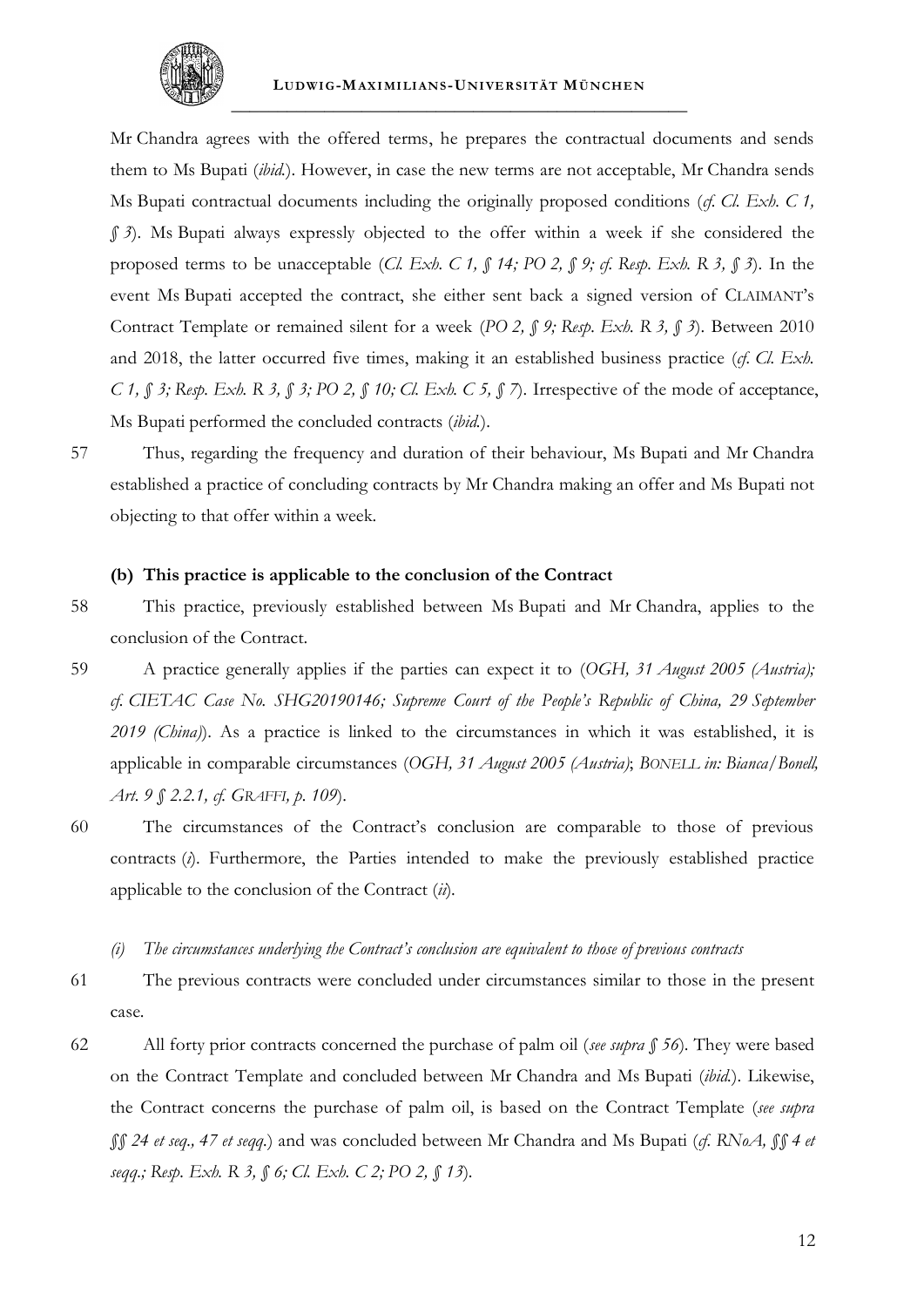

63 Ms Bupati's transfer from Southern Commodities to its 100% subsidiary RESPONDENT (*PO 2, § 4*) is non-detrimental to the applicability of the established business practice as it is merely a formal change: The entire business unit, including most of its employees, was transferred from Southern Commodities to RESPONDENT within this restructuring measure (*PO 2, §§ 4 et seq.*). Moreover, all tasks and relations were maintained (*cf. PO 2, §§ 3 et seqq.*). This is further underlined by the fact that in the latest contracts between CLAIMANT and Southern Commodities, the goods were delivered to RESPONDENT's subsidiary (*PO 2, § 3*).

64 Thus, the circumstances of the previous contracts are equivalent to those of the Contract.

#### <span id="page-55-0"></span>*(ii) It was the Parties' intention to apply the previously established practice to the conclusion of the Contract*

65 The Parties intended to apply the practice, previously established by Ms Bupati and Mr Chandra, to the conclusion of the Contract.

- <span id="page-55-1"></span>66 As part of Southern Commodities expansion strategy, its palm kernel oil unit was transferred to its 100% subsidiary RESPONDENT (*Cl. Exh. C 2; PO 2, § 4*), which was supposed to build upon Southern Commodities' previous relations. In order to facilitate that transition, Ms Bupati was promoted from Southern Commodities to RESPONDENT as its new Head of Purchase precisely due to her experience and wide network in the palm oil sector (*Resp. Exh. R 3, § 4*). In her previous function and as a result of her extensive experience in the palm-oil sector, Ms Bupati established business practices to simplify and accelerate the conclusion of contracts (*see supra § [54](#page-53-1) et seqq.*). Despite this experience being the main reason for Ms Bupati's move from Southern Commodities to RESPONDENT, the latter now refuses to acknowledge the very practices she had established with CLAIMANT.
- 67 Such cherry-picking also contradicts Ms Bupati's own perception, who intended to "reestablish [Mr Chandra's and her] long-lasting and successful business relationship" (*Cl. Exh. C 2*) and thereby continue their "established […] practice" (*cf. Resp. Exh. R 3, § 3*). Additionally, Ms Bupati explicitly anticipated the practice of "deviating from the time frame for opening a letter of credit as stated in Clause 7a of the contract template" to apply (*PO 2, § 23*). She even instructed Ms Fauconnier to act in accordance with this practice (*ibid.*).
- 68 The intention of continuing the previous practices was shared by Mr Chandra. He declared that the method of the Contract's conclusion compiles precisely with the procedure he and Ms Bupati had established. (*Cl. Exh. C 1, § 13*). In line with this, Mr Chandra's intention to stick to the previously established practice was displayed by Mr Chandra assuring Mr Rain "not to worry" after Ms Bupati did not send back a signed copy of the Contract Template (*Cl. Exh. C 5, § 7; Cl. Exh. C 1, § 14*). Even the Contract was labelled as "Contract No.: *41*" (*Cl. Exh. C 3*).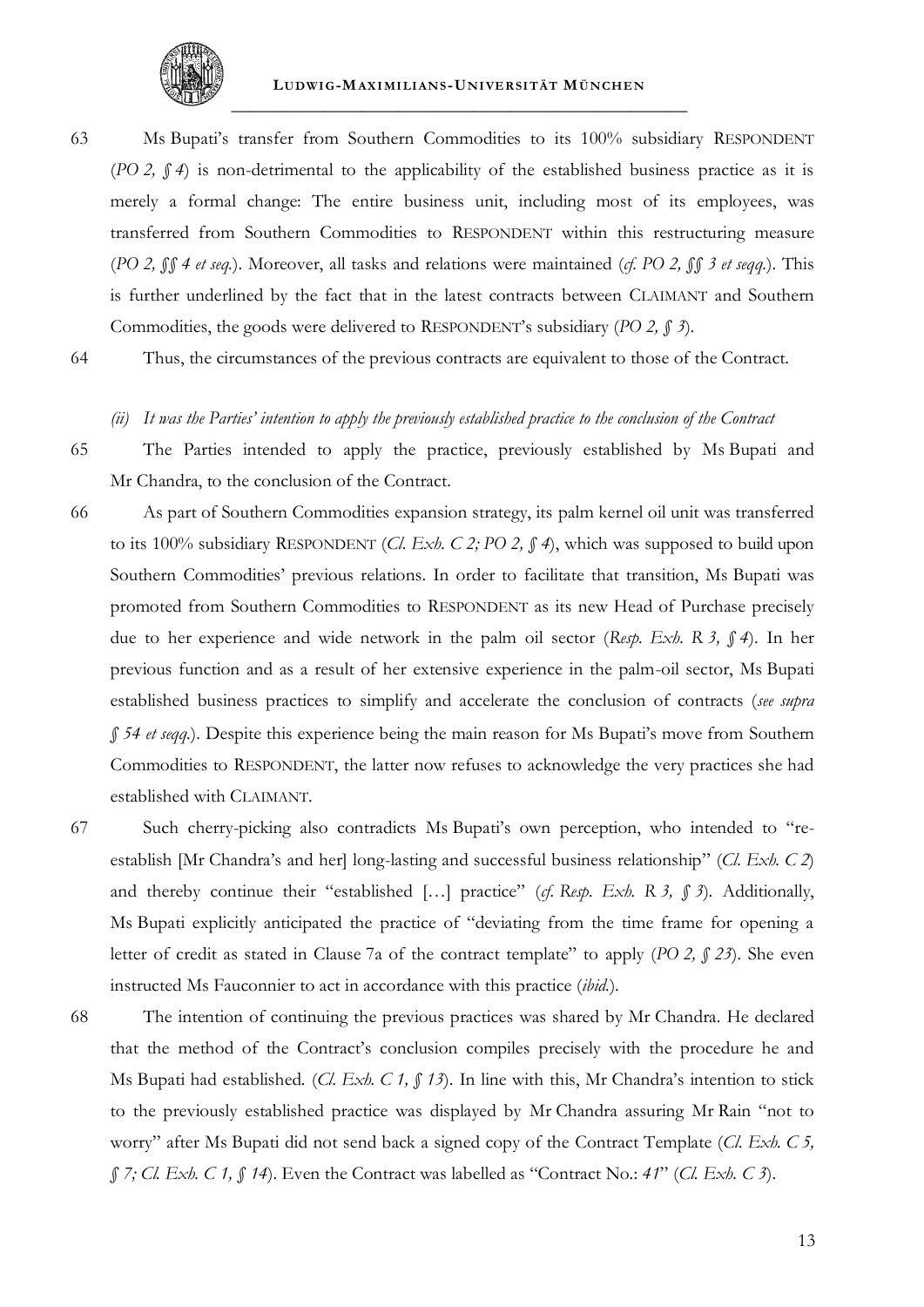

- 69 Therefore, Ms Bupati and Mr Chandra had the common intention to apply their previously established practice.
- 70 Due to the comparable circumstances and the common intention of the Parties, the established practice applied to the conclusion of the Contract.

# **(c) On 16 April 2020, the Parties entered into the Contract on the basis of the established practice**

71 The Parties acted in line with the applicable practice and concluded the Contract (*i*). Pursuant to the principle of the prohibition on contractionary behaviour, RESPONDENT is prevented from disregarding this practice (*ii*).

## <span id="page-56-0"></span>*(i) The Parties concluded the Contract seven days after the offer was made*

- 72 The Parties acted in line with the applicable practice and entered into the Contract on 16 April 2020.
- 73 Following CLAIMANT's offer on 9 April 2020, RESPONDENT did not contact CLAIMANT until 3 May 2020. Thus, RESPONDENT remained silent for considerably more than a week, *i.e.* sixteen working days. According to the business practice, this constitutes an acceptance of CLAIMANT's offer on 16 April 2020. Consequently, any subsequent suggestions from RESPONDENT regarding the terms of the sales contract (*Resp. Exh. R 2; Cl. Exh. C 5, §§ 4 et seq.*) could only be considered as a request to modify the already concluded Contract pursuant to Art. 29(1) CISG.
- 74 Therefore, the Parties concluded the Contract on 16 April 2020.

# *(ii) The practice could not be disregarded by RESPONDENT*

- 75 By disregarding the application of the practice to the conclusion of the Contract (*cf. RNoA, § 18*), RESPONDENT violates the prohibition of contradictory behaviour.
- 76 The prohibition of contradictory behaviour (*venire contra factum proprium*) resulting from Art. 16(2)(b) CISG is a fundamental principle underlying the CISG (*FOGT, p. 387; cf. VIAC Case No. SCH-4318; MATHER, p. 48*). According to this principle, a party cannot act inconsistently with an understanding it has caused the other party to have and upon which the other party reasonably has acted in reliance to its detriment (*Art. 1.8 UPICC; BRUNNER/PFISTERER/KOESTER in: Brunner/Gottlieb., Art. 16 § 4*; *WINSHIP, pp. 8 et seq.*). The circumstances of the individual case are decisive in determining if a party acted inconsistently to an understanding it has caused (*cf. FERRARI in: Kroell et al., Art. 16 § 21*; *DORNIS in: Honsell, Art. 16 § 21*; *HLAWON in: Martinek et al., Art. 16 § 30*). The arising detriment does not have to result in an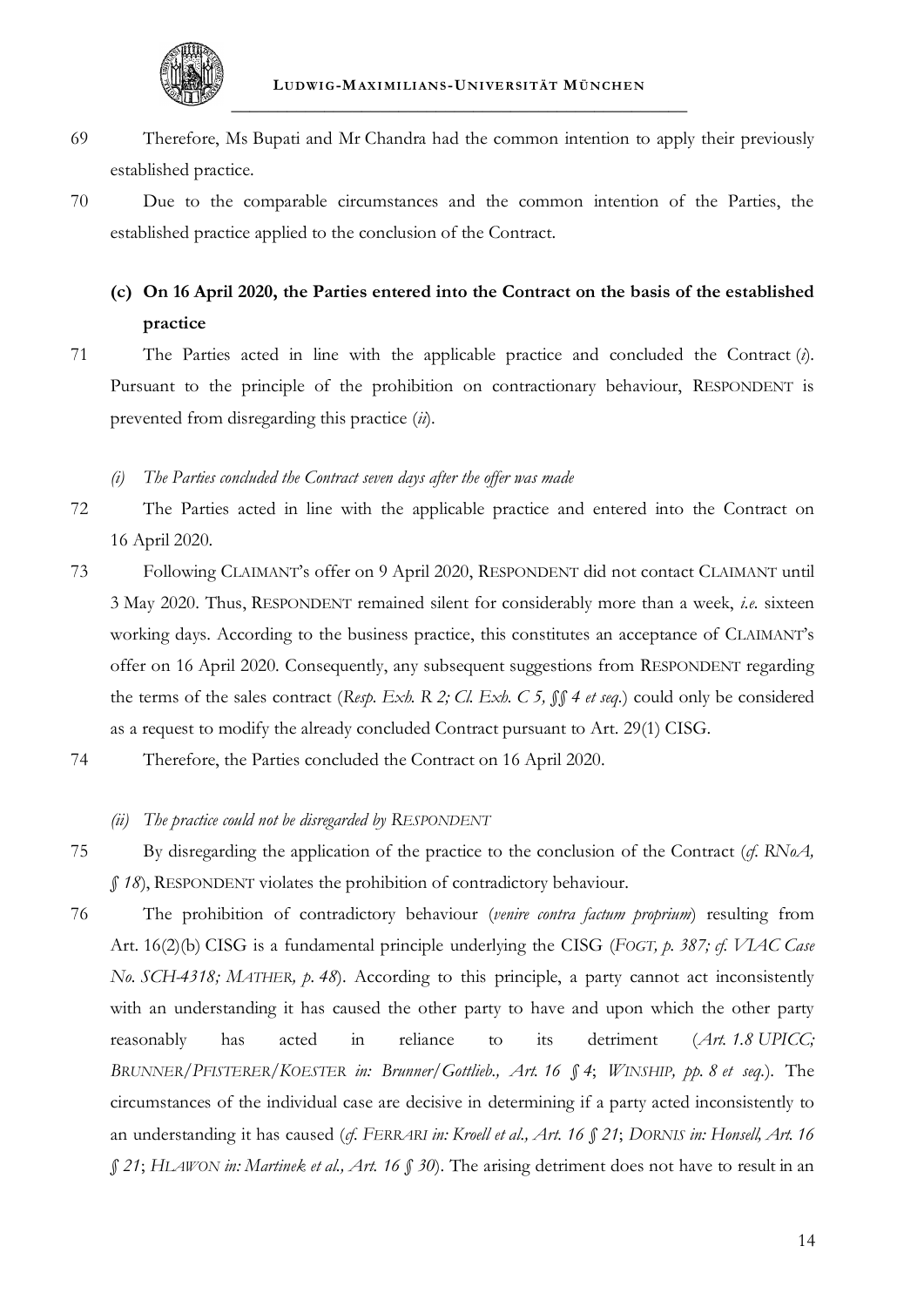

actual loss (*Geneva v Barr Laboratories (USA); DORNIS in: Honsell, Art. 16 § 22; GRUBER in: Saecker et al., Art. 16 § 17*). Instead, it is adequate if the other party inquired shipment quotations or refrained from contacting other potential business partners (*cf. SCHROETER in: Schlechtriem/Schwenzer, Art. 16 § 11; DORNIS in: Honsell, Art. 16 § 22; WITZ in: Witz/Salger/Lorenz, Art. 16 § 14; FERRARI in: Drescher/Fleischer/Schmidt, Art. 16 § 22*).

- 77 In early 2020, CLAIMANT was keen to find a new buyer for two-thirds of its annual palm oil production after its previous long-term supply contract had been suddenly terminated (*NoA, § 3*). In line with this, Mr Chandra approached Ms Bupati at the Palm Oil Summit (*Cl. Exh. C 1, § 7*). Following their previously established practice (*see supra §§ [54](#page-53-1) et seqq.),* the Contract was concluded after RESPONDENT had not objected to CLAIMANT's offer until 16 April 2020 (*see supra §§ [72](#page-56-0) et seqq.*). CLAIMANT could only understand this behaviour of RESPONDENT to entirely correspond with the established practice (*see supra §§ [65](#page-55-0) et seqq.*). f
- 78 This understanding is highlighted by RESPONDENT initiating the performance of the Contract. According to Clause 7a of the Contract Template, the payment shall be conducted by letter of credit (*Cl. Exh. C 3*). Accordingly, RESPONDENT approached CLAIMANT on 3 May 2020 to inquire about banks acceptable for such a letter of credit (*Resp. Exh. R 2*). Afterwards, RESPONDENT contacted several acceptable banks to obtain quotations as to the terms for the letter of credit (*PO 2, § 23*). Since no questions remained between the Parties, RESPONDENT not contacting CLAIMANT again was in line with the established practice (*PO 2, § 23*).
- 

79 RESPONDENT caused the understanding that it considered the Contract to already be concluded. CLAIMANT could reasonably rely on this understanding and needed to do so to fulfil its own contractual obligations: Not only did it inquire quotations for the first shipment with several companies but refrained from contacting other potential business partners (*PO 2, § 23*).

80 Thus, the application of the established practice cannot be disregarded by RESPONDENT since it would constitute a violation of the fundamental principle of *venire contra factum proprium*.

### **Conclusion to Issue II**

The Parties concluded the Contract as RESPONDENT made an offer on 1 April 2020 which was accepted by CLAIMANT on 9 April 2020. Even if the Tribunal were to find that the Parties did not enter into the Contract at that time, the Parties established practice led to the conclusion of the Contract on 16 April 2020.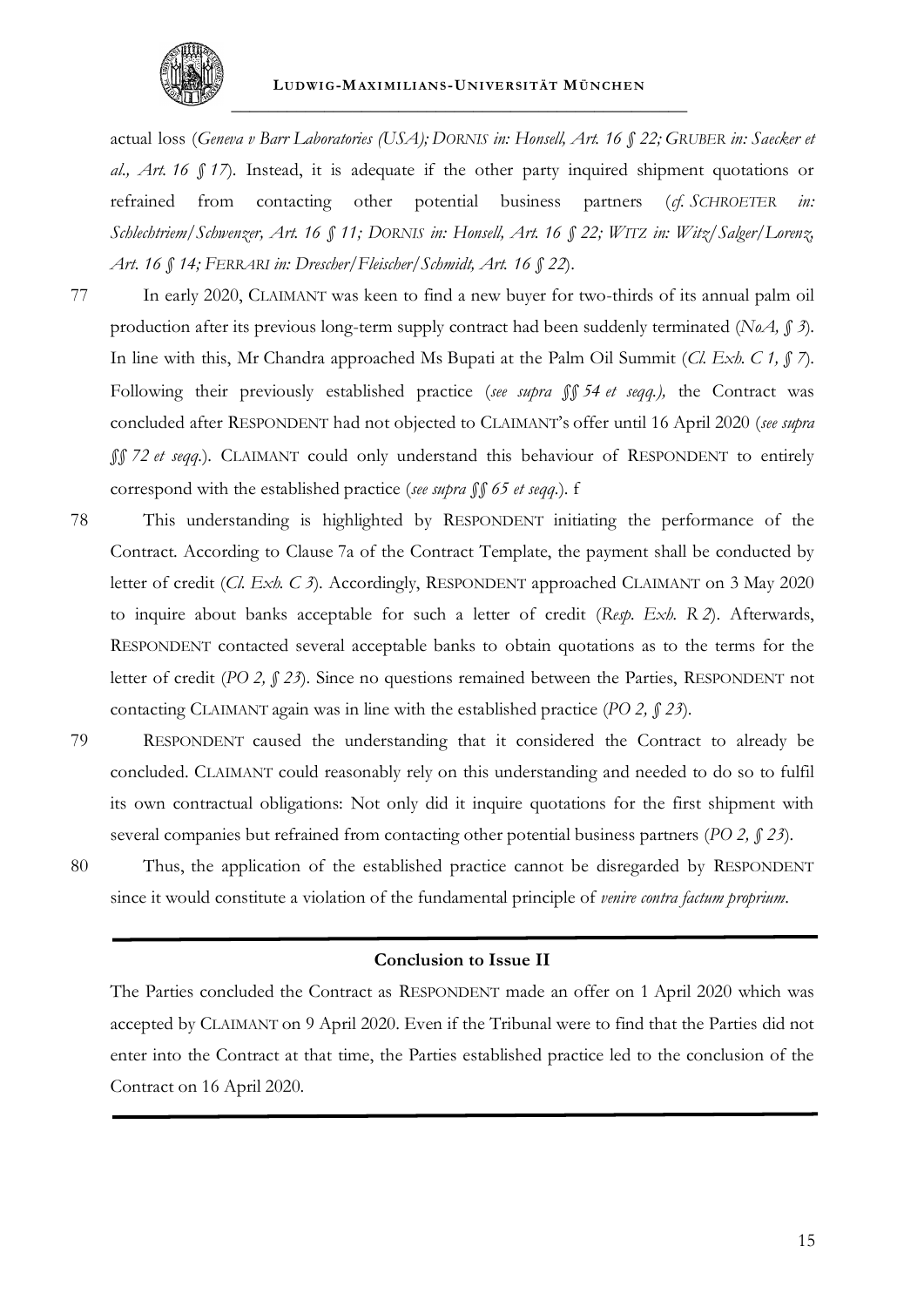

## <span id="page-58-1"></span>**ISSUE III: CLAIMANT'S GCOS WERE VALIDLY INCLUDED IN THE CONTRACT**

- 81 Since 2010, CLAIMANT's GCoS had been the foundation for all forty contracts CLAIMANT concluded with Ms Bupati – first as Southern Commodities' main purchase manager and later as RESPONDENT's Head of Purchase. While this has been the *modus operandi* for years, RESPONDENT now claims the GCoS to be inapplicable in an attempt to avoid its contractual obligations (*RNoA, § 14*). The Tribunal is respectfully requested to find that the GCoS were validly incorporated into the Contract as it has been the case in all previous contracts (*PO 2, § 7*)*.*
- 82 RESPONDENT's offer dated 1 April 2020 included the GCoS and was accepted by CLAIMANT on 9 April 2020 (**A.**). In any case, CLAIMANT introduced its GCoS on 9 April 2020, which were validly incorporated no later than 16 April 2020 (**B.**).

# **A. RESPONDENT'S OFFER INCLUDED THE GCOS WHICH CLAIMANT ACCEPTED ON 9 APRIL 2020**

83 On 9 April 2020, CLAIMANT accepted RESPONDENT's offer which contained the GCoS.

- <span id="page-58-0"></span>84 The CISG does not specifically address the inclusion of standard terms (*OGH, 17 December 2003 (Austria); DJORDJEVIC in: Kroell, Art. 4 § 24; LOOS/SCHELHAAS, p. 111; KROELL, p. 46*). The historic legislator intentionally refrained from stipulating further provisions governing the inclusion of standard terms (*UN Doc. A/CN.9/SER.A/1978, p. 81; LOHMANN, p. 209; CISG-AC Opinion No. 13, p. 4*; *KRUISINGA, CISG, p. 60*). Rather, the general principles regarding the conclusion of contracts in Arts. 14 *et seqq.* CISG are to be applied (*cf. OGH, 17 December 2003 (Austria); CANZLER p. 3; KOEHLER, p. 89; MAGNUS in: Staudinger, Art. 40 § 40)*. Following Arts. 14 *et seqq.* CISG, a valid inclusion of standard terms requires an agreement by the parties (*KRUISINGA in: Schwenzer/Spagnolo, p. 71; CISG-AC Opinion No. 13, p. 2; PILTZ, standard terms, p. 235*). Whether two parties agreed on the inclusion of standard terms is to be determined by interpreting their statements according to Art. 8 CISG (*see supra § [14](#page-47-0)*). Moreover, there has to be a reasonable opportunity for the recipient to take notice of the standard terms (*BGH, 31 October 2001 (Germany); CISG-AC Opinion No. 13, p. 12; Nucap Industries, Inc. v Robert Bosch LLC (USA); RB Rotterdam, 2 December 2015 (Netherlands)*).
- 

85 When the Parties discussed the terms of the Contract at the Palm Oil Summit, the application of CLAIMANT's GCoS was acknowledged (*RNoA, § 10; PO 2, § 13*). Thus, when RESPONDENT in its offer referred to the terms "as agreed at the Summit" (*Cl. Exh. C 2*) it contained CLAIMANT's GCoS. This offer was accepted by CLAIMANT on 9 April 2020 (*see supra*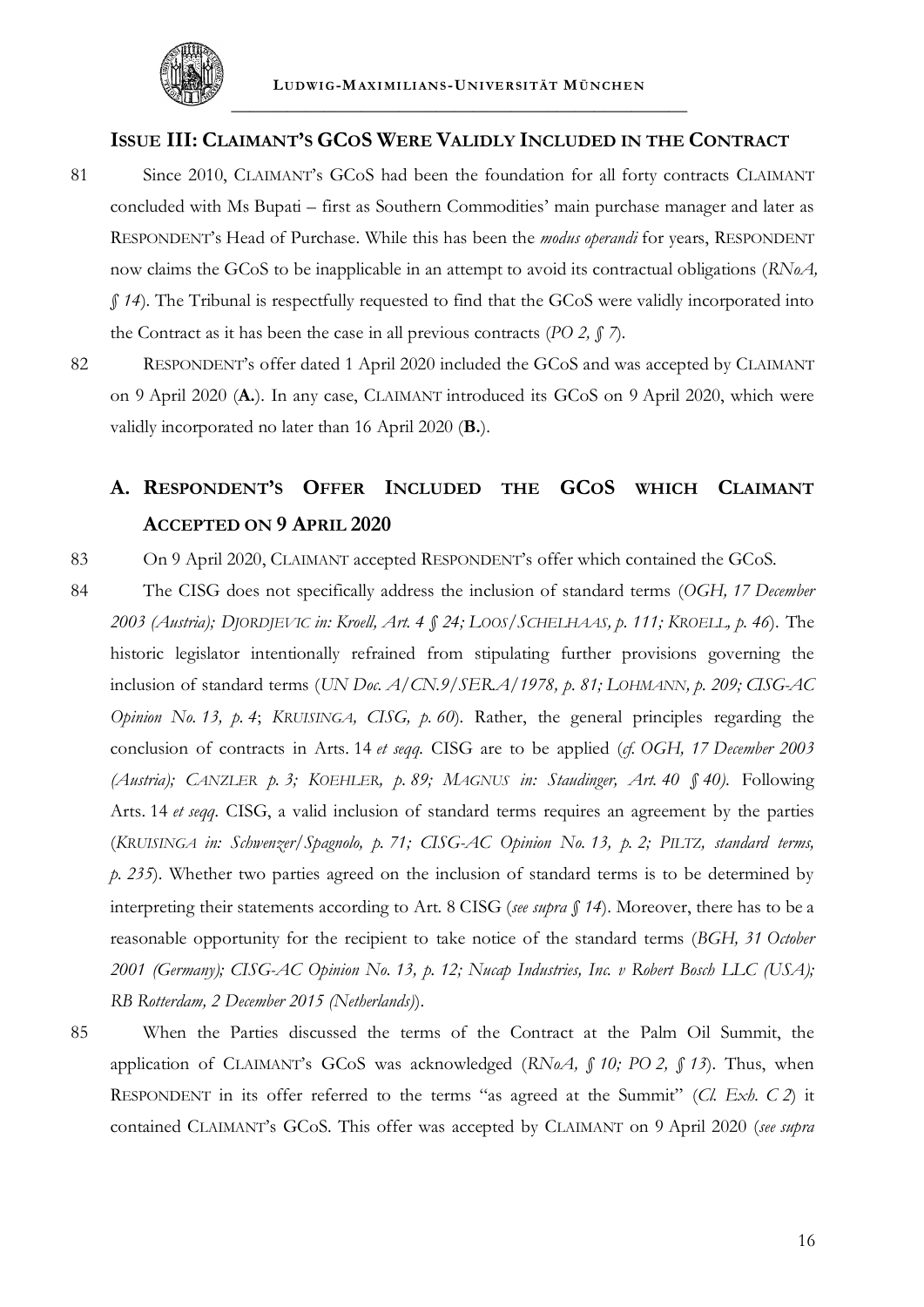

*§§ [28](#page-49-0) et seqq.*). As CLAIMANT is aware of its own GCoS, any obligation to give CLAIMANT a reasonable opportunity to take notice is null and void.

86 In consequence, CLAIMANT's GCoS, were validly incorporated into the Contract.

# **B. IN ANY CASE, THE GCOS WERE VALIDLY INCORPORATED BY CLAIMANT ON 9 APRIL 2020**

- 87 In any case, CLAIMANT's GCoS were incorporated by the explicit reference in CLAIMANT's email dated 9 April 2020 and subsequently accepted by RESPONDENT.
- 88 An agreement by the parties is necessary to incorporate standard terms into a contract (*see supra § [84](#page-58-0)*). Additionally, a reasonable opportunity to take notice of the standard terms is to be given to the receiving party (*ibid.*).
- 89 CLAIMANT provided for the application of its GCoS within the contractual documents submitted via email on 9 April 2020 (*Cl. Exh. C 3; Cl. Exh. C 4*). Irrespective of whether the Contract was concluded according to Art. 18(1) or Art. 19(2) CISG, the GCoS were agreed upon by the Parties (*see supra §§ [28](#page-49-0) et seqq., [72](#page-56-0) et seqq.*).
- 90 Moreover, the explicit reference to the GCoS by CLAIMANT in its email of 9 April 2020 suffices to fulfil the requirement of giving RESPONDENT a reasonable opportunity to take notice of the GCoS (**1.**). Contrary to RESPONDENT's submission (*RNoA, § 14*)*,* it was not CLAIMANT's duty to transmit its GCoS to RESPONDENT again (**2.**).

# **1. Through the explicit reference in the Contract RESPONDENT was given a reasonable opportunity to take notice of the GCoS**

- 91 As the Contract contained an explicit and prominent reference to the GCoS, CLAIMANT fulfilled the requirement of giving RESPONDENT a reasonable opportunity to take notice of the GCoS.
- 92 The requirement to give the recipient a reasonable opportunity to take notice of the standard terms is met if – as a result of a clear and understandable reference -– the suppliers' intent to incorporate the standard terms becomes evident (*BGH, 31 October 2001 (Germany); BERGER in:*  FS Horn, p. 3, 8; SCHMIDT-KESSEL/MEYER, p. 177 et seq.; KRUISINGA, p. 350; PILTZ, standard terms, *p. 235; HUBER, pp. 127 et seq.; OGH, 17 December 2003 (Austria); cf. AP de Navarra, 27 December 2007* (*Spain); OGH, 14 January 2002(Austria)*).
- 93 In its email on 9 April 2020, CLAIMANT pointed out that its GCoS were to be applicable (*Cl. Exh. C* 4). Further, the Contract Template submitted along with this email explicitly provides for the "Seller's General Conditions of Sale [to] apply" *(Cl. Exh. C 3; Cl. Exh. C 4).* Based on these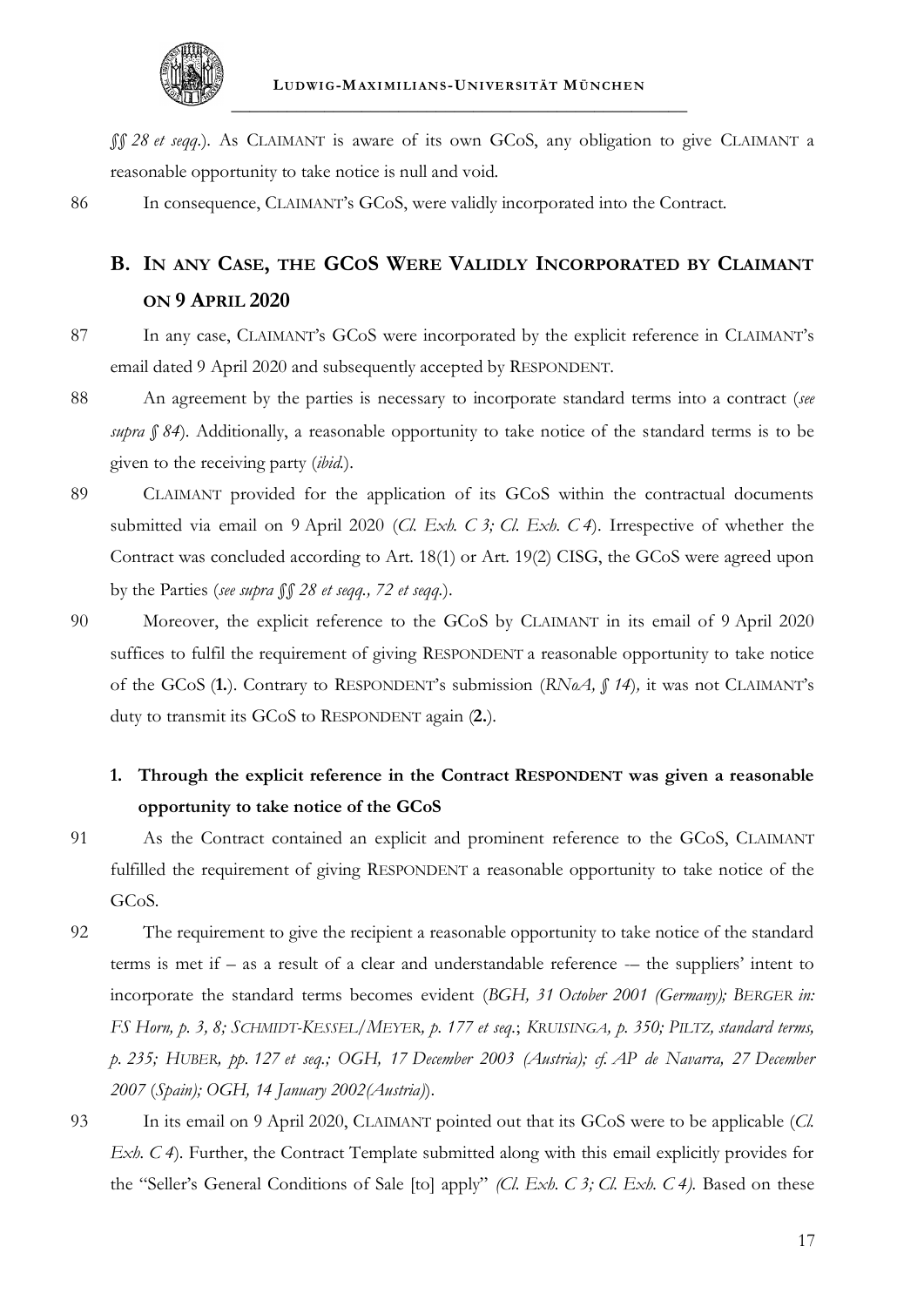

explicit references, RESPONDENT could not have been unaware of CLAIMANT's intent to incorporate its GCoS.

94 To conclude, CLAIMANT made a clear and understandable reference to its GCoS and thus, gave RESPONDENT a reasonable opportunity to take notice.

# **2. CLAIMANT was not obliged to transmit its GCoS to RESPONDENT again**

95 Contrary to RESPONDENT's submission (*RNoA*, *§ 14*), CLAIMANT had no duty to transmit its GCoS to RESPONDENT again as RESPONDENT already had positive knowledge of CLAIMANT's GCoS (**a**). Even if the Tribunal were to find that RESPONDENT did not have such knowledge, any additional prerequisite requiring CLAIMANT to transmit the GCoS to RESPONDENT is not applicable in the present case (**b**).

## **(a) RESPONDENT had positive knowledge of CLAIMANT's GCoS**

- 96 CLAIMANT was not obliged to transmit its GCoS to RESPONDENT as it already had positive knowledge of the GCoS when concluding the Contract.
- 97 While some authorities demand the offeror to transmit standard terms to the recipient; this requirement does not apply in case the recipient already has positive knowledge of the standard terms (*RB Overijssel, 23 March 2016 (Netherlands); OLG Hamm, 19 May 2015 (Germany); ZARTH, p. 347; MAGNUS in: FS Kritzer, p. 322*). Requiring the supplier to resend the standard terms in such a case would be a pure formality as the very purpose of the making available requirement – informing the recipient of the standard terms' content – is already fulfilled (*HUBER/KROELL, p. 311; GRUBER in: Saeker et al., Art. 14 § 32; OGH, 29 November 2005 (Austria)*). In particular, such knowledge can be gained during a long-term business relationship (*ibid.*).
- 98 In the case at hand, RESPONDENT gained knowledge of CLAIMANT's GCoS from both its Head of Purchase Ms Bupati (*i*) and its parent company Southern Commodities (*ii*).
	- *(i) Ms Bupati's knowledge of CLAIMANT's GCoS is to be attributed to RESPONDENT*
- <span id="page-60-0"></span>99 Ms Bupati gained knowledge of CLAIMANT's GCoS as Southern Commodities' main purchase manager, which must be attributed to RESPONDENT.
- 100 Art. 79(2) CISG encompasses a general principle of knowledge attribution (*HUBER in: Saecker et al., Art. 79 CISG § 5; ICC Case No. 9187; CIETAC Case No. CISG/1995/04; MAGNUS in: Honsell, Art. 40 § 7; ATAMER in: Kroell et al., Art. 79 § 60*). By applying this principle, the positive knowledge of an individual acting on behalf of the recipient is decisive (*cf. OGH, 31 August 2005 (Austria)*).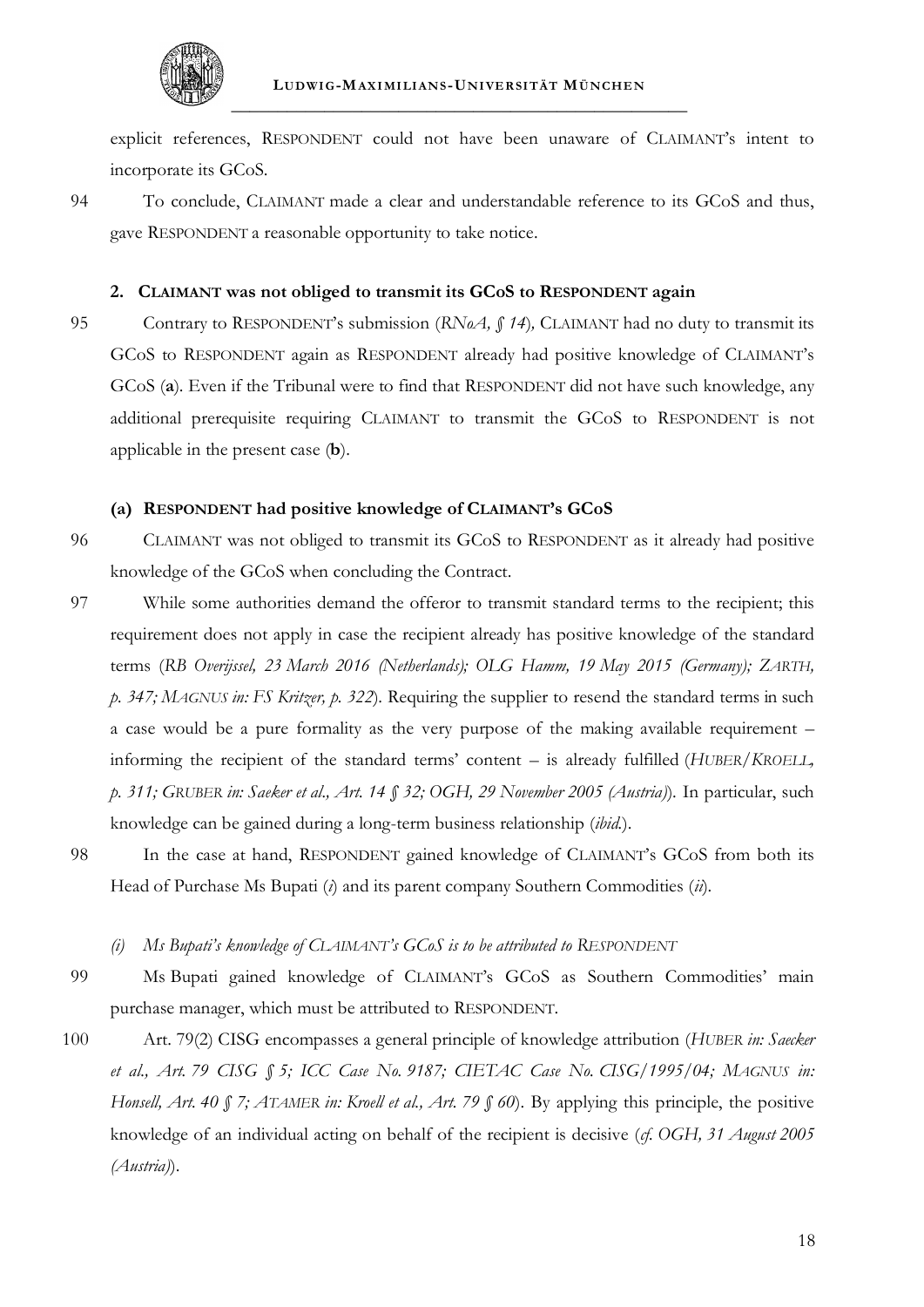

- 101 While being the main purchase manager at Southern Commodities, Ms Bupati concluded forty contracts with CLAIMANT. In each case, CLAIMANT's GCoS provided for the legal framework of the contracts (*Resp. Exh. R 3, § 4*). Ms Bupati was informed about the replacement of the old arbitration clause with the AIAC Model Clause (*Cl. Exh. C 1, § 4; RNoA, § 12*). Additionally, it was clarified that the seat of arbitration was Danubia and that the law applicable to the contract would be the Danubian contract law (*PO 2, § 7*).
- 102 Ms Bupati's profound experience and network in the palm oil industry, especially with CLAIMANT, were the main reasons for Southern Commodities to promote her as Head of Purchase of RESPONDENT (*see supra § [66](#page-55-1)*). Thus, RESPONDENT may not now deny the attribution of that knowledge as it conveniently suits its case.
- 103 Therefore, Ms Bupati's knowledge of CLAIMANT's GCoS and the adaption made to it in 2016 must be attributed to RESPONDENT.
	- *(ii) Southern Commodities' knowledge of CLAIMANT's GCoS is to be attributed to RESPONDENT*
- 104 Pursuant to the principle of knowledge governance, Southern Commodities' knowledge of CLAIMANT's GCoS must be attributed to RESPONDENT.
- 105 A company must ensure that all relevant information received by its employees is stored and accessible for other personnel, according to the principle of knowledge governance (*BGH, 2 February 1996 (Germany); CHOPRA/WHITE, p. 1179; TAUPITZ, p. 735; BGH, 13 October 2000 (Germany); ABEGGLEN, p. 133; KATAN, p. 300; cf. Commercial Union v Beard and Ors (Australia)*). In particular, contractual documents are deemed relevant information (*cf. BGH, 2 February 1996 (Germany); SCHUELER, p. 80; WATTER in: FS Kleiner, p. 139*). A company is required to store such information for at least as long as the contractual relationship continues (*cf. BGH, 15 April 1997 (Germany); RACK, p. 59*). An outer time limit can be derived from Art. 39(2) CISG which treats a transaction to be finished after two years have passed since the delivery. This general rationale in the present context means that a company must store relevant information for at least two years after the delivery (*SCHROETER in: Schlechtriem/Schwenzer, Art. 14 § 59*).
- 106 The attribution of such knowledge does not occur automatically within a corporate group. However, in certain scenarios, an attribution of knowledge from the parent company to its subsidiaries is acknowledged: Either as a result of an established situation of trust or if the parent company has actual influence on its subsidiary (*cf. ABEGGLEN, pp. 233; BGH, 14 July 1993 (Germany); ZENS, p. 22; KATAN, p. 305; BORK, p. 261; Hoge Raad, 3 February 2012 (Netherlands)*). Further, in cases where the parent company is reaching its corporate goal by outsourcing part of its business into a subsidiary, knowledge attribution is assumed (*BGH, 13 October 2000 (Germany);*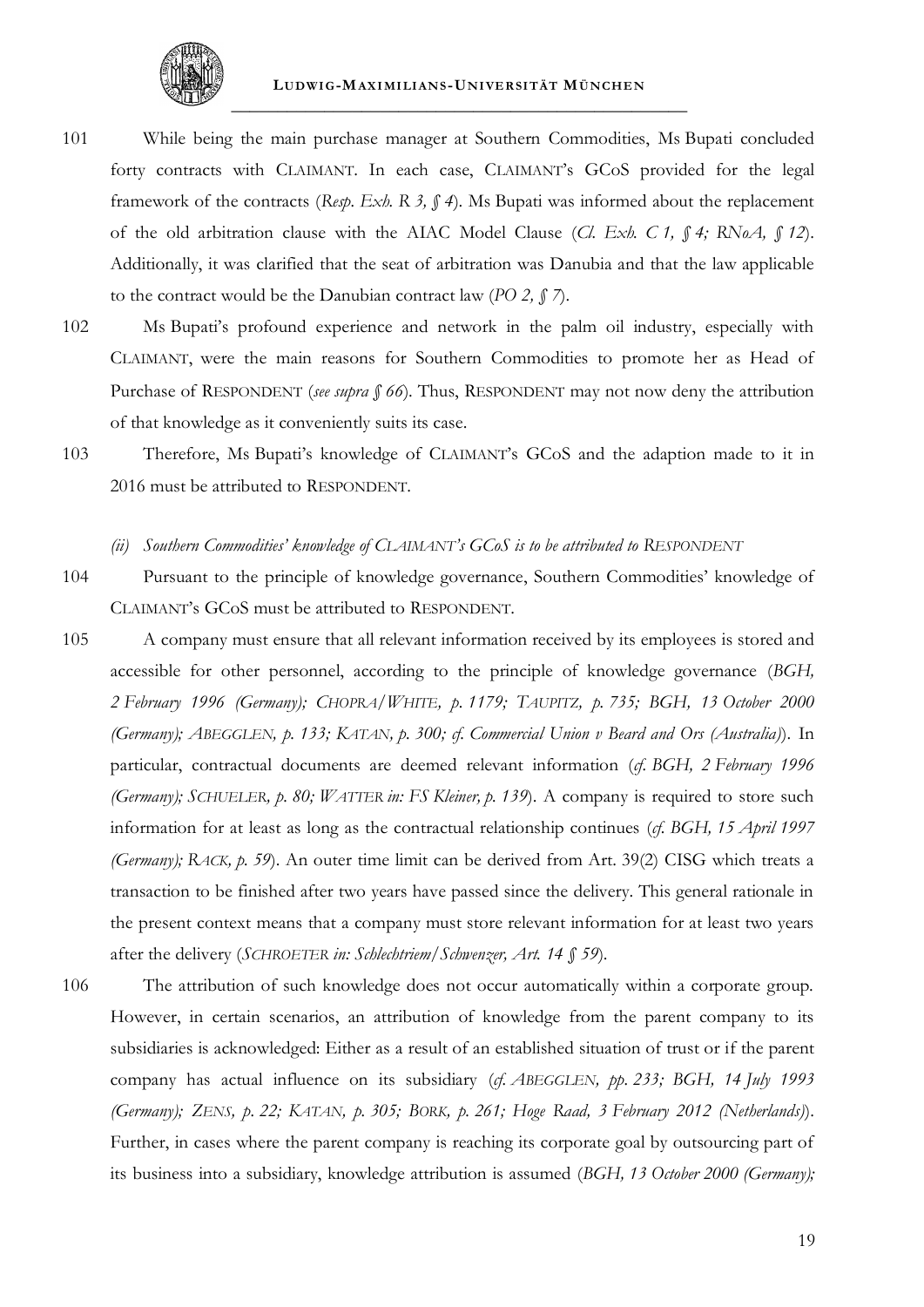

*SCHUBER in: Saecker et al., Art. 166, § 93; OLG Düsseldorf, 1 December 2003 (Germany); ABEGGLEN, p. 270*).

107 CLAIMANT's GCoS are part of the contractual documents and fulfil an essential gap-filling function (*see supra §§ [24](#page-48-0) et seq.*). Therefore, as they are considered relevant information Southern Commodities is obliged to store. Especially the change of the Arbitration Clause had to be stored by Southern Commodities since its employee Ms Bupati – who was in charge of concluding contracts with CLAIMANT – was informed about it (*see supra §§ [99](#page-60-0) et seq.*). Irrespective of Southern Commodities complying with its storage obligation, CLAIMANT could rely on it. Further, since the last delivery was made to RESPONDENT after the end of 2018 (*PO 2, § 3*), the required storage period of two years after the last delivery (earliest end of 2020) had not elapsed in April 2020 when the Parties concluded the Contract. Thus, CLAIMANT was entitled to treat Southern Commodities as if it had positive knowledge of the GCoS. As a former business unit of Southern Commodities was fully shifted to its 100% subsidiary RESPONDENT (*PO 2, §* 4), all stored documents – in particular the ones concerning ongoing business relationships – were transferred to RESPONDENT. This is further underlined by the fact that already the deliveries of the last two concluded contracts between CLAIMANT and Southern Commodities have been made to RESPONDENT's subsidiary (*PO 2, § 3*). Consequently, RESPONDENT must have access to those documents or at least is to be treated as if it had. Therefore, CLAIMANT could assume that RESPONDENT had knowledge of the GCoS.

- 108 Further, Southern Commodities has substantial influence over RESPONDENT. Since its acquisition in late 2018, RESPONDENT has been a 100% subsidiary of Southern Commodities (*PO 2, § 4*). Consequently, it was completely restructured, and its management was chosen by Southern Commodities (*Resp. Exh. R 3 §§ 4, 5; Resp. Exh. R 6; RNoA, § 3; PO 2, §§ 4, 5*). RESPONDENT was now supposed to "play a crucial role in [the] expansion strategy of Southern Commodities" (*Resp. Exh. R 1; Cl. Exh. C 2; Cl. Exh. C 6*). The information obtained by Southern Commodities about the palm oil market must – due to this substantial influence – be attributed to RESPONDENT.
- 109 To conclude, all scenarios under which knowledge can be attributed to subsidiaries are fulfilled. Therefore, Southern Commodities' knowledge of CLAIMANT's GCoS must be attributed to RESPONDENT.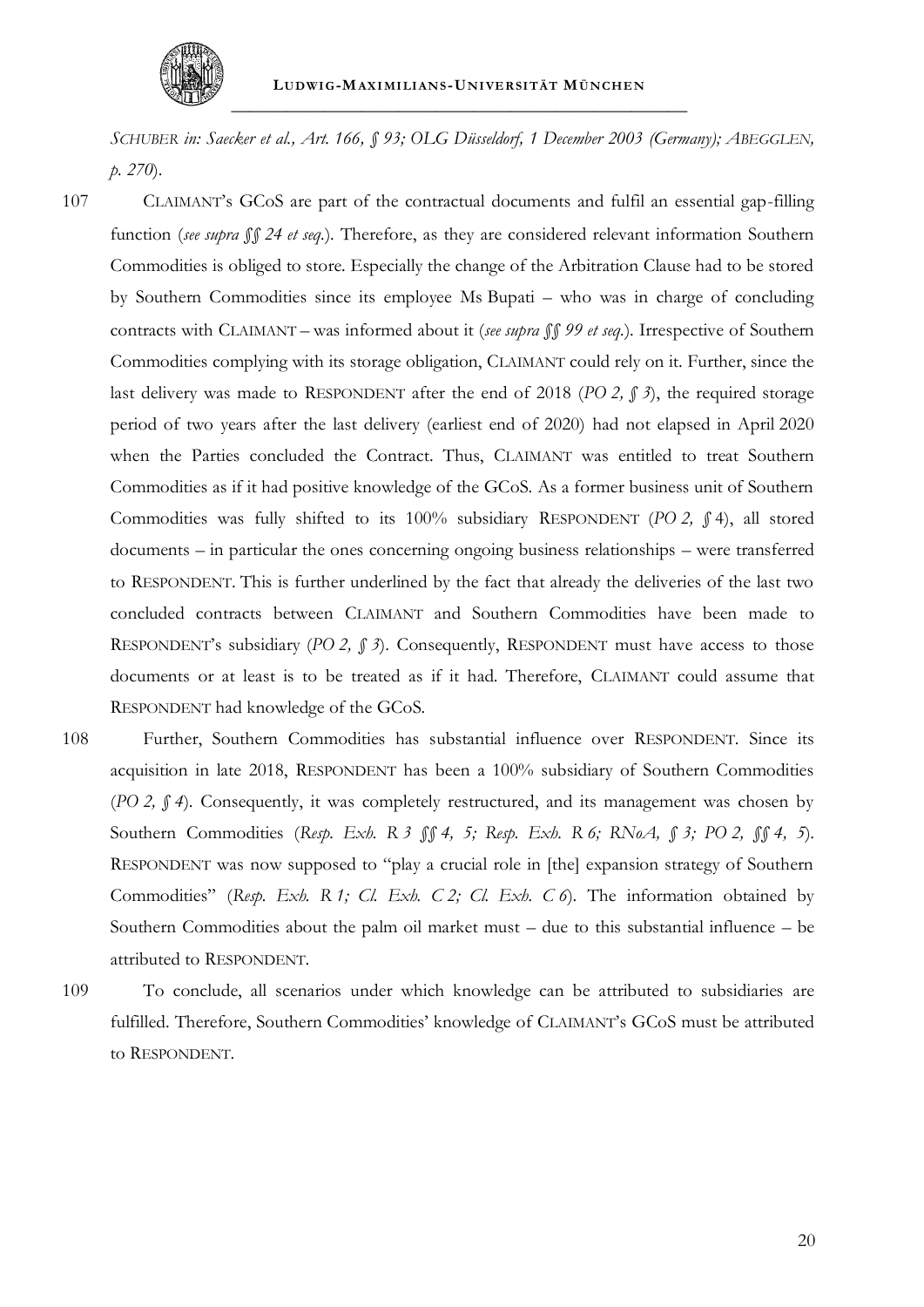

- **(b) Even if RESPONDENT had no positive knowledge of CLAIMANT's GCoS, CLAIMANT had no obligation to – once more – transmit its GCoS to RESPONDENT**
- 110 Even if the Tribunal were to find that RESPONDENT did not have positive knowledge of the GCoS, CLAIMANT was not obliged to send its GCoS to RESPONDENT again.
- 111 Whether the requirement of providing the recipient with a reasonable opportunity to take notice of standard terms is fulfilled must be interpreted pursuant to Art. 8 CISG (*see supra § [14](#page-47-0)*). In accordance with the principle of good faith derived from Art 7(1) CISG and by taking into consideration the complexities of international trade, the prerequisite of providing a reasonable opportunity to take notice may require the supplier to transmit its standard terms to the other party. This interpretation was first established in 2001 by the German Federal Court in its *Machinery Case* and soon adopted by other authorities (*BGH, 31 October 2001 (Germany); cf. SCHWENZER/MOHS, p. 241; NAI Case No. n/p Dutch-Italian sales contracts case*). However, it is possible to rebut such a strict understanding of Art. 8 CISG based on the circumstances of the individual case (*TC de Nivelles, 19 September 1995 (Belgium); OGH, 31 August 2005 (Austria); DORNIS in: Honsell, Art. 14 § 8*).
- 112 The reasoning behind the supplier's obligation to transmit the standard terms to the recipient are not applicable in the present situation (*i*). In any case, CLAIMANT would have fulfilled such requirement by making the GCoS available to RESPONDENT (*ii*).
	- *(i) The making-available-test is not to be applied considering the underlying circumstances of the case*
- 113 Due to the specific circumstances of the case, the making-available-test is not applicable. CLAIMANT was not obliged to transmit its GCoS to RESPONDENT.
- 114 The reasons for the strict understanding of Art. 8 CISG are derived from Art. 7(1) CISG. Applying the principle of good faith in international trade may lead to the making-availablerequirement obliging the supplier to send its standard terms to the recipient. In consideration of the different legal backgrounds in international trade, the recipient of standard terms may be surprised by the terms it agrees to. In consequence, the recipient would have to inquire about the content of the standard terms. This could possibly lead to delays in the conclusion of contracts. In addition, in case of "unequal" parties contracting the weaker party requires "special protection" (*BGH, 31 October 2001 (Germany); GH Den Haag, 22 April 2014 (Netherlands); OGH, 29 June 2017 (Austria); OLG Naumburg, 13 February 2013 (Germany); Roser v Carl Schreiber*).
- 115 This reasoning is not applicable in the present case: First, RESPONDENT is not endangered by possibly surprising provisions in CLAIMANT's GCoS (*aa*). Second, RESPONDENT inquiring about the GCoS would not have caused any delay in the contract conclusion (*bb*). Third, as both,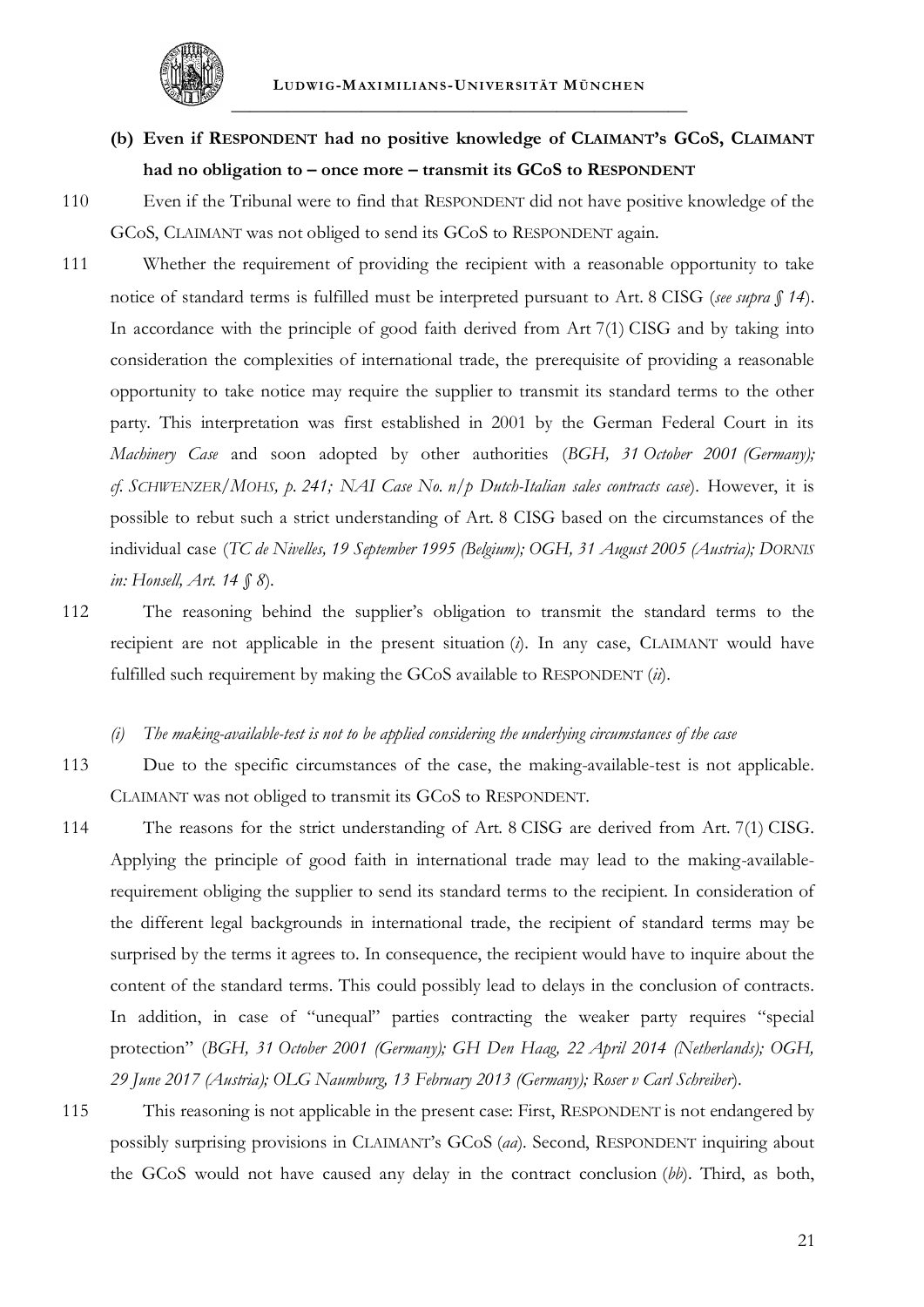

CLAIMANT and RESPONDENT are equally experienced parties in international trade, RESPONDENT is in no need for "special protection" (*cc*).

#### *(aa) RESPONDENT is not endangered by any surprising clauses within CLAIMANT's GCoS*

116 CLAIMANT's GCoS do not contain surprising provisions. Regardless of that, RESPONDENT would be protected by a validity control resulting from the applicable national law. Therefore, there is no basis for a strict interpretation of Art. 8 CISG.

- 117 Terms are considered surprising if a reasonable person of the same kind as the recipient would not have anticipated them to be part of the standard terms (*BROEDERMANN, p. 91; UNIDROIT Official Commentary, Art. 2.1.10 § 2*). As the recipient of such surprising terms is in danger of misunderstanding them, they will either not become part of the contract in the first place (*SCHMIDT-KESSEL in: Schlechtriem/Schwenzer/Schroeter, Art. 8 § 57; SCHWENZER/MOHS, p. 241*) or subsequently will be declared ineffective in the course of a validity control (*Art. 2.1.20 UPICC; UNIDROIT Official Comment, Art. 2.1.20 § 1*). Through Art. 4 lit a CISG, the control of the material validity of standard terms is explicitly excluded from the scope of the CISG. This external gap must be filled with the regulations of the applicable national law (*LOHMANN, p. 221; CANZLER, p. 43; HENNEMANN, p. 106*).
- <span id="page-64-0"></span>118 As CLAIMANT and RESPONDENT are professionals in the palm oil industry (*cf. NoA, §§ 1 et seq.*), they are familiar with the existing practices and commonly used terms in this industrial sector. Especially the provisions regarding remedies in case of a breach of contract (Clause 4 GCoS) and the submission to arbitration (Clause 9 GCoS) are usual standards within the palm-oil industry (*PO 2, § 11; PO 2, § 31*). This holds especially true in regard to Clause 9 GCoS, which is the arbitration model clause provided for by a well-known arbitration institution (*PO 2, § 24; cf. AIAC Arbitration Rules, p. 2*). RESPONDENT challenges these clauses of CLAIMANT's GCoS, although a reasonable businessperson in the shoes of RESPONDENT could not have been surprised by either clause.
- 119 Nevertheless, any surprising clauses would not become part of the Contract pursuant to Art. 8 CISG. Alternatively, the validity control resulting from Art. 2.1.20 UPICC as the applicable national law (*PO 1, § III.3*) would declare such clauses ineffective. Pursuant to the latter provision, surprising clauses are rendered ineffective unless explicitly accepted by the recipient. Accordingly, even if CLAIMANT's GCOS contained surprising terms – despite their common character – they would not be included in the Contract. Thus, RESPONDENT is sufficiently protected against surprising terms.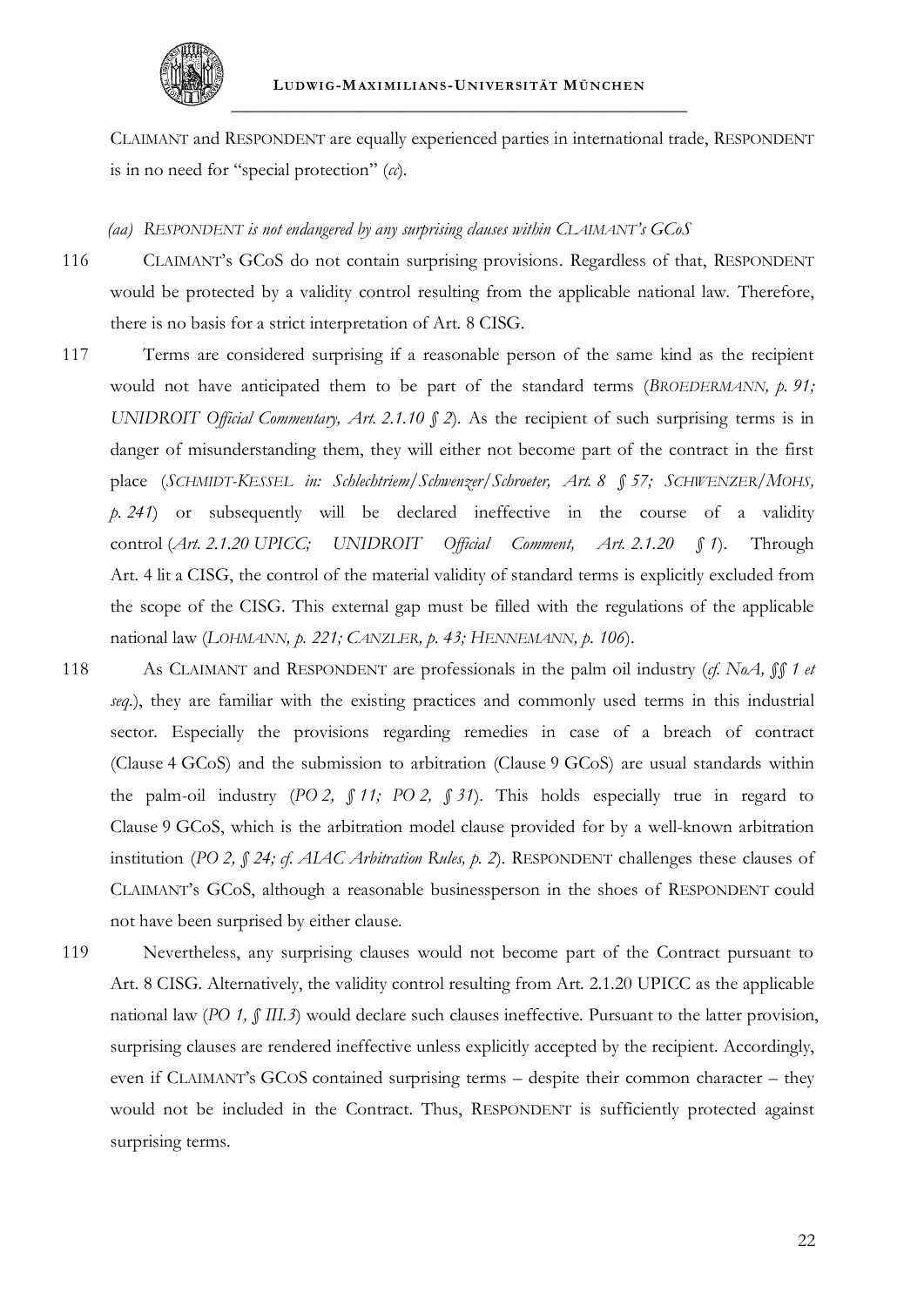

120 In conclusion, CLAIMANT's GCoS do not contain surprising provisions. In any case, RESPONDENT is protected from being bound to potentially surprising terms by either Art. 8 CISG or Art. 2.1.20 UPICC. Thus, this reason in favour of a strict understanding of Art. 8 CISG is not applicable in the present case.

#### *(bb) RESPONDENT inquiring about CLAIMANT's GCoS would not have caused any delays*

- 121 The contract conclusion would not have been delayed by RESPONDENT inquiring about CLAIMANT's GCoS. Consequently, this reason does not justify a strict understanding of Art. 8 CISG.
- 122 The general principle of good faith pursuant to Art. 7(1) CISG can constitute an obligation to submit standard terms to the recipient. In accordance with this principle, contractual duties are to be performed in good faith (*LANDO in: FS Schwenzer, p. 1002; PERALES VISCASILLAS in: Kroell et al., Art. 7, § 6; TdJ do Estado do Rio Grande do Sul, 30 March 2017 (Brazil)*). Therefore, it cannot be in the interest of either party to cause delays when acting in good faith (*BGH, 31 October 2001 (Germany); GH Den Haag, 22 April 2014 (Netherlands); OLG Naumburg, 13 February 2013 (Germany)*).
- 123 In the present case, the Contract was concluded by exclusively communicating via email and telephone (*Resp. Exh. R 2; Cl. Exh. C 2; Cl. Exh. C 4*). These means of communication do not cause any transmission delay. Ms Bupati could have easily requested CLAIMANT to send its GCoS via email in case she wanted to take another "closer look".
- 124 Additionally, the inapplicability of this reasoning is further underlined by the fact that it was established by the German Federal Court back in 2001. Already in 2002, the decision was criticised for being "antic" as it was common between business people to exchange documents remotely (*POETTER/HUEBNER, p. 340*). This holds even more true in this modern age since communicating via email is daily business in all relevant sectors. Consequently, transmission delays caused by former communication methods cannot justify a supplier's obligation to transmit its standard terms to the recipient.
- 125 In conclusion, no delay would have been caused by RESPONDENT inquiring about the GCoS. Hence, this strict understanding of Art. 8 CISG should not be followed as the reasoning is outdated.

#### *(cc) RESPONDENT should not be favoured by special protection*

126 There is no justification for RESPONDENT being privileged by "special protection" as both CLAIMANT and RESPONDENT are equal parties. Therefore, requiring CLAIMANT to make its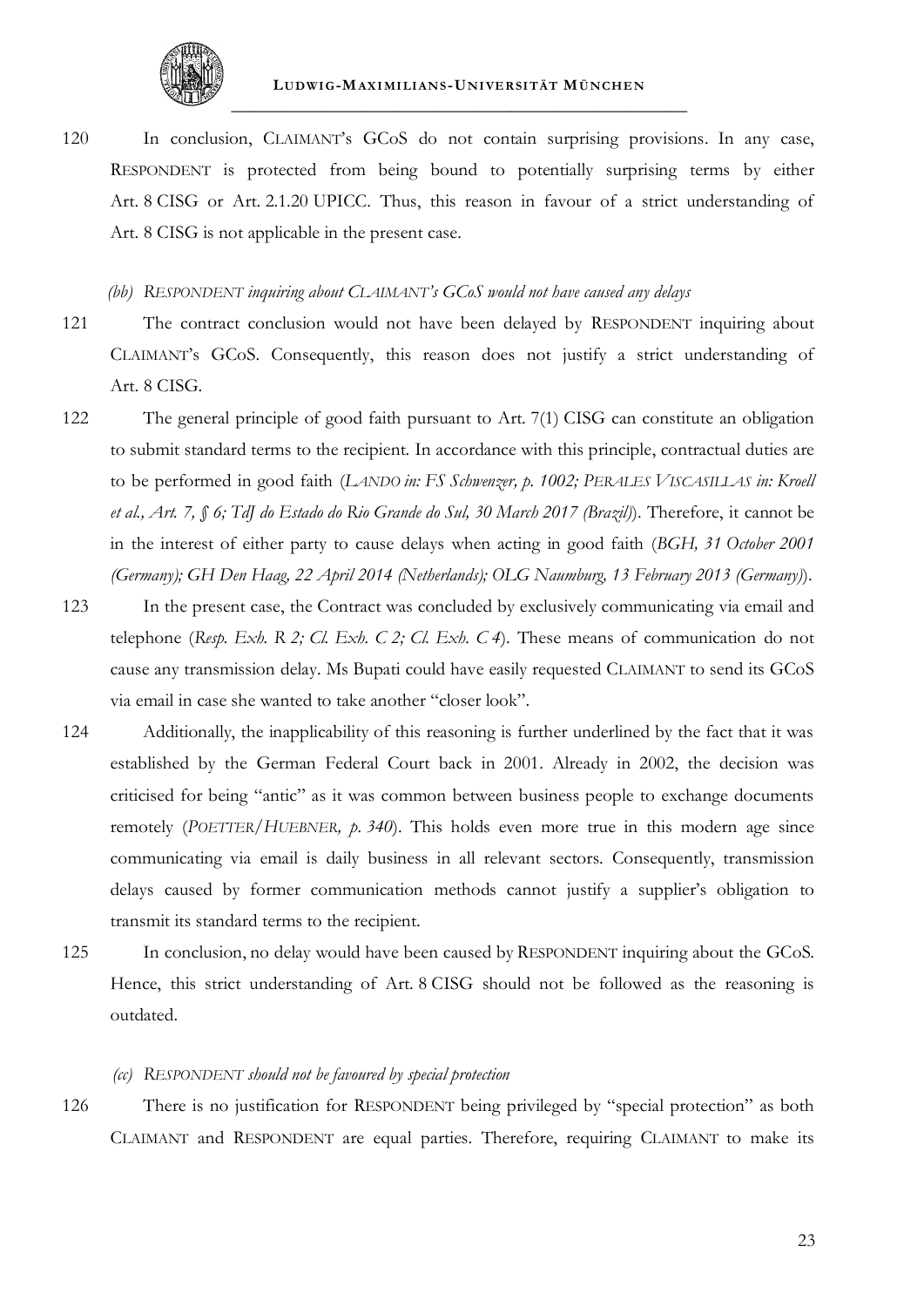

GCoS available to RESPONDENT again would construe an unnecessary burden for CLAIMANT without benefits for RESPONDENT.

- 127 The rules of the CISG generally provide for equality between the parties due to the principle of good faith in the sense of Art. 7(2) CISG (*SCHWENZER/HACHEM in: Schlechtriem/Schwenzer, Art. 7 § 34; cf. Art. 74 CISG; Zapata v Hearthside (USA)*). The supplier will usually intend to incorporate standard terms beneficial for itself (*BGH, 31 October 2001 (Germany); cf. MITTMANN, p. 104*). This could lead to a disadvantage on the recipient's side, causing an imbalance between the parties (*GRUBER in: Saecker et al., cf. Art. 14 § 29*). This is especially relevant in cases where the scope of the CISG extends to consumers with less know-how and experience in international trade (Art. 1(3) CISG). In this context, protecting the "weaker" party becomes even more significant (*BGH, 31 October 2001 (Germany); cf. Art. 2(a) CISG; LORENZ, in: Witz/Salger/Lorenz, Art. 2 § 2*).
- 128 RESPONDENT is not a consumer. Rather, both CLAIMANT (a producer of palm oil) and RESPONDENT (a producer of biofuel) are highly experienced and professional companies on the international market (*NoA, §§ 1 et seq.*). Consequently, it can be expected that they are equal due to their similar background.
- 129 Moreover, CLAIMANT's GCoS are commonly used in the palm-oil market (*see supra §§ [118](#page-64-0) et seq.*). This is, for instance, underlined by Clause 4 GCoS, which merely reflects the legal evaluation of Art. 49 CISG (*RNoA, § 20*). Under Art. 49 CISG, the buyer may declare the contract avoided in case of non-delivery if the seller does not deliver the goods within the additional period of time fixed by the buyer in accordance with Art. 47(1) CISG. Clause 4 of CLAIMANT's GCoS – comparable to Art. 49 CISG – grants CLAIMANT a second chance to oblige with its contractual duties within an additional period of time. Therefore, considering this term to be disadvantageous for RESPONDENT, although both Parties agreed on its application, would fail to appreciate the legal evaluation of Art. 49 CISG (*see supra § [7](#page-46-0)*).
- 130 Therefore, both Parties are to be considered equally strong. RESPONDENT is not to be favoured by "special protection".
- 131 To conclude, the Tribunal is respectfully requested to reject a strict understanding of Art. 8 CISG: CLAIMANT's GCoS are commonly used within the palm-oil sector and not surprising to RESPONDENT. Further, RESPONDENT inquiring about CLAIMANT's GCoS would not have caused any delay. As both Parties are equal, no party is in need of any "special protection". In consequence, the reasons for a strict understanding of Art. 8 CISG – requiring the supplier of standard terms to send them to the recipient – are not applicable in the present case.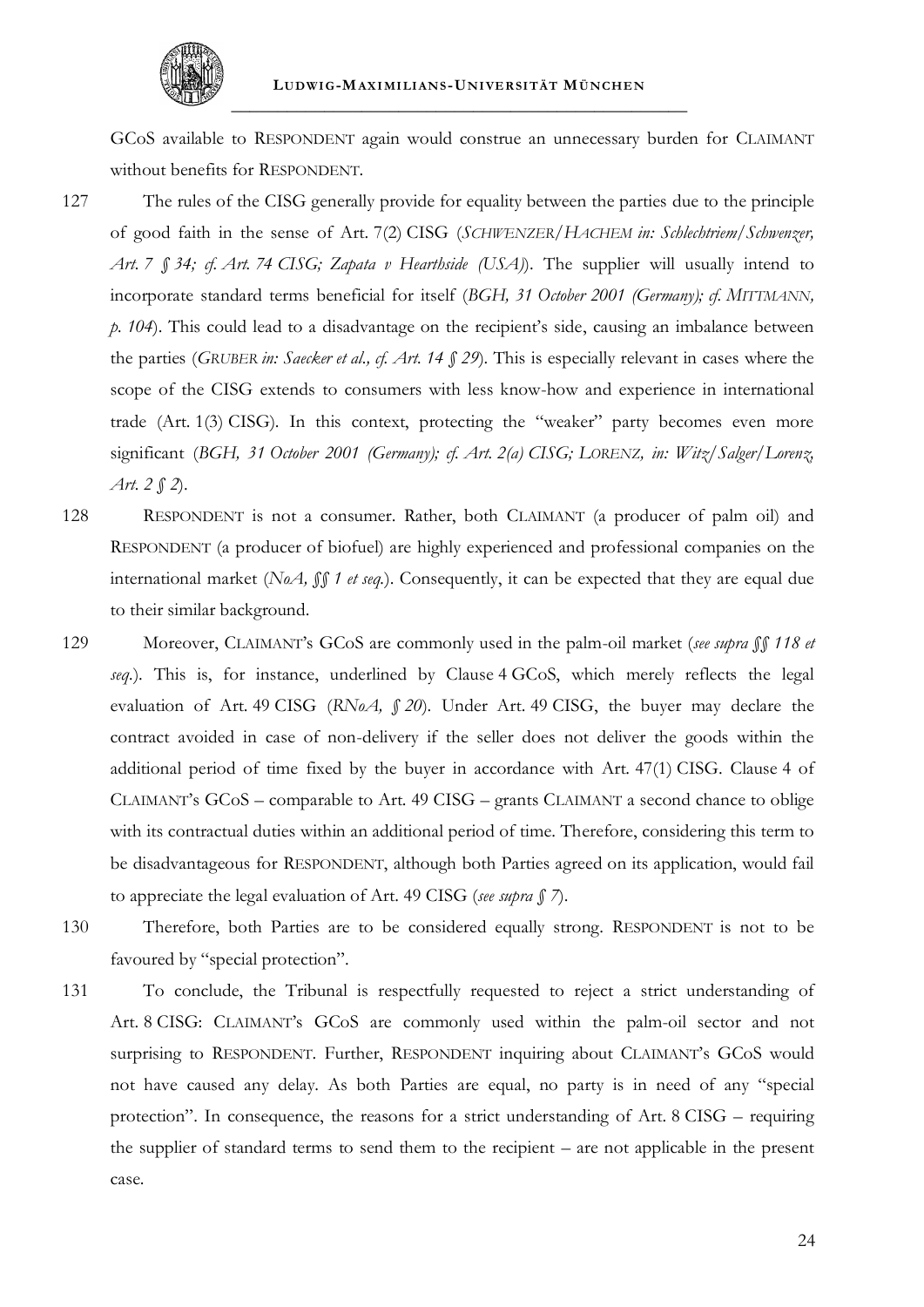

- *(ii) In any case, CLAIMANT met the making-available-test*
- 

132 Even if the making-available-test applies to the case at hand, CLAIMANT fulfilled its obligation by making the GCoS otherwise available to RESPONDENT.

- 133 The making-available-test differentiates between two alternatives: Sending the full text of the standard terms or making it otherwise available (*BGH, 31 October 2001 (Germany)*). Both alternatives are sufficient to ensure the recipient's awareness (*BGH, 31 October 2001 (Germany); SCHROETER in: Schlechtriem/Schwenzer, Art. 14 § 50; PILTZ, CISG, § 3-81; cf. HENNEMANN, p. 73*). Standard terms are made otherwise available in case they have been validly incorporated into previous contracts within a business relationship (*HUBER, p. 128; SCHROETER in: Schlechtriem/Schwenzer, Art. 14 § 58*). A party's awareness of such terms can be assumed for two years after the last delivery has been made under the prior contracts in accordance with Art. 39(2) CISG (*SCHROETER in: Schlechtriem/Schwenzer, Art. 14 § 59*).
- 134 By concluding forty contracts subject to CLAIMANT's GCoS, Ms Bupati and Mr Chandra established a constant business relationship which is applicable to the Contract between the Parties (*see supra §§ [54](#page-53-1) et seqq.*). Within this business relationship, Ms Bupati – RESPONDENT's Head of Purchase – became aware of CLAIMANT's GCoS during a different arbitration between CLAIMANT and Southern Commodities (*RNoA, § 11; PO 2, § 24*). Moreover, the last eight contracts concluded between 2016 and 2018 were already subject to the adjusted arbitration clause (*see supra § [38](#page-51-0)*). Since the last delivery had been made after the end of 2018 (*PO 2, § 3*), the two-year time limit did not elapse.
- 135 In conclusion, CLAIMANT made its GCoS otherwise available to RESPONDENT by transmitting them to Ms Bupati in 2011. Thus, CLAIMANT fulfilled the making-available-test.

#### **Conclusion to Issue III**

The Parties validly agreed on the incorporation of CLAIMANT's GCoS into the Contract. Even if the Tribunal were to find otherwise, the GCoS would have been incorporated by explicit reference. Furthermore, CLAIMANT was not required to send its GCoS again since RESPONDENT had positive knowledge of their content. Any additional prerequisite to transmit the GCoS to RESPONDENT, as required by the making available test, is not justified in the present case. Even if the Tribunal were to follow this approach, CLAIMANT fulfilled the making-available-test.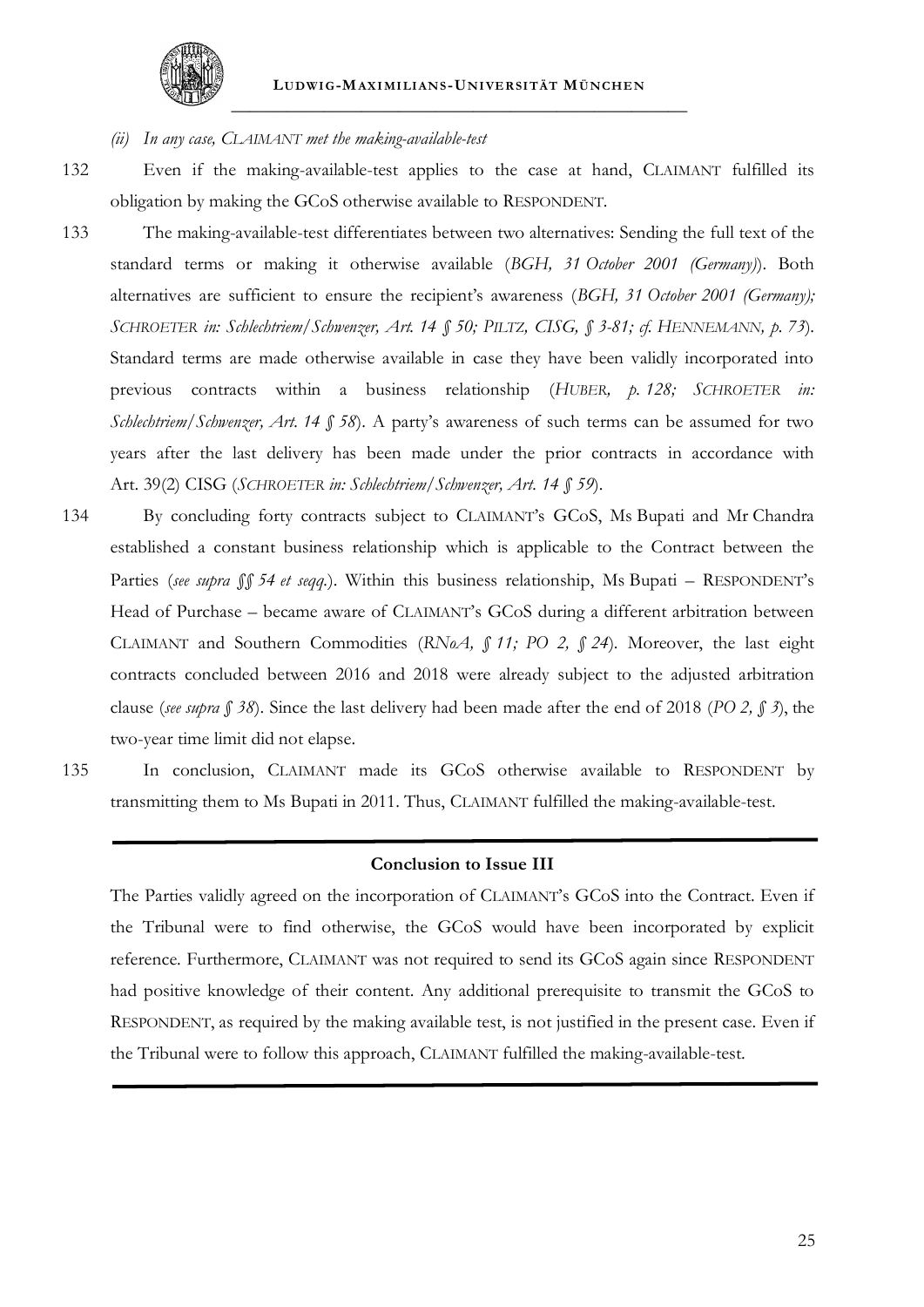

# **ISSUE I: THE PARTIES HAVE VALIDLY AGREED ON THE JURISDICTION OF THE ARBITRAL TRIBUNAL**

- 136 RESPONDENT questions the valid inclusion of the Arbitration Clause and consequently the Tribunal's jurisdiction. (*RNoA, § 14*). However, the Parties agreed on the incorporation of CLAIMANT's GCoS and the Arbitration Clause contained therein into the Contract (*see supra §§ [81](#page-58-1) et seqq.*). Thus, the Tribunal is respectfully requested to find that is has jurisdiction in the present case.
- 137 Arbitration is based on party autonomy (*BORN, p. 226; FRANZ/KEUNE, p. 12; BLACKABY ET AL., §§ 5.91, 1.58*). To enter into arbitration, the parties need to expressly conclude an agreement to settle potential disputes by arbitration (*Dell v Union des consommateurs (Canada); BERGER in: Berg, p. 301; LEW in: Berg, pp. 114, 119; FILLERS, p. 665*).
- 138 In the case at hand, the Parties provided for arbitration not by concluding a separate agreement but by the incorporation of the Arbitration Clause into the Contract. For an arbitration clause contained in standard terms to be valid, it must have been included in the contract (*CdC, 9 November 1993 (France); SCHRAMM/GEISINGER/PINSOLLE in Kronke/et al., p. 52; CdJ, 16 December 1988 (Switzerland)*) and meet the respective formal requirements (*Bothell v Hitachi Zosen Corp (USA)*; *LEW in: Berg, p. 119*; *FILLERS*, *p. 665*; *MISTELIS in: Janssen/Meyer, p. 392*).
- 139 The Parties have validly included the Arbitration Clause in the Contract (**A.**). Further, it is formally valid (**B.**).

# **A. THE ARBITRATION CLAUSE WAS VALIDLY INCLUDED IN THE CONTRACT**

- 140 Contrary to what Respondent has brought forward (*RNoA, § 14*), the Arbitration Clause has been validly incorporated into the Contract.
- 141 The law applicable to the arbitration agreement governs the incorporation of an arbitration clause into a contract (*BERGER in: Berg, pp. 322 et seq.; EMANUELE/MOLFA, p. 21*).
- 142 In the present case, the law governing the Arbitration Clause to be determined by application of Art.  $V(1)(a) NYC - is the law of Danubia. Under this law, the Arbitration Clause$ was validly incorporated into the Contract (**1.**). Even if the Tribunal would arrive at the conclusion that the law of Mediterraneo applies, the Arbitration Clause would have been validly included in the Contract (**2.**).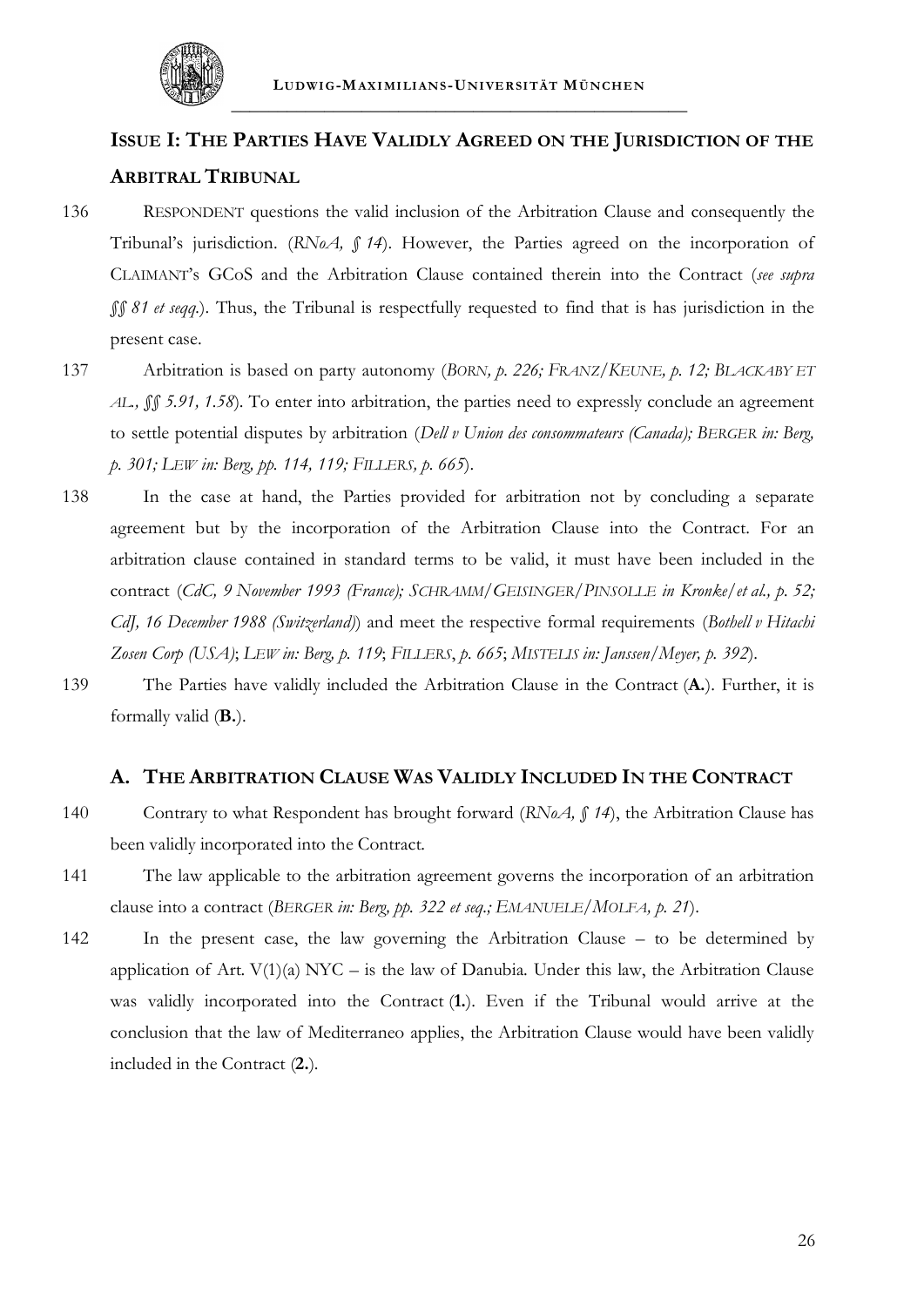

# **1. The Parties validly incorporated the Arbitration Clause into the Contract under the law of Danubia**

- 143 Under the applicable law of Danubia, the Parties have validly included the Arbitration Clause in the Contract.
- 144 The conflicts of laws rule stipulated in Art. V(1)(a) NYC must be applied to determine the law applicable to the Arbitration Clause (**a.**). Due to the choice of the Parties and the fallback rule stipulated in Art. V(1)(a) NYC, the Danubian contract law is determined as the law applicable to the Arbitration Clause (**b.**). Under this law, the Arbitration Clause was validly included in the Contract (**c.**).
	- **(a) The law governing the Arbitration Clause must be determined pursuant to the twostep examination set out in Art. V(1)(a) NYC**
- 145 The conflict of laws rule set out by Art. V(1)(a) NYC must be applied to determine the law governing the Arbitration Clause.
- 146 The determination of the law applicable to the arbitration agreement has caused "extensive confusion" in the past (*BORN, p. 508; NAZZINI, p. 687; SCHERER/JENSEN, comparative analysis, p. 187*). Thus far, "no single consistent approach" has been established globally (*ibid.*).
- 147 Absent a practical and consistent approach to determine the law applicable to an arbitration agreement (*i*) the Tribunal is invited to apply the straightforward and efficient conflict of laws rule in Art. V(1)(a) NYC (*ii*).
	- *(i) The different approaches established by numerous jurisdictions should not be applied*
- 148 The interests of the Parties are not sufficiently served by the approaches established by various jurisdictions to determine the law applicable to the arbitration agreement. Therefore, these approaches should be disregarded by the Tribunal.
- 149 As many as nine different approaches have been identified to determine the law applicable to the arbitration agreement of which "four main conflict rules" have sustained a significant following (*MASSER in: Arroyo, p. 2773; LEW in: van den Berg, p. 141; LIEBSCHER, p. 71; SCHWARZ/KONRAD, p. 75*). Some jurisdictions argue in favour of the validation principle (GIRSBERGER/VOSER, § 362; PEARSON, pp. 124 et seq.; BORN, pp. 609 et seq.; WAINCYMER, p. 140; *CdC, 20 December 1993 (France); Dallah v Pakistan (UK); PCA Case No. 2010-7*) while others take recourse to international recognised legal principles (*ibid.*).
- 150 However, the main conflict has arisen between the proponents of two further approaches: One side favours the law at the seat of arbitration while the other side advocates for the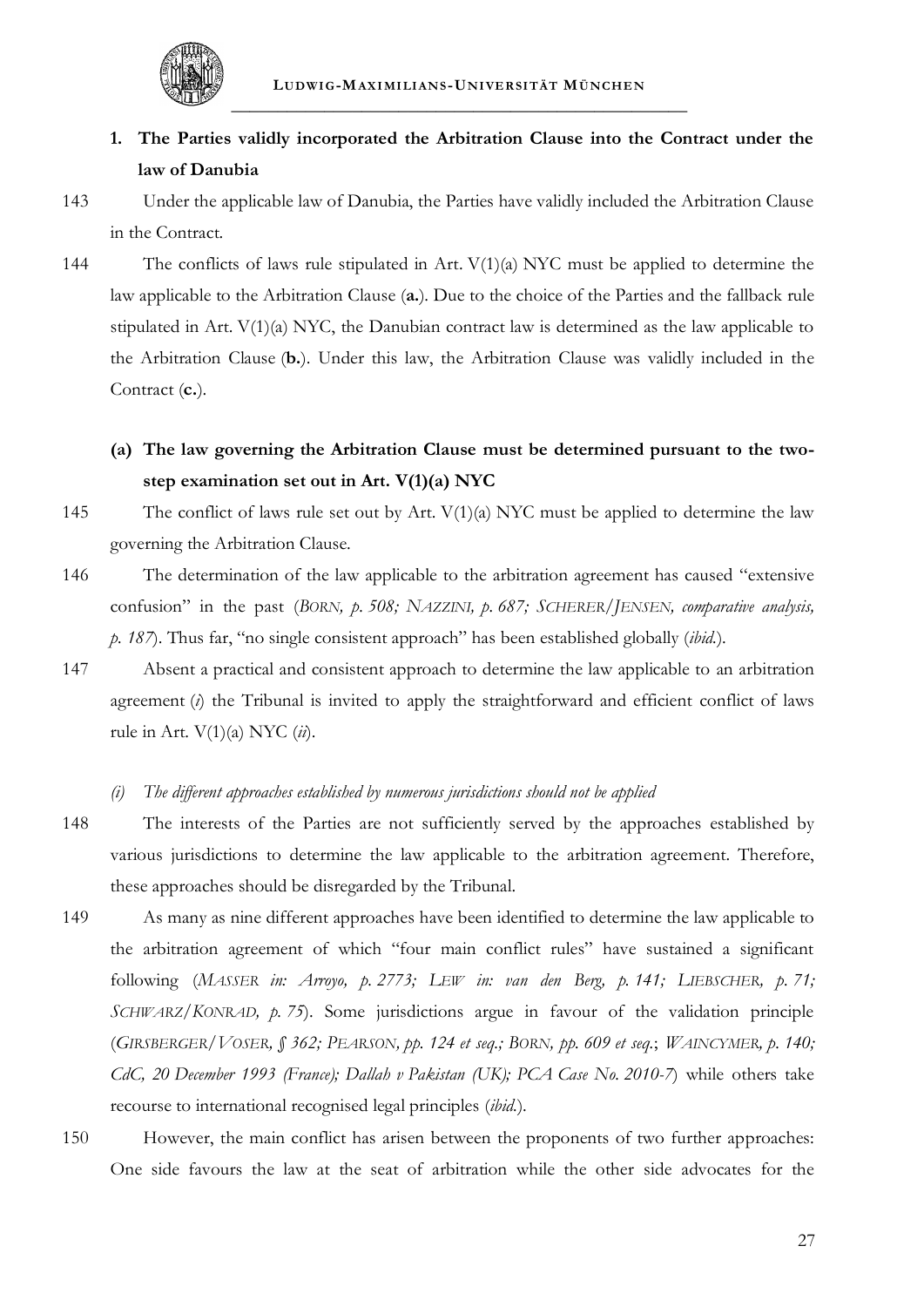

extension of the law of the substantive contract to the arbitration agreement. Both approaches base their argumentation on a purported implicit choice of law by the parties (*SCHWARZ/KONRAD, pp. 604, 617; cf. SCHERER/JENSEN, harmonized theory, p. 4; ICC Case No. 5505; FirstLink v GTPayment (Singapore); Sulamérica v Enesa (UK)*).

151 These approaches have been criticised for the same reason: instead of deriving the parties' intentions from the factual circumstances of the respective case, they feign an implicit will on abstract principles (*ibid.*). Since these approaches have only found such an abstract implied will to apply in favour of their own preferred law, their effectiveness is questionable (*PHUA, p. 352; OGH, 8 March 1961 (Austria)*).

- 152 Such an abstract "strong presumption" in favour of the law governing the contract to apply to the arbitration agreement was recently found by the English Supreme Court (*Enka v Chubb (UK)*). According to the English Supreme Court, this presumption could only be negated in two exceptional cases: First, if the provisions of the law of the seat provide for the extension of its law to the arbitration agreement or, second, if the law governing the main contract renders the risk of invalidating the arbitration agreement (*ibid.*).
- 153 In order to properly assess if one of these exceptions apply, the competent body requires detailed knowledge of the law at the seat and has to conduct a thorough preliminary examination of the law of the main contract. Since this would require more money, effort and time to be invested only to find the law applicable to the arbitration agreement, the approach was criticised for diminishing some of the biggest advantages of arbitration (*HOPE/JOHANSSON in: Calissendorf/Schoeldstroem, p. 158; KOEPP/TURNER, p. 385; SCHERER/JENSEN, comparative analysis, p. 181*). Moreover, the international enforceability and legal security resulting from the finality of arbitral awards – as key reasons for businesses to refer to arbitration in the first place – are compromised by the complexity of this system (*AKRAM, p. 6; ROSENTHAL in: Arroyo, pp. 1125, 1128; MOURRE/RADICATI DI BROZOLO, p. 171*).
- 154 Due to the aforementioned reasons, the Tribunal should disregard the approaches established by various jurisdictions. Rather, it is respectfully requested to apply the effective and solution-oriented conflict of laws rule in Art. V(1)(a) NYC to determine the law applicable to the Arbitration Clause.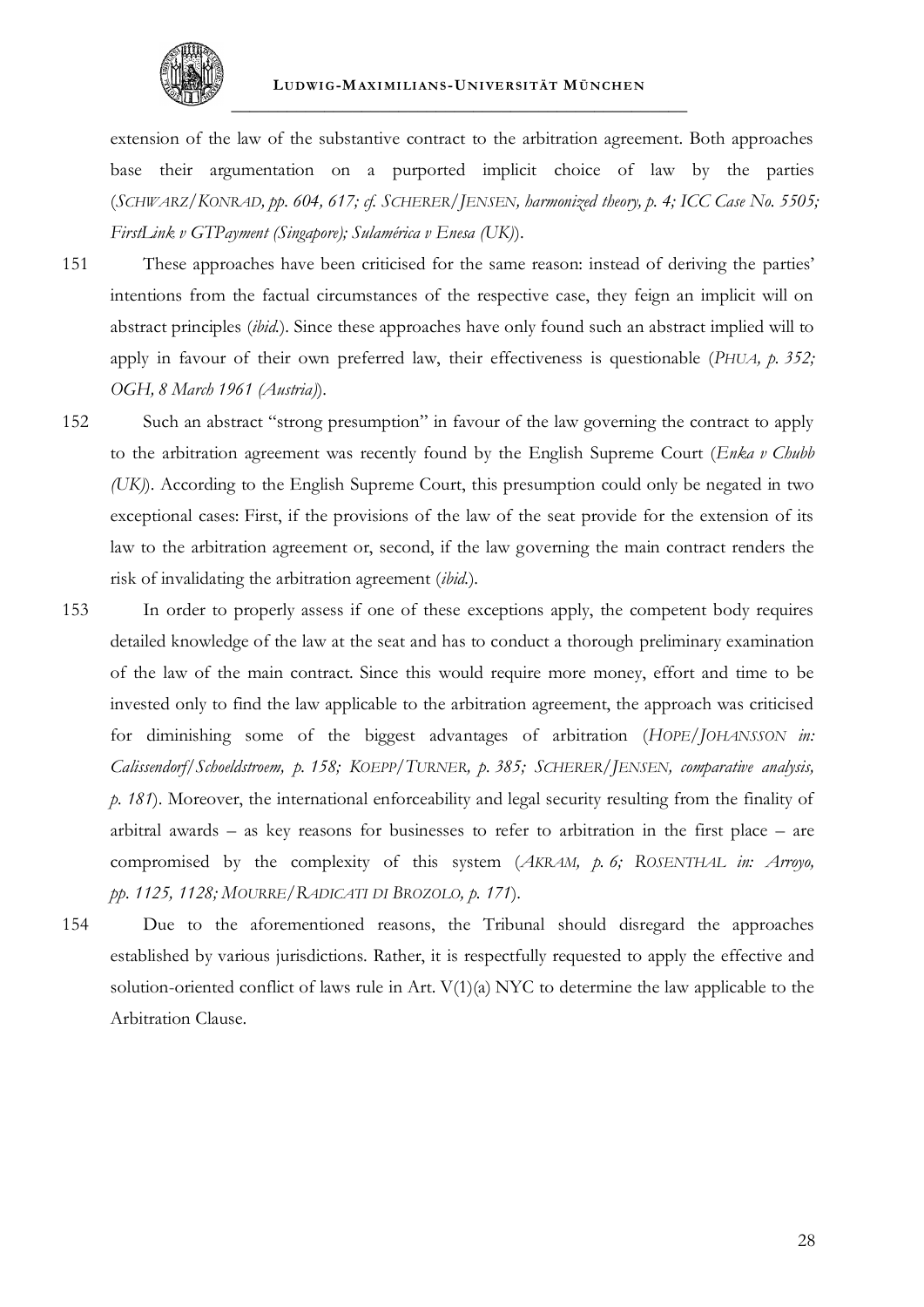

- *(ii) The law applicable to the Arbitration Clause should be determined by the conflict of laws rule in Art. V(1)(a) NYC*
- 
- 155 The conflict of laws rule contained in Art. V(1)(a) NYC is the most efficient and practical approach to determine the law applicable to the Arbitration Clause and should, thus, be applied by the Tribunal in the present case.
- 156 Pursuant to Art. V(1)(a) NYC, recognition and enforcement of an already existing award may be refused if a party proofs that the "agreement is not valid under the law to which the parties have subjected it or, failing any indication thereon, under the law of the country where the award was made." However, Art. V(1)(a) NYC is also to be applied analogously at the beginning of the arbitral proceedings to ensure a coherent conflict of laws regime for the entire proceedings. This ensures the enforceability of the final award and promotes the consistency of the arbitral proceedings by avoiding contradicting court decisions (*cf. BGH, 26 November 2020 (Germany*); TARAWALDI/GERADY, pp. 212 et seq.; BORN, p. 532; GEIMER, § 3790b; KOENIG, pp. 130 et seqq.; *SCHAEUBLE in: Hausmann/Odersky, § 16.203*).
- 157 The conflict of laws rule contained in Art. V(1)(a) NYC consists of a two-step examination: The first step is an assessment of the parties' intentions and requires that the parties have indicated the law applicable to the arbitration agreement (*VAN DEN BERG, p. 294; WILSKE*/*FOX in: Wolff, Art. 5 §§ 113 et seq.*). Only if the parties did not indicate the law that should govern the arbitration agreement, then, as a second step, a clear and unequivocal fallback rule is provided. According to this rule, the law of the country where the award shall be made is applicable to the arbitration agreement, *i.e.* the law at the seat of arbitration (*BGH, 26 November 2020 (Germany); EHLE in: Wolff, Art. 1 § 99; Enka v Chubb (UK); HENIN/DIGÓN in: Shore/Cheng, p. 559; EMANUELE/MOLFA, p. 49; BENEDETTELLI, p. 470*).
- 158 One of the key benefits of this two-step approach in Art. V(1)(a) NYC is its simplicity. Firstly, it is not necessary for the tribunal to conduct a substantive assessment of all the laws potentially applicable to the arbitration agreement.
- 159 Moreover, transparency and particularly reproducibility are enhanced by the simple structure of this approach. The previous arbitral proceedings between CLAIMANT and RESPONDENT's parent company, alongside the current proceedings, indicate the possibility of further disputes arising in the future. To set a precedent for efficient proceedings, it is in the interest of both Parties to decisively determine the law applicable to their Arbitration Clause and, thus, the jurisdiction of the Tribunal. By harmonising the rules of the award enforcement and the arbitral proceedings, the likelihood of a potential future arbitral award to be set aside is decreased.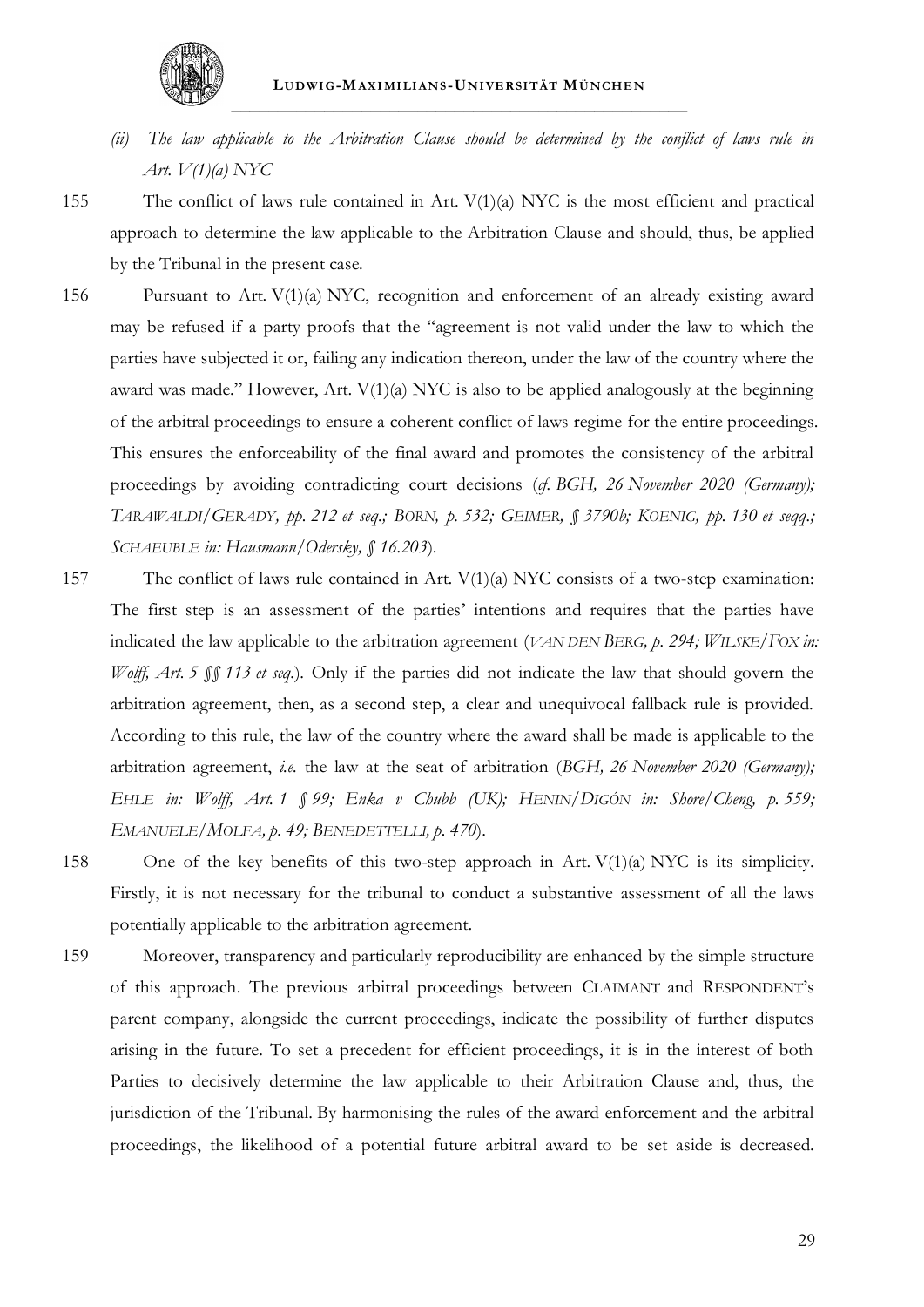

Therefore, the approach of Art. V(1)(a) NYC ensures enforcement-friendly arbitration and provides for legal safety.

- 160 Additionally, since the Arbitral Tribunal is not required to substantially assess the law of the seat, as would be required by the approach taken in the *Enka Case* (*see supra § [153](#page-70-0)*), the proceedings can be conducted more efficiently. This pragmatic approach aligns with the interest of the Parties: Since the disputed Contract involves millions of USD of both Parties and twothirds of CLAIMANT's total production of palm oil over the next five years, the present proceedings are of great importance for both Parties. Accordingly, they are interested in a quick and decisive determination of the Tribunal's jurisdiction.
- 161 Consequently, the Tribunal is respectfully requested to apply the two-step examination stipulated in Art. V(1)(a) NYC to determine the law governing the Arbitration Clause.

#### **(b) The Law of Danubia governs the Arbitration Clause**

- 162 Applying the conflict of laws rule contained in Art. V(1)(a) NYC, the Arbitration Clause is governed by the law of Danubia. The Parties indicated that they subjected the Arbitration Clause to the law of Danubia (*i*). Even if the Tribunal were to find that no such indication was made, due to the fallback rule in Art. V(1)(a) NYC, the Arbitration Clause is governed by Danubian law as the law at the seat of arbitration (*ii*).
	- *(i) The Parties indicated that they subjected the Arbitration Clause to the law of Danubia*
- 163 The Parties indicated that the law of Danubia should govern the Arbitration Clause.
- 164 As the first step of examination, the conflict of laws rule in Art. V(1)(a) NYC rightfully prioritises the autonomy of the parties (*WAINCYMER in: FS Kritzer, p. 585; VAN DEN BERG, p. 294*; *WILSKE/FOX in: Wolff, Art. 5 §§ 113 et seq.*; *CIRLIG, pp. 47 et seq.*). The term "indication" means "something less than an express and specific agreement" (*Kabab-Ji v KFG (UK)*).
- 165 CLAIMANT and RESPONDENT's Head of Contracting, Ms Bupati, had concluded multiple contracts since 2010 (*Cl. Exh. C 1, § 2*). Before her transfer to RESPONDENT, Ms Bupati was the main purchase manager at Southern Commodities, RESPONDENT's parent company (*Resp. Exh. R 3, § 2*).
- 166 These contracts had provided for a general choice of law clause in CLAIMANT's GCoS, which stipulated that the contracts were "governed by the substantive law of Danubia" (*PO 2, § 24*). Therefore, the law governing both the arbitration agreement and the merits was the law of Danubia. In 2016, this general choice of law clause was included verbatim in the Arbitration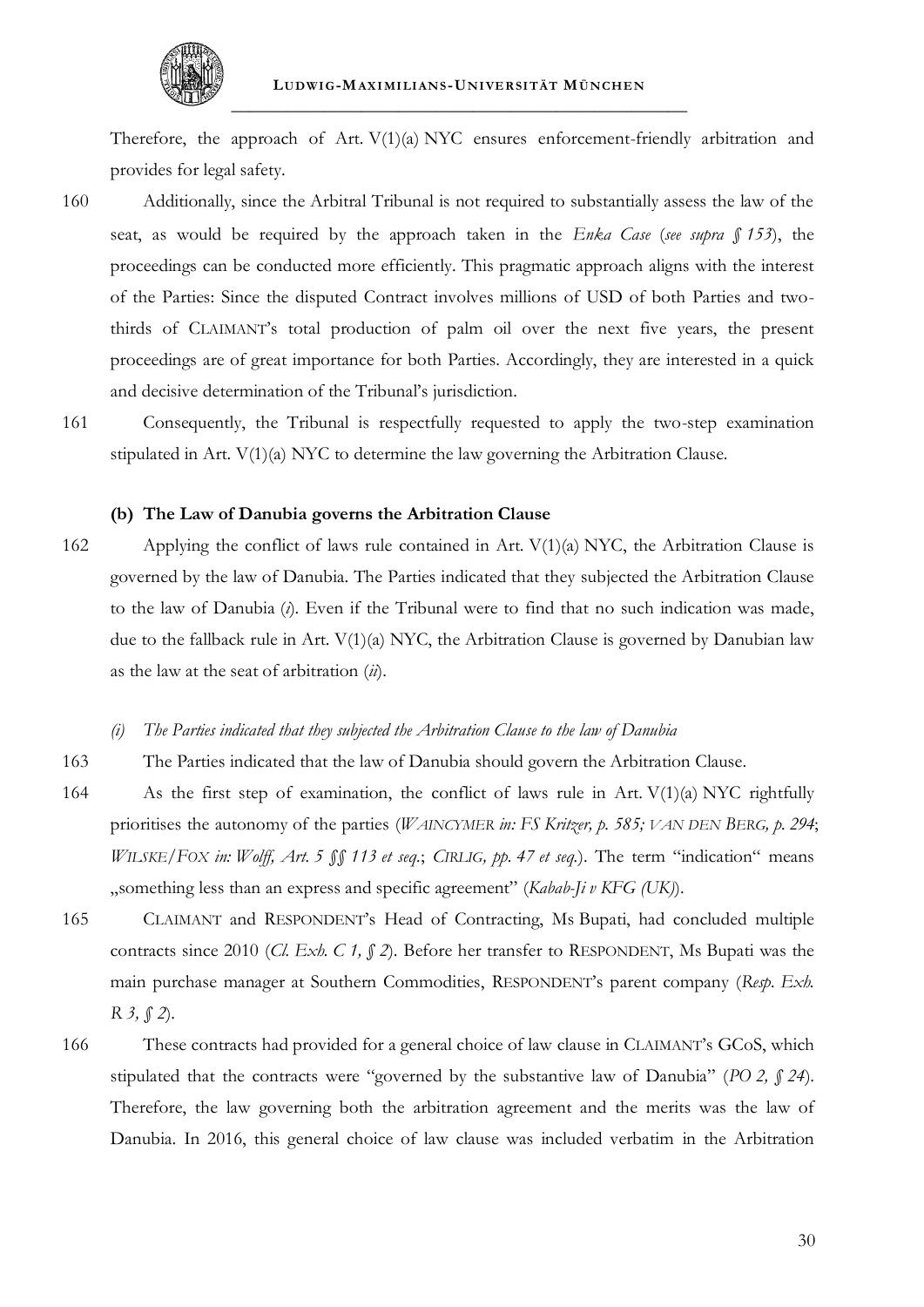

Clause (*PO 2, § 24*). Undisputedly, Ms Bupati was notified about this rearrangement and was given a chance to discuss it with CLAIMANT (*PO 2, §§ 7, 18*).

- 167 A total of forty contracts were concluded by Southern Commodities and CLAIMANT under the application of this general choice of law clause (*Resp. Exh. R 3, § 2*). Even during the arbitral proceedings in 2014, which had been initiated by CLAIMANT against Southern Commodities concerning the payment for a delivery, the Clause and its application were not contested (*RNoA, § 11; PO 2, § 7, 24*). Thus, it was uncontested that from 2010 to 2018, the law applicable to the Arbitration Clause was the Danubian Law.
- 168 When the Parties entered into contract negotiations in 2020, they agreed to use the same Contract Template and GCoS (*see supra §§ [81](#page-58-0) et seqq.*). However, meanwhile, CLAIMANT had become aware that courts applying the Danubian contract law generally allowed for contracts to be terminated due to a seller's supply chain problems. Hence, it insisted that all future sales contracts were to be governed by the law of Mediterraneo (*PO 2, § 14; RNoA, § 10; Cl. Exh, C 1, § 13*). However, as the reason for this modification concerned only substantive matters, the law governing the Arbitration Clause remained unchanged.
- 169 It was clearly communicated with RESPONDENT that this policy change was only affecting the law applicable to the "sales contract" or the "sale" (*Cl. Exh. C 1, § 13; Cl. Exh. C 2; Cl. Exh. C 4; Cl. Exh. C 5, § 2*). RESPONDENT acknowledged this by expressly stating that the "submission of the **sales contract** to Mediterranean law […] is less a problem for" it (*Cl. Exh. C 2 – emphasis added*). From this phrasing, it was evident to CLAIMANT and even the Presiding Arbitrator that RESPONDENT recognised that the change of the law applicable to the sales contract did not affect the law applicable to the Arbitration Clause (*LoA, p. 38*). Hence, the Parties strongly indicated that they intended to continuously subject the Arbitration Clause to the law of Danubia.
- 170 Thus, the Parties subjected the Arbitration Clause to the law of Danubia.

#### *(ii) In any case, the fallback rule of Art. V(1)(a) NYC provides for the application of the Danubian law*

- 171 Even if the Tribunal were to find that the Parties did not sufficiently indicate the law applicable to the Arbitration Clause, the fallback rule established in Art. V(1)(a) NYC would lead to the application of Danubian law.
- 172 With its second step, the analogous application of Art. V(1)(a) NYC provides that the law of the seat governs the validity of the arbitration agreement (*see supra § [157](#page-71-0)*).
- <span id="page-73-0"></span>173 As stated in the Arbitration Clause and undisputed by RESPONDENT, the seat of arbitration is Danubia (*PO 2, §§ 7, 15, 24; Resp. Exh. R 4; LoA, p. 38*). Thus, the fallback rule of Art. V(1)(a) NYC provides for the application of the law of Danubia to the Arbitration Clause.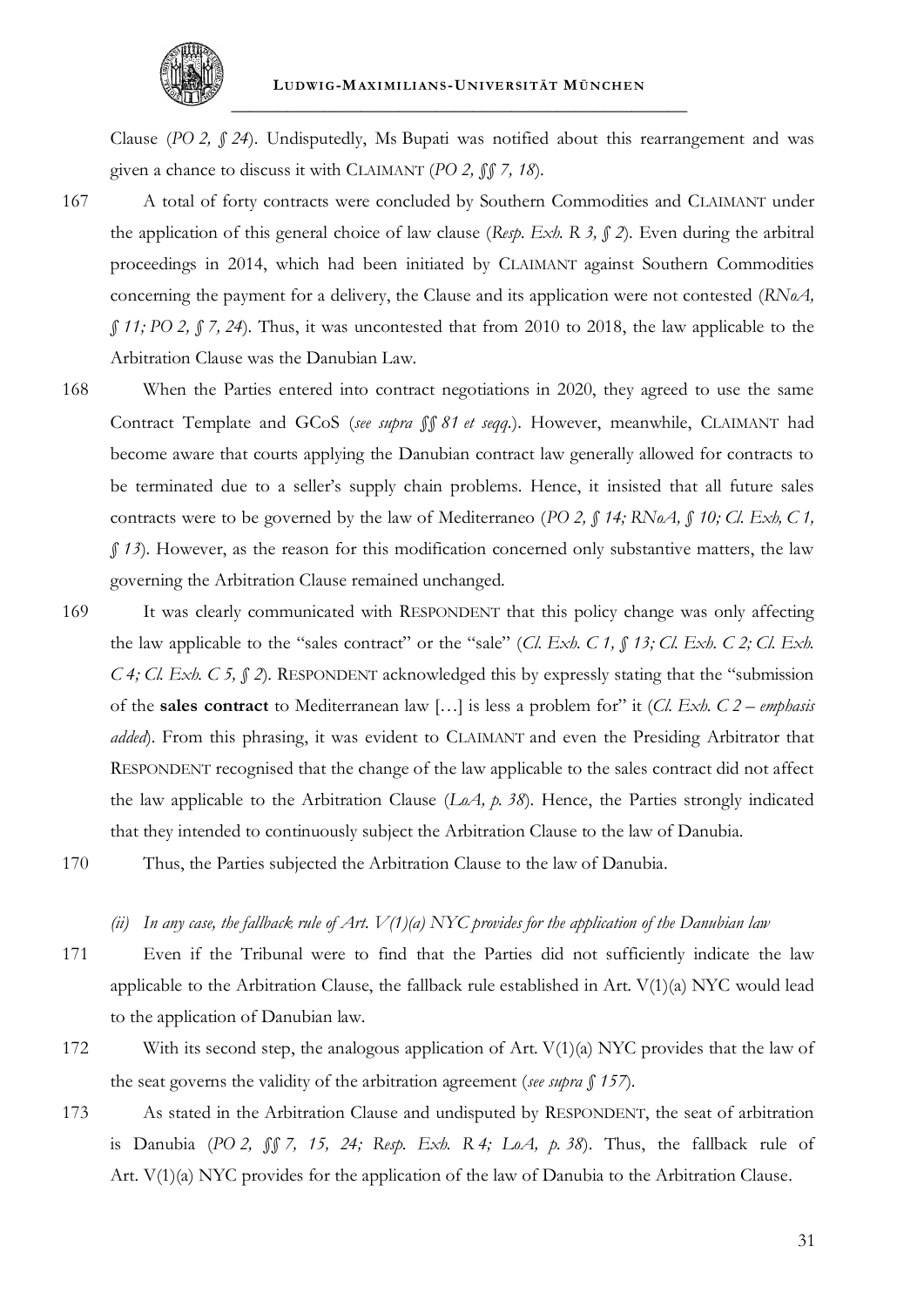

174 To conclude, the Parties strongly indicated that they subjected the Arbitration Clause to the law of Danubia. Even if the Tribunal were not to follow this conclusion, the law of Danubia applies to the Arbitration Clause due to the fallback rule in Art.  $V(1)(a) NYC$ .

## **(c) The Arbitration Clause was validly incorporated under the substantive law of Danubia**

- 175 The Arbitration Clause contained in CLAIMANT's GCoS was validly included in the Contract pursuant to the general contract law of Danubia.
- 176 Under Danubian law, the inclusion of standard conditions in an existing contract requires a clear statement that such conditions are to be applied but not that they are made available to the other party (*PO 1, § III.3*).
- 177 CLAIMANT made a clear reference to its GCoS providing for their application to the Contract (*Cl. Exh. C 3*). Furthermore, the accompanying email expressly stated that "Seller's General Conditions of Sale apply to issues not regulated in the attached documents" (*Cl. Exh. C 4*).
- 178 Due to these explicit references, the Arbitration Clause contained in CLAIMANT's GCoS was validly included in the Contract under the applicable law of Danubia.
	- **2. Even if the law governing the arbitration agreement was the law of Mediterraneo, the Arbitration Clause was validly incorporated into the Contract**
- 179 Even if the law of Mediterraneo applies, the Arbitration Clause was validly included in the Contract.
- 180 The law applicable to the arbitration agreement sets out the prerequisites for the incorporation of the Arbitration Clause (*see supra § [141](#page-68-0)*).
- 181 Although Mediterraneo is a member state of the CISG (*PO 1, § III.3*), the CISG is not applicable to the Arbitration Clause (**a**). Instead, the Arbitration Clause was validly included under the substantive law of Mediterraneo (**b**). Even if the CISG is applicable, the Arbitration Clause would have been validly incorporated into the Contract (**c**).

### **(a) The CISG is not applicable to the Arbitration Clause**

- 182 The inclusion of the Arbitration Clause in the Contract is not governed by the CISG.
- 183 The scope of the CISG is determined in Arts. 1 et seqq. CISG. Pursuant to these articles and underlined by the name of the Convention ("Convention on Contracts for the International Sale of Goods"), it only governs the sales of goods (*WAINCYMER in FS Kritzer, p. 587; KROELL*, *p. 45; BGer, 11 July 2000 (Switzerland)*). Additionally, it is explicitly stated in Art. 4(1) CISG that the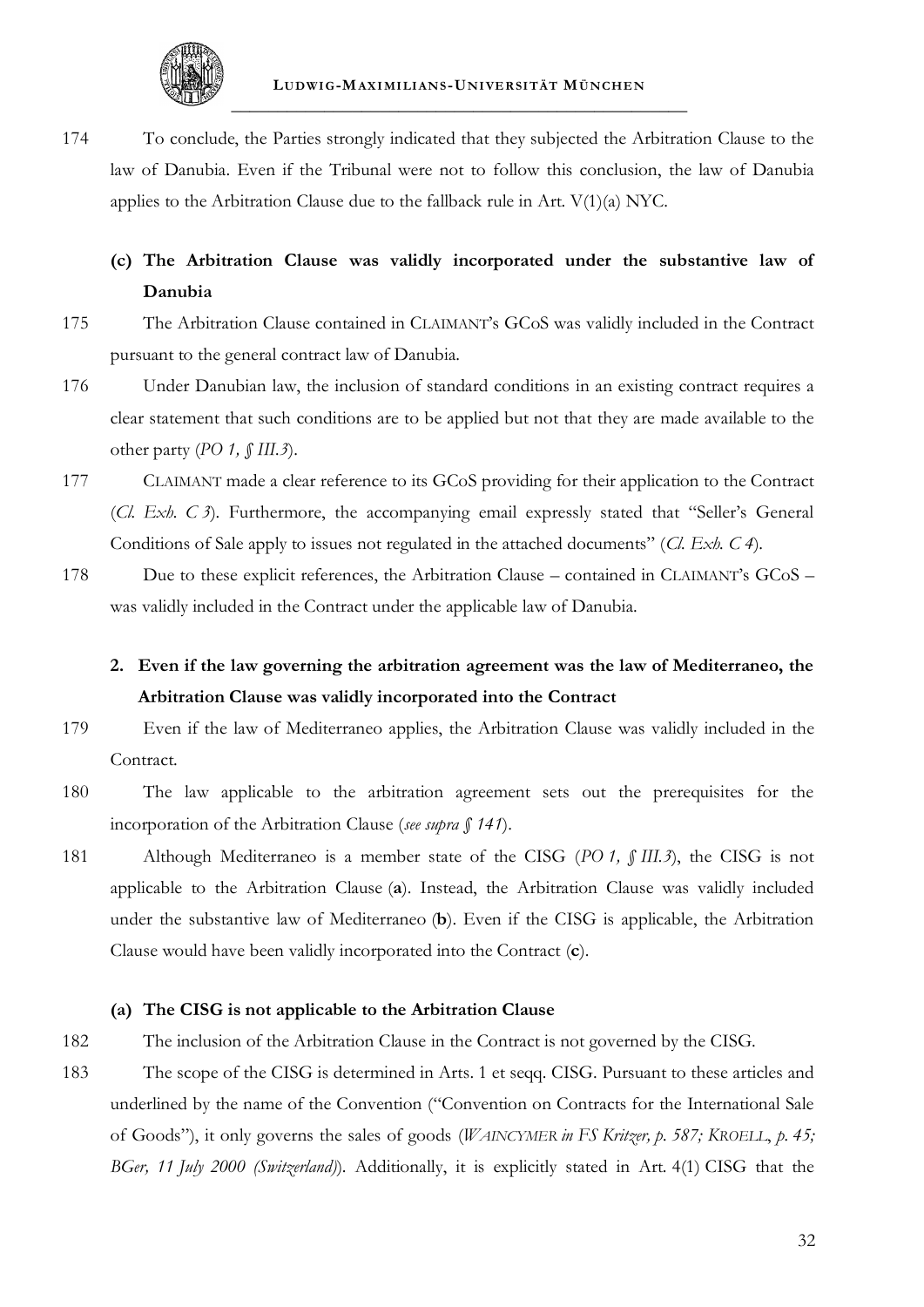

CISG only governs the formation of sales contracts. Thus, an arbitration agreement does not fall into the scope of the CISG (*MISTELIS in: Janssen/Meyer, p. 394; KROELL in: Schwenzer/Atamer/Butler, p. 81*; *Inta v MCS Officina Meccanica (Argentina)*). For the same reasons, other dispute resolution clauses like court clauses have been found to not fall within the scope of the CISG (*GARRO*, *p. 237*; *Inta v MCS Officina Meccanica (Argentina)*; *BGer, 11 July 2000 (Switzerland)*).

184 Additionally, the CISG does not contain the term "arbitration". While in Art. 19(3) CISG it is stated that "terms relating […] to […] the settlement of disputes are considered to alter the terms of the offer materially", this only refers to the settlement of disputes clauses as far as their ability to materially alter the contract (*PILTZ, CISG, § 3-99; DORNIS in: Honsell, Art. 19 § 1; MAGNUS in: Staudinger, Art. 19 § 16*). Further, Art. 81(1) CISG stipulates that "avoidance […] does not affect any provisions of the contract for the settlement of disputes". In neither of those articles, the applicability of the CISG to arbitration agreements is mentioned. Rather, Art. 81(1) CISG provides for the doctrine of separability under which the arbitration agreement constitutes a separate contract even if this agreement is included within the main contract (*WAINCYMER in: FS Kritzer, pp. 586 et seq.*; *GARRO*, *p. 238 Filanto v Chilewich International (USA)*). By recognising this doctrine, the CISG itself emphasises that its scope of application for sales contracts is conclusive and does not extend to separate arbitration agreements (*WAINCYMER in: FS Kritzer, p. 586*; *LEW/MISTELIS/KROELL*, *§§ 6-38 et seq., 7–5 et seq.*; *HUBER in: Saecker et al.*, *Art*. *4 § 43; MOSES*, *p. 19*).

185 Consequently, the CISG does not apply to the Arbitration Clause. Instead, the substantive law of Mediterraneo must be applied.

# **(b) The Arbitration Clause is validly incorporated under the substantive law of Mediterraneo**

- 186 The Arbitration Clause has been validly included in the Contract under the general contract law of Mediterraneo.
- 187 The general contract law of Mediterraneo is a verbatim adoption of the UNIDROIT Principles of international commercial contracts (hereinafter "**UPICC**") (*PO 1, § III.3*). In order to become part of a contract, standard terms need to be expressly referred to (*UNIDROIT Official Commentary, Art. 2.1.19 § 3; BROEDERMANN, p. 90*). Moreover, the contract laws of Mediterraneo and Danubia are comparable since they are both based on the UPICC (*PO 2, § 35*). Under Danubian general contract law, the inclusion of standard terms in an existing contract requires a clear statement that such conditions are to be applied but not that they are made available to the other party (*PO 1, § III.3; NoA, § 16*). Except if their content is surprising or unexpected, the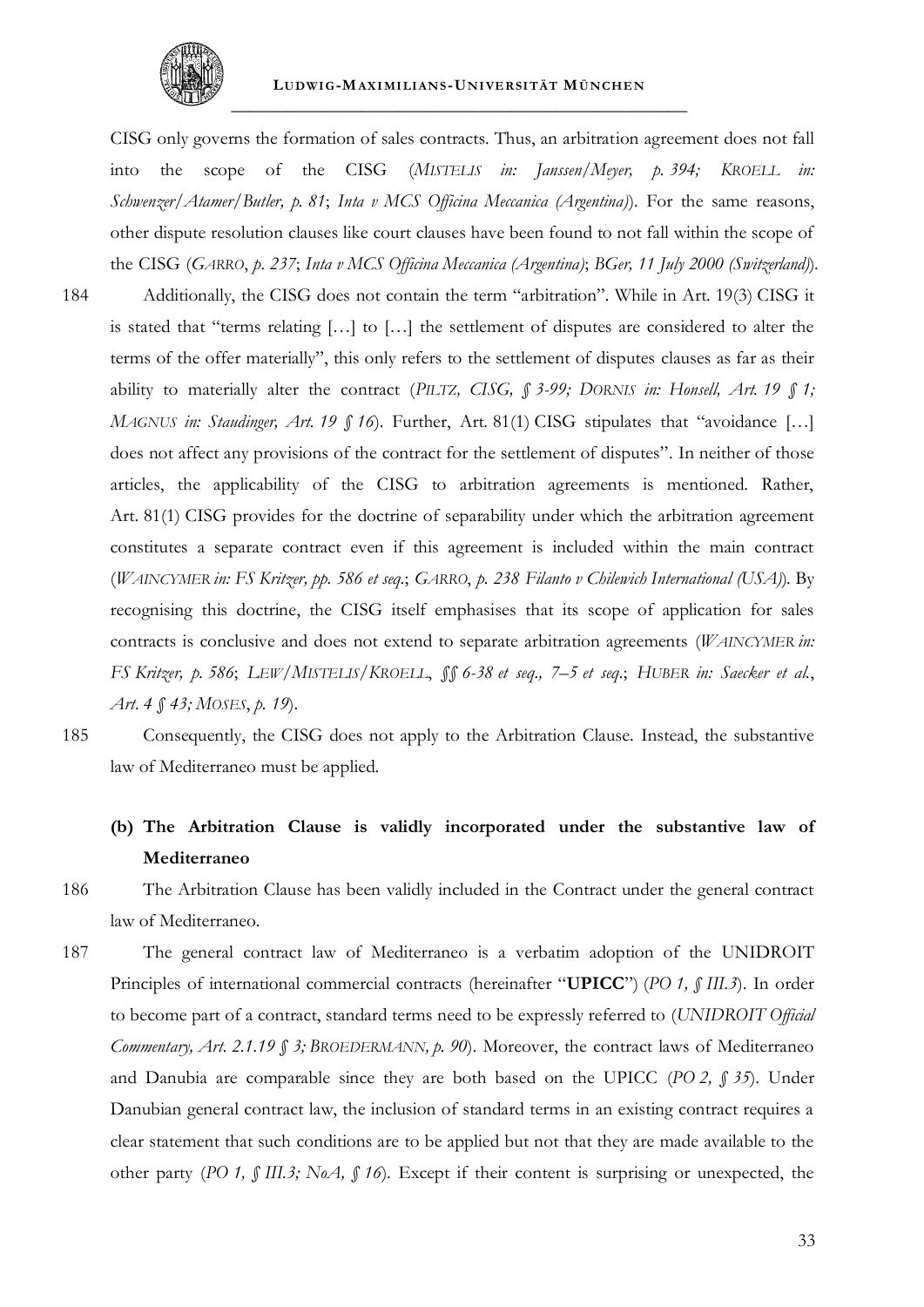

parties are bound by standard terms upon their acceptance (*UNIDROIT Official Commentary, Art. 2.1.20 § 1; BROEDERMANN, p. 91*). The GCoS, which contain the Arbitration Clause, are standard terms under the law of Mediterraneo (*Art. 2.1.21 UPICC*). Their application was explicitly referred to at the Palm Oil Summit and in the correspondence between the Parties, as well as the contractual documents (*see supra §§ [23](#page-48-0)[78](#page-57-0) et seq.*). RESPONDENT was aware of the contents of the GCoS and the Arbitration Clause (*see supra §§ [96](#page-60-0) et seqq.*). Consequently, their contents were neither surprising nor unexpected (*see supra §§ [116](#page-64-0) et seqq.*).

188 To conclude, CLAIMANT's GCoS containing the GCoS became part of the Contract under the general contract law of Mediterraneo.

## **(c) Even if the CISG does apply to the Arbitration Clause, it would have been validly incorporated into the Contract**

- 189 Even if the Tribunal were to find that the Arbitration Clause does fall within the scope of the CISG, it still would have been validly incorporated into the Contract.
- 190 Under the CISG, the GCoS containing the Arbitration Clause became part of the Contract by CLAIMANT's explicit reference on 9 April 2020 (*see supra §§ [87](#page-59-0) et seqq.*).
- 191 Hence, the Arbitration Clause was validly incorporated into the Contract under the CISG.

### **B. THE ARBITRATION CLAUSE IS FORMALLY VALID**

- 192 Even though not contested by RESPONDENT but in light of a comprehensive argument, CLAIMANT submits that the Arbitration Clause is also formally valid.
- 193 The formal validity of an arbitration agreement is determined pursuant to the *lex loci arbitri* (*BERGER in: Berg, pp. 302, 324*; *FILLERS*, *pp. 665 et seq.*; *MISTELIS in: Janssen/Meyer, p. 392*; *MOSES*, *p. 68*).
- 194 Undisputedly, the Parties chose Danubia to be the seat of arbitration (*see supra § [173](#page-73-0)*). Danubia's *lex loci arbitri* is a verbatim adoption of the UNCITRAL Model Law, of which it specifically adopted Option 1(*PO 1, III. § 3*). Art. 7 of the Danubian Arbitration Law (hereinafter "**DAL**") stipulates the formal requirements for an arbitration agreement. According to Art. 7(2) DAL, such an agreement shall be in writing. An arbitration agreement is in writing if "the reference in a contract to any document containing an arbitration clause […] is such as to make that clause part of the contract.", Art. 7(6) DAL. Hence, the DAL requires an arbitration agreement to be validly incorporated into the main contract in order to meet its formal requirements (*AMPATZI*, *pp. 170 et seq.; BERGER in: Berg, pp. 322 et seq.*).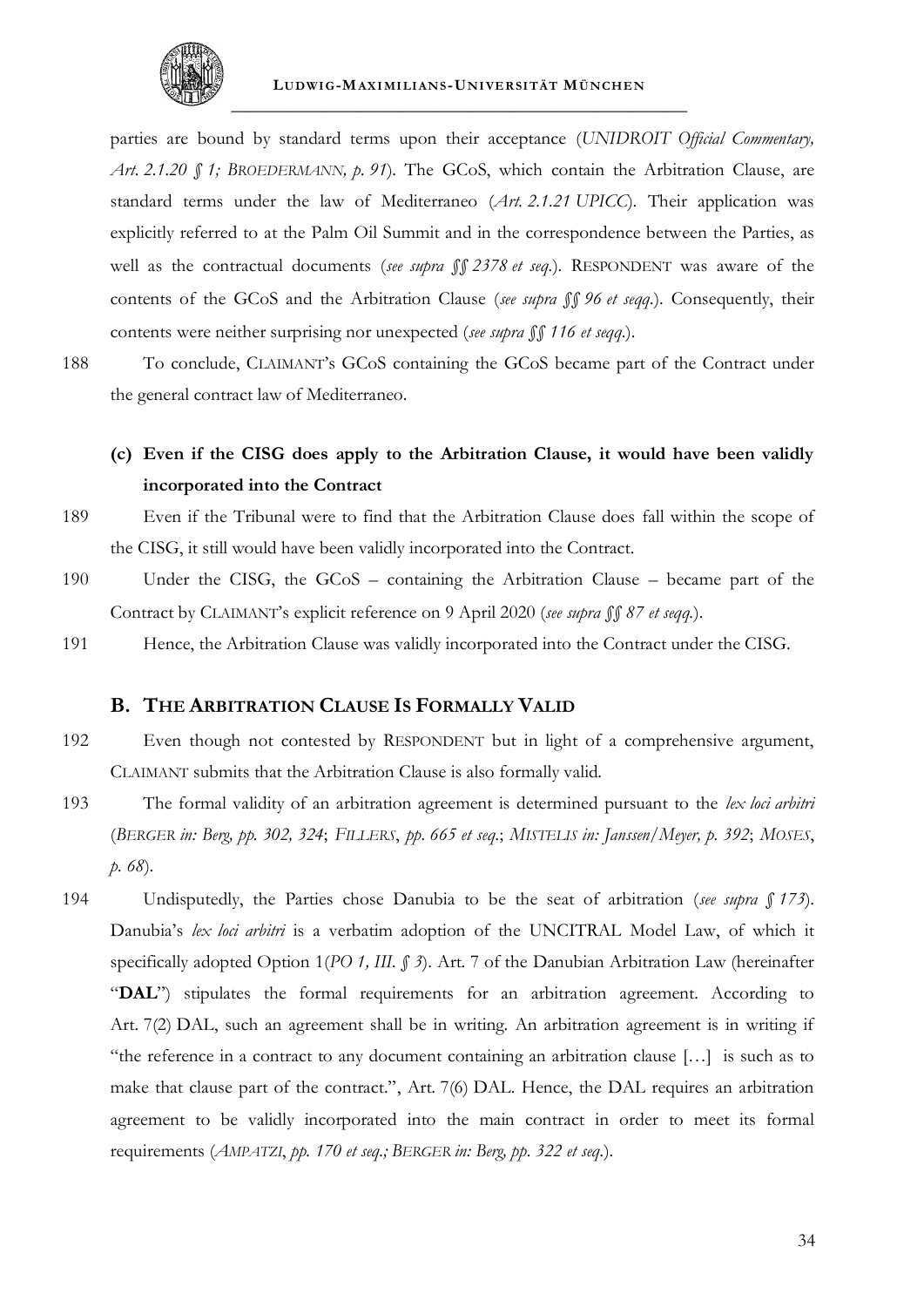

195 In the present case, the Arbitration Clause has been validly incorporated into the Contract (*see supra §§ [140](#page-68-1) et seqq.*).

196 Thus, the Arbitration Clause is also formally valid.

### **Conclusion to Issue I**

The Parties' Arbitration Clause – providing for the jurisdiction of this Arbitral Tribunal – is governed by the law of Danubia under which it was validly incorporated into the Contract. Even if the law of Mediterraneo was applicable, the Arbitration Clause would not fall within the scope of the CISG. In any case, the Arbitration Clause was validly incorporated into the Contract under the substantive law of Mediterraneo as well as the CISG.

### **REQUEST FOR RELIEF**

In light of the above submissions, CLAIMANT respectfully requests the Tribunal to find:

- **I.** The Parties concluded a contract in 2020.
- **II.** CLAIMANT's General Conditions of Sale were validly included into that contract.
- **III.** The Parties validly agreed on the jurisdiction of the Arbitral Tribunal.